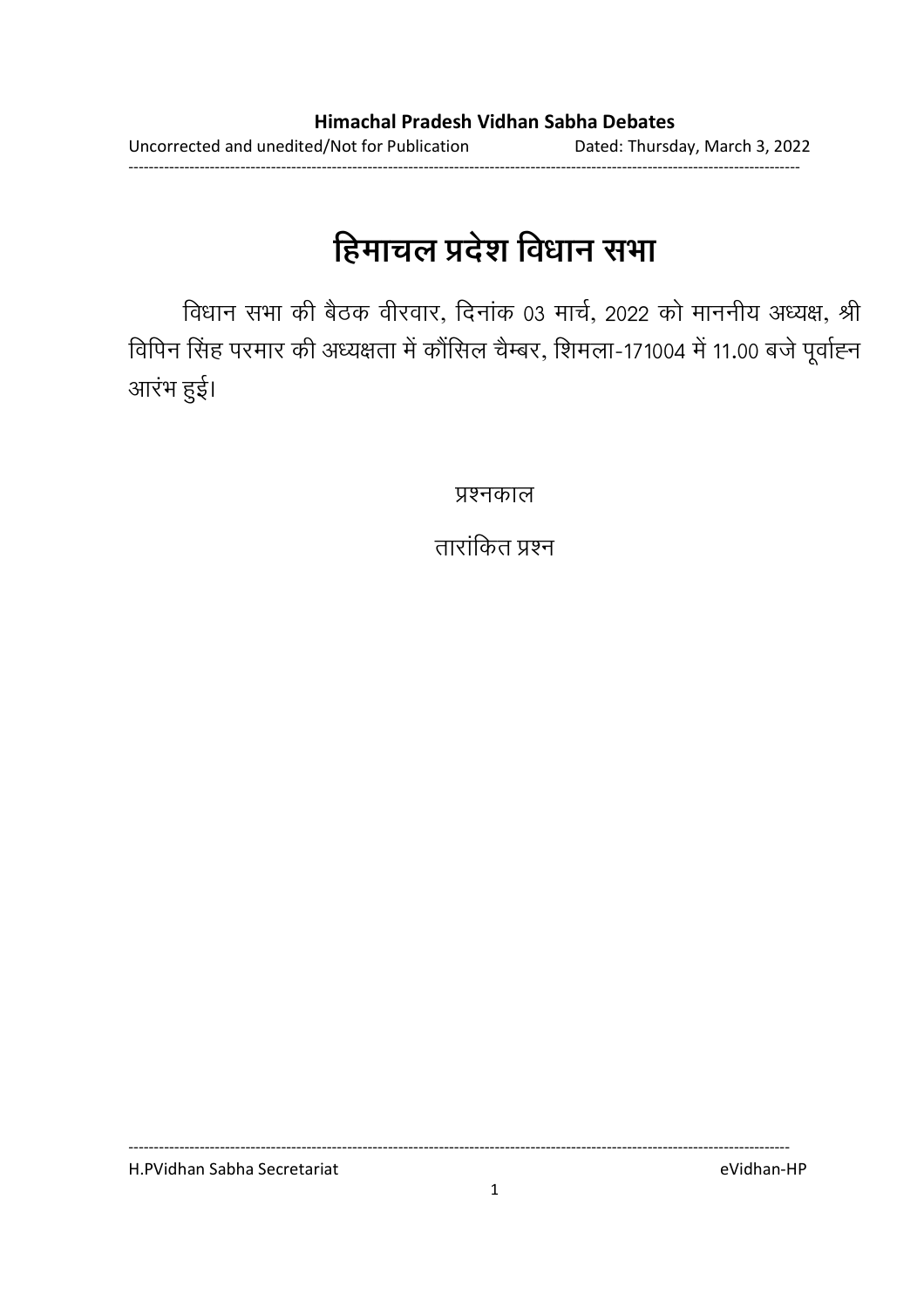#### **Himachal Pradesh Vidhan Sabha Debates**  Uncorrected and unedited/Not for Publication Dated: Thursday, March 3, 2022 ------------------------------------------------------------------------------------------------------------------------------------

03.03.2022/1100/RKS/AS-1

**अध्यक्ष** : प्रश्नकाल आरंभ।

**श्री जगत सिंह नेगी** : अध्यक्ष महोदय, हमने आज सुबह नियम-67 के अंतर्गत कार्य स्थगन प्रस्ताव दिया था। भारी संख्या में प्रदेश के कर्मचारी शिमला में एकत्रित हुए हैं और सरकार उनसे बात करने को तैयार नहीं है। यह एक ज्वलत मुद्दा है। …व्यवधान…

**अध्यक्ष** : माननीय सदस्य आप बैठिए। पहले प्रश्नकाल होने दीजिए। …व्यवधान… कृपया आप बैठिए। पहले प्रश्नकाल तो होने दीजिए। …व्यवधान…

**शहरी विकास मंत्री** : अध्यक्ष महोदय, प्रश्नकाल तो चलना ही चाहिए। ये जनता का पैसा बरबाद कर रहे हैं। ये प्रश्न करते हैं, प्रश्न का जवाब आता है लेकिन ये उत्तर सुनने को तैयार नहीं । ये जब चाहे खड़े हो जाते हैं। …व्यवधान…

**श्री जगत सिंह नेगी** : अध्यक्ष महोदय, स्थगन प्रस्ताव का अर्थ यह होता है कि आज की कार्यसूची को छोड़ दिया जाए और जो मुद्दा नियम-67 के अंतर्गत उठाया है उसे लिया जाए।

**अध्यक्ष** ः आपका मुद्दा मेरे पास आ गया है और मैंने इसे सरकार को भेज दिया है। माननीय सदस्य पहले आप प्रश्नकाल होने दीजिए उसके बाद आपकी बात सुनी जाएगी। आपके विषय लगे हुए हैं। पहले आप प्रश्नकाल होने दीजिए। …व्यवधान… कृपया बैठ जाइए। माननीय सदस्य बैठ जाइए। प्रश्नकाल होने दीजिए। …व्यवधान… कृपया बैठ जाइए।…व्यवधान… माननीय सदस्य, श्री मुकेश आंग्नेहोत्री जी आप कृपया बैठ जाइए, आपकी कोई भी बात रिकार्ड में नहीं आएगी।

श्री बी.एस.द्वारा… जारी

H.PVidhan Sabha Secretariat eVidhan-HP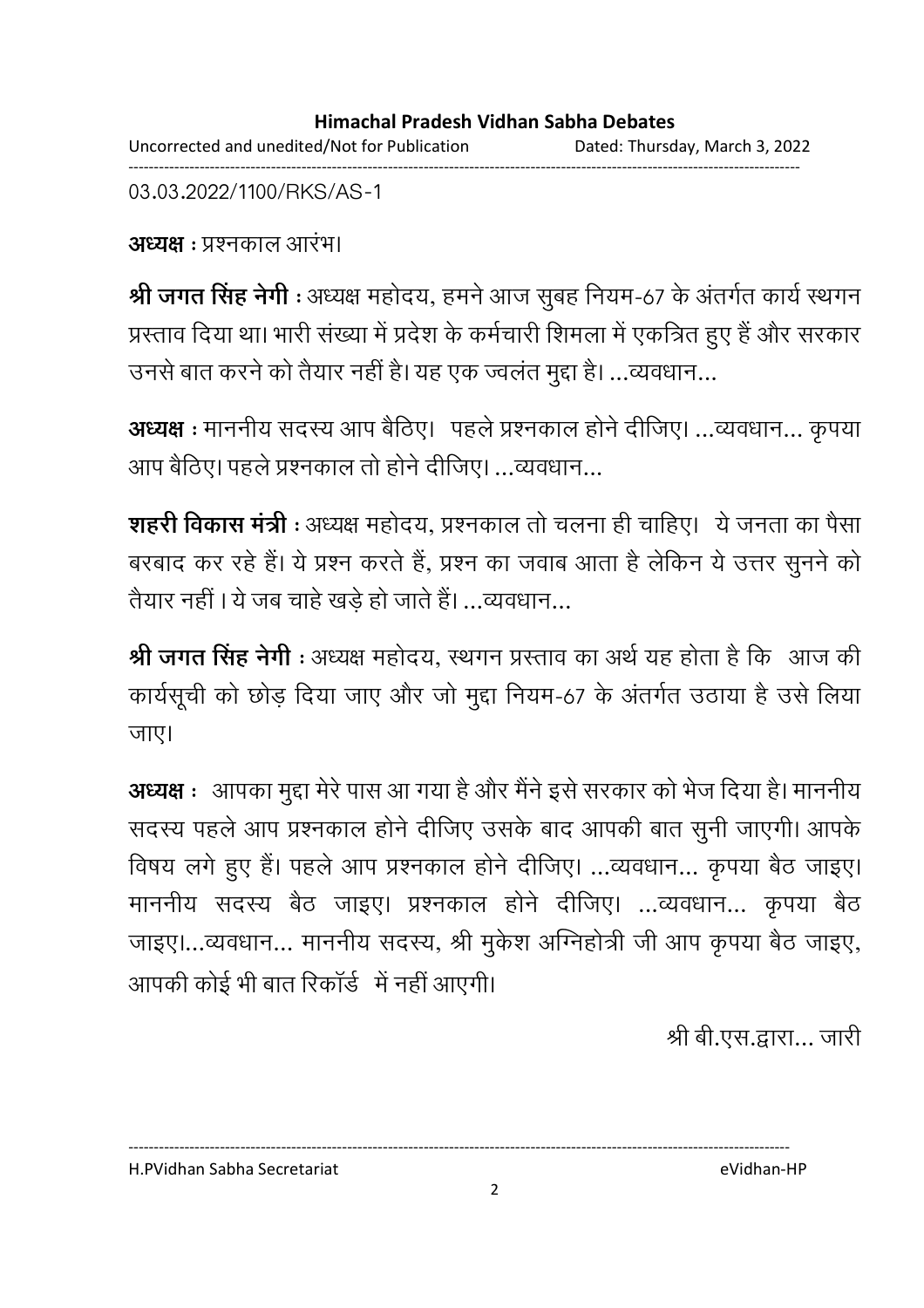Uncorrected and unedited/Not for Publication Dated: Thursday, March 3, 2022 ------------------------------------------------------------------------------------------------------------------------------------

03.03.2022/1105/बी.एस./ए0एस0/-1

...व्यवधान... विपक्ष के माननीय सदस्य नारेबाजी करते हुए बैल में पहुंचे।

**अध्यक्ष** : जो भी माननीय सदस्य बोल रहे हैं, वह रिकार्ड में नहीं आ रहा है। दिनाक 02.03.2022 को प्रातः 09.55 बर्ज सर्वश्री जगत सिंह नेगी, मुकेश ओग्नेहोत्री, मोहन लाल ब्राक्टा, राम लाल ठाकुर, सुन्दर सिंह ठाकुर, सतपाल सिंह रायजादा, सुखर्विन्द्र सिंह सुक्खु, लखविन्द्र सिंह राणा, सजय अवस्थी, नन्द लाल व श्री इन्द्र दत्त लखनपाल माननीय सदस्यों से नियम-67 के अन्तर्गत स्थगन प्रस्ताव की सूचना प्राप्त हुई है। जोकि प्रदेश के लाखों कर्मचारी पुरानी पेशन योजना को पुनः बहाल करने हेतु लम्बे समय से आदोलनरत है जिससे भारी रोष उत्पन्न हुआ है। हिमाचल प्रदेश विधान सभा की प्रक्रिया एवं कार्य संचालन नियम-119 (7) के अन्तर्गत जैसा प्रावधित है, उसमें ऐसे विषय पर चर्चा नहीं की जाएगी जिस पर उसी सत्र में चर्चा होने की सभावना हो। इस विषय पर सर्वश्री राम लाल ठाकुर, जगत सिंह नेगी, सुभाष ठाकुर, सजय अवस्थी, पवन कुमार काज़ल व श्रीमती आशा कुमारी माननीय सदस्यों से तारांकित प्रश्न उत्तर हेतु प्राप्त हुए हैं तथा माननीय सदस्य इस पर अनुपूरक प्रश्न भी पूछ सकते हैं। इस प्रस्ताव को मैंने उत्तर हेतु प्रेषित कर दिया है, जैसे ही विभाग से उत्तर प्राप्त होगा, मैं अपना विनिश्चय दूंगा। अतः इस रथगन प्रस्ताव पर अविलम्ब विधान सभा के कार्य को स्थगित कर इस प्रस्ताव पर चर्चा करने का कोई औचित्य नहीं बनता है। इसलिए मैं इस प्रस्ताव को निरस्त करता हूं।

03.03.2022/1105/बी.एस./ए0एस0/-2

### <u>प्रश्न काल आरम्भ</u>

### **प्रश्न संख्या: 4735**

**श्री हीरा लाल** : अध्यक्ष महोदय, माननीय शिक्षा मंत्री जी ने बड़े विस्तार से प्रश्न का उत्तर दिया है। इन्होंने मेरे करसोंग क्षेत्र में जितने भी राजकीय माध्यमिक, उच्च व वरिष्ठ माध्यमिक पाठशालाए हैं, उनमें जितने भी प्रवक्ताओं, टी0जी0टी0 आर्ट्स, मेडिकल और नान मेडिकल के रिक्त पद थे उनमें 95 परिटों को भर दिया है। मैं मुख्य मंत्री जी का और

H.PVidhan Sabha Secretariat eVidhan-HP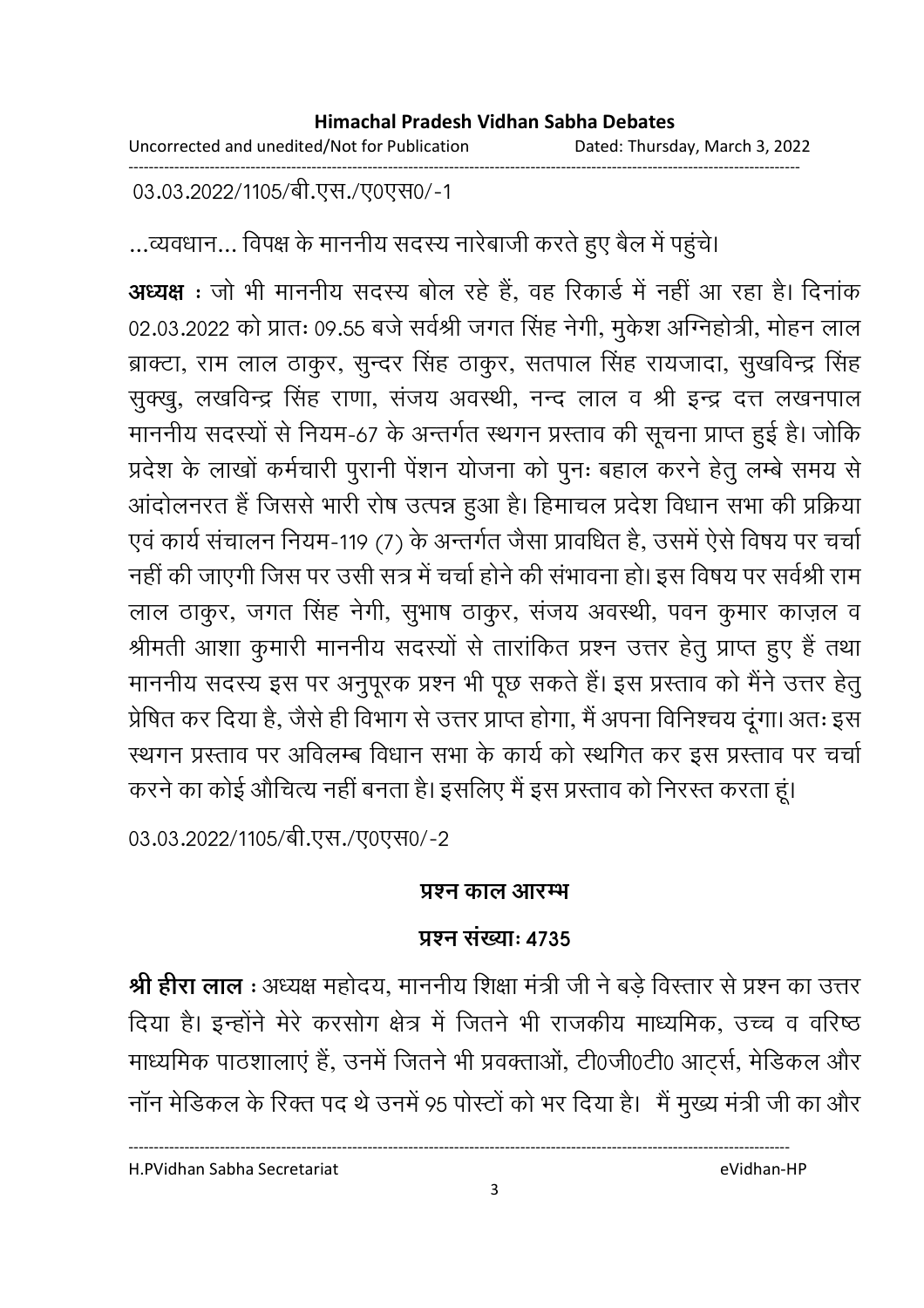Uncorrected and unedited/Not for Publication Dated: Thursday, March 3, 2022

------------------------------------------------------------------------------------------------------------------------------------ शिक्षा मंत्री जी का धन्यवाद करता हूं। कुछ पोस्टे खाली बची है। मैं मंत्री जी से जानना चाहूंगा कि इन्हें कब तक भर दिया जाएगा?

**शिक्षा मंत्री** : अध्यक्ष महोदय, माननीय सदस्य ने जो प्रश्न पूछा है, उसका उत्तर विस्तार से दे दिया है। आदरणीय जय राम ठाकुर जी की सरकार में इन चार वर्षों में प्रवक्ता के 40, प्रशिक्षित स्नातक कला के 25 नान-मेडिकल के 17 व मेडिकल के 10 पद भरे गए हैं और आंधकतर रिक्तियों को "करसोग विधान सभा क्षेत्र में भरा गया है। उसके साथ-साथ मैं कहना चाहता हूं कि कुछ पद रिक्त होते जाते हैं।

श्री एन0 जी0 द्वारा जारी...

03-03-2022/1110/डी.सी.-ए.जी. /1

प्रश्न संख्या - 4735 जारी

### शिक्षा मंत्री….. जारी

जिनका कारण स्कूलों का अपग्रेडेशन होना, रिटायरमेंट होना, पर्दान्नती इत्यादी होना है। इन पर्दा को डायरेक्ट भर्ती और पर्दान्नती के माध्यम से लगातार भरते रहने के लिए हम प्रयासरत है। माननीय सदस्य ने जानना चाहा है कि शेष रिक्तियों को कब तक भरा जाएगा? मैं माननीय सदस्य से कहना चाहता हूं कि भर्ती प्रक्रिया चली हुई है और जैसे-जैसे पर्दा पर नियुक्तिया होती चली जाएगी वैसे ही उन रिक्तियों को भर दिया जाएगा।

प्रश्न समाप्त⁄ -

03-03-2022/1110/डी.सी.-ए.जी. /2

### **प्रश्न संख्या - 4736**

**अध्यक्ष :** श्री जगत सिंह नेगी, अपनी सीट पर उपस्थित नहीं हैं।

H.PVidhan Sabha Secretariat eVidhan-HP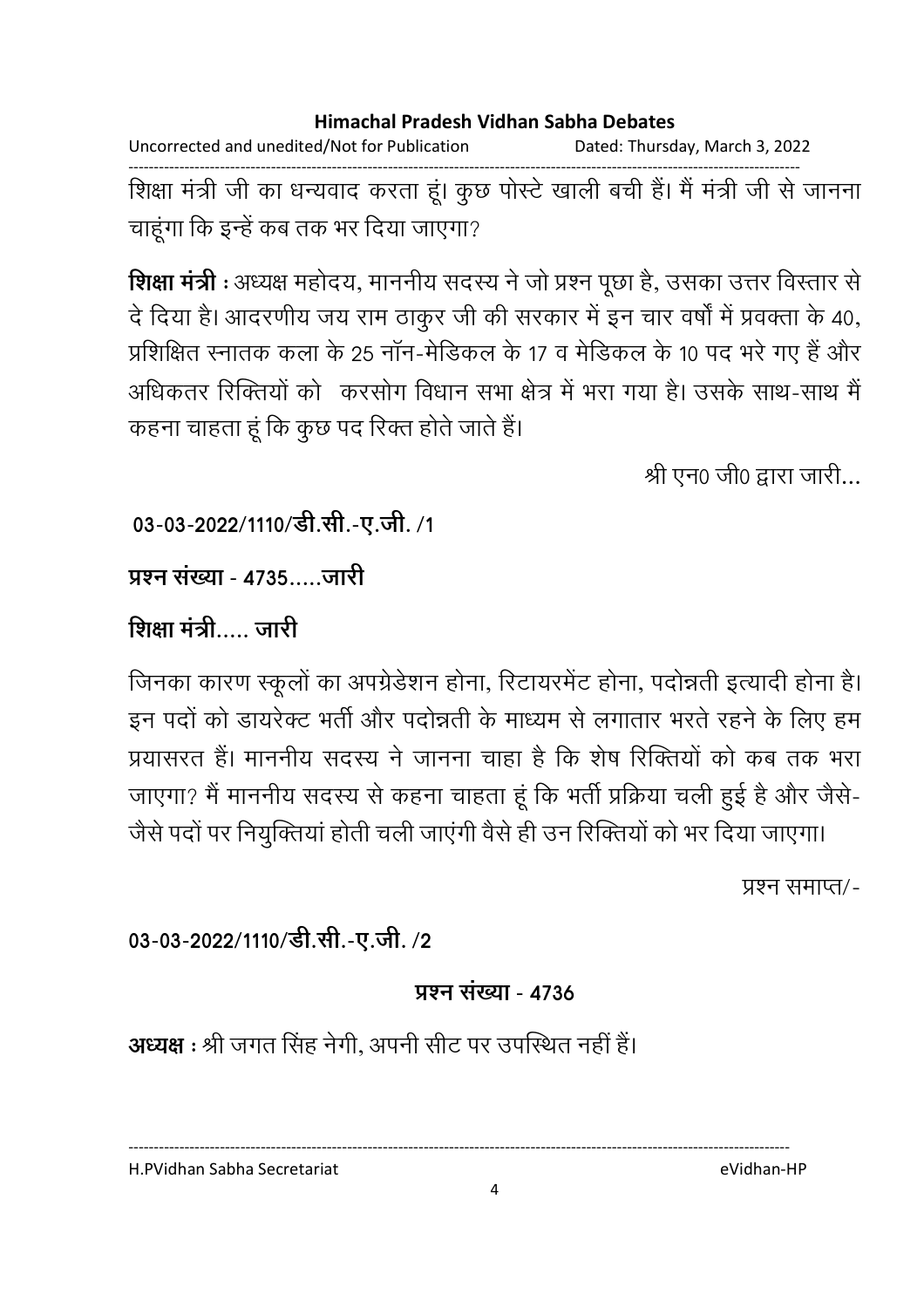------------------------------------------------------------------------------------------------------------------------------------

### <u> प्रश्न संख्या - 4737</u>

**श्री मुलख राज :** अध्यक्ष महोदय, इस प्रश्न का उत्तर बड़े विस्तार से दिया गया है। अध्यक्ष महोदय, बैजनाथ विधान सभा क्षेत्र के अंतर्गत कुल 17 स्कूलों के नए भवनों के निर्माण कार्य स्वीकृत किए गए हैं और इसके लिए मैं माननीय मुख्य मंत्री जी और माननीय शिक्षा मंत्री. जी का धन्यवाद करता हूं। अध्यक्ष महोदय, इस उत्तर के "ख" भाग में कहा गया है कि 17 स्कूलों के स्वीकृत नए भवनों में से 04 राजकीय प्राथमिक पाठशालाओं का निर्माण कार्य पूर्ण हो चुका है तथा 10 राजकीय प्राथमिक पाठशालाओं का निर्माण कार्य जारी है। राजकीय उच्च पाठशाला धानग में 4 कमरों व हाल, राजकीय वरिष्ठ माध्यमिक पाठशाला. अवेरी में विज्ञान प्रयोगशाला भवन तथा राजकीय वरिष्ठ माध्यमिक पाठशाला संसाल में विज्ञान भवन का निर्माण कार्य आरम्भ नहीं हो सका है, सरकार इन स्कूलों के भवन निर्माण कार्य को आरम्भ करवाने के लिए प्रयासरत है। अध्यक्ष महोदय, मैं माननीय शिक्षा मंत्री जी से आश्वासन चाहता हूं कि इनके कार्य कब तक पूर्ण कर लिए जाएंगे? अध्यक्ष महोदय, उत्तर के "ग" भाग में कहा गया है कि राजकीय वरिष्ठ माध्यमिक पाठशाला बीड़, जिला कागड़ा में साईस लैब का 70 प्रतिशत कार्य पूर्ण हो चुका है। अध्यक्ष महोदय, इस भवन के निर्माण कार्य का शिलान्यास माननीय मुख्य मंत्री जी के बैजनाथ विधान सभा क्षेत्र में प्रथम प्रवास के दौरान किया गया था और अब इसका कार्य पूर्ण होने की कगार पर है। मैं माननीय शिक्षा मंत्री जी से आश्वासन चाहता हूं कि इस भवन का निर्माण कार्य कब तक पूर्ण कर लिया जाएगा?

# 03-03-2022/1110/डी.सी.-ए.जी. /3

**शिक्षा मंत्री** : अध्यक्ष महोदय, माननीय सदस्य ने जानना चाहा है कि 17 भवनों में से राजकीय उच्च पाठशाला धानग और राजकीय वरिष्ठ माध्यमिक पाठशाला संसाल में कार्य शुरू क्यो नहीं हुआ है? अध्यक्ष महोदय, मैं माननीय विधायक जी से निवेदन करना चाहूंगा कि वे स्थानीय स्तर पर कार्यकारी एजेंसी या लोक निर्माण विभाग से बात करके इन स्कूलो के भवनों का प्राक्कलन इत्यादी बना कर हमारे पास भेजे। जैसे ही विभाग को इन स्कूलो

5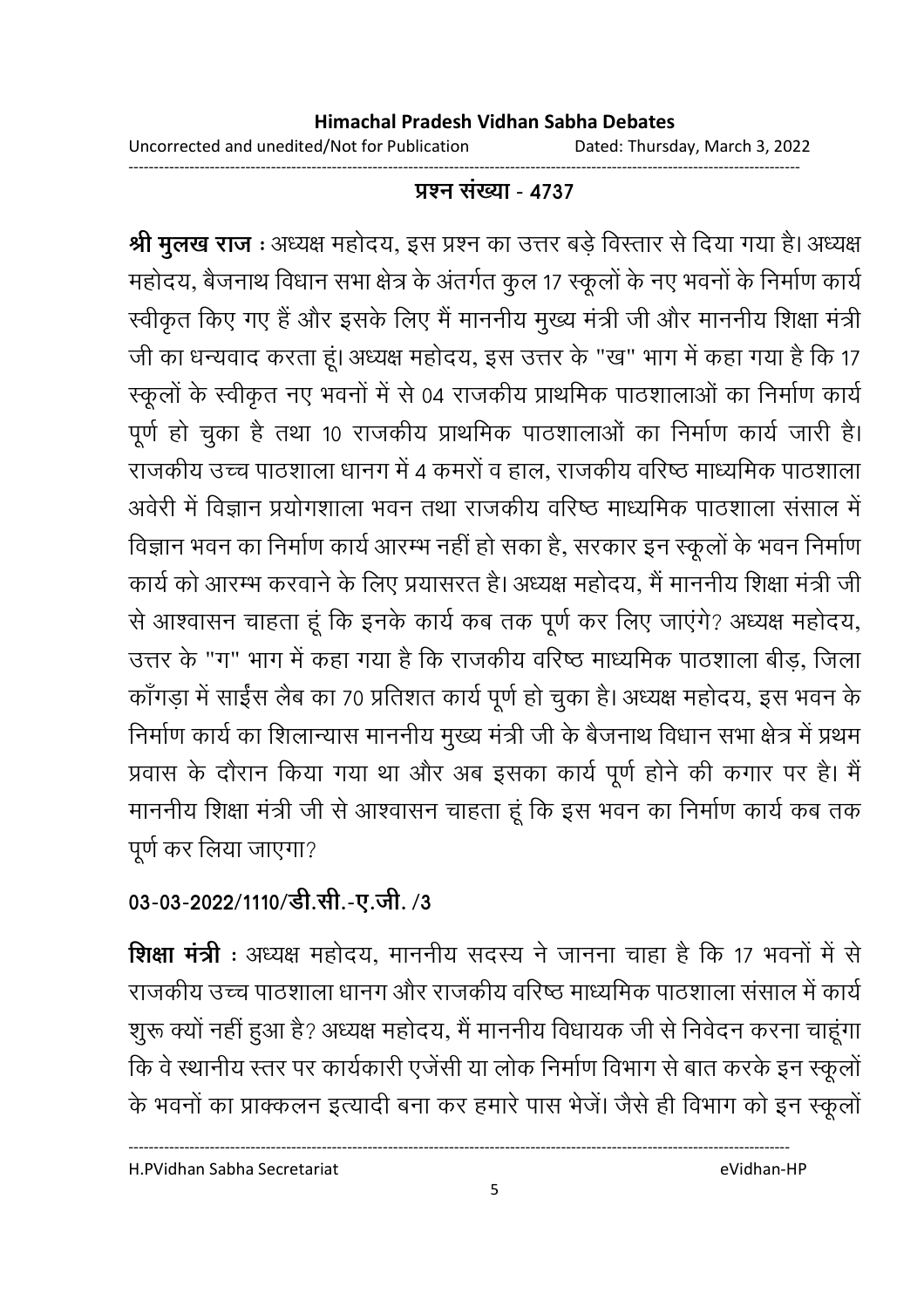Uncorrected and unedited/Not for Publication Dated: Thursday, March 3, 2022 ------------------------------------------------------------------------------------------------------------------------------------ का प्राक्कलन प्राप्त होगा तब इन दोनों स्कूलों के लिए धनराशि का प्रावधान कर दिया जाएगा। माननीय विधायक जी को मैं कहना चाहता हूं कि एक विद्यालय के लिए अभी 30 लाख रुपये की धनराशि दी गई है और उसके निर्माण में जो कमी रह गई है उसको पूर्ण कर दिया जाएगा। अध्यक्ष महोदय, माननीय सदस्य ने

श्री जे.एस. द्वारा जारी.........

**03.03.2022/1115/JS/DC/1**

प्रश्न संख्याः **4737:-----जारी------**

शिक्षा मंत्रीः-----जारी-----

राजकीय वरिष्ठ माध्यमिक पाठशाला, बीड़ साइस लैब के निर्माण के बारे में पूछा है। इसमें 47 लाख रुपया हिमाचल प्रदेश लोक निर्माण विभाग, बैजनाथ को जारी कर दिया गया है। अभी इन्हीं दिनों 30 लाख रुपये का अतिरिक्त बजट दिया गया है। राजकीय माध्यममिक पाठशाला, बीड़ में साइस लैब का **70 प्रतिशत कार्य पूरा हो चुका है बाकी जो उसको पूरा** करने के लिए बजट की आवश्यकता होगी उसका प्रावधान कर दिया जाएगा और बहुत जल्द इसको पूरा कर दिया जाएगा।

श्री मुलख राजः अध्यक्ष महोदय, मैं मूल प्रश्न से हटकर पूछना चाहता हूं कि छोटा भंगाल में अध्यापकों की बहुत कमी रहती है और वहां पर ज्यादांतर रिक्त स्थान रहते हैं। मैं माननीय मंत्री महोदय से आश्वासन चाहता हूं कि कृपया इस कमी को जल्द-से-जल्द पूरा कर दिया जाए।

**शिक्षा मंत्रीः** अध्यक्ष महोदय, माननीय सदस्य ने जो जानना चाहा है यह इस प्रश्न से हट करके हैं लेकिन तब भी मैं यह कहना चाहूंगा कि इन चार वर्षों में हिमाचल प्रदेश के शिक्षा विभाग में लगभग 9000 हजार पर्दा को भरा गया है और अभी 6200 पद भरने की प्रक्रिया में | है। हमने पहले भी बहुत सारी रिक्तियों को भरा है लेकिन इन रिक्तियों के होने का विशेष

H.PVidhan Sabha Secretariat eVidhan-HP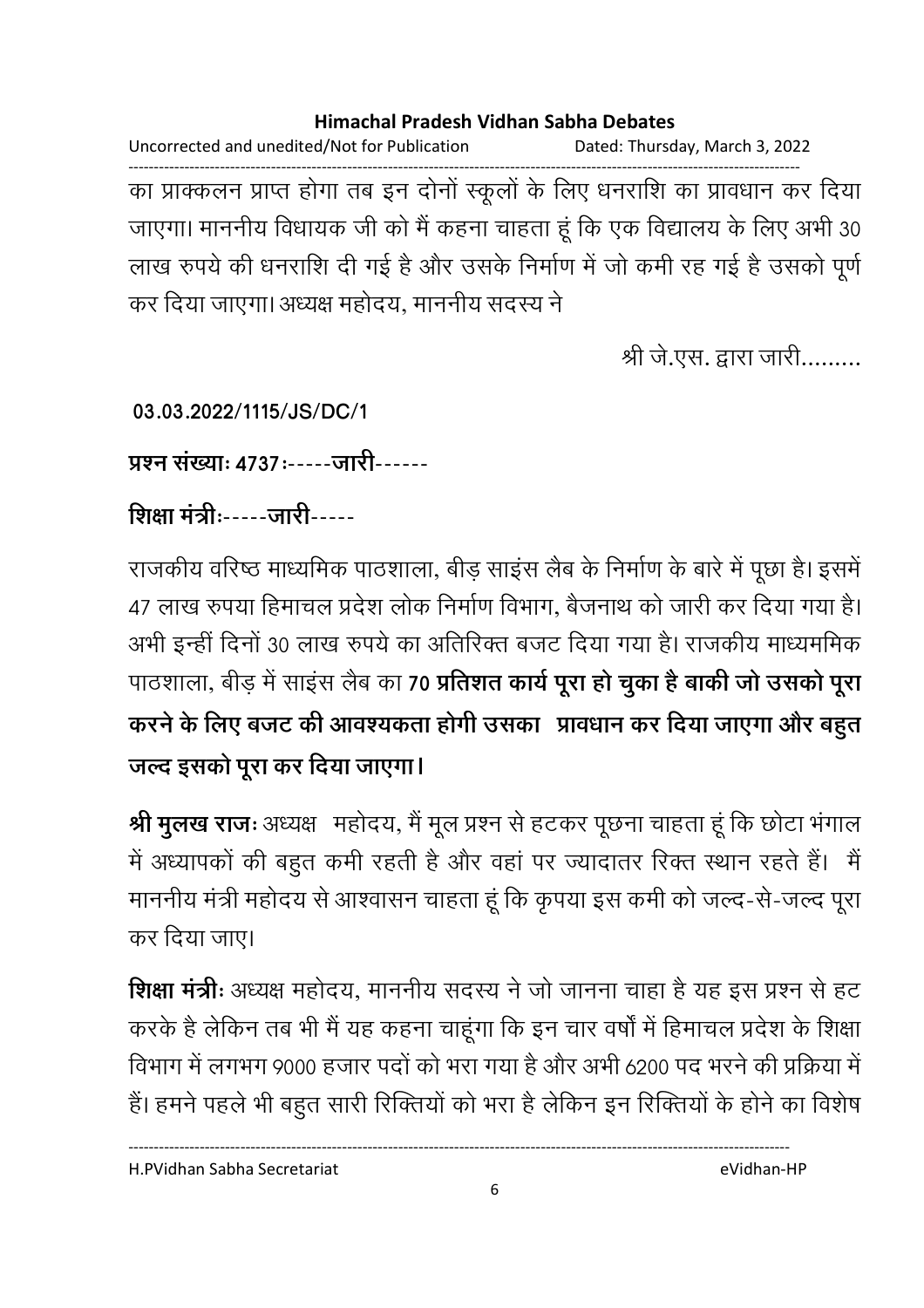Uncorrected and unedited/Not for Publication Dated: Thursday, March 3, 2022

------------------------------------------------------------------------------------------------------------------------------------ कारण यह है कि कर्मचारियों की सेवानिवृत्ति होती है, प्रमोशन्ज़ होती है और नये स्कूल खुलते हैं लेकिन ये भर्ती प्रक्रिया हमारी चालू है। जहां पर भी आवश्यकता होगी इन रिक्तियों को भरा जाएगा।

प्रश्न समाप्त

**03.03.2022/1115/JS/DC/2**

#### **प्रश्न संख्या 4738**

श्री मोहन लाल ब्राक्टाः अनुपस्थित।

### **प्रश्न संख्या: 4739**

**श्री अरूण कुमारः** अध्यक्ष महोदय, माननीय मंत्री जी ने जो सूचना सभा पटल पर रखी है, उसके मुताबिक जो सरकारी भूमि है, उसके अनुसार पंचायत के लोगों की आपत्तिया जानना आवश्यक है। मेरा माननीय मंत्री जी से विनम्र निर्वेदन है कि मेरे विधान सभा क्षेत्र में गों सदन का जहां निर्माण होने जा रहा है, वहां पर वह जमीन सरकारी थी और पंचायत के अर्धीन आती थी, उसमें लगभग 400 के करीब आवारा पशु थे। उसको बनाने में हमें लगभग एक साल लग गया। वहां पर डी.सी. और एस.डी.एम. को इन्ट्रप्ट करना पड़ा। इसी तरह से जो दो मरले जमीन गरीब लोगों को देते हैं उसके लिए भी हमने कई जगह आइडेंटिफाई की है। हमारे जहां पर फायर ब्रिगेंड का आफिस बन रहा है वहां पर भी हमने जमीन को आइंडेंटिफाई किया। लेकिन बहुत बार ऐसा होता है कि जो पंचायत प्रतिनिधि है, वे अन्नापत्ति प्रमाण पत्र देने की आना-कानी करते हैं। माननीय मंत्री जी से विनम्र निवेदन हैं-कि इसमें कोई ऐसी व्यवस्था की जाए जिसमें सरकारी आधार पर भी क्योंकि सरकारी भूमि होती है, मेरे विधान सभा क्षेत्र के दो लोग है, जिन लोगों के पास मकान बनाने के लिए जमीन नहीं है उनमें ईश्वर दास और चुन्नी लाल हैं, उनके कैस भेजें थे और लगभग 40 कैस इसके अलावा और एस.डी.एम. के पास पैडिंग पड़े हैं। हमारे वहां पर जमीन भी है लेकिन अन्नापत्ति प्रमाण पत्र न होने के कारण वह जमीन नहीं मिल रही है। क्या सरकार ऐसा कोई प्रावधान करेगी कि उसमें एस.डी.एम. या एडमिनिस्ट्रेटिव ग्राउड पर अन्नापत्ति प्रमाण पत्र जारी हो ताकि लोगों को सरकारी कार्यालय खोलने में हमें सुविधा हो?

H.PVidhan Sabha Secretariat eVidhan-HP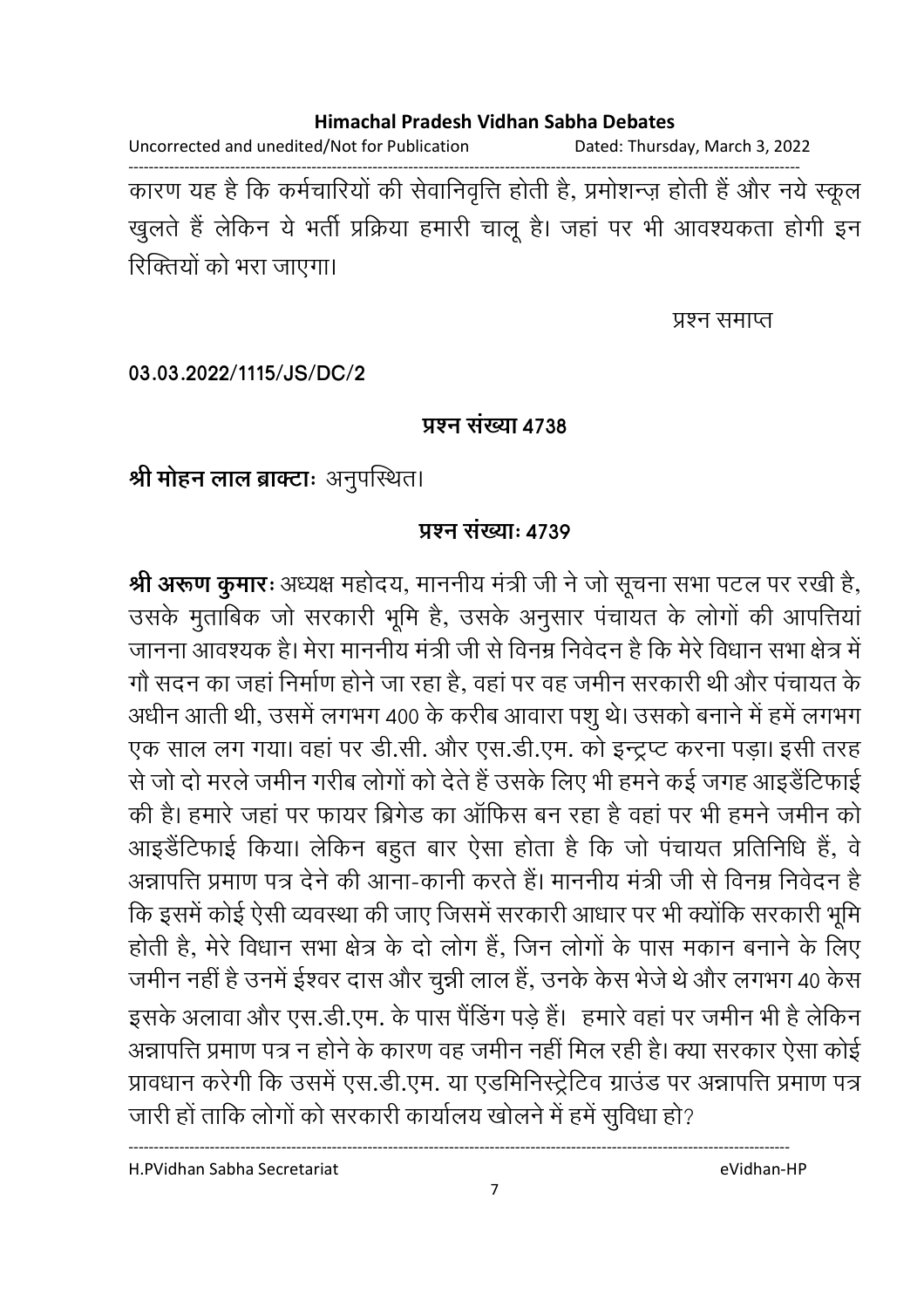Uncorrected and unedited/Not for Publication Dated: Thursday, March 3, 2022

------------------------------------------------------------------------------------------------------------------------------------ **जल शक्ति मंत्री:** अध्यक्ष महोदय, माननीय सदस्य ने जो प्रश्न पूछा है, मैं सदन के ध्यान में इस बात को लाना चाहता हूं कि जो भूमि किसी विभाग के पास हो अगर उस भूमि को किसी विभाग को स्थानातरित करना हो तो जिस जमीन का विभाग मालिक है, उसकी उसमें सहमति होनी चाहिए।

श्री एस.एस. द्वारा जारी----

**03.03.2022/1120/SS-HK/1**

### प्रश्न संख्या : 4739 क्रमागत

### जल शक्ति मंत्री क्रमागत **:**

तभी हम उस भूमि को दूसरे विभाग को स्थानातरित कर सकते हैं।

दूसरा, ऐसी भूमि जो सरकारी भूमि हो, जो फारैस्ट लैंड में आती हो, उस भूमि को अगर किसी विभाग के लिए स्थानातरित करना हो तो उसमें व्यवस्था बड़ी लम्बी हैं। एफ0सी0ए0/एफ0आर0ए0 की सभी औपचारिकताओं को पूर्ण करने के उपरांत ही उसे <u>रथानांतरित किया जा सकता है।</u>

तीसरी, ऐसी भूमि जो प्राइवेट मालिको की है अगर उसका अधिग्रहण करना हो तो उसके लिए भी सैक्शन-4 के अंतर्गत पब्लिक हैयिरिंग होती है। फिर उसके बाद सैक्शन-11 के अंतर्गत नोटिफिर्कशन होती है। फिर सैक्शन-16 के अंतर्गत रिहैबलिटेशन प्लान बनता है। उस तरीके से फिर फाइनली जमीन को अधिग्रहण के अंतर्गत लाया जाता है तो उस परिस्थिति में जमीन के मालिक को वहां के सकेल रेंट के मुताबिक मुआवजा देकर सरकार. जमीन का अधिग्रहण कर सकती है। जो माननीय सदस्य कह रहे हैं कि पंचायत से एन0ओ0सी0 चाहिए या नहीं चाहिए तो मुझे ऐसा लगता है कि जब किसी भूमि का ऐसा हस्तातरण करना हो, जैसे मान लो कि पठानकोट से मर्डी फोरलेन आ रही है उसमें गाव के गांव आते हैं। जिन-जिन मालिकांनों की भूमि उसमें आती है तो जब पब्लिक हीयरिंग होती है तब उसमें पचायत भी शामिल होती है। लेकिन जिस प्राइवेट जमीन का अधिग्रहण

H.PVidhan Sabha Secretariat eVidhan-HP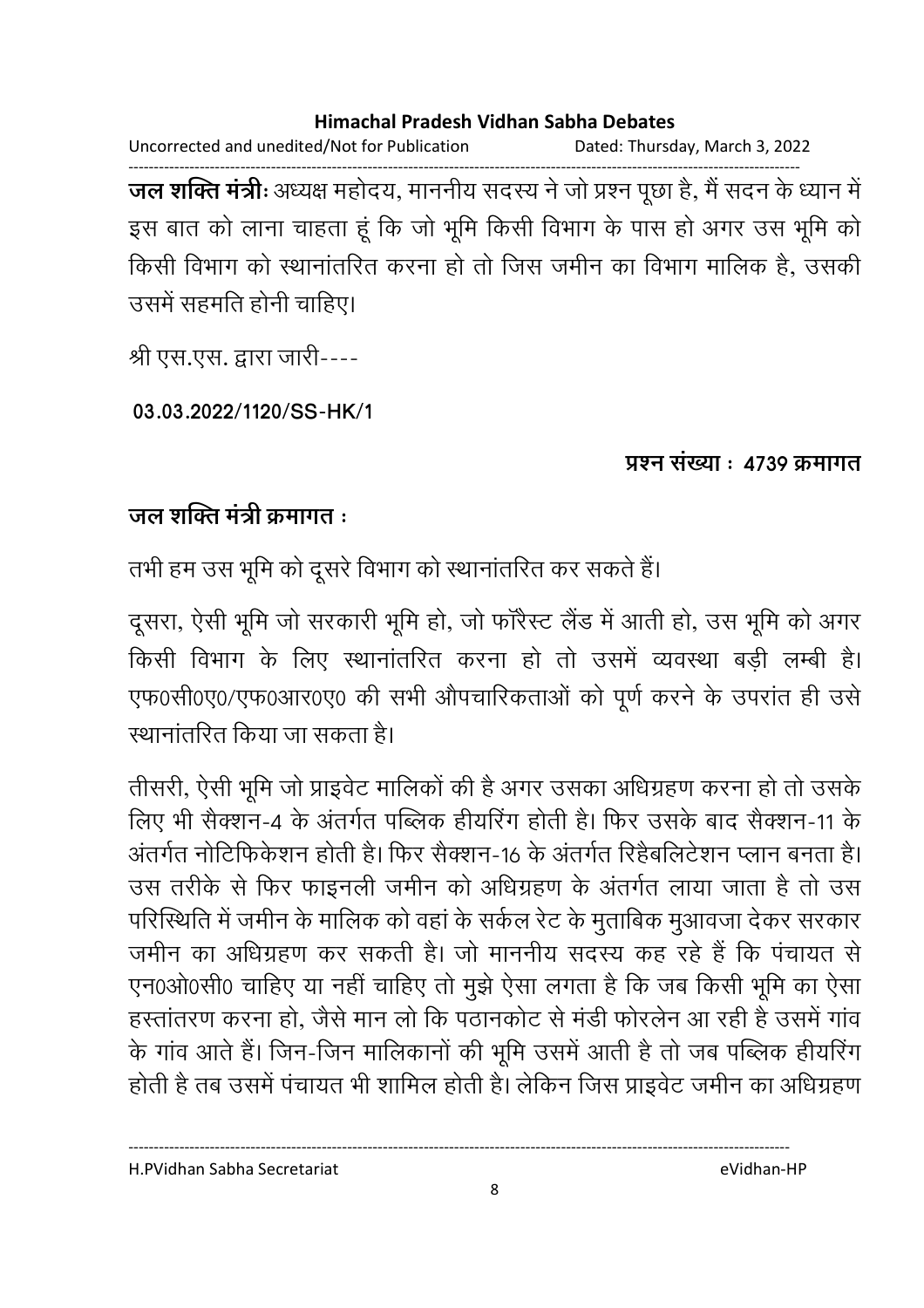Uncorrected and unedited/Not for Publication Dated: Thursday, March 3, 2022

------------------------------------------------------------------------------------------------------------------------------------ करना होता है उसमें मैं समझता हूं कि पंचायत का एन0ओ0सी0 आवश्यक नहीं है। माननीय सदस्य जो गौसदन के बारे में कह रहे हैं, गौसदन का मामला इस प्रश्न में शामिल नहीं हैं। आपने दो या तीन बिसवे जमीन की बात कहीं है कि अगर उसको स्थानातरित करना है तो पंचायत का एन0ओ0सी0 चाहिए। वह भी इस प्रश्न का भाग नहीं बनता है। इस करके मेरा यही मानना है कि जो भू-अधिग्रहण की प्रक्रिया है उसके माध्यम से गुजरना पड़ता है तभी जा करके भू-अधिग्रहण किया जा सकता है।

### **03.03.2022/1120/SS-HK/2**

**श्री होशयार सिंह (देहरा) :** अध्यक्ष जी, मेरे विधान सभा क्षेत्र में लगभग 350 लैंडलैस केस है और यह देखा गया है कि कई पंचायतों में डी0सी0 लैंड नहीं है, दूसरी पंचायतों में डी0सी0 लैंड है तो यह आवश्यक है कि जब तक दूसरी पंचायत एन0ओ0सी0 नहीं देंगी। तब तक लैडलैस को जमीन नहीं मिलती। हमने इसके बारे में बड़ा प्रयत्न किया। मैं मंत्री जी से चाहता हूं कि डी0सी0 लैंड के लिए जो पंचायतों की एन0ओ0सी0 लेनी पड़ती है इसे हटाया जाए तार्कि उन लोगों को जो 6 मरले जमीन सरकार दे रही है वह आसानी से मिल जाए। सिर्फ पंचायतों की एन0ओ0सी0 लेने के लिए कई वर्षों से यह मुद्दा लटका हुआ है तो माननीय मंत्री जी बताए कि क्या इस एन0ओ0सी0 को हटाया जाएगा? जब इसको हटाया | जाएगा तभी 350 लैंडलैस लोगों को जमीन मिल सकती है।

# <u>जल शक्ति मंत्री : माननीय संदरय ने जो कहा है इस पर सरकार विचार करेंगी।</u>

**मुख्य मंत्री** : अध्यक्ष महोदय, विपक्ष आज फिर बाहर चला गया। इनका ये रस्मी कार्य मैं देख रहा हूँ कि इनकी हर रोज़ की एक आदत बन गई है। लोकतंत्र है और उनको अपनी बात कहने का अधिकार है। लेकिन उसके साथ-साथ में इस बात को भी देख रहा हूं कि

कई बार इनका व्यवहार इस प्रकार का हो जाता है कि परिहास का विषय बन जाता है।

जारी श्रीमती के0एस0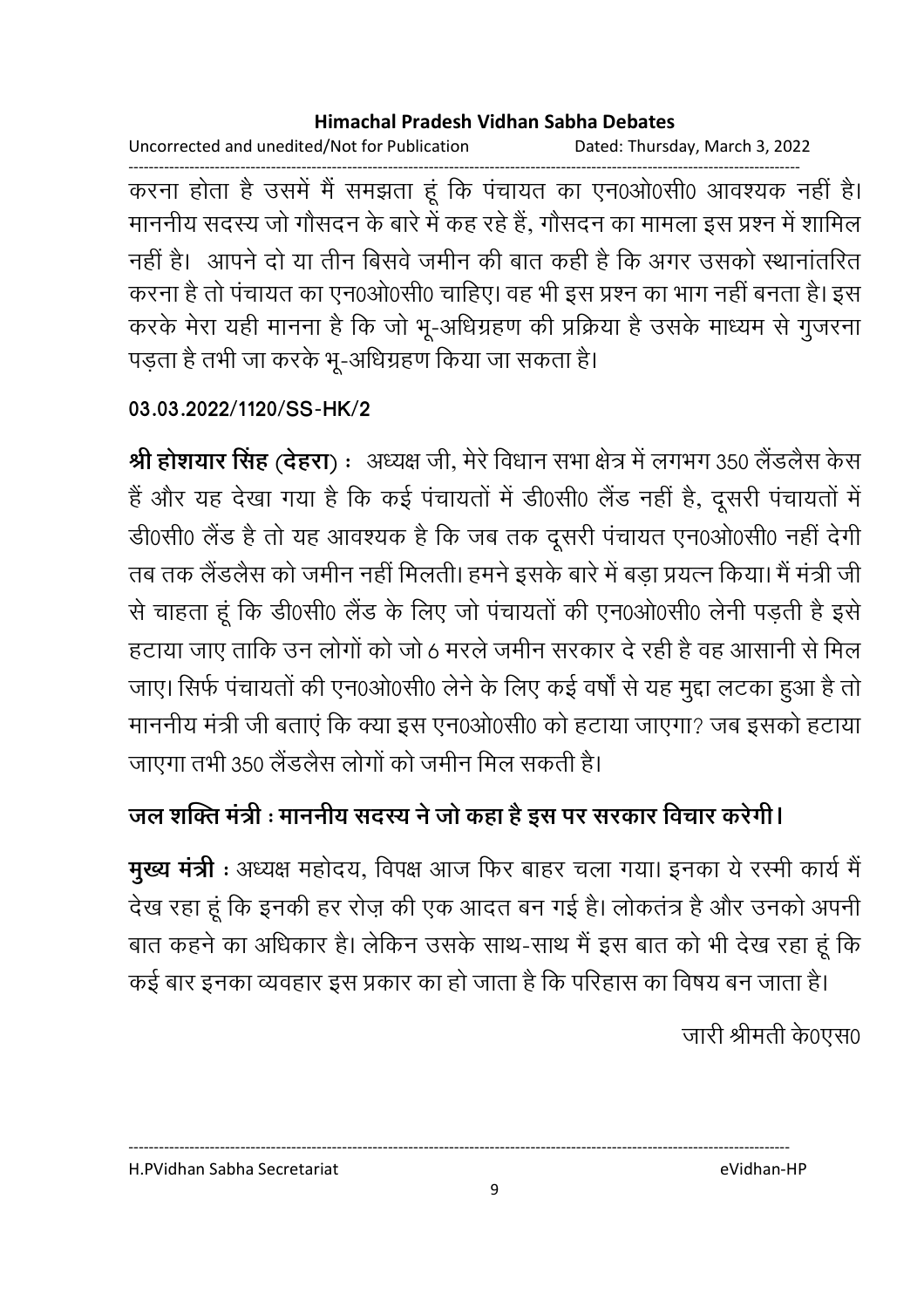### 03.03.2022/1125/केएस/एचके/1

# <u>मुख्य मंत्री जारी---</u>

आज हम उस दल में, विपक्ष में देख रहे हैं कि नेतृत्व की क्या परिस्थिति बनी हैं। कल मैं जब महामहिम राज्यपाल महोदय के अभिभाषण पर चर्चा का उत्तर दे रहा था. उस समय भी इनमें आपस में प्रतिस्पर्धा चली हुई थी। एक खड़ा हो कर कुछ बोलता था तो दूसरे को लगता था कि मैं भी अपनी बात कह दूं और तीसरे को लगता था कि मैं रह गया तो मैं भी कुछ कह लू। मैं समझता हूं कि एक वक्त जो कांग्रेस पार्टी पूरे देश की सबसे बड़ी पार्टी रही हैं, आज इस देश में उसकी जो हास्यास्पद परिस्थिति बनी है, उसका यह एक परिणाम है। आज उस पार्टी का नेतृत्व सी.पी.एम. कर रहा है। आज ये उस तरह से नारे लगा रहे थे जैसे -सी.पी.एम. वाले नारे लगाते हैं। उनका नारे लगाने का अदाज़ व शैली अलग होती है, ' भाषा भी अलग होती है लेकिन नारे लगाने के लिए आज इनको सी.पी.एम. के नेता का सहयोग लेना पड़ रहा है। अध्यक्ष महोदय, मैं इस बात को स्पष्ट करना चाहता हूं कि आज ओ.पी.एस. की अगर बात आ रही है, यह लागू कब हुई थी? यह वर्ष 2003 में लागू हुई थी जब हमारी सरकार सत्ता में नहीं थी। जिनका ये ज़िक्र करते हुए नहीं थकते, जो हिमाचल प्रदेश में 6 बार मुख्य मंत्री रहे उनका हमेशा ज़िक्र होता है, स्वर्गीय वीरभद्र सिंह जी उस समय सत्ता में थे। सम्भवतः हिमाचल पहला राज्य है जिसने एन.पी.एस. को लागू करने के लिए सारी शतों को स्वीकार किया। और आज ये यहां कह रहे हैं कि ओ.पी.एस. लागू करो। इनके ही नेता | जिनके बारे में ये कहते हैं कि उनका हम बहुत सम्मान करते हैं, उनकी जो भावनाए उस वक्त रही थी, आज की तारीख़ में क्या उन भावनाओं का सम्मान नहीं होना | चाहिए? पूरे प्रदेश भर में जिस प्रकार से ओ.पी.एस. के इस काल को दिया गया है, एन.पी.एस. के जो लोग आए हैं, जिनको बुलाया गया है, उसमें भी सी.पी.एम. और कांग्रेस विचारधारा के जो करीबी लोग है, जो कर्मचारी के नाते अपने दायित्व की जिम्मेवारी कम निभाते हैं और ज्यादा काम यहीं करते हैं जो आज करने के लिए आए हैं, वे ही लोग आज

H.PVidhan Sabha Secretariat eVidhan-HP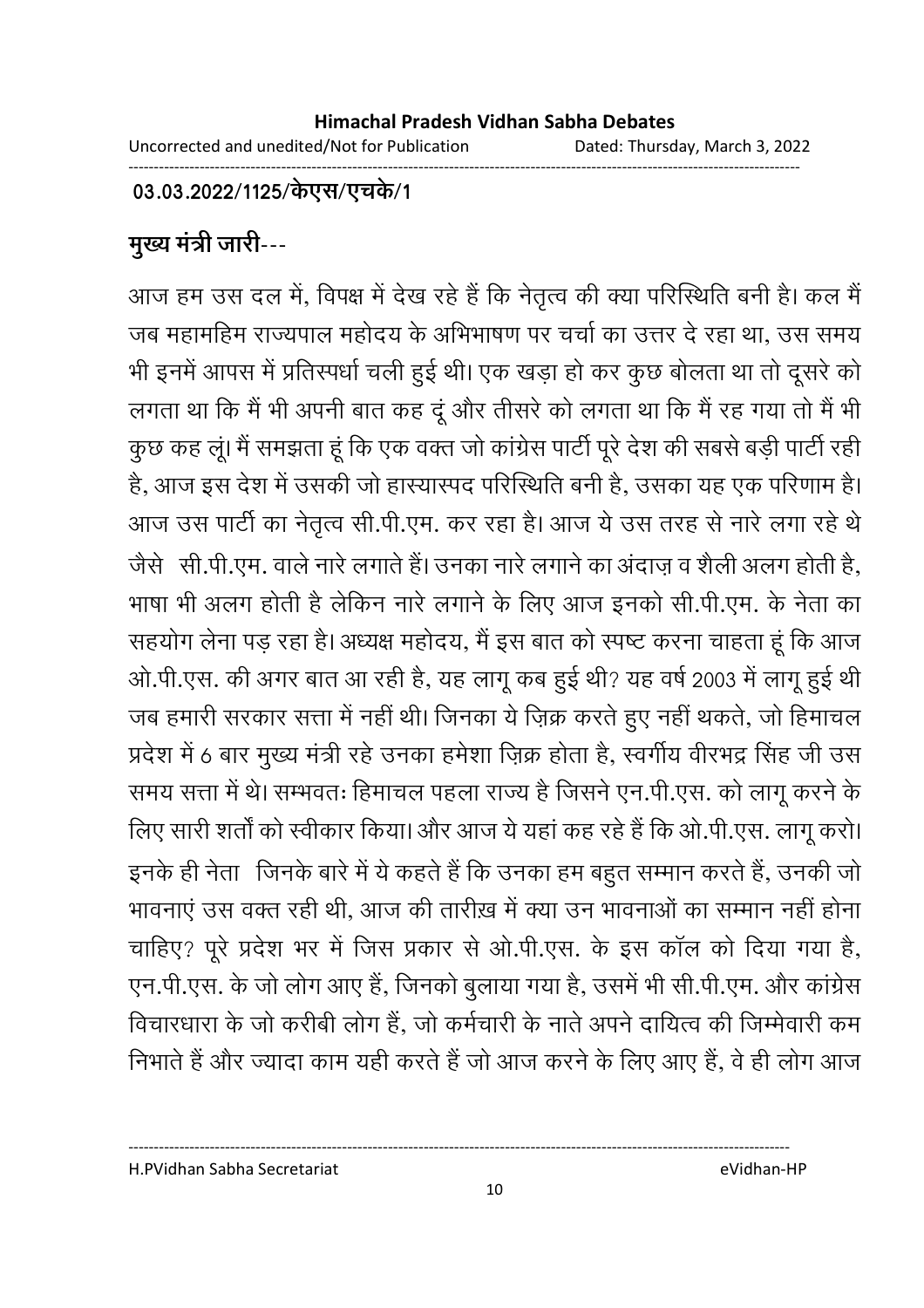Uncorrected and unedited/Not for Publication Dated: Thursday, March 3, 2022

------------------------------------------------------------------------------------------------------------------------------------ इस काम के लिए निकले हुए हैं। हमने पिछले कल भी कहा कि आंदोलन करने की आवश्यकता नहीं हैं।

### 03.03.2022/1125/केएस/एच**के/2**

आप अपना प्रस्ताव रखिए, अपनी बात रखिए और जो आपको कहना है, आप कहिए और उसके पश्चात सरकार पर छोड़ दीजिए। हम लागू करने की स्थिति में होंगे या नहीं होंगे, उस निर्णय को सरकार के ऊपर छोड़ दीजिए। लेकिन आंदोलन करके, दवाब डालकर इस प्रकार से अगर वे प्रयत्न करने की कोशिश करेंगे तो वह उचित नहीं है। सत्ता को हासिल करने के लिए जिस हद तक ये कांग्रेस के लोग चले गए हैं, कहीं पर भी आग लगा दो, किसी को भी भड़काते रहो, यह ठीक नहीं है। इनको मालूम होना चाहिए कि आज पूरा विश्व कोर्विड के इस दौर से गुज़रते हुए ऐसी परिस्थिति में पहुचा हुआ है जहां आर्थिक दृष्टि से बहुत सारी चीज़ों में कठिनाई है। जिस राजस्थान में इन्होंने घोषणा की हैं, आज की तारीख़ में उस प्रदेश के जो आर्थिक हालात है, वहां भी यह लागू करना कितना व्यावहारिक हो पाएगा,सम्भव हो पाएगा, यह बहुत बड़ा प्रश्नचिन्ह है और उनको इस बात को समझना चाहिए। उन्होंने बात कही है लेकिन इसके बावजूद वहां पर कब लागू होगा, और कैसे लागू होगा, यह एक बहुत बड़ा सवाल अपने आप में खड़ा हो गया है। मैं इस बात से सहमत हूं कि प्रदेश के विकास में कर्मचारियों की बहुत महत्वपूर्ण भूमिका होती है और उन्होंने उस भूमिका को निभाया है।

श्रीमती अ0व0 द्वारा जारी---

**03-03-2022/1130/av/yk/1**

मुख्य मंत्री ----------- जारी

ऐसे राजनैतिक दल के साथ जुड़कर इन सारी चीजों को करने का तरीका उचित नहीं है। जहां तक यह कहना है कि सरकार ने 'no work, no pay' कानून लागू कर दिया तो इन्होंने भी अपनी सरकार के कार्यकाल में इस कानून को कई बार लागू किया है। हमने कई

H.PVidhan Sabha Secretariat eVidhan-HP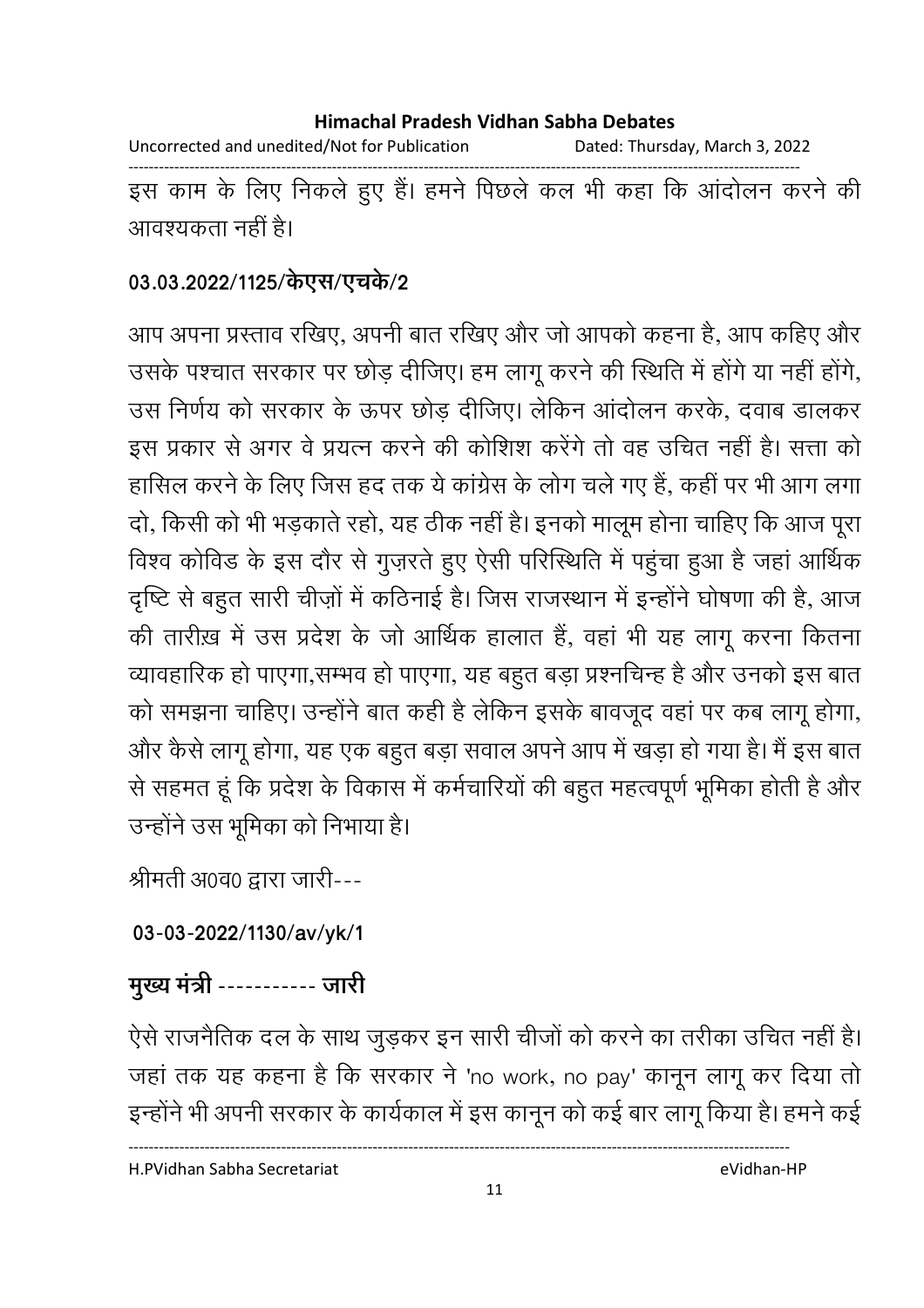Uncorrected and unedited/Not for Publication Dated: Thursday, March 3, 2022

------------------------------------------------------------------------------------------------------------------------------------ बार कह दिया है कि इसके लिए आदोलन करने की जरूरत नहीं है, अपनी बात कोहेए। मैंने पिछले कल भी घोषणा कर दी है कि हमने इस सारे मामले को लेकर मुख्य सचिव, हिमाचल प्रदेश सरकार की अध्यक्षता में एक कर्मेंटी का गठन किया है। वह कर्मेंटी इस सारे मामले को एंग्ज़ामिन करेगी और उसके बाद अपने वित्तीय संसाधनों की उपलब्धता के अनुसार हम इस बारे में विचार विमर्श करके निर्णय कर सकते हैं। लेकिन हमेशा ही इस प्रकार से राजनैतिक उद्देश्य से बात करते रहना और कर्मचारियों या दूसरे वर्गों को भड़काते रहना कोई उचित बात नहीं है। मैं समझता हूं कि राजनीति एक सीमा तक होनी चाहिए, कुछ मामलों में राजनीति से ऊपर उठकर भी काम करने की आवश्यकता होती है। इन लोगों का कहना है कि हम आज ही घोषणा करते हैं कि हम इसको लागू करेंगे। आज की घोषणा का क्या औचित्य है? अभी 8-9 महीनों के बाद यह प्रदेश चुनाव के दौर से गुजरेगा फिर उसके बाद मालूम पड़ेगा कि किस पार्टी की सरकार बनती है। मगर इनको इतनी बड़ी गलतफहमी है कि इनको ऐसा लग रहा है कि हम तो आ ही गए। मैं तो केवल इतना ही कहना चाहता हूं कि यहां पर जो भी कर्मचारी बहने या भाई आंदोलन करने के लिए आए हैं वे अपनी बात को सौहार्दपूर्ण तरीके से कहे। उनके पास सरकार तक अपनी बात पहुचाने का उचित माध्यम उपलब्ध है। परंतु कर्मचारी होते हुए लगातार सरकार के विरुद्ध चलते रहना और इस प्रकार से व्यवहार करना ठीक नहीं है। मेरा यह कहना है कि सारी चीजों को नियम के अनुरूप देखा जाएगा। यहां से हमारे विपक्ष के मित्रों ने जिस प्रकार से सदन से वाकआउट किया, क्योंकि उनको बुलाया ही इन लोगों ने हैं। इन लोगों ने कहा है कि आप लोग आइए हम आपका स्वागत करेंगे और आपको संबोधित करेंगे। यहां से बाहर जाने के बाद वहां अपने भाषण में कहेंगे कि हम सदन छोड़कर आए हैं। मैं केवल यहीं कहना

### **03-03-2022/1130/av/yk/2**

चाहता हूं कि हमारी सरकार कर्मचारी के हितों के प्रति संदैव सर्वेदनशील रही हैं। उनके लिए जिस-जिस समय पर जो-जो करने की आवश्यकता महसूस हुई; वह हमारी सरकार

H.PVidhan Sabha Secretariat eVidhan-HP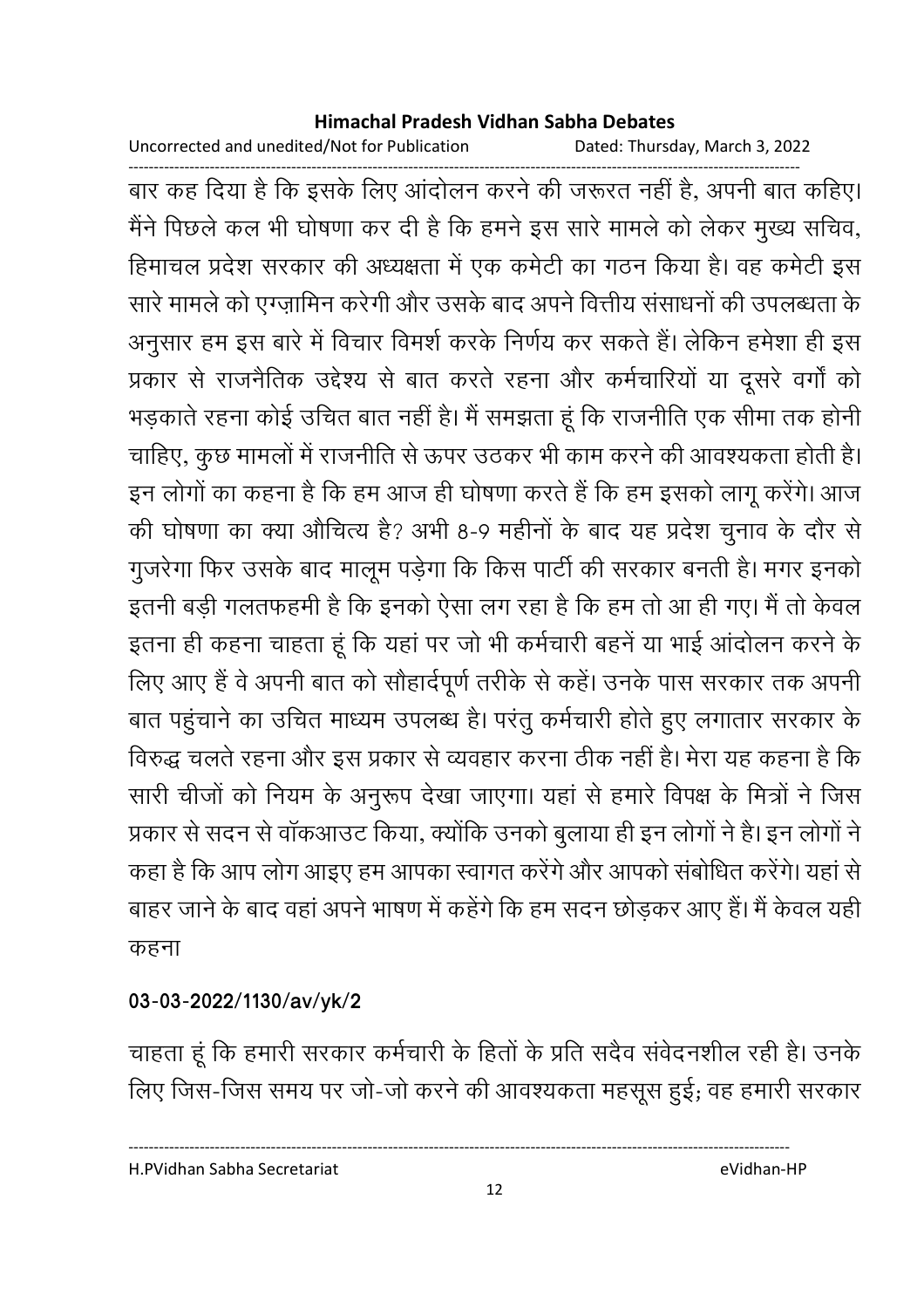Uncorrected and unedited/Not for Publication Dated: Thursday, March 3, 2022

------------------------------------------------------------------------------------------------------------------------------------ ने किया भी है। हम यहां पर पंजाब पे कमेशिन फोलों करते हैं तो ऐसे में जो कुछ कर्मचारियों के हितों को ध्यान में रखते हुए किया जा सकता था, वह बैस्ट पोसिबल हमारी सरकार ने करने की कोशिश की हैं। इसलिए मैं अनुरोध करता हूं कि आज के इस आदोलन के दौरान कर्मचारी वर्ग अपनी बात को शार्तिपूर्वक ढंग से कहें और उसकें पश्चात यदि वे सरकार के समक्ष अपना प्रस्ताव रखना चाहते हैं तो हम बातचीत के लिए तैयार है। परंतु विपक्ष द्वारा सदन से इस प्रकार हर रोज़ वाकआउट करना यह दिखाता है कि कांग्रेस पार्टी में आज की तारीख में नेतृत्व का बहुत बड़ा अकाल पड़ गया है। यहां पर सी0पी0एम0 वाले उनको गाइंड कर रहे थे कि इस प्रकार के नारे लगाओं। कांग्रेस पार्टी ने इस प्रकार से अपनी लेंडिरशिप को आउटसोर्स कर दिया है। मुझे ऐसा लगता है कि आने वाले समय में पूरे देश से ही यह पार्टी आउटसोर्स होने वाली हैं। वैसे तो हो चुकी है परंतु जहाँ बची भी है वहाँ पर भी आउटससि हो जाएगी। अध्यक्ष महोदय, आपने समय दिया, आपका बहुत-बहुत धन्यवाद।

समाप्त

**अध्यक्ष :** माननीय सदस्य श्री विनय कुमार प्रश्न संख्या 4740 करेंगे।

अनुपस्थित

(माननीय सदस्य श्री लखविन्द्र सिंह राणा और श्री सजय अवस्थी सदन के अदर आए।)

प्रश्न संख्या :4741 **टी सी द्वारा जारी** 

03/03/2022/1135/टी0सी0वी0/वाई0के0/1

# प्रश्न संख्या : 4741 (प्राधिकृत श्री बिक्रम सिंह जरयाल)

**श्री बिक्रम सिंह जरयाल** : अध्यक्ष महोदय, मैं मंत्री जी से जानना चाहूंगा कि पांगी घाटी में | पैट्रोल पम्प स्थापित किए जाने हेतु ड्रा आफ लाट्स की प्रक्रिया कब तक पूरी हो जाएगी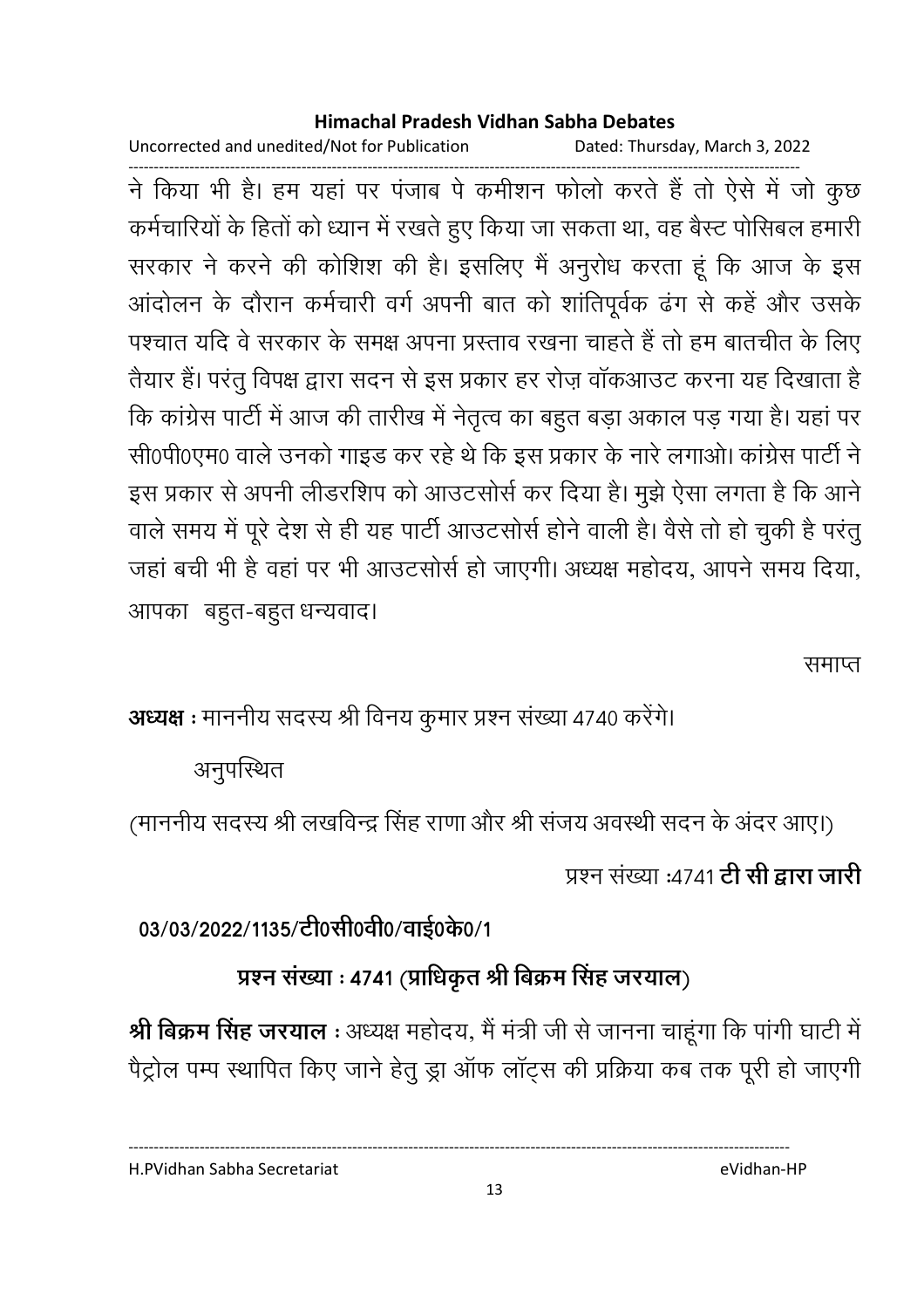Uncorrected and unedited/Not for Publication Dated: Thursday, March 3, 2022

------------------------------------------------------------------------------------------------------------------------------------ क्योंकि वहाँ पैट्रोल 120 रुपये और डीजल 100 रुपये प्रति लेटिर मिल रहा है। मैं मंत्री जी से यह भी आश्वासन चाहूंगा कि वहां पैट्रोल पम्प कब तक स्थापित हो जाएंगा?

**खाद्य, नागरिक आपूर्ति एव उपभोक्ता मामले मंत्री** : अध्यक्ष महोदय, माननीय सदस्य ने पांगी घाटी में जो पैट्रोल पम्प खोलने का जिक्र किया है, मैं इनके ध्यान में लाना चाहता हू कि पांगी घाटी में किलाड़ बस स्टैंड के तीन किलोमीटर के आसपास यह पैट्रोल पम्प खुलना था जिसके लिए इंडियन आयल कारपरिशन ने विज्ञापन जारी किया था। इसके लिए 7 लोगों ने अप्लाई किया था और जब ड्रा ऑफ लॉट्स निकाला गया तो जो भूमि चयनित की गई थी, वह भूमि उसके लिए उपयुक्त नहीं मानी गई। उसके पश्चात् जो 6 बचे हुए पार्टिसपेट्स थे उनमें से फिर से ड्रा निकाला गया और श्रीमती अजू ठाकुर, पत्नी श्री नरेश कुमार को चर्यानेत किया गया। श्रीमती अजू ठाकुर को अपने दस्तावेजों को मुख्य प्रबंधक, इंडियन आयल कारपरिशन, शिमला में आगामी कार्रवाई हेतु जमा करवाने के लिए कहा गया है और 31 मार्च, 2022 तक इस कार्रवाई को पूरा करने का निर्णय लिया गया है।

03/03/2022/1135/टी0सी0वी0/वाई0के0/2

### **प्रश्न संख्या : 4742**

**श्री नन्द लाल** : उपस्थित नहीं।

**प्रश्न संख्या: 4743** 

<mark>श्री बलबीर सिंह</mark> : उपस्थित नहीं।

**प्रश्न संख्या: 4744** 

**श्री रोहित ठाकुर** ः उपस्थित नहीं।

H.PVidhan Sabha Secretariat eVidhan-HP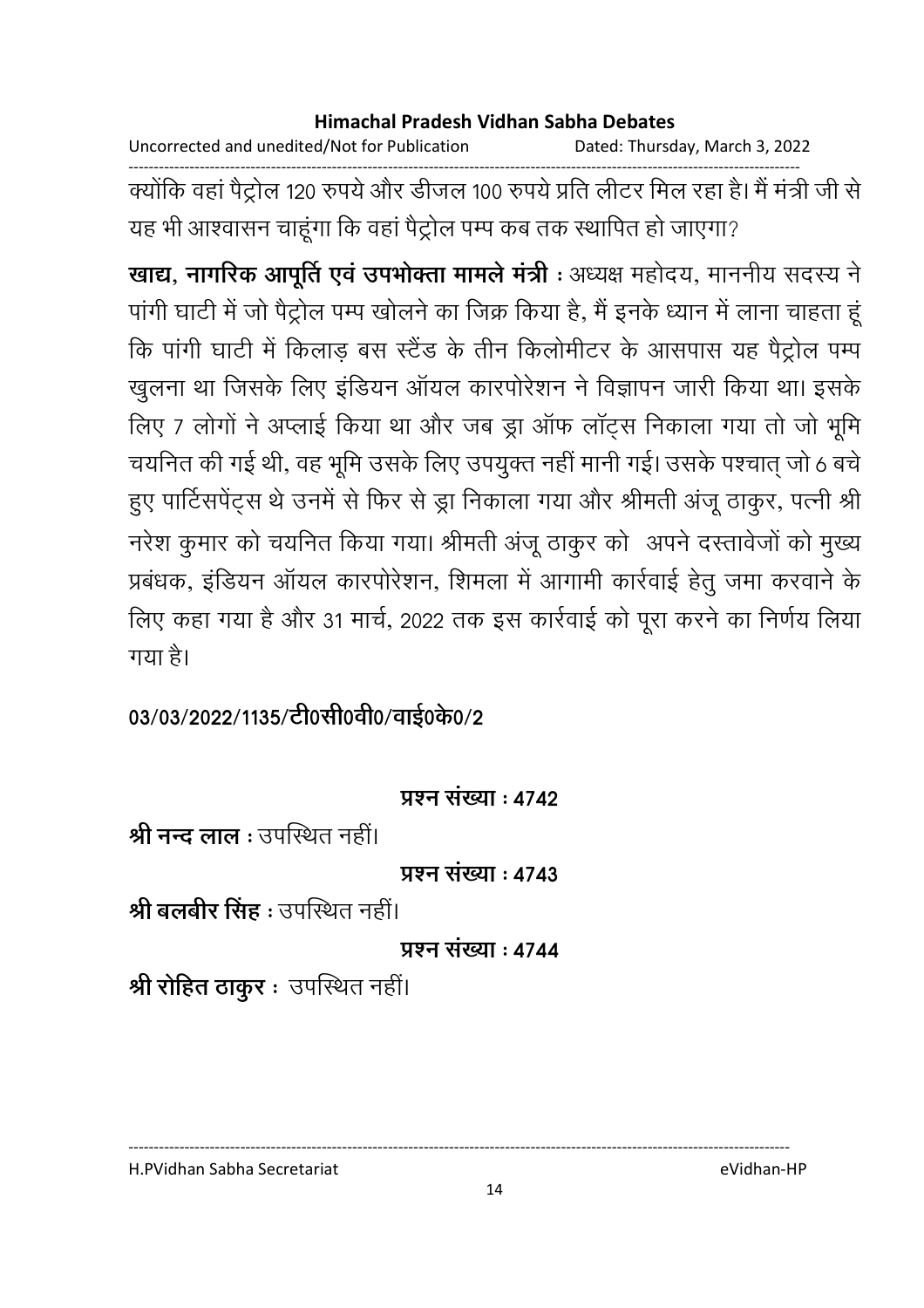03/03/2022/1135/टी0सी0वी0/वाई0के0/3

### **प्र**ष्ट्या : ४७४५

**श्री सुरेन्द्र शोरी** : अध्यक्ष महोदय, बजार विधान सभा के अंतर्गत राजकीय पाठशाला बिहार, गुशैणी और थणी के लिए अतिरिक्त धनराशि की व्यवस्था की गई है। इसके लिए मैं मंत्री महोदय का धन्यवाद करना चाहूंगा। बजार विधान सभा के दो वरिष्ठ माध्यमिक विद्यालय हिंडब और छुआरा के भवन बनने हैं लेकिन इनके टेंडर लगाने के लिए 30 लाख रुपये की राशि की आवश्यकता है जो अभी तक नहीं मिली है। मैं माननीय मंत्री जी से आंग्रह करना चाहूंगा कि इस धनराशि को शीघ्रातिशीघ्र जारी करने की कृपा करें?

शिक्षा मंत्री एन0एस0 द्वारा शुरु ..

03-03-2022/1140/NS/AG/1

प्रश्न संख्या : 4745 ........क्रमागत

शिक्षा मंत्री — …….. जारी

अध्यक्ष महोदय, बजार विधान क्षेत्र में वर्तमान सरकार के समय 11 विद्यालयों का काम चल रहा है। श्री जय राम ठाकुर जी की सरकार ने इन सभी विद्यालयों के निर्माण के लिए उचित धनराशि का प्रावधान किया है। <mark>माननीय सदस्य ने जो पूछा है तो मै बताना चाहूगा कि दो</mark> <u>सीनियर सेकेंडरी स्कूल हिंडब व छुआरा में प्रशासनिक स्वीकृति मिल चुकी है और काम</u> <u>प्रारंभ करने लिए उचित धनराशि का प्रावधान कर दिया जाएगा।</u>

03-03-2022/1140/NS/AG/2

### <u> प्रश्न संख्या : 4746</u>

**कर्नल इन्द्र सिंह** : अध्यक्ष महोदय, संयोगवंश इस प्रश्न में प्रश्नकर्ता भी पूर्व सैनिक है और मंत्री जी उत्तर देंगे वे भी पूर्व सैनिक है तथा जिनके बारे में पूछा गया है वे भी पूर्व सैनिक है। मंत्री जी ने बड़े विस्तार के साथ इसका उत्तर दिया है और मैं इसके लिए इनका धन्यवाद करता हूं। मैं, मंत्री जी से केवल दो आश्वासन चाहता हूं। पहला, जो अप्वायटमेंट लैटर पूर्व

H.PVidhan Sabha Secretariat eVidhan-HP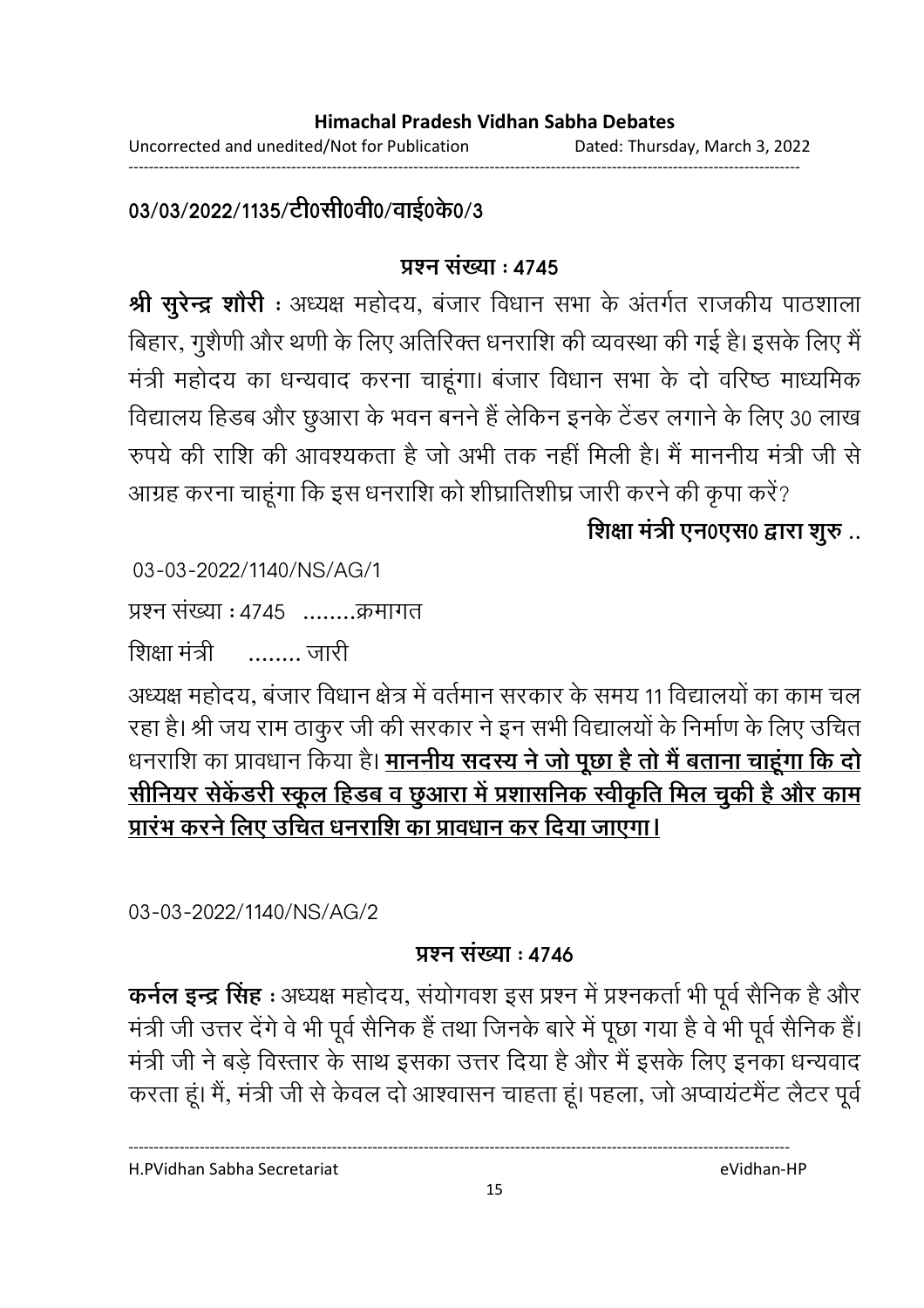Uncorrected and unedited/Not for Publication Dated: Thursday, March 3, 2022

------------------------------------------------------------------------------------------------------------------------------------ सैनिकों को मिलता है उस लैटर में मैशन होता है कि 15 दिन के अदर उनकी प्लेसमैंट की जाएंगी लेकिन अक्सर ऐसा नहीं होता है। इसके लिए मैं आश्वासन चाहता हूं कि यह होना चाहिए। दूसरा, सैनिक फौज़ में रह कर अपने घरों से दूर रहते हैं। जब सरकार इनकी प्लेसमैंट करती है तो यथासभव घर के नजदीक करें तो अच्छा रहेगा।

**जल शक्ति मंत्री** : अध्यक्ष महोदय, माननीय सदस्य ने जो जानना चाहा है उसकी सूचना | बहुत लंबी है और इन्होंने सारी सूचना पढ़ भी ली होगी। माननीय सदस्य ने चाहा है कि 15 दिन की समयावर्धि जिसमें उनको अपना कार्यभार संभालना है उसको बढ़ाना है और उनकी पोस्टिंग घर के नजदीक हो। मैं बताना चाहूंगा कि पूर्व सैनिक अपने घरों के हजारो किलोमीटर दूर जा करके संविस करते हैं और अपनी जिंदगी व जवानी का बहुमूल्य समय वहाँ व्यतीत करते हैं। इसमें दिक्कत ऐसी है कि जो रिक्तिया होती है वे विभिन्न विभागों की अलग-अलग स्थानों पर होती है। इसलिए इनको घर के नजदीक अप्वाट करने में दिक्कत आती है? फिर भी हम प्रयास करते हैं कि पूर्व सैनिक को कोई उस वक्त नजदीक से नजदीक अपवायटमैंट दी जाए। कई बार नजदीक जगह खाली न होने के कारण उनको दूर भेजना पड़ता है। माननीय सदस्य ने 15 दिन की जो समयावर्धि की बात कही है तो इस पर विचार किया जा सकता है।

### <u> प्रश्न संख्या : 4747</u>

**श्री राजेन्द्र राणा (सुजानपुर) :** उपस्थित नहीं।

03-03-2022/1140/NS/AG/3

### <u> प्रश्न संख्या : 4748</u>

**श्री नरेन्द्र ठाकुर** : अध्यक्ष महोदय, वैसे तो मंत्री जी ने बड़ी डिटेल में सूचना दी है लेकिन में, मंत्री जी से जानना चाहूंगा कि धौलासिद्ध जल विद्युत परियोजना जिला हमीपुर में हैं। यह प्रजिक्ट काफी साल पहले लाइम लाइट में आया था। लैंड डिसप्यूट व फंडिंग की वजह से यह रूका रहा। अभी हाल ही में देश के प्रधान मंत्री श्री नरेन्द्र मोदी जी व कैबिनेट मंत्री | अनुराग जी के प्रयासों से इसमें दोबारा काम शुरू हुआ है। मैं पूछना चाहूंगा कि जो यह एस्टिमेंट कोस्ट है जब दोबारा से काम शुरू हुआ 687.97 करोड़ रुपये तब असैस की है या

H.PVidhan Sabha Secretariat eVidhan-HP

16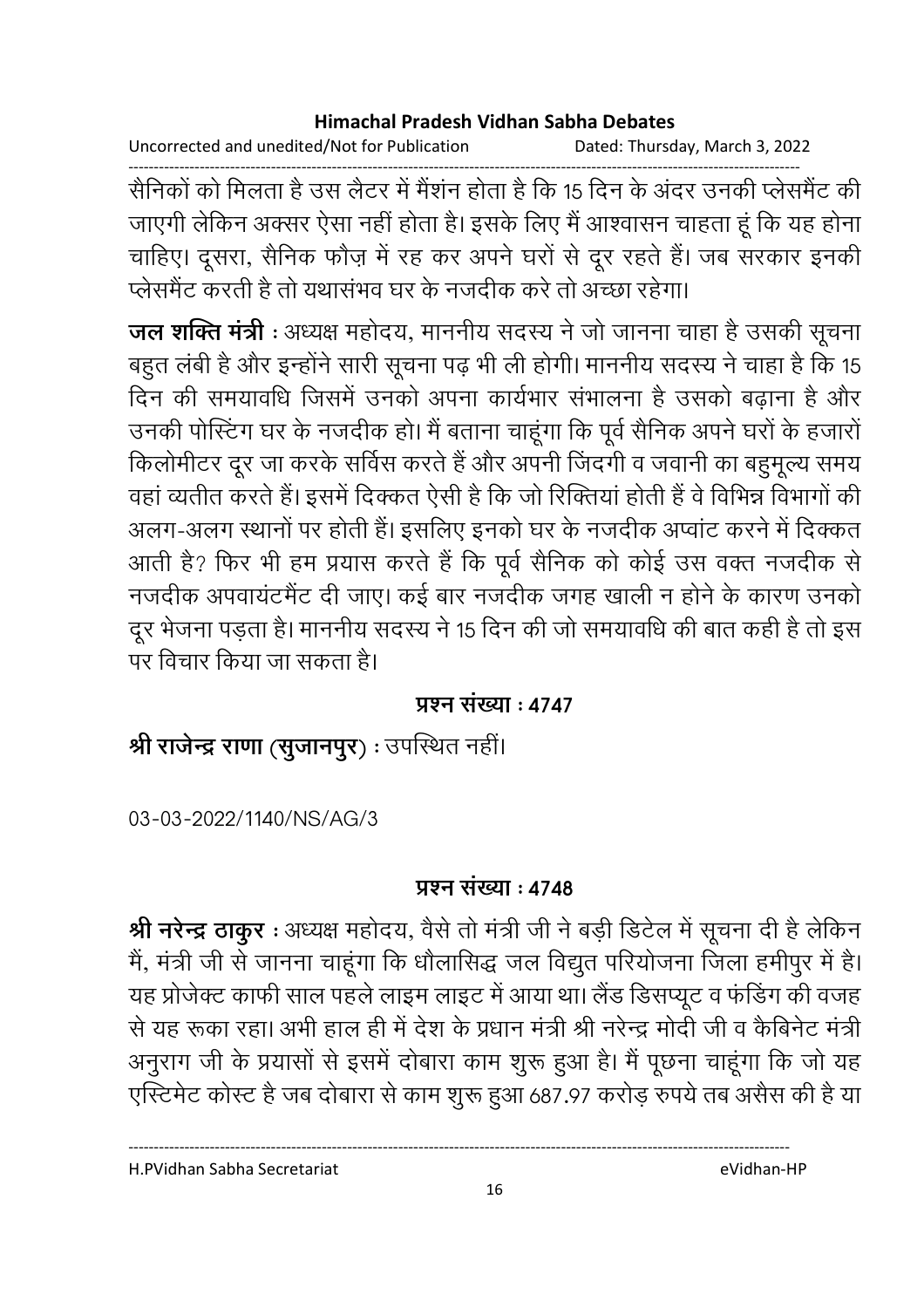Uncorrected and unedited/Not for Publication Dated: Thursday, March 3, 2022 ------------------------------------------------------------------------------------------------------------------------------------ जब 15 साल पहले लाइम लाइट में आया था तब की अनुमानित कोस्ट है? दूसरा, मैं पूछना

चाहूंगा कि क्या इस प्रजिक्ट को कंपलीशन के लिए टाइम बाउंड किया गया है?

मंत्री जी .......श्री आर0 के0 एस0 द्वारा जारी।

03.03.2022/1145/RKS/AG-1

प्रश्न संख्या: 4748... जारी

**बहुउद्दर्श्यीय परियोजनाए एव ऊर्जा मंत्री** : अध्यक्ष महोदय, वर्ष 2010 में इस परियोजना की लागत 497.67 करोड़ रुपये आकी गई थी। वर्तमान में इस परियोजना की अनुमानित लागत 687.97 करोड़ रुपये है। इस परियोजना का कार्य 6 मई, 2021 को आरंभ हुआ था जिसे नवम्बर, 2025 तक पूर्ण करने का लक्ष्य रखा गया है। इसकी सारी अप्रोच रोड बन चुकी है। 15 फरवरी, 2022 को diversion tunnels का कार्य पूर्ण हो चुका है। डैम बनाने का कार्य चला हुआ है। स्ट्रिप्लिंग का कार्य 50 प्रतिशत पूर्ण हो चुका है। पावर हाउस का सिविल वर्क चला हुआ है। पावर हाउस के सभी कार्यों की मशीनरीज की टेंडर प्रकिया पूर्ण हो चुकी है और नवम्बर, 2025 तक इस परियोजना का कार्य पूर्ण हो जाएगा।

### <u> प्रश्न संख्याः ४७४</u>९

श्री पवन कुमार काजल : उपस्थित नहीं

03.03.2022/1145/RKS/AG-2

### <u> प्रश्न संख्याः ४७५०</u>

**श्री लखविन्द्र सिंह राणा** : अध्यक्ष महोदय, मेरे विधान सभा निर्वाचन क्षेत्र की ग्राम पचायत, जगतपुर के गांव बनियाला हलेड़ में वर्ष 2008 में कृषि विभाग द्वारा सिचाई हेतु ट्यूबवैल बोर किया गया था। ट्यूबवैल के खराब होने के कारण जल शक्ति विभाग ने इसे अपने अर्धीन नहीं लिया। कृषि विभाग द्वारा निर्मित 10 सिंचाई योजनाए, जोकि ट्यूबवैल पर आधारित थी, इनमें से 9 योजनाओं को जल शक्ति विभाग को रख-रखाव हेतु हस्तातरित

H.PVidhan Sabha Secretariat eVidhan-HP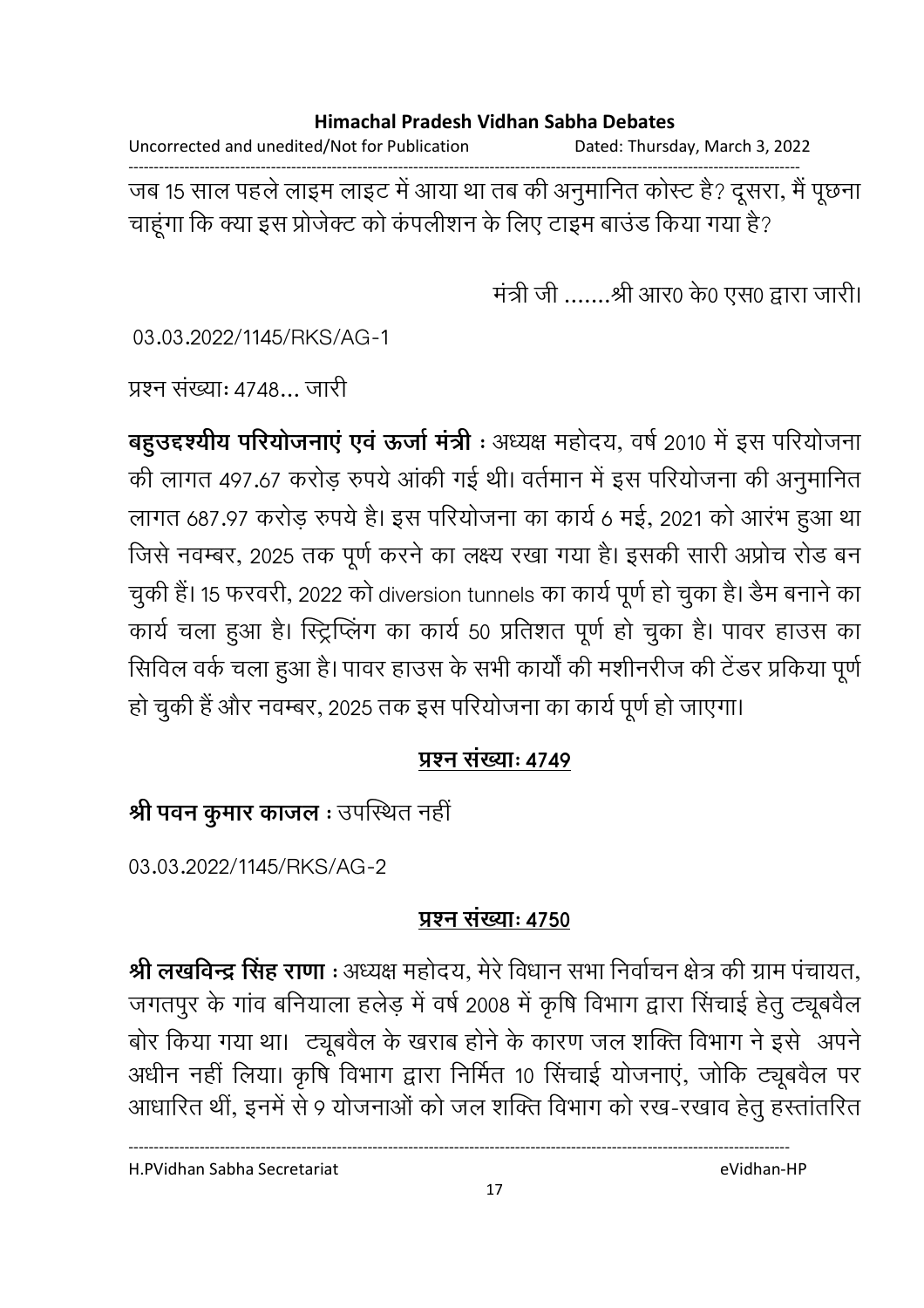Uncorrected and unedited/Not for Publication Dated: Thursday, March 3, 2022

------------------------------------------------------------------------------------------------------------------------------------ किया गया था। मैं माननीय मंत्री जी से जानना चाहूंगा कि जो ट्यूबवैल जल शक्ति विभाग के अर्धीन नहीं लिया गया है क्या उसे जल शक्ति विभाग के अर्धीन ले लिया जाएगा? इस ट्यूबवैल पर लगभग 20 लाख रुपर्य खर्च किए गए हैं लेकिन थोड़ी-सी खराबी के कारण इसे बंद कर दिया गया था। इसकी खराबी की गलत रिपोर्ट प्रस्तुत की गई थी। इस ट्यूबवैल की मोटर नीचे गिरने के कारण खराब हो गई थी जिसे ठीक करके पुनः चालू कर दिया गया है। मेरा माननीय मंत्री से आग्रह है कि इस योजना को भी जल्द जल शक्ति विभाग के अधीन लिया जाए।

**जल शक्ति मंत्री** : अध्यक्ष महोदय, कृषि विभाग द्वारा निर्मित १० सिचाई योजनाए, जोकि ट्यूबवैल पर आधारित थी, में से 9 योजनाओं का रख-रखाव जल शक्ति विभाग द्वारा किया जा रहा है। दसवीं स्कीम में जो थोड़ी-बहुत खराबी थी उसे स्थानीय लोगों द्वारा ठीक करवा दिया गया है। <u>मैं माननीय सदस्य को आश्वस्त करना चाहूंगा कि जल शक्ति</u> <u>विभाग इस स्कीम को अपने संचालन में ले लेगा।</u>

### <u> प्रश्न संख्याः ४७५१</u>

# श्रीमती आशा कुमारी : उपस्थित नहीं

03.03.2022/1145/RKS/AG-3

### <u> प्रश्न संख्याः 4752</u>

**श्री राकेश जम्वाल** : अध्यक्ष महोदय, मेरे विधान सभा निर्वाचन क्षेत्र में सुन्दरनगर और निहरी जल शक्ति विभाग के दो उप-मंडल हैं। निहरी, उप-मंडल में मेरी विधान सभा निर्वाचन क्षेत्र का 30 प्रतिशत हिस्सा आता है तथा सुन्दरनगर उप-मंडल में 70 प्रतिशत भाग आता है। माननीय मुख्य मंत्री जी से मैंने आग्रह किया था और उन्होंने ' इसकी घोषणा' भी की थी। मेरे विधान सभा निर्वाचन क्षेत्र में माननीय मुख्य मंत्री और जल शक्ति मंत्री के आशीर्वाद से विभिन्न पेयजल और सिचाई योजनाओं के काम चले हुए हैं।

H.PVidhan Sabha Secretariat eVidhan-HP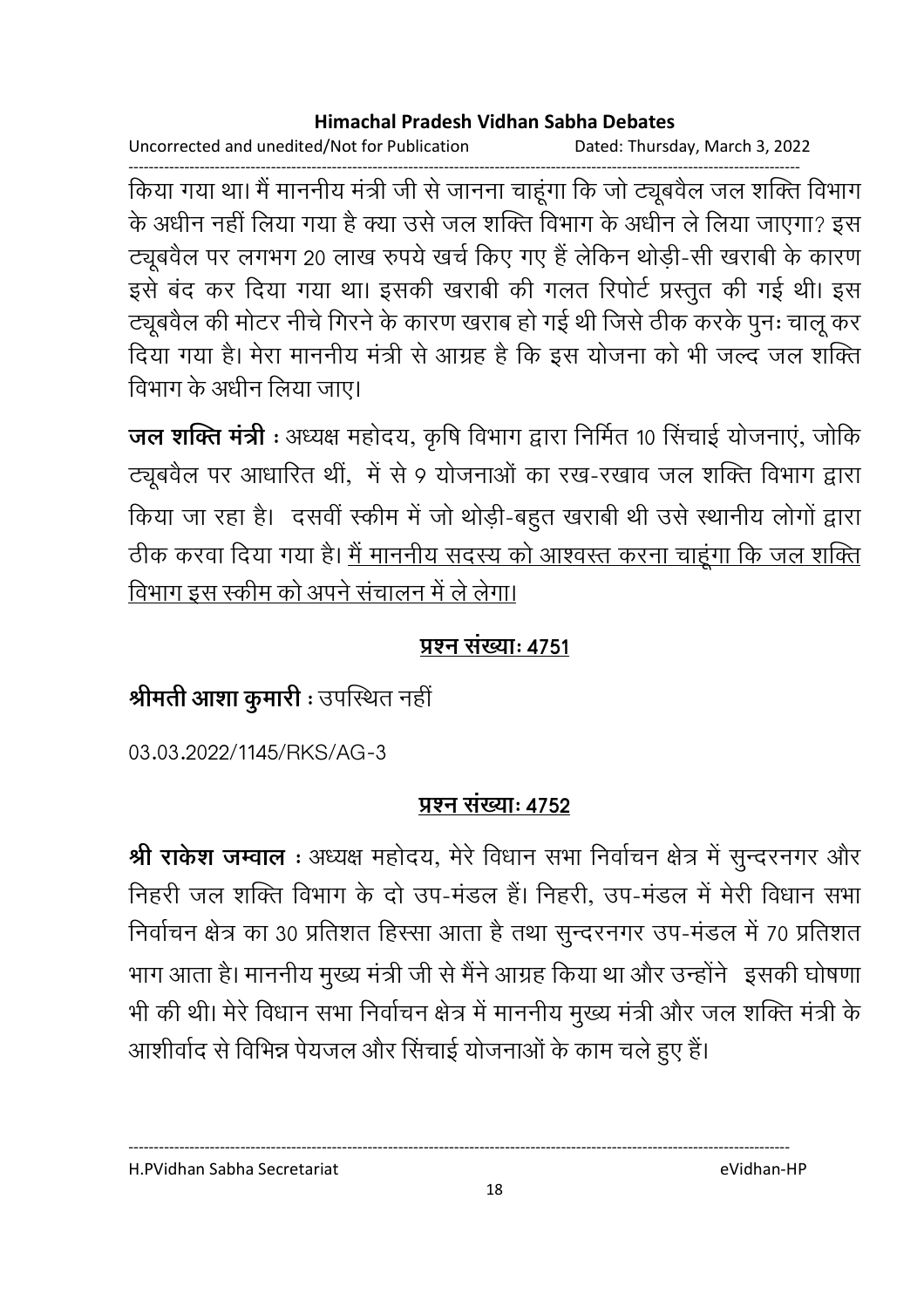Uncorrected and unedited/Not for Publication Dated: Thursday, March 3, 2022

------------------------------------------------------------------------------------------------------------------------------------ श्री बी.एस.द्वारा… जारी

03.03.2022/1150/बी.एस./ए0एस0/-1

### <u> प्रश्न संख्या: ४७५२ कमांगत प</u>

### श्री राकेश जम्वाल जारी...

मैं चाहता हूं कि ये जल्दी-से-जल्दी हमारा आई0पी0एच0 का सब डिविजन और जिन दो अनुभागों की मुख्य मंत्री जी ने घोषणा की है वे खुल जाए। मेरे विधान सभा चुनाव क्षेत्र की ये पेयजल और सिचाई की योजनाएं है और 100 करोड़ रुपए से ज्यादा के ये कार्य चले हैं। मैं चाहता हूं कि उनकी मोनिटरिंग ठीक प्रकार से हो सके और ये योजनाएं भी समय पर तैयार हो सके। ऐसा मैं माननीय मंत्री जी से निवेदन करना चाहता हूं।

**जल शक्ति मंत्री** : अध्यक्ष जी, माननीय सदस्य जी ने पहले ही मुख्य मंत्री जी का धन्यवाद कर दिया है, मुख्य मंत्री जी का सुन्दर नगर का दो दिवसीय दौरा था, उस दौरान मुख्य मंत्री जी ने अनेको बड़ी-बड़ी सौगाते सुन्दर नगर और वहां के दूरदराज के क्षेत्र को दी है। इनमें से जो दो सौगातें बची हैं, इनका निम्नस्तर से विषय आ चुका है और अब इसे "मंत्री परिषद की अगली बैठक में जे जाएंगे।

### **प्रश्न संख्या: 4753**

**अध्यक्ष** : माननीय सदस्य श्री अनिल शर्मा जी, (उपस्थित नहीं)

### **प्रश्न संख्या: 4754**

माननीय सदस्य श्री राम लाल ठाकुर, (उपस्थित नहीं)

H.PVidhan Sabha Secretariat eVidhan-HP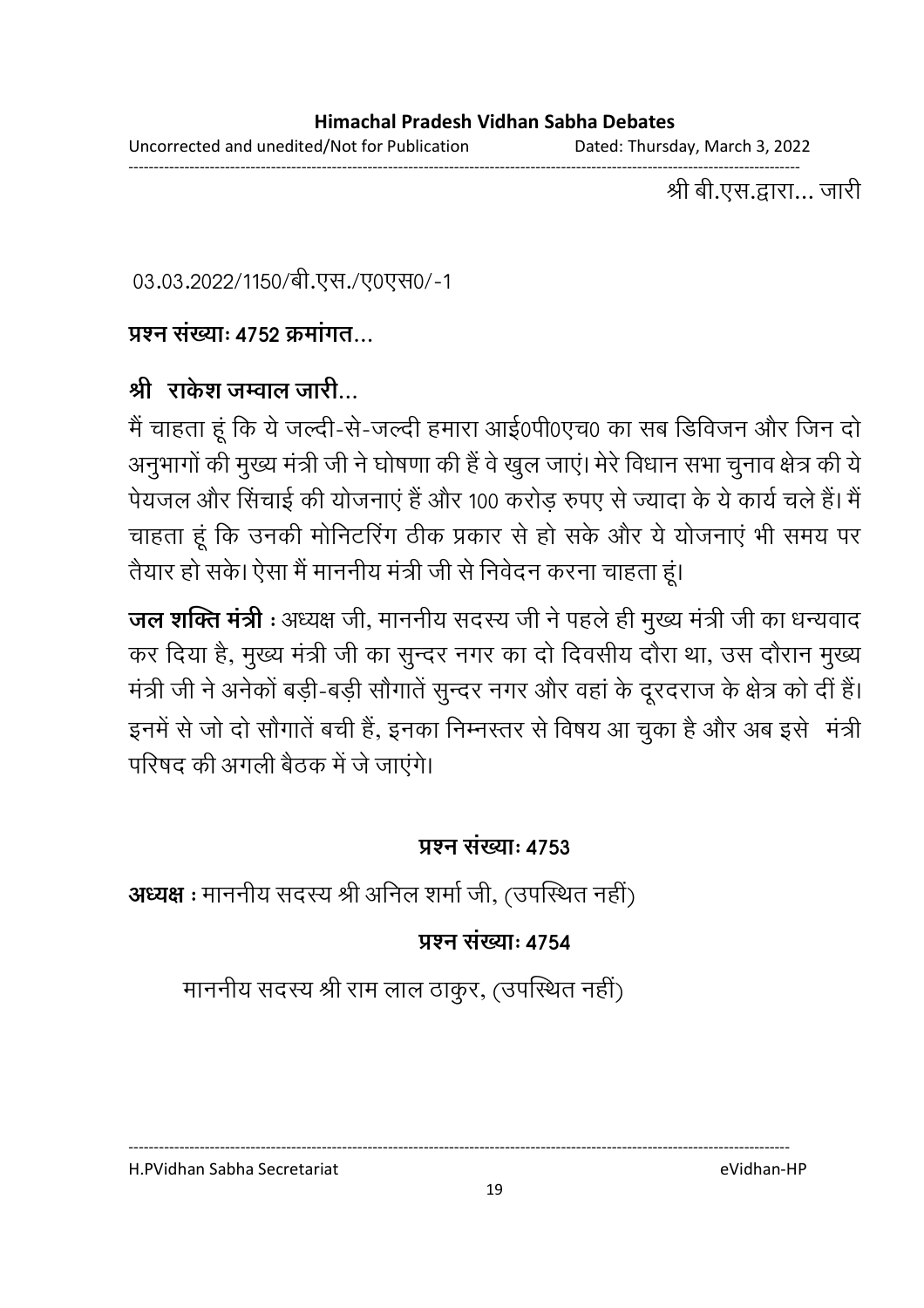Uncorrected and unedited/Not for Publication Dated: Thursday, March 3, 2022 ------------------------------------------------------------------------------------------------------------------------------------

03.03.2022/1150/बी.एस./ए0एस0/-2

### <u> प्रश्न संख्याः ४७५५</u>

**श्री प्रकाश राणा** : अध्यक्ष महोदय, मेरे क्षेत्र की यह काफी बड़ी समस्या है, वहां 58 पंचायते | है और इनमें से 42 पंचायते चौतड़ा और 16 पंचायते द्रंग विधान सभा क्षेत्र में पड़ती हैं। हमें द्रंग विधान सभा क्षेत्र के लिए 28-30 किलोमीटर दूर जाना पड़ता है, इसलिए हम चाहते हैं | कि जोगिन्दर नगर या लंडभंड़ोल के लिए एक अन्य विकास खंड दिया जाए। यह मांग मेरी सभी पंचायतों की है, मैं माननीय मंत्री जी से जानना चाहता हूं कि इस बारे कोई विचार हैं। कि भविष्य में वहां विकास खंड खोला जाए?

**ग्रामीण विकास एवं पचायती राज मंत्री** : माननीय अध्यक्ष जी, ऐसा कोई प्रस्ताव आएगा तो उस पर विचार किया जाएगा।

प्रश्न समाप्त/

03.03.2022/1150/बी.एस./ए0एस0/-3

### **प्रश्न संख्या : 4756**

**श्री राकेश सिंघा** : अध्यक्ष महोदय, मैं जल्दी-जल्दी में उत्तर देख रहा था और मेरे मन में यह बात उठी कि इसके ए भाग में यह उत्तर आया है कि ऐसी कोई जानकारी नहीं है कि अफगानिस्तान,टकी और ईरान का सेब हमारे देश में आ रहा है। लेकिन आदरणीय बलबीर सिंह वर्मा जी भी जानते हैं, ये सेब के मसलों को ले करके बहुत चिंतित रहते हैं। आज टोटल मार्किट में यह फ्लडिड है और अफगानिस्तान के जरिए जो सेब आ रहा है इसका कारण यह है कि आप कर से बच जाते हैं। अगर आप थ्रू पोर्ट आएंगे तो आपको कर लगता है। आदरणीय भारद्वाज जी भी जानते हैं, कि वह सेब आज 40-60 रुपए किलों बिंक रहा है और हमारे कोल्ड स्टोरों में बहुत से 'इस वर्ष पड़ा है।

श्री एन0 जी0 द्वारा जारी...

H.PVidhan Sabha Secretariat eVidhan-HP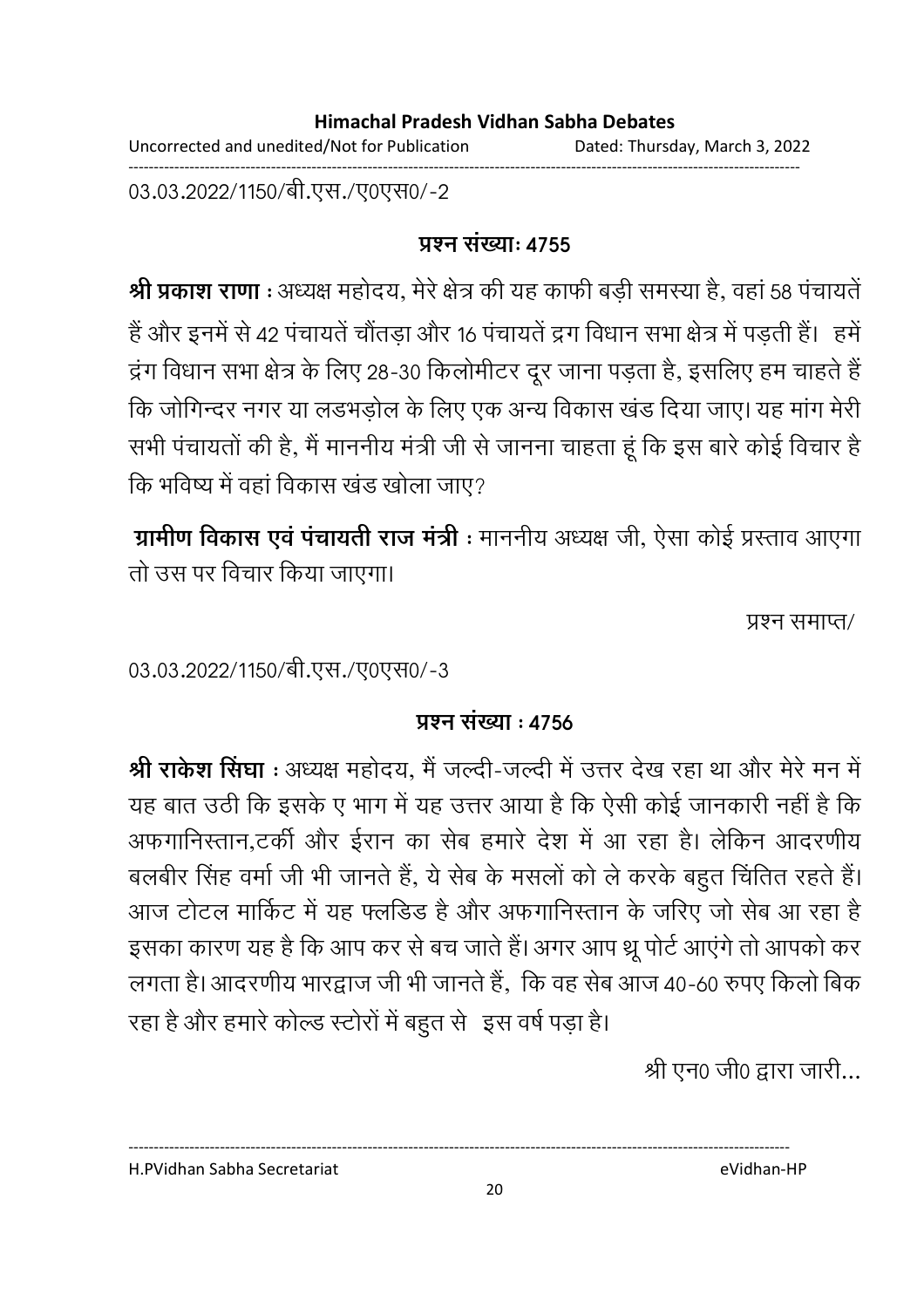03-03-2022/1155/ए.एस.-ए.जी. /1

<u> प्रश्न संख्या - 4756....जारी</u>

# श्री राकेश सिंघा ..... जारी

इसलिए मेरी आपसे विनती है कि आप केन्द्र सरकार के जरिए इस बात को कट्रोल करें। इसके अलावा हमने कहा है कि इम्पोर्ट ड्यूटी 50 प्रतिशत से 100 प्रतिशत करनी चाहिए और यह हमारी अर्थव्यवस्था के लिए बहुत जरूरी है। मैं जानना चाहता हूं कि इसकी लेटस्ट स्थिति क्या है? यह दो छोटे से प्रश्न मैं माननीय मंत्री जी से जानना चाहूगा।

**जल शक्ति मंत्री** : अध्यक्ष महोदय, सबसे पहले मैं माननीय सदस्य को बधाई देना चाहता। हूं। आज इन्होंने कांग्रेस की लेंडिरशिप पर अपना कब्जा कर लिया है। इसका मतलब यह हुआ कि अब कांग्रेस पार्टी में मुख्य मंत्री पद का एक और उम्मीदवार खड़ा हो गया है। अध्यक्ष महोदय, मैं माननीय सदस्य जी को याद दिलाना चाहता हूं कि जब ये राज्यपाल महोदय के अभिभाषण पर बोल रहे थे तब इन्होंने कहा था कि हम न्यू पैशन स्कीम को लागू करना चाहते हैं। आपके पास कार्यवाही की कापी आई होगी तो आप उसमें पढ़ सकते हैं कि कहा था या नही। अध्यक्ष महोदय, माननीय सदस्य ने जो प्रश्न पूछा है वह बहुत महत्वपूर्ण हैं। माननीय सदस्य जी ने जानकारी दी है कि टकी से इरान और फिर अफगानिस्तान के रास्ते सेब भारत में आ रहा है। इस सेब के आने से निश्चित तौर पर हमारे हिमाचल प्रदेश, जम्मू-कशमीर व उत्तराखण्ड के सेब के दाम कम मिल रहे हैं और वह सी.ए. स्टोर में रखा हुआ है। वहां का सेब संस्ते दामों में बिंक रहा है और सारी मार्किट को प्रभावित कर रहा है। इस विषय पर हम प्रयास कर रहे हैं और माननीय मुख्य मंत्री जी ने भी दिल्ली बात की है। इसके अलावा माननीय सदस्य जी ने पूछा है कि इम्पोर्ट ड्यूटी को बढ़ाकर 50 प्रतिशत से 100 प्रतिशत कर दिया जाए। इस विषय को हमने माननीय मुख्य मंत्री जी के माध्यम से भारत सरकार के सम्मुख रख दिया है और कहा है कि यदि यह इम्पोर्ट ड्यूटी बढ़ेगी तभी हिमाचल प्रदेश के सेब का अच्छा दाम प्राप्त हो सकता है।

H.PVidhan Sabha Secretariat eVidhan-HP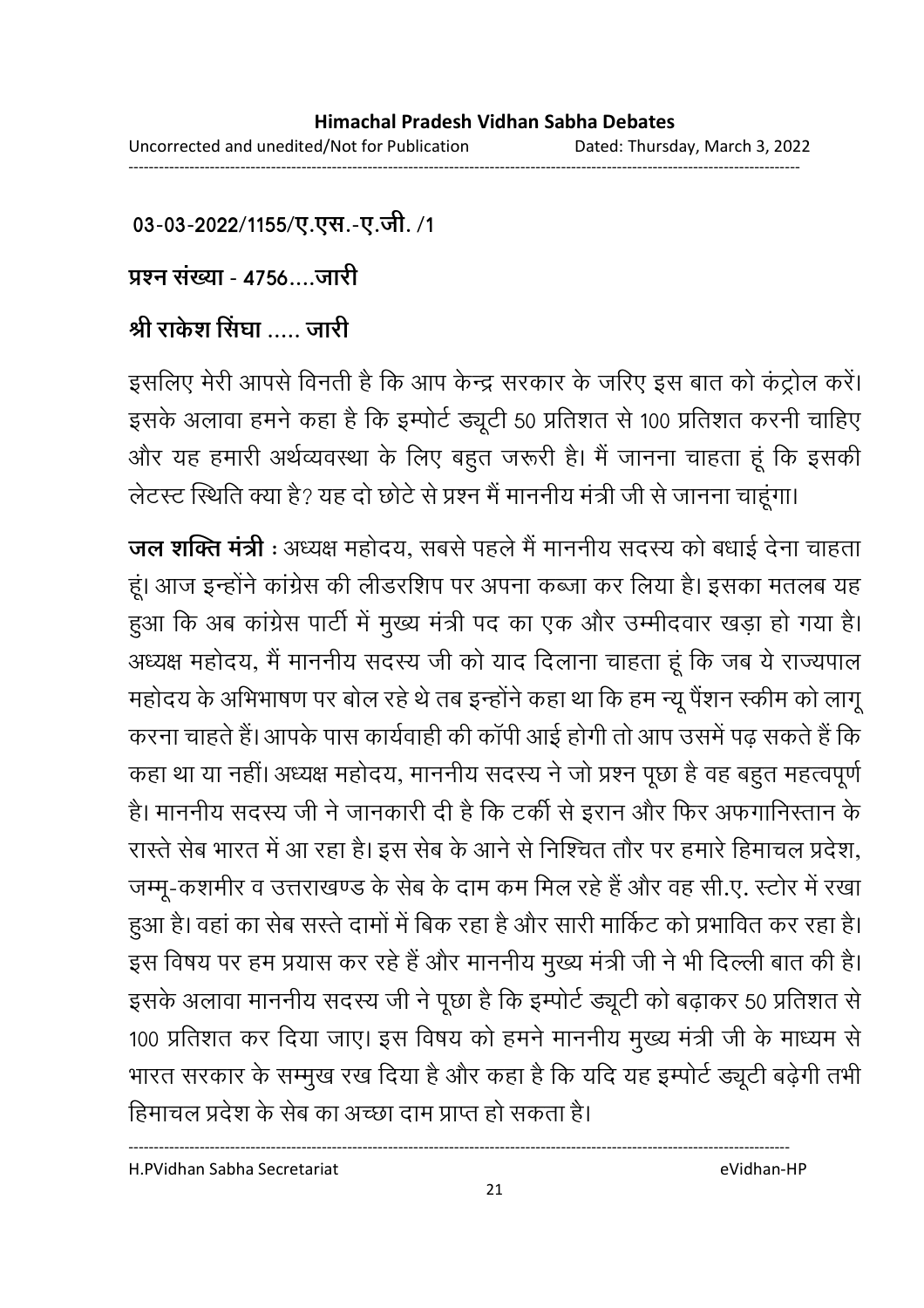Uncorrected and unedited/Not for Publication Dated: Thursday, March 3, 2022 ------------------------------------------------------------------------------------------------------------------------------------

### 03-03-2022/1155/ए.एस.-ए.जी. /2

हम इसमें पूरी कोशिश कर रहे हैं और माननीय सदस्य से भी आग्रह करते हैं कि आप हमारे साथ मिल कर इस विषय पर काम करें। मैं भी बागवान हूं व आप भी एक बागवान है और हमारा साझा दायित्व बनता है कि हम इसके लिए मिलकर कार्य करें।

**अध्यक्ष** : माननीय सदस्य बड़े विस्तार से उत्तर दे दिया है। अब आपको क्या बोलना है? ...व्यवधान... अच्छा ठीक है माननीय सदस्य श्री राकेश सिंघा आप बोलिए।

**श्री राकेश सिंघा** : अध्यक्ष महोदय, मैं माननीय मंत्री जी को blanket guarantee दें रहा हू कि मैं इनके साथ विपक्ष के लोगों को भी पकड़ कर ले चलूगा क्योंकि यह cause of Himachal Pradesh है। इसलिए जब भी माननीय मंत्री जी कहेंगे एक साझा डेलिंगेशन इनकी अध्यक्षता में या माननीय मुख्य मंत्री जी की अध्यक्षता में चलने के लिए तैयार है। यदि विपक्ष के लोग तैयार नहीं होंगे तो मैं इनको पकड़ कर ले आऊंगा क्योंकि यह बहुत जरूरी हैं। ऐसा न करने से सेब की खेती तबाह हो जाएगी।

प्रश्न समाप्त /-

03-03-2022/1155/ए.एस.-ए.जी. /3

### **प्रश्न संख्या - 4757**

**श्री बलबीर सिंह वर्मा :** अध्यक्ष महोदय, मैं माननीय शिक्षा मंत्री जी के ध्यान में लाना चाहता। हूं कि मेरे चुनाव क्षेत्र में कुछ स्कूल की बिल्डिंग्स में काफी वर्षों से काम चला हुआ है, जैसे राजकीय वरिष्ठ माध्यमिक पाठशाला, देहा और राजकीय वरिष्ठ माध्यमिक पाठशाला, कुपर्वी में। मैं माननीय मंत्री जी से आग्रह करना चाहता हूं कि उस स्कूल बिल्डिंग के लिए फण्ड दिया जाए जहां पर बच्चों की संख्या 500 से अधिक हो। मेरे चुनाव क्षेत्र में कुछ स्कूल की बिल्डिंग्स ऐसी है जहाँ पर बच्चों की संख्या बहुत कम है और वहाँ पर भवन निर्माण के

H.PVidhan Sabha Secretariat eVidhan-HP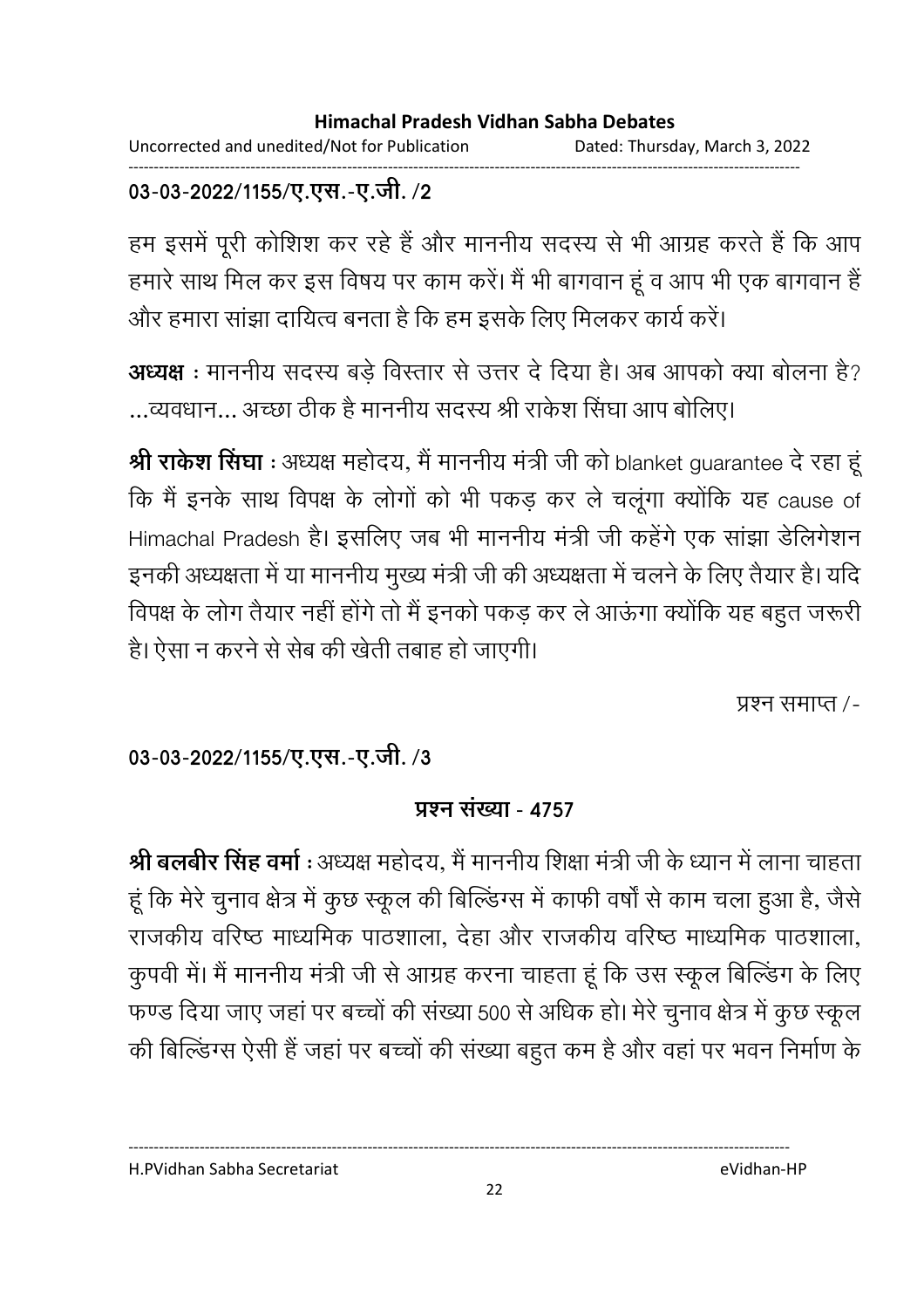Uncorrected and unedited/Not for Publication Dated: Thursday, March 3, 2022 ------------------------------------------------------------------------------------------------------------------------------------ पैसे दिए गए हैं। जहां पर बच्चों की संख्या 500-700 हो जैसे हमारी राजकीय वरिष्ठ माध्यमिक पाठशाला, कुंपवी में 700 बच्चे हैं और राजकीय वरिष्ठ माध्यमिक पाठशाला,

श्री जे.एस. द्वारा जारी.........

**03.03.2022/1200/JS/DC/1**

प्रश्न संख्याः **4756:------**जारी----

श्री बलबीर सिंह वर्मा:-------जारी-------

और देहा, सीनियर सेकंडरी स्कूल भी देहां तहसील में हैं। कुपवी भी तहसील हैं। वहां दोनों जगह बच्चों की संख्या ज्यादा है। लेकिन स्कूल बिल्डिंग्ज़ तैयार नहीं हो रही है और उनमें स्ट्रक्चर खड़े हो गए हैं। उनकी चिनाई नहीं हो रही है, वहां पर चिनाई और प्लस्तर हो जाए तभी वे बिल्डिंग्ज़ ठीक रह सकती है। मैं, माननीय मंत्री महोदय के ध्यान में लाना चाहता हूँ कि जो स्ट्रक्चर 5-6 साल से खड़ा हो, जैसे कि हमारे क्षेत्र में बर्फ गिरती है और - - -ह "[ L -! ह , E- >yZ >y"? ह ,! ह4 ,- ही स्ट्रक्चर खड़ा होता है उसमें छत पड़नी चाहिए, ऐसा मेरा माननीय मंत्री महोदय से निवेदन है। स्पेशली इन दो-तीन स्कूलों के लिए कब तक फंड दें दिया जाएगा?

### <u> प्रश्नकाल समाप्त।</u>

**03.03.2022/1200/JS/DC/2**

### <u>कागजात सभा पटल पर</u>

**अध्यक्षः** अब माननीय मुख्य मंत्री महोदय कागज़ात सभा पटल पर रखेंगे।

**मुख्य मन्त्रीः** अध्यक्ष महोदय, मै आपकी अनुमति से राज्य सरकार का 2021-22 वित्तीय वर्षे का आर्थिक सर्वेक्षण प्रस्तुत करता हूँ जो इस प्रकार हैं:-

H.PVidhan Sabha Secretariat eVidhan-HP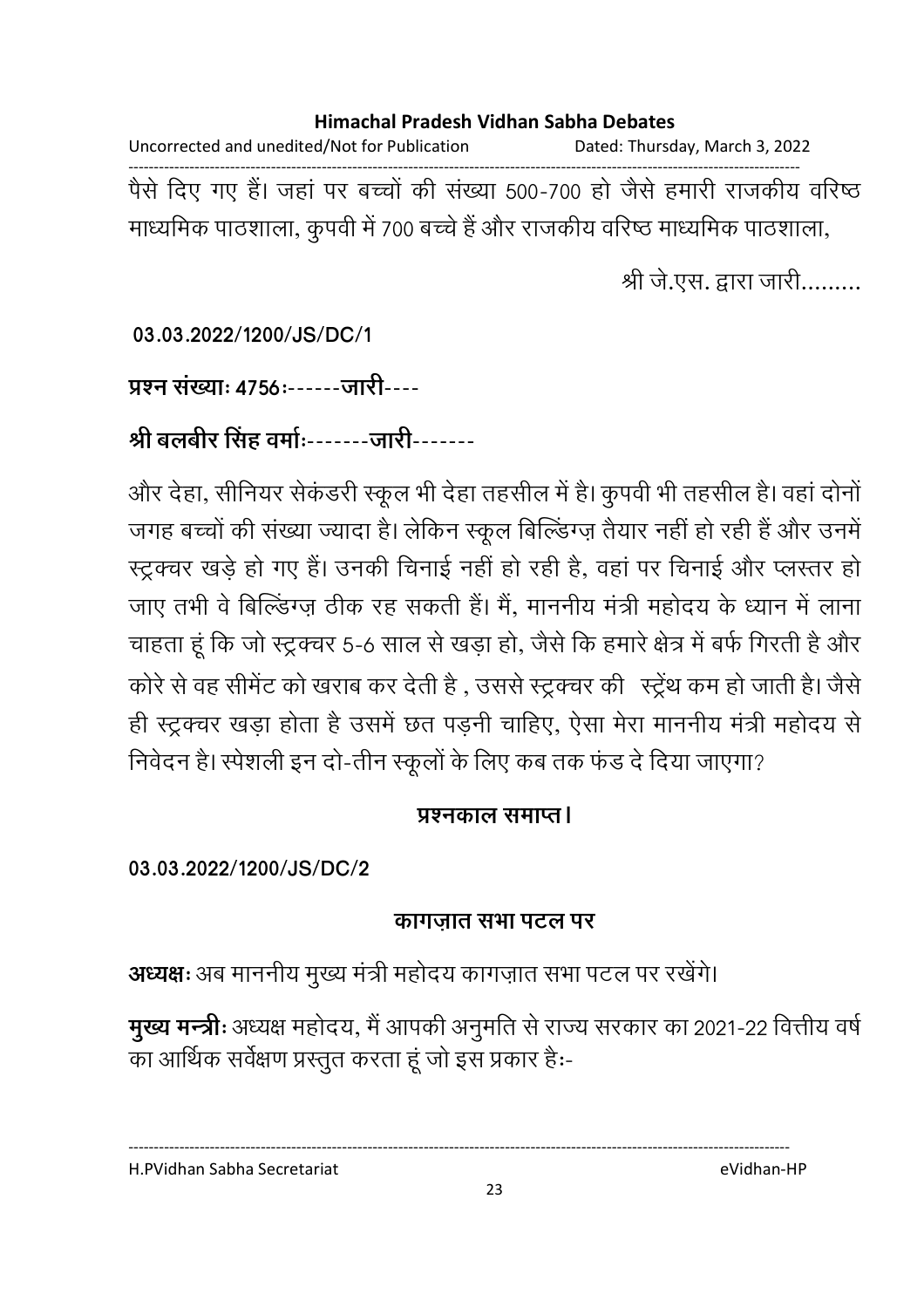Uncorrected and unedited/Not for Publication Dated: Thursday, March 3, 2022

------------------------------------------------------------------------------------------------------------------------------------ प्रदेश सरकार ने कोविड-19 की दूसरी लहर से उत्पन्न परिस्थितियों का भी धैर्य के साथ सामना किया और सूझ-बूझ का परिचय दिया है जिसमें सबसे महत्वपूर्ण निःशुल्क टीकाकरण अभियान था जो कि 16 जनवरी, 2021 से आरम्भ हुआ और कुशल प्रबंधन से लक्षित समय अवधि में पूर्ण किया और जिसकी प्रशंसा देश भर में हुई है। प्रदेश सरकार ने प्रदेशवासियों के जीवन और आजीविका बचाने के लिए भरसक प्रयास किए हैं और आज भी महामारी से निपटने के लिए प्रयासरत है। जो आकड़े अब मैं प्रस्तुत करने जा रहा हूं वह प्रदेश सरकार के सतत प्रयासों के परिणामस्वरुप ही संभव हो पाया और अब अर्थव्यवस्था स्पष्ट तौर पर बहुत तेजी से वापिस वृद्धि की तरफ अंग्रसर है। प्रचलित भावों पर राज्य का सकल घरेलू उत्पाद वर्ष 2020-21 में 1 लाख 56 हजार 675 करोड़ रुपये से बढ़कर 2021-22 में अग्रिम अनुमानों के अनुसार 1 लाख 75 हजार 173 करोड़ रूपये होने की सम्भावना हैं। अग्रिम अनुमानों के अनुसार वर्ष 2021-22 आर्थिक वृद्धि दर 8.3 प्रतिशत रहने की सभावना है जो कि पिछले वर्ष 2020-21 में अनुमानित (-) 5.2 प्रतिशत थी। प्रचलित भावो पर प्रति व्यक्ति आय वर्ष 2020-21 में 1 लाख 83 हजार 333 रुपये से बढ़कर वर्ष 2021-22 में 10.1 प्रतिशत की बढ़ौत्तरी के साथ 2 लाख 1 हजार 854 रुपये तक पहुंचना अनुमानित है।वर्ष 2021-22 के दौरान कृषि क्षेत्र में वृद्धि दर 8.7 प्रतिशत विनिर्माण (manufacturing) क्षेत्र में 11.3 प्रतिशत, निर्माण (construction) क्षेत्र में 13.3 प्रतिशत, व्यापार, होटल-रेस्त्रां इत्यादि में 9.1 प्रतिशत की वृद्धि दर अनुमानित है। वर्ष 2016-17 में शिक्षा पर व्यय सकल घरेलू उत्पाद का कुल 4.17 प्रतिशत था जो कि वर्ष 2021-22 में बढ़कर 4.72 प्रतिशत हो गया है। इसी तरह कुल सकल घरेलू उत्पाद का 2016-17 में स्वास्थ्य पर व्यय 1.42 प्रतिशत था जो कि 2021-22 में बढ़कर 1.70 प्रतिशत हो गया। आर्थिक सर्वेक्षण के अनुसार राज्य सरकार द्वारा सामाजिक सेवाओं पर व्यय 2016-17 के 29.52 प्रतिशत से बढ़कर 2021-22 में 33.91 प्रतिशत हो गया है।

श्री एस.एस. द्वारा जारी.... **03.03.2022/1205/SS-DC/1**

<u>मुख्य मंत्री क्रमागत :</u>

H.PVidhan Sabha Secretariat eVidhan-HP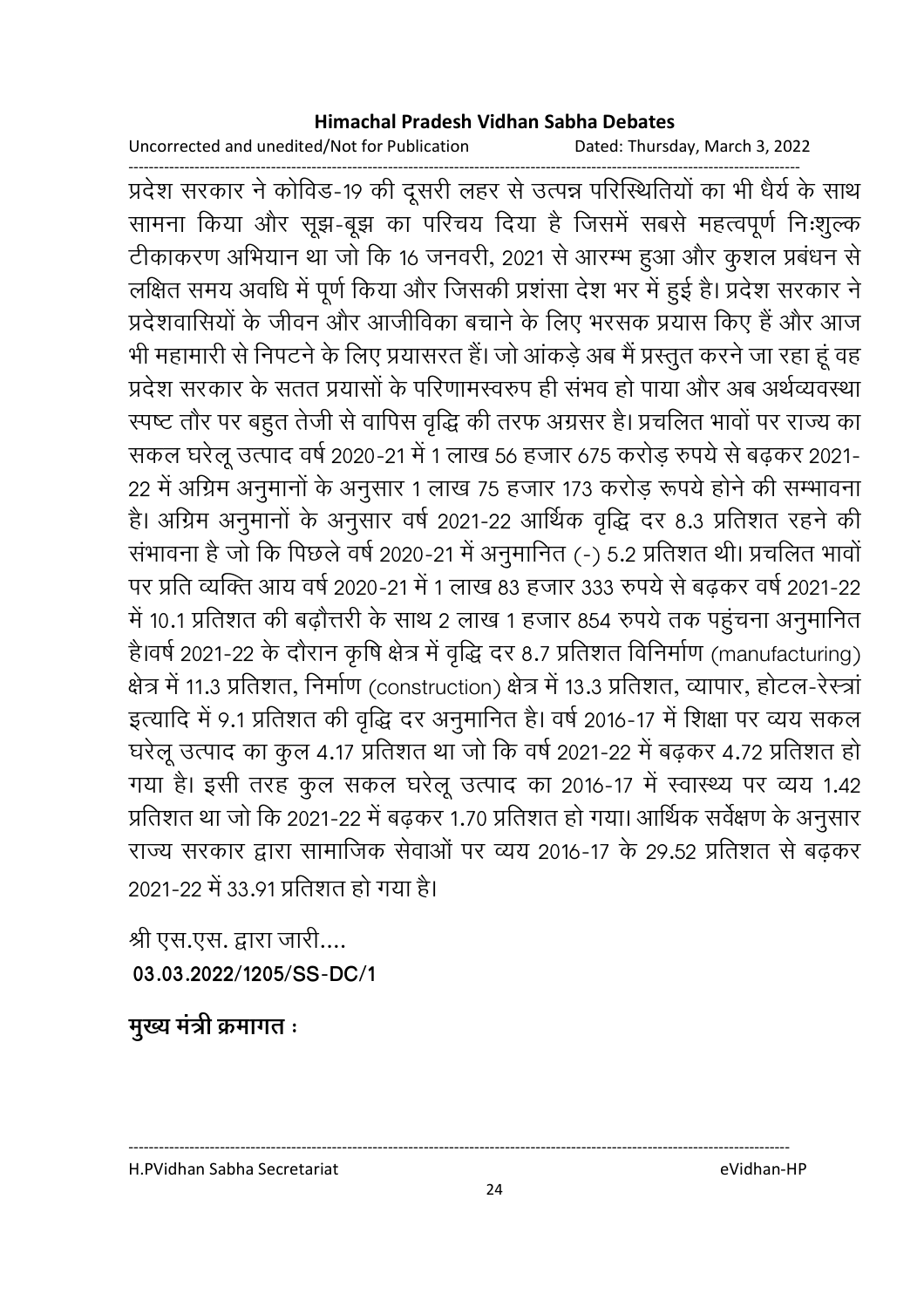Uncorrected and unedited/Not for Publication Dated: Thursday, March 3, 2022

------------------------------------------------------------------------------------------------------------------------------------ मुझे विश्वास है कि वर्ष 2022-23 में प्रदेश की अर्थव्यवस्था में वृद्धि वर्ष 2021-22 की तर्ज पर गतिशील रहेगी और दहाई अक यानी कि डबल डिजिट की वृद्धि लक्ष्य की ओर अंग्रसर होगी।

अध्यक्ष महोदय, मैंने आर्थिक सर्वेक्षण का मुख्य सार प्रस्तुत किया है। पूर्ण ब्यौरे का सकलन माननीय सदन में प्रस्तुत कर दिया गया है, धन्यवाद।

समाप्त

**03.03.2022/1205/SS-DC/2**

### <u>कागजात सभा पटल पर</u>

**अध्यक्ष:** अब जल शक्ति मंत्री कांगज़ात सभा पटल पर रखेंगे ।

**जल शक्ति मन्त्रीः** अध्यक्ष महोदय, मै आपकी अनुमति से कम्पनी अधिनियम, 1956 की धारा 619(4) के अन्तर्गत हिमाचल प्रदेश उद्यान उपज विपणन एवं विधायन निगम सीमित का 46वा वार्षिक प्रतिवेदन, वर्ष 2019-20 (विलम्ब के कारणों सहित) की प्रति सभा पटल पर रखता हूं।

**अध्यक्षः** अब ग्रामीण विकास एवं पचायती राज मंत्री कांगज़ात सभा पटल पर रखेंगे।

**ग्रामीण विकास एवं पचायती राज मन्त्रीः** अध्यक्ष महोदय, मैं आपकी अनुमति से हिमाचल प्रदेश पंचायती राज अधिनियम, 1994 की धारा 186 की उप-धारा (4) के अन्तर्गत हिमाचल प्रदेश पंचायती राज (जिला परिषद् में तकनीकी सहायक की नियुक्ति एवं सेवा) शते) नियम, 2020 जोकि अधिसूचना संख्याःपीसीएच-एचबी (1)1/2019-टीए-II-49761-882 दिनाक 17.08.2020 द्वारा अधिसूचित तथा शासकीय राजपत्र में दिनाक 29.08.2020 को प्रकाशित की प्रति सभा पटल पर रखता हूं।

H.PVidhan Sabha Secretariat eVidhan-HP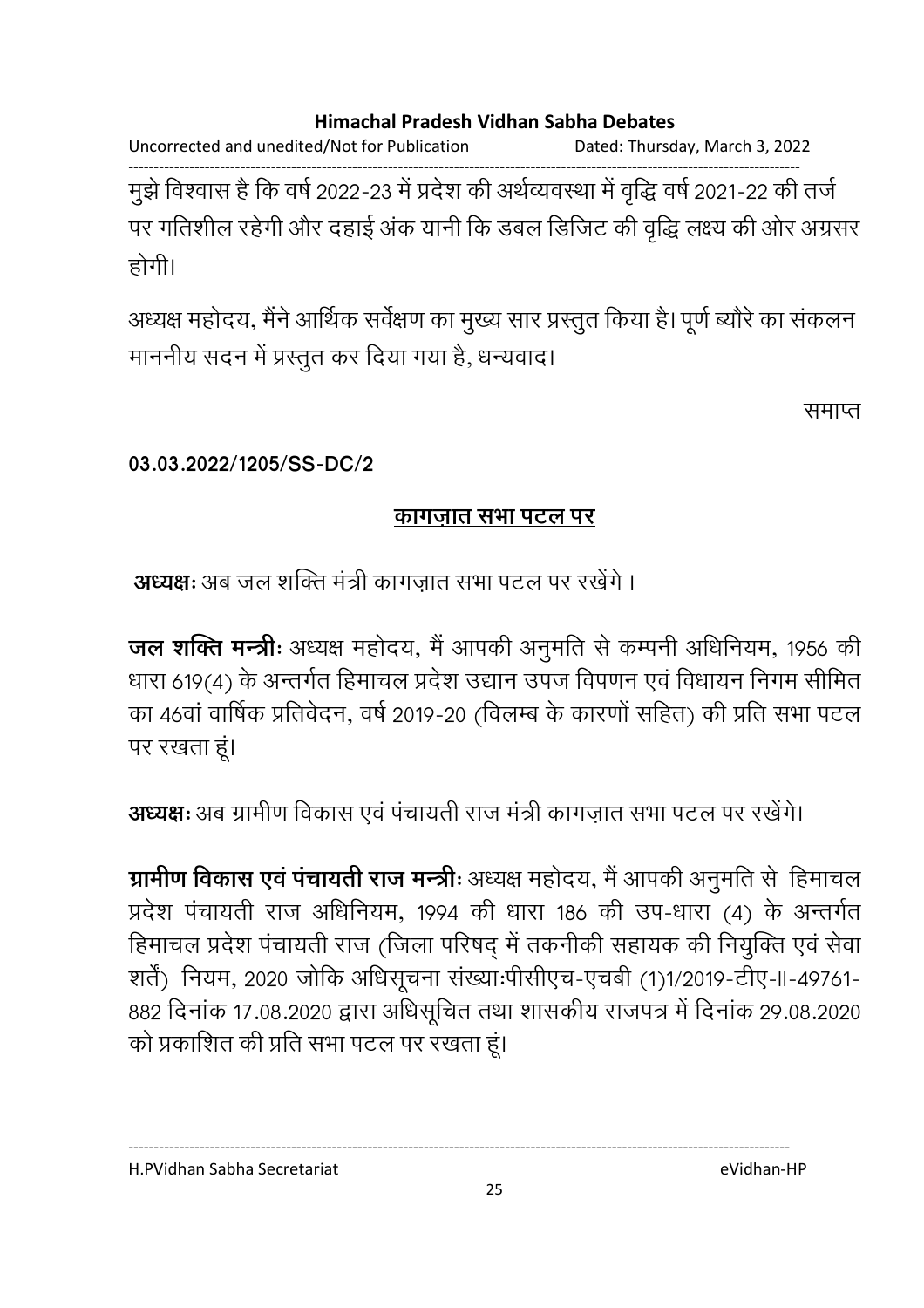**03.03.2022/1205/SS-DC/3**

# <u>सदन की समितियों के प्रतिवेदन :</u>

**अध्यक्षः** अब श्री बलबीर सिंह, सभापति, कल्याण समिति, कल्याण समिति (वर्ष 2021-22) के प्रतिवेदनों की एक-एक प्रति सभा में उपस्थापित करेंगे तथा सदन के पटल पर भी रखेंगे।

**श्री बलबीर सिंह:** अध्यक्ष महोदय, मैं आपकी अनुमति से कल्याण समिति (वर्ष 2021-22) के निम्नलिखित प्रतिवेदनों की एक-एक प्रति सभा में उपस्थापित करता हूं तथा सदन के पटल पर भी रखता हूं:-

- i. समिति का 37वां मूल प्रतिवेदन जोकि प्रदेश में संचालित "प्रधानमन्त्री मातृ वन्दना योजना" से सम्बन्धित गतिविधियों की सर्वीक्षा पर आधारित तथा सामाजिक न्याय एवं अधिकारिता विभाग से सम्बन्धित ह ;
- ii. समिति का 38वां कार्रवाई प्रतिवेदन (तेरहवीं विधान सभा)जोकि समिति के 25वां मूल प्रतिवेदन (तेरहवी विधान सभा) (वर्ष 2020-21) में अन्तविष्ट सिफारिशों पर आधारित तथा सामाजिक न्याय एवं अधिकारिता विभाग से सम्बन्धित हैं;
- iii. समिति का ३९वां कार्रवाई प्रतिवेदन (तेरहवीं विधान सभा) जोकि समिति के 33वें मूल प्रतिवेदन (तेरहवी विधान सभा) (वर्ष 2020-21) में अन्तविष्ट सिफारिशो पर आधारित तथा सामाजिक न्याय एवं अधिकारिता विभाग के अन्तर्गत "अनुसूचित जाति एवं जनजाति विकास निगम की योजनाओ" से सम्बन्धित हैं; और

H.PVidhan Sabha Secretariat eVidhan-HP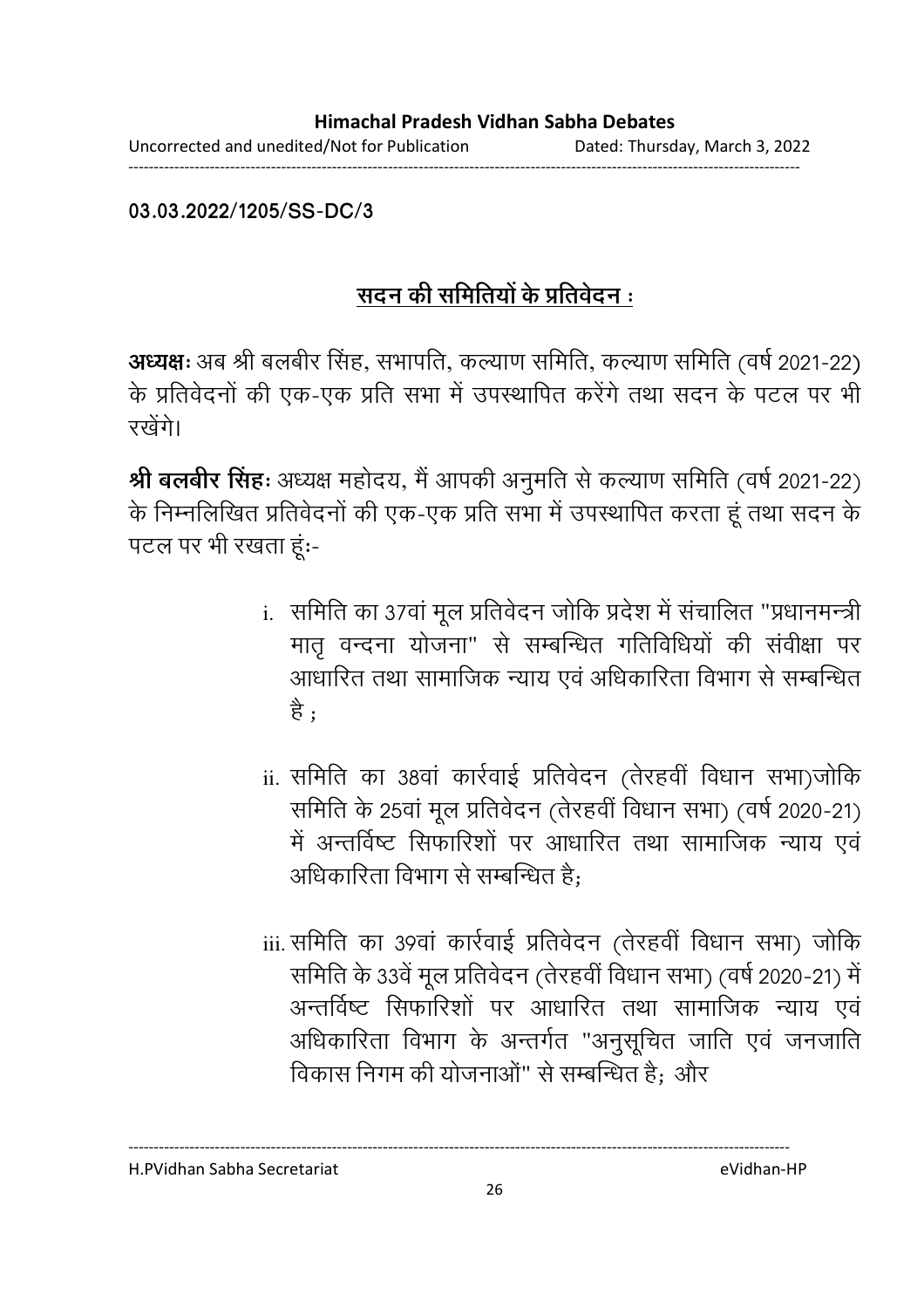Uncorrected and unedited/Not for Publication Dated: Thursday, March 3, 2022 ------------------------------------------------------------------------------------------------------------------------------------

#### **03.03.2022/1205/SS-DC/4**

iv. समिति का 40वां कार्रवाई प्रतिवेदन (तेरहवीं विधान सभा) जोकि समिति के 22वें मूल प्रतिवेदन (तेरहवी विधान सभा) (वर्ष 2019-20) में अन्तविष्ट सिफारिशो पर आधारित तथा सामाजिक न्याय एवं अधिकारिता विभाग के अन्तर्गत "बेटी है अनमोल योजना" से सम्बन्धित है ।

**अध्यक्षः** श्री हीरा लाल, सभापति, सामान्य विकास समिति, सामान्य विकास समिति (वर्षे) 2021-22) के प्रतिवेदनों की एक-एक प्रति सभा में उपस्थापित करेंगे तथा सदन के पटल पर भी रखेंगे।

**श्री हीरा लालः** अध्यक्ष महोदय, मैं आपकी अनुमति से सामान्य विकास समिति (वर्ष 2021-22) के निम्नलिखित प्रतिवेदनों की एक-एक प्रति सभा में उपस्थापित करता हूं तथा सदन के पटल पर भी रखता हूं:-

- i. समिति का 28वां मूल प्रतिवेदन जोकि परिवहन विभाग की गतिविधियो/कार्यो की सर्वीक्षा पर आधारित है; और
- ii. समिति का 29वां कार्रवाई प्रतिवेदन (तेरहवीं विधान सभा) जोकि समिति के 20वे मूल प्रतिवेदन (तेरहवी विधान सभा) (वर्ष 2020-21) में अन्तविष्ट सिफारिशो पर आधारित तथा परिवहन विभाग से सम्बन्धित है ।

**अध्यक्षः** श्री बलबीर सिंह वर्मा, सभापति, ग्रामीण निर्याजन समिति, ग्रामीण निर्याजन समिति (वर्षे 2021-22) के प्रतिवेदनों की एक-एक प्रति सभा में उपस्थापित करेंगे तथा सदन के पटल पर भी रखेंगे।

H.PVidhan Sabha Secretariat eVidhan-HP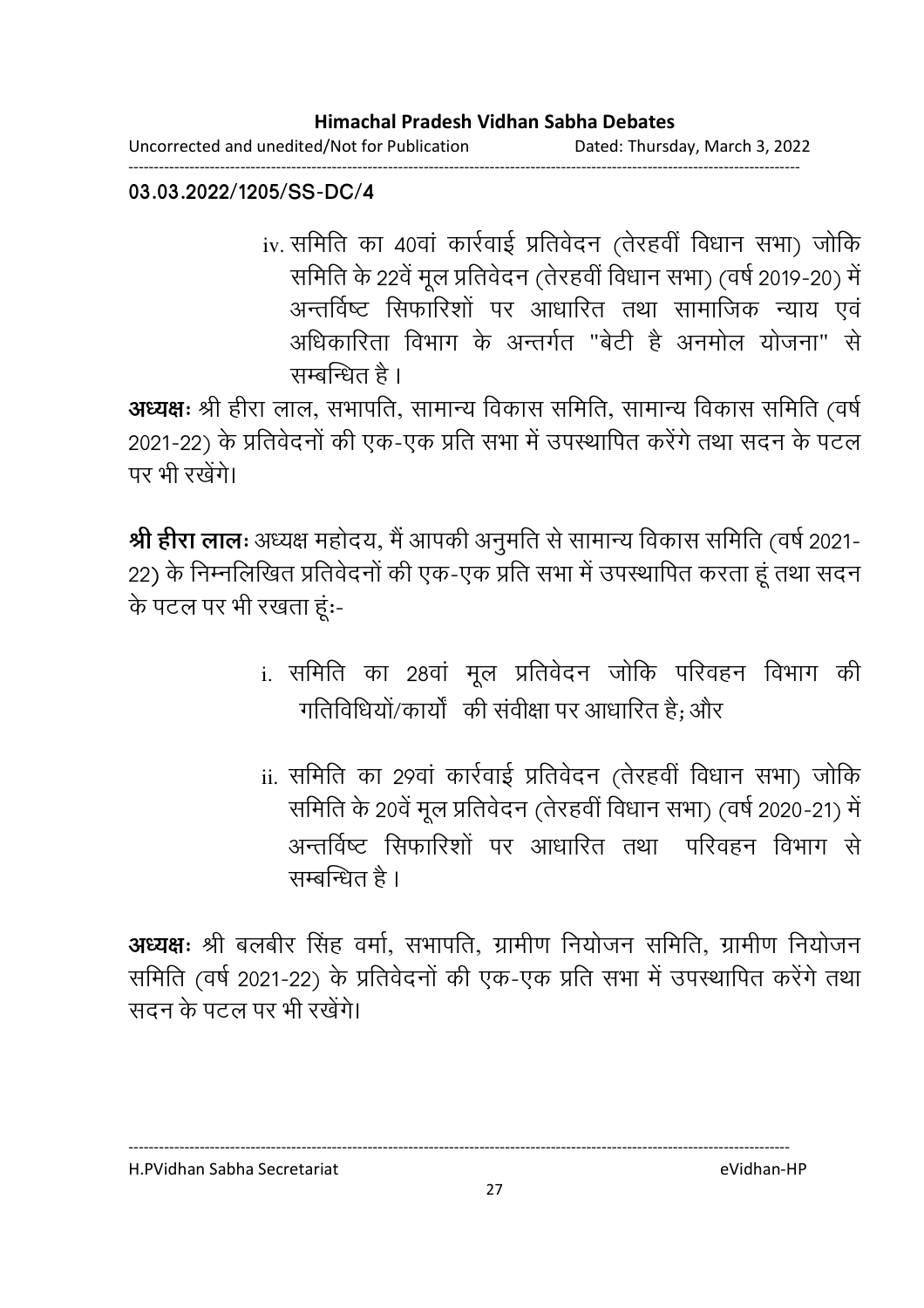Uncorrected and unedited/Not for Publication Dated: Thursday, March 3, 2022 ------------------------------------------------------------------------------------------------------------------------------------

**श्री बलबीर सिंह वर्माः** अध्यक्ष महोदय, मै आपकी अनुमति से ग्रामीण नियोजन समिति । (वर्ष 2021-22) के निम्नलिखित प्रतिवेदनों की एक-एक प्रति सभा में उपस्थापित करता हू तथा सदन के पटल पर भी रखता हूं :-

**03.03.2022/1205/SS-DC/5**

- i. ! - i[² .\$ 5!-- (ह-F ) (-P 2014-15) में अन्तविष्ट सिफारिशों पर बना 18वा - कार्रवाई प्रतिवेदन (बारहवीं विधान सभा) (वर्ष 2015-16) में निहित सिफारिशों पर सरकार द्वारा कृत कार्रवाई पर आधारित अंग्रेत्तर कार्रवाई विवरण जोकि उद्योग। विभाग से सम्बन्धित हैं; और
- ii. समिति के अष्टम् मूल प्रतिवेदन (तेरहवीं विधान सभा) (वर्ष 2018-19) में अन्तविष्ट सिफारिशों पर बना 21वा ) कार्रवाई प्रतिवेदन (तेरहवीं विधान सभा) (वर्ष 2020-21) में निहित सिफारिशों पर सरकार द्वारा कृत कार्रवाई पर आधारित अंग्रेत्तर कार्रवाई विवरण जोकि ग्रामीण विकास विभाग से सम्बन्धित | है ।

**03.03.2022/1205/SS-DC/6**

# विधान सभा कार्य-सलाहकार समिति का प्रतिवेदन

**अध्यक्ष :** अब कर्नल इन्द्र सिंह जी कार्य सलाकारद समिति के 18वें प्रतिवेदन को सभा में प्रस्तुत करेंगे और प्रस्ताव भी करेंगे कि उसे अंगीकार किया जाए।

**कर्नल इन्द्र सिंह** : अध्यक्ष महोदय, मैं आपकी अनुमति से कार्य सलाहकार समिति के 18वें प्रतिवेदन की प्रति सभा में उपस्थापित करता हूं तथा सभापटल पर रखता हूं।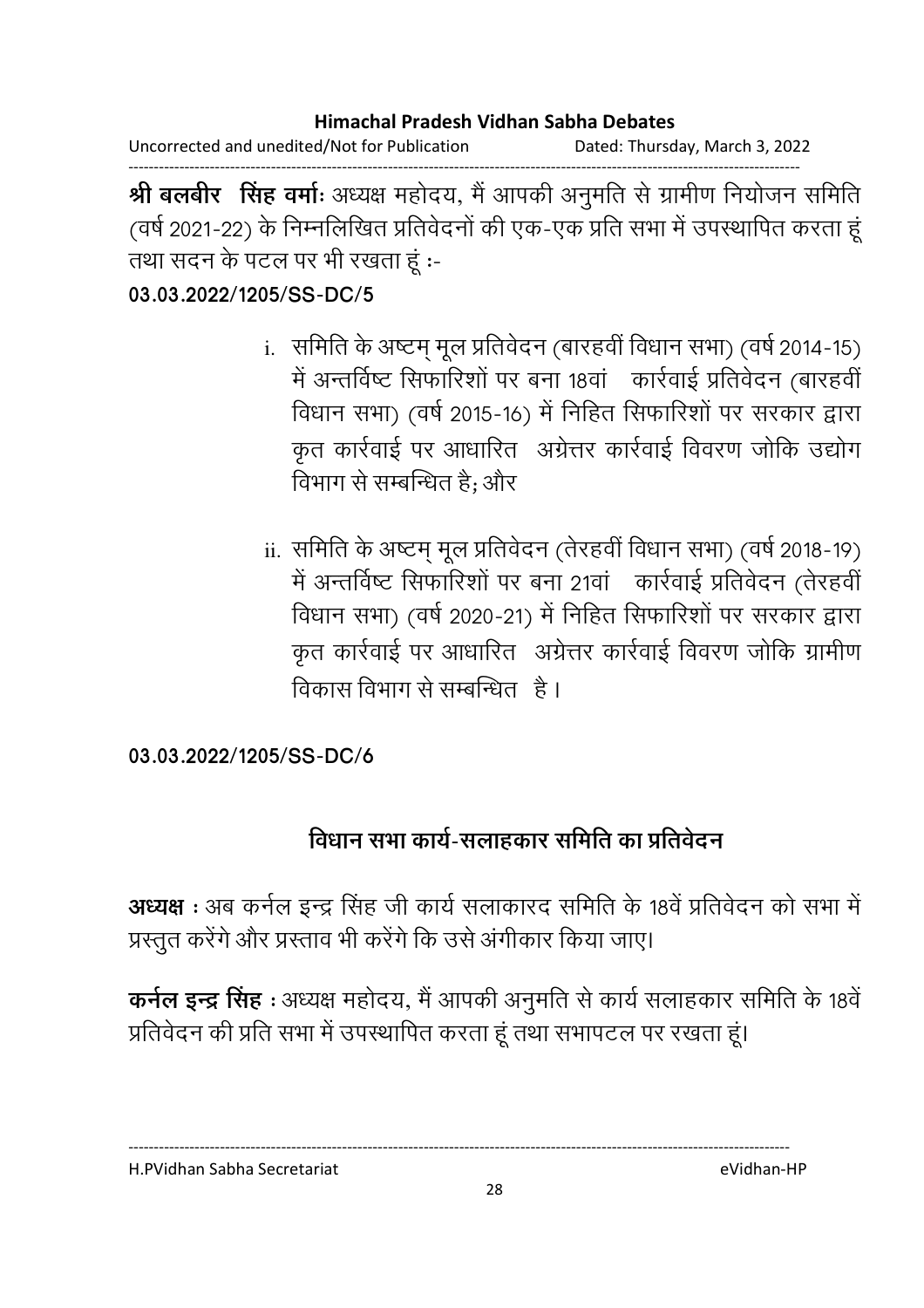Uncorrected and unedited/Not for Publication Dated: Thursday, March 3, 2022

------------------------------------------------------------------------------------------------------------------------------------ **अध्यक्ष** : प्रस्ताव प्रस्तुत हुआ कि यह माननीय सदन कार्य सलाहकार समिति द्वारा अपने 18वें प्रतिवेदन में की गई सिफारिशों से सहमत हैं।

तो प्रश्न यह है कि यह माननीय सदन कार्य सलाहकार समिति द्वारा अपने 18वें प्रतिवेदन में की गई सिफारिशों से सहमत हैं।

### प्रस्ताव स्वीकार

## <u>गैर-सरकारी सदस्य कार्य</u>

आज गैर सरकारी सदस्य कार्य दिवस है लेकिन उससे पहले माननीय मुख्य मंत्री जी कुछ। कहना चाहेंगे।

**03.03.2022/1205/SS-DC/7**

# माननीय मुख्य मंत्री द्वारा वक्तव्य

**मुख्य मंत्री** : अध्यक्ष महोदय, धन्यवाद। हमारे हिमाचल के बच्चों व लोगों की यूक्रेन में जो लेटैस्ट पाजिशन है उस सदर्भ में मैं इस माननीय सदन में एक स्टेटमैंट देना चाहता हूं।

अध्यक्ष महोदय, रूस पर यूक्रेन के मध्य चल रहे तनाव व युद्ध के कारण उत्पन्न वैश्विक सकट चिंता का विषय है। यूक्रेन में हिमाचल प्रदेश के छात्र-छात्राएं उच्च शिक्षा ग्रहण कर रहे थे। वहां लगातार बढ़ते तनाव व युद्ध की स्थिति को देखते हुए हिमाचल प्रदेश सरकार ने वहां रह रहे हिमाचलवासी छात्र-छात्राओं की संकुशल वापसी के लिए त्वरित प्रयास किए हैं।

जारी श्रीमती के0एस0

---------------------------------------------------------------------------------------------------------------------------------- H.PVidhan Sabha Secretariat eVidhan-HP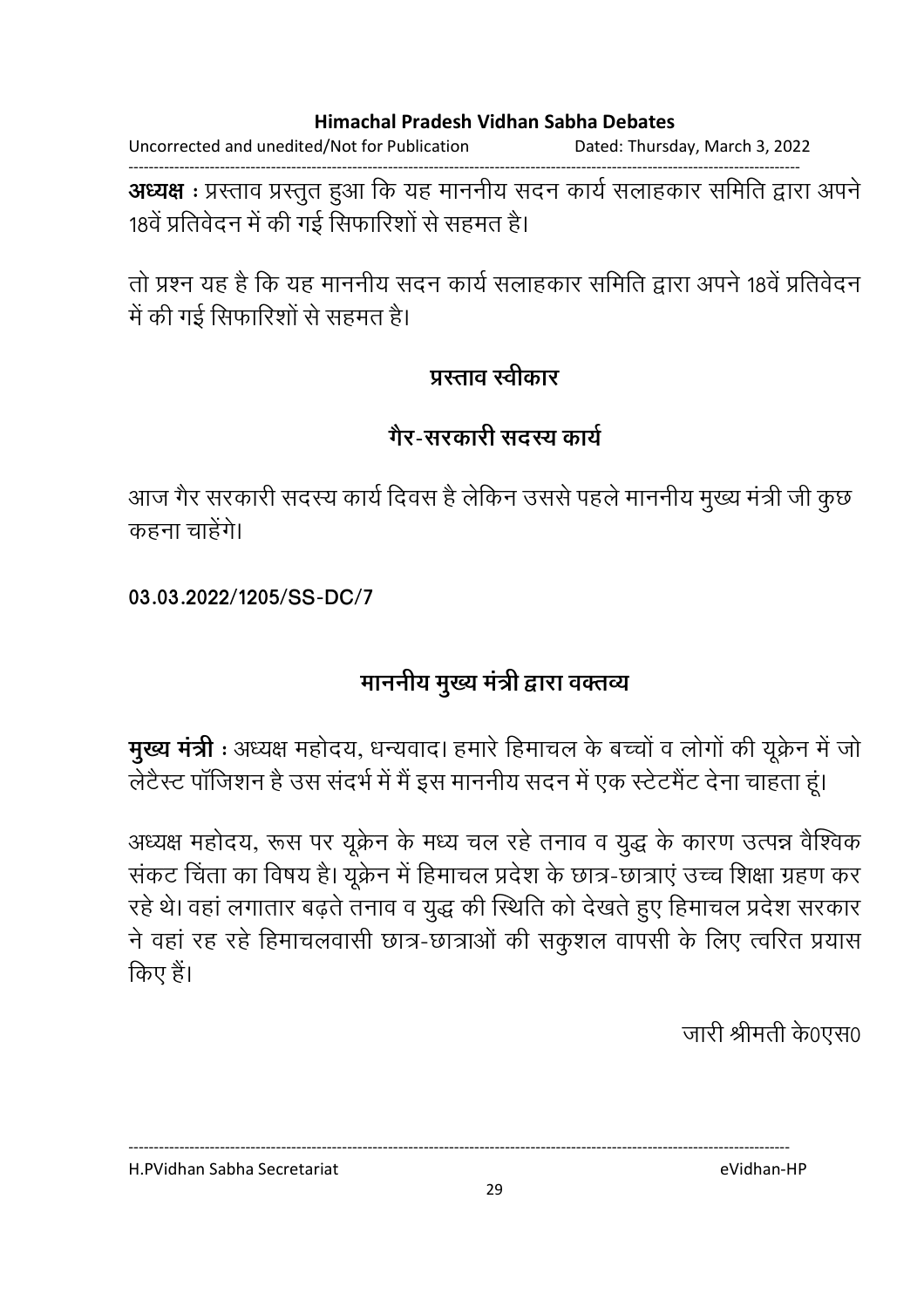### 03.03.2022/1210/केएस/एचके/1

**मुख्य मंत्रीः** अभी तक की एकत्रित सूचना के आधार पर 198 छात्र सकुशल वापिस पहुच गए हैं तथा 249 अभी भी यूक्रेन या यूक्रेन के सीमावती देशों में फर्स है जिनमें से 53 बच्चे खारकीव में फर्स हुए हैं। इन 249 में से 163 से सम्पर्क स्थापित हो गया है। पूरे प्रदेश में राज्य सरकार के अधिकारी उन सभी परिवारों से मिल रहे हैं जिनके बच्चे या अन्य सदस्य यूक्रेन में फर्स हुए हैं। इस विषय पर सरकार पूर्ण सर्वेदनशीलता से त्वरित प्रयास कर रही हैं। यद्यपि वहां फर्स हुए 86 बच्चों से भी लगातार सम्पर्क करने का प्रयत्न किया जा रहा है। विदेश मंत्रालय, भारत सरकार द्वारा भी हवाई उड़ांनों की संख्या बढ़ा दी गई है तथा पिछले कल एयर फोर्स का एक जहाज भी भारतीयों को यूक्रेन से लेकर वापिस आया है। भारत सरकार के चार वरिष्ठ मंत्री इस समय यूक्रेन के सीमावती देशों में जा कर भारतीय नागरिको और छात्रों की सकुशल वापसी के कार्य में लगे हुए हैं तथा प्रत्येक नागरिक की सकुशल वापसी सुनिश्चित की जा रही है।

अध्यक्ष महोदय, हमारी प्रदेश सरकार और केन्द्र सरकार की ओर से यह बहुत जोरदार प्रयास है कि हमारा प्रत्येक बच्चा सुरक्षित भारत और अपने परिवार के बीच में पहुंचे। उस दृष्टि से प्रदेश सरकार लगातार केन्द्र सरकार के सम्पर्क में हैं और जो भी इनपुट हमें बच्चों | के अभिभावकों से या बच्चों के माध्यम से प्राप्त हो रही है, तुरंत हम आगे उसको कम्युनिकेट करके देख रहे हैं कि वहां पर क्या मदद की जा सकती है। मैं विशेषतौर से आदरणीय प्रधान मंत्री जी का आभार व्यक्त करना चाहूंगा कि उन्होंने इस विषय को बहुत। गम्भीरता से लिया है और पिछले कल भी अधिकारिक स्तर पर भी और प्रधान मंत्री जी ने भी इस मामले को ले कर दोनों देशों के साथ सम्पर्क करके अपनी बात कही है और कहा है कि भारत का प्रत्येक नागरिक जो वहां पर हैं, वहां पर भी सुरक्षित रहे और उसके पश्चात् कैसे उसको सुरक्षित अपने देश वापिस लाया जा सके, उसके लिए सहयोग के लिए दोनो देशों को कहा है और मैं उम्मीद करता हूँ कि जो बच्चे वहां पर अभी फर्स हैं, मुझे बहुत से बच्चों से इस बात की भी जानकारी प्राप्त हुई कि वे अलग-अलग रास्तों से सीमावती देशों में पहुंचे हैं और वहां वे सुरक्षित है। कुछ जगह उनको होटल्ज़ में ठहरने की व्यवस्था की गई हैं। फ्लाइट का अरेजमेंट भी किया गया है और जैसे ही फ्लाइट अवेलेबल होती है, तुरंत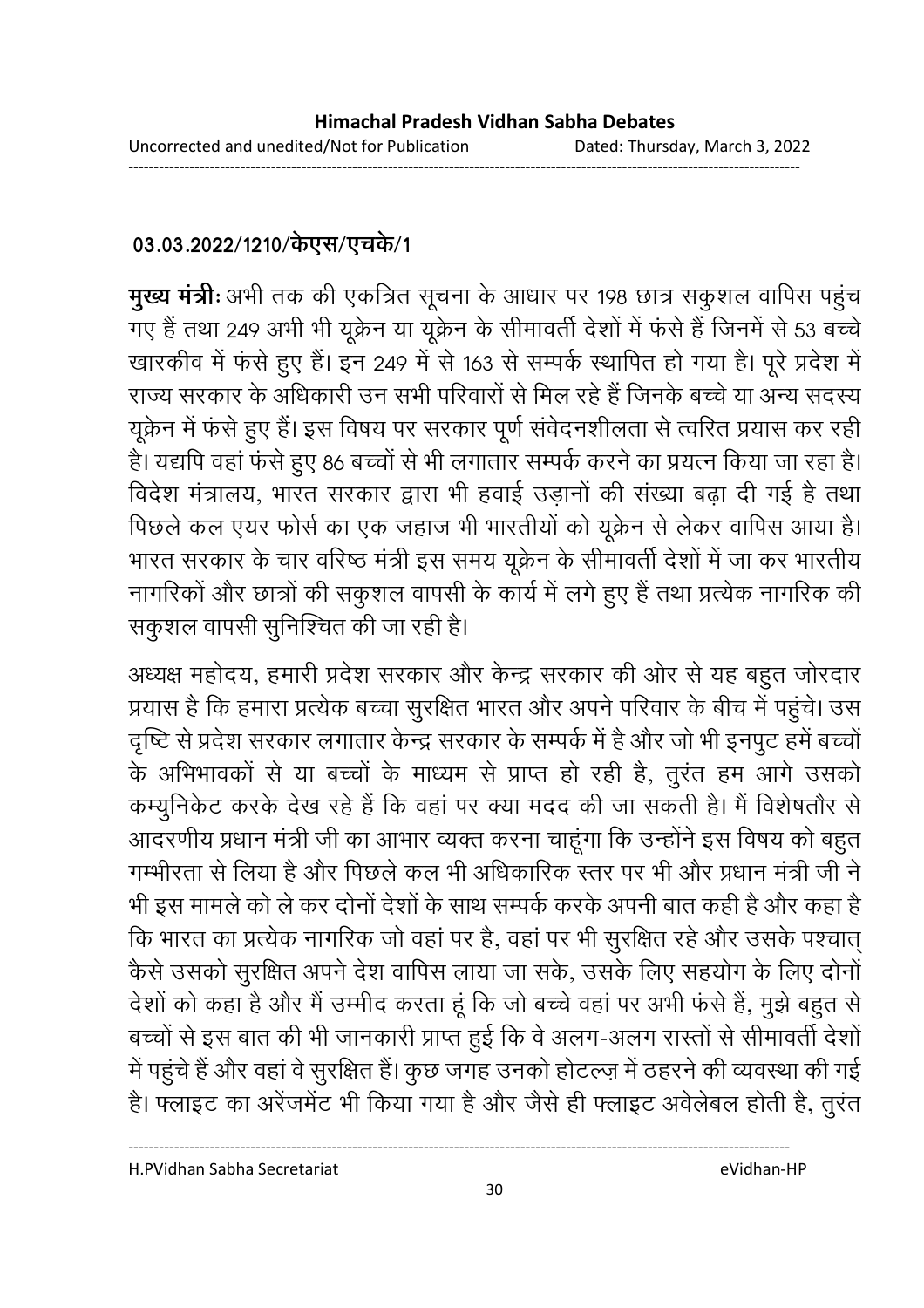Uncorrected and unedited/Not for Publication Dated: Thursday, March 3, 2022

------------------------------------------------------------------------------------------------------------------------------------

वहां से निकलकर वे भारत वापिस आ जाएंगे और अपने प्रदेश, अपने परिवार वालों के बीच में होंगे। धन्यवाद।

### 03.03.2022/1210/केएस/एच**के/2**

**श्रीमती आशा कुमारीः** अध्यक्ष महोदय, मुख्य मंत्री जी ने जो वक्तव्य दिया, उसका तो हम स्वागत करते हैं कि हमारे काफी सारे बच्चे निकलकर वापिस आ गए है। बाकी सारी बातें ठीक है मुख्य मंत्री जी, मैं आपसे एक ही निवेदन करुंगी कि जो बच्चे खारकीव, सुमी, और कीव में फर्स हैं, आप स्वयं जानते हैं, आपसे उनके पेरेट्स भी मिले थे, आप जानते हैं कि उनको जो अपनी फोरन मिनिस्ट्री है, एम्बेसी है, वहां से उनको एडवाइज़री जारी हुई कि आप किसी भी तरह से निकल जाए। अब किसी भी तरह से कैसे निकले जब वहां पर कोई साधन ही नहीं है। क्योंकि जैसे ही वे बाहर निकलते हैं, जैसे कर्नाटक का बच्चा खाना लेने के लिए बाहर निकला था, बाहर निकलते हैं तो शैलिंग हो रही है। मेरा आपसे निर्वेदन रहेगा कि जो प्रधान मंत्री जी और विदेश मंत्रालय ने रशिया से बातचीत चालू की है कि हमारे बच्चों को इंडियन फ्लैग लगाकर या बस अरेज कर दी जाए या कुछ और कर दिया जाए, it is not a problem of the children जो बार्डर तक पहुच गए हैं। वे तो अपने साधन से पहुंच रहे हैं। हमारी सरकार जो कर रही है, वह तब कर रही है जब बार्डर क्रास कर रहे हैं। मगर बार्डर तक पहुंचाने में कृपया स्पैशली उनसे बात करें कि बार्डर तक पहुंचाने में भी या बर्सिज़ का या कुछ और इन्तज़ाम कर दें। बर्फ पड़ रही हैं it's very-very cold. मेरे चुनाव क्षेत्र के बच्चे भी वहां फर्स है, मण्डी से भी है और बाकी जगहों से भी है। And mostly Kharkiv, Sumy and Kiev, these are the three dangerous shelling areas. इसमें अगर कोई बातचीत हो कर बार्डर तक पहुचाने के इन्तज़ाम में हम थोड़ा और तेजी लाए तो बच्चों की कुछ सहायता हो सकेगी। धन्यवाद।

मुख्य मंत्री जी अ0व0 की बारी में---

### **03-03-2022/1215/av/hk/1**

**मुख्य मंत्री** : अध्यक्ष महोदय, वैसे तो मैंने अपने वक्तव्य में जो कहना था वह कह दिया है। लेकिन जहाँ तक कीव की बात है तो अभी तक की सूचना के मुताबिक वहां पर हिमाचल

H.PVidhan Sabha Secretariat eVidhan-HP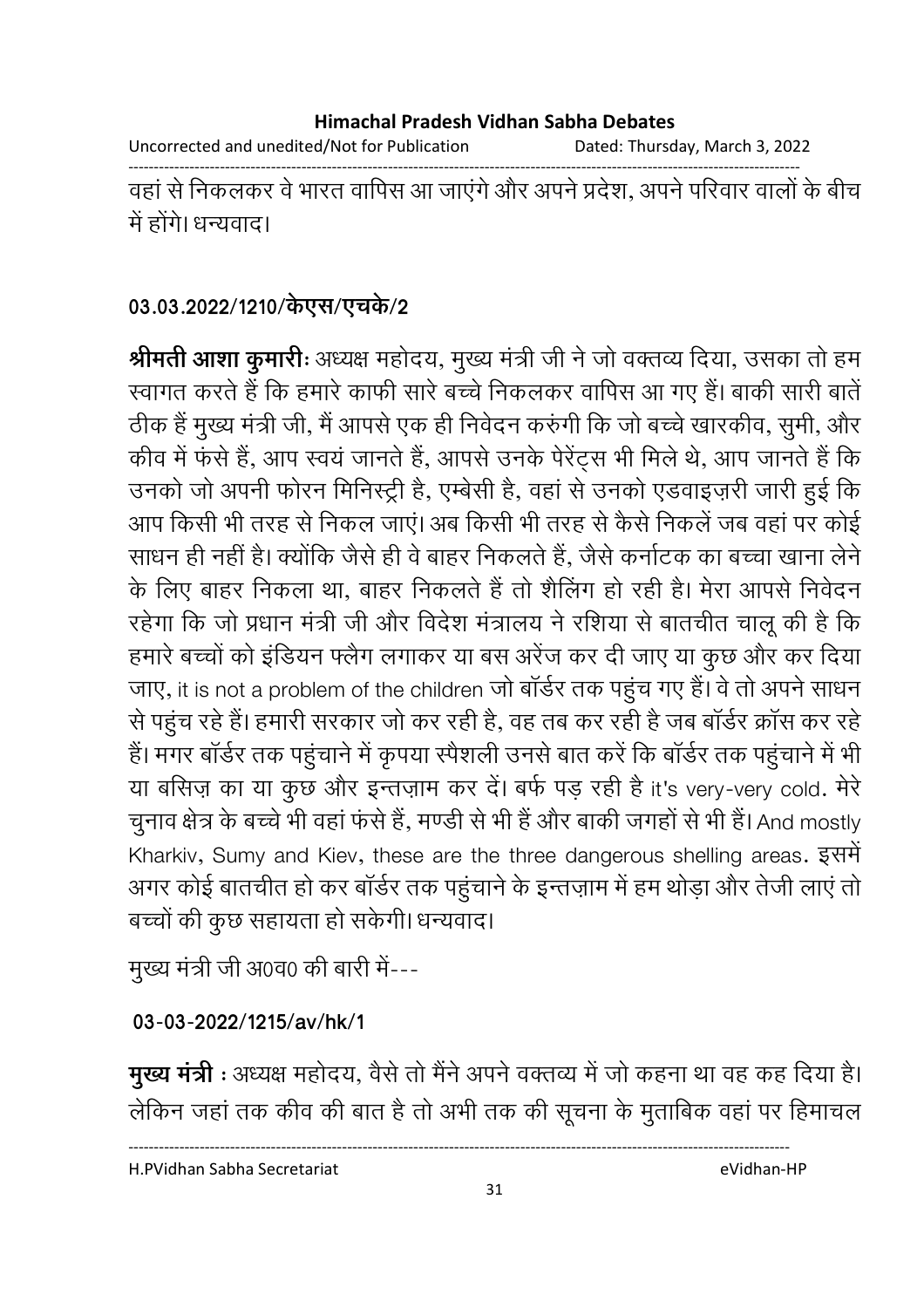Uncorrected and unedited/Not for Publication Dated: Thursday, March 3, 2022

------------------------------------------------------------------------------------------------------------------------------------ प्रदेश के जितने भी बच्चे थे; वे निकाल दिए हैं। हा, खारकीव में अभी भी 53 बच्चों के फसने की जानकारी मिल रही है। वहां के हालात चिंताजनक बने हुए हैं। वहां से बच्चों को निकालने में बहुत कठिनाइयों का सामना करना पड़ रहा है क्योंकि शैलिंग लगातार हो रही है जिसके कारण वहां पर भारत के एक बच्चे की दुःखद मृत्यु भी हुई है। मैं यहां पर इतना जरूर कहना चाहता हूं कि प्रधान मंत्री जी ने इस सदर्भ में दोनों देशों से एक-एक चीज को लेकर के बातचीत की है कि हमारे बच्चों को वहां से निकालने में मदद की जाए। दूसरे देशों के बोर्डर तक आने के पश्चात की व्यवस्था हम स्वयं देखेंगे तथा वे कर भी रहे है, तो मैं उम्मीद करता हूं कि उस दृष्टि से हर चीज ठीक होगी।

**03-03-2022/1215/av/hk/2**

# <u>गैर सरकारी संदस्य कार्य</u>

**अध्यक्ष** : आज गैर सरकारी सदस्य कार्य दिवस है। माननीय सदस्य श्री जगत सिंह नेगी द्वारा दिनाक 14.12.2021 को प्रस्ताव प्रस्तुत किया गया था कि बदलते परिवेश में विधायकों की भूमिका पर यह सदन चर्चा करे; इसलिए अब इस पर आगे चर्चा शुरू होगी। इस विषय पर बोलने के लिए 35 मिनट का समय निर्धारित किया गया है माननीय श्री जगत सिंह नेगी ने धर्मशाला में आयोजित सत्र के दौरान इस प्रस्ताव को प्रस्तुत कर दिया था जिस पर आप 26 मिनट बोले थे। इस विषय पर बोलने के लिए लगभग 10 सदस्यों के नाम आए हैं इसलिए प्रत्येक माननीय सदस्य अपनी बात को 5-5 मिनट में समाप्त करें। मेरा आप सभी से अनुरोध है कि निश्चित समय में अपनी-अपनी बात समाप्त करें ताकि मुझे यहां से घंटी बजाने की आवश्यकता न पड़े।

सर्वप्रथम माननीय सदस्या श्रीमती आशा कुमारी इस चर्चा में भाग लेगी।

# **03-03-2022/1215/av/hk/3**

**श्रीमती आशा कुमारी (डलहोजी)** : अध्यक्ष महोदय, माननीय सदस्य श्री जगत सिंह नेगी ने जो इस सदन में गैर सरकारी सकल्प लाया है, यह बहुत ही महत्वपूर्ण है और मैं जानती

----------------------------------------------------------------------------------------------------------------------------------

H.PVidhan Sabha Secretariat eVidhan-HP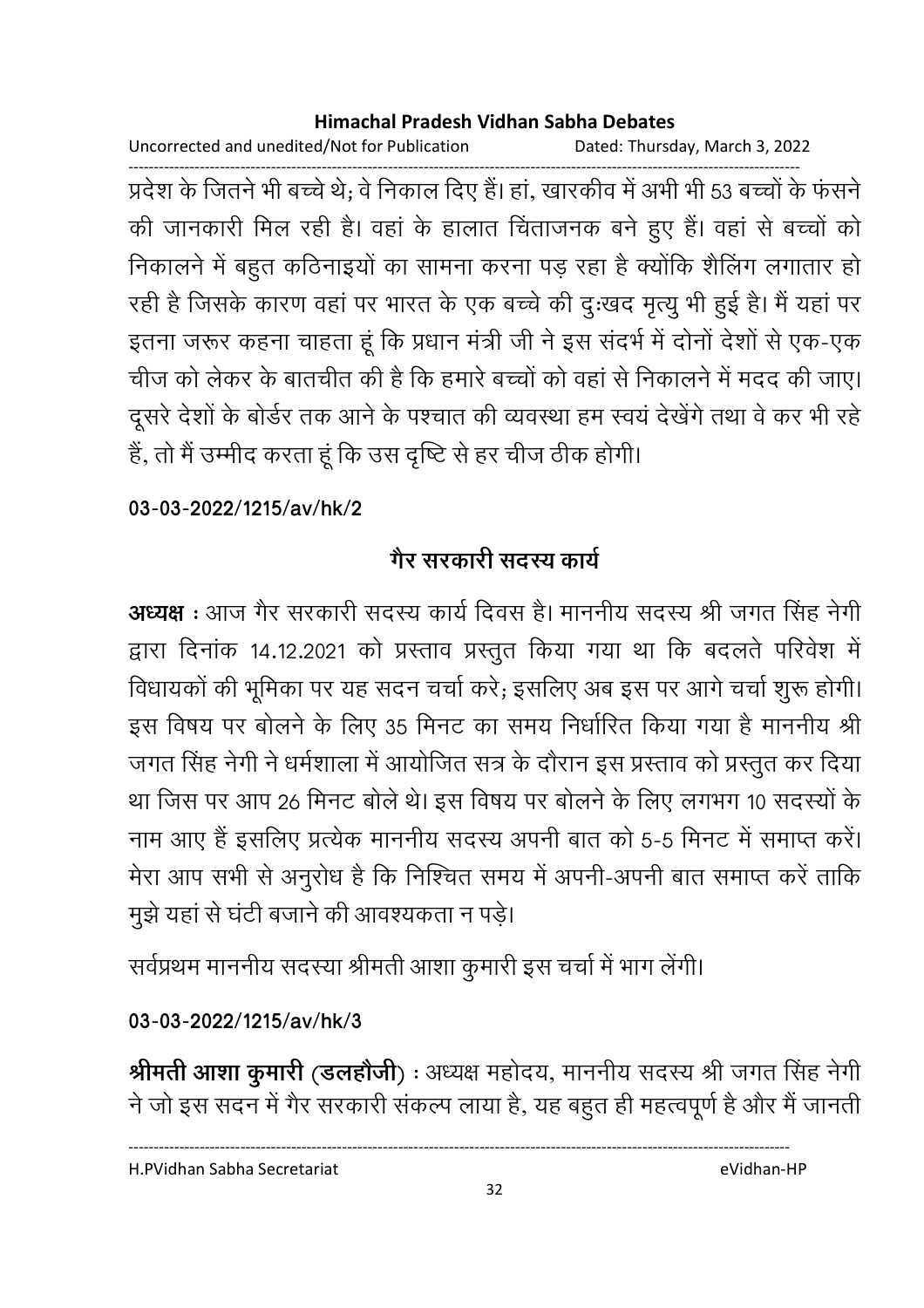Uncorrected and unedited/Not for Publication Dated: Thursday, March 3, 2022

------------------------------------------------------------------------------------------------------------------------------------ हूं कि सरकार की ओर से यह बात आएगी कि आप थे तो आपने क्यों नहीं किया। लेकिन प्रश्न यह नहीं है, प्रश्न यह है कि हम सभी इस माननीय सदन के सदस्य है और कभी इधर, तो कभी उधर होते हैं। यह विषय केवल मान-सम्मान से जुड़ा हुआ है। यहां पर श्री जगत सिंह नेगी ने जो प्रस्ताव लाया है मैं इसका समर्थन करती हूं। अगर देखा जाए तो आजकल के वातावरण में यह स्पष्ट ही नहीं है कि एक विधायक की जगह क्या है। भारत सरकार ने बिल्कुल स्पष्ट कर दिया है कि किसी भी पार्टी का एम0पी0 हो, अगर एम0पी0 के एरिया में राष्ट्रीय हित की कोई स्कीम शुरू होती है तो उसकी उद्घाटन पट्टिका पर सबके नाम लिखे जाते हैं। वह चाहें पक्ष का हो या विपक्ष का हो और भारत सरकार की यह एक परपरा बन गई है। मैं समझती हूं कि इसमें कोई नुकसान भी नहीं है क्योंकि जो भी एम0एल0ए0 प्रायोरिटी की स्कीम्ज होती है उसमें विधायक का नाम भी आ जाए। आज हम इधर है तो हमारा विपक्ष की ओर से आएगा और कल हम उधर होंगे तो आपका भी विपक्ष की ओर से आएगा। यह केवल विधायक के मान-सम्मान की बात है, इसमें किसी पार्टी या व्यक्ति विशेष की बात नहीं हैं। वैसे मैंने देखा भी है क्योंकि कई बार कहीं-कहीं होता भी रहा है और कई बार नहीं भी हुआ है। मैंने चम्बा निर्वाचन क्षेत्र में एक पट्टिका पर देखा है कि श्री वीरभद्र सिंह जी के नीचे पूर्व विधायक श्री बी0 के0 चौहान का नाम लिखा हुआ है। यहां पर मेरे साथी सदस्य श्री पवन नैय्यर जी बैठे हैं तो मुझे लगता है कि आपने भी देखा होगा क्योंकि वह आपके चुनाव क्षेत्र में पड़ता है। मैंने रुक कर उसको बड़े गौर से देखा है और मैं यह नहीं कह रही हूं कि it was the practice. ..Interruption... I am not saying that it was the practice.

### टी सी द्वारा जारी

# 03/03/2022/1220/टी0सी0वी0/वाई0के0/1

# श्रीमती आशा कुमारी... जारी

में यह कहना चाहती हूं कि अगर उन्होंने ऐसा किया तो बहुत अच्छा किया और आगे हम भी ऐसा करें तो इसमें कोई सकोच नहीं होना चाहिए। यह मान-सम्मान की बात हैं।

H.PVidhan Sabha Secretariat eVidhan-HP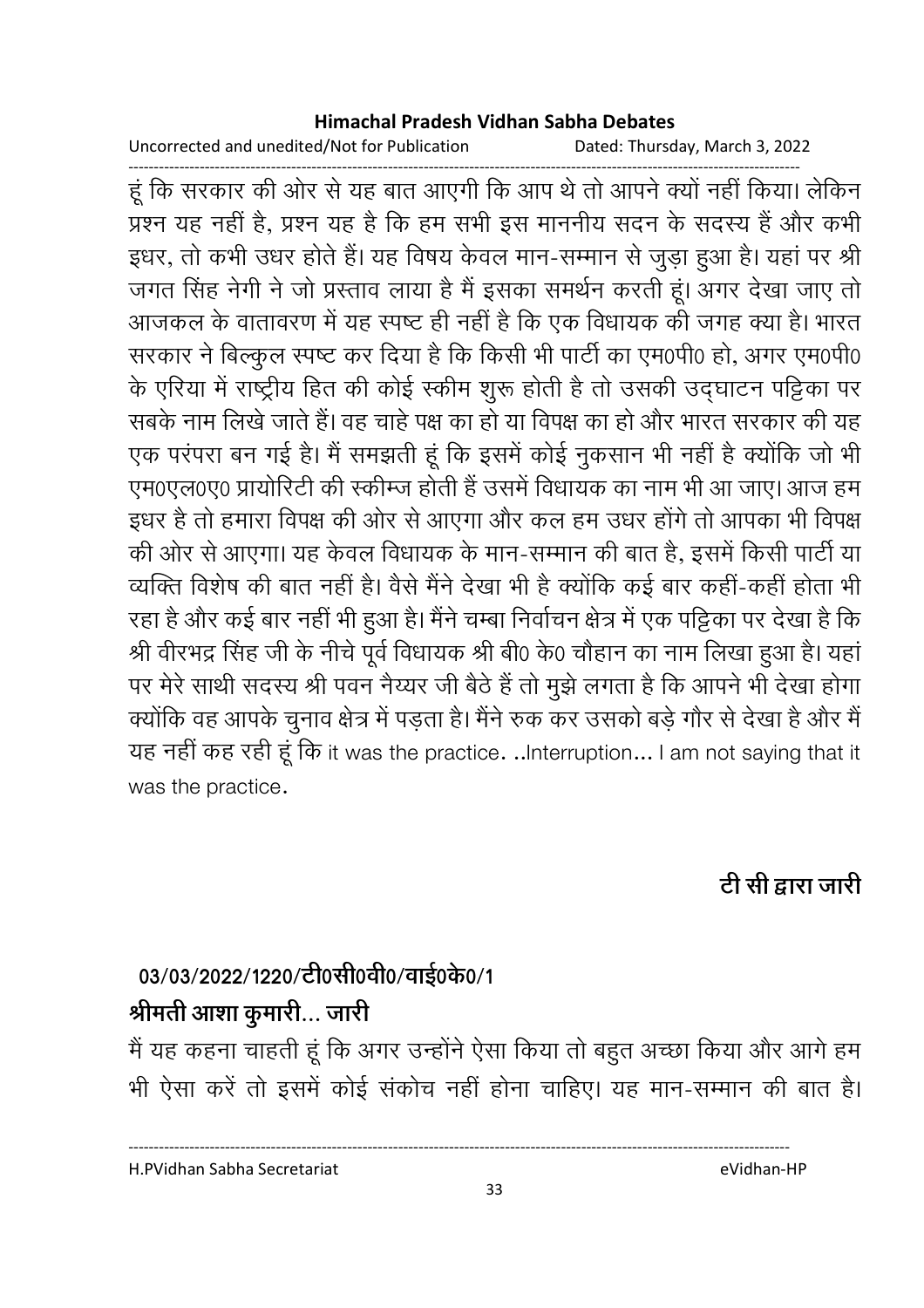Uncorrected and unedited/Not for Publication Dated: Thursday, March 3, 2022

------------------------------------------------------------------------------------------------------------------------------------ आजकल विधायकों की पट्टिकाओं को तोड़ने का सिलसिला जारी है। यह बहुत बुरी बात हैं। जिसकी पट्टिका लगी हुई है उसको तोड़ने का क्या औचित्य है, चाहे कोई ए या बी विधायक हो। यदि किसी जगह ट्रक या गाड़ी के कारण कोई पट्टिका टूट गई तो उसको माना जा सकता है लेकिन जो पट्टिकाए रोड से बाहर लगी हुई है उनको भी तोड़ा जा रहा। है। क्या इससे हमारा मान-सम्मान बढ़ रहा है? क्या लोगों को पता नहीं है कि इसका उद्घाटन किसने किया था? यह गलत प्रथा है।

दूसरा, नोटिफाइंड कर्मटी की मीटिंग्ज में असवैधानिक आदमी कैसे बैठ सकता है? उस आदमी को जिलाधीश या जो उस कर्मटी के चेयरपसेन होते हैं, वे क्यों नहीं रोकते। हम किसी कारण से उस मीटिंग में नहीं जा सके तो इसका मतलब यह नहीं है कि कोई असर्वेधानिक आदमी वहा जाकर बैठ जाए। He/She is not authorized. I may not go, you may not go तो क्या इसका यह मतलब है कि जो उस कमेटी का मैबर ही नहीं है, वह वहां जाकर बैठ जाए। ये सरकार द्वारा नोटिफाइंड कर्मटीज है। मैं यह कहना चाहती हू कि यह गलत प्रथा है। हर जगह असवैधानिक अथारिटीज खड़ी की हुई है। मेरा मुख्य मंत्री जी से यह निवेदन हैं कि आप जिलाधीश को यह आदेश दें कि जो सरकार द्वारा नोटिफाइंड कर्मटी का मैंबर नहीं है, उसको उस मीटिंग में अलाउ न किया जाए। आज हर कोई बड़ा आदमी है लेकिन यह तो नहीं हो सकता है कि आपकी कैबिनेट की मीटिंग में कोई भी विधायक जाकर बैठ जाए और कहें कि मैं भी बड़ा आदमी हूं, मैं भी यहां बैठूंगा। मुख्य मंत्री जी और अन्य मंत्री जी प्रदेश के प्रवास पर जाते हैं लेकिन हम विपक्ष के विधायको को आपका टूअर प्रोग्राम भी नहीं आता है, न्योता तो दूर की बात। क्या हम विधायक नहीं है? Should it not come as a courtesy? इसलिए इन्होंने जो कहा है यह बहुत ही महत्वपूर्ण है और बहुत जरूरी है। यदि मुख्य मंत्री जी आप इस कार्य को कर देंगे। तो यह सब के लिए हो जाएगा और आपको सभी लोग याद करेंगे कि आप यह अच्छा कार्य कर गए। आपको ज्यादा तब याद रखेंगे जब आपकी पार्टी इधर (विपक्ष) बैठेंगी। अध्यक्ष महोदय, आपने समय दिया, आपका बहुत-बहुत धन्यवाद।

# 03/03/2022/1220/टी0सी0वी0/वाई0के0/2

**अध्यक्ष** : अब इस चर्चा में माननीय सदस्य, श्री नन्द लाल जी भाग लेंगे।

H.PVidhan Sabha Secretariat eVidhan-HP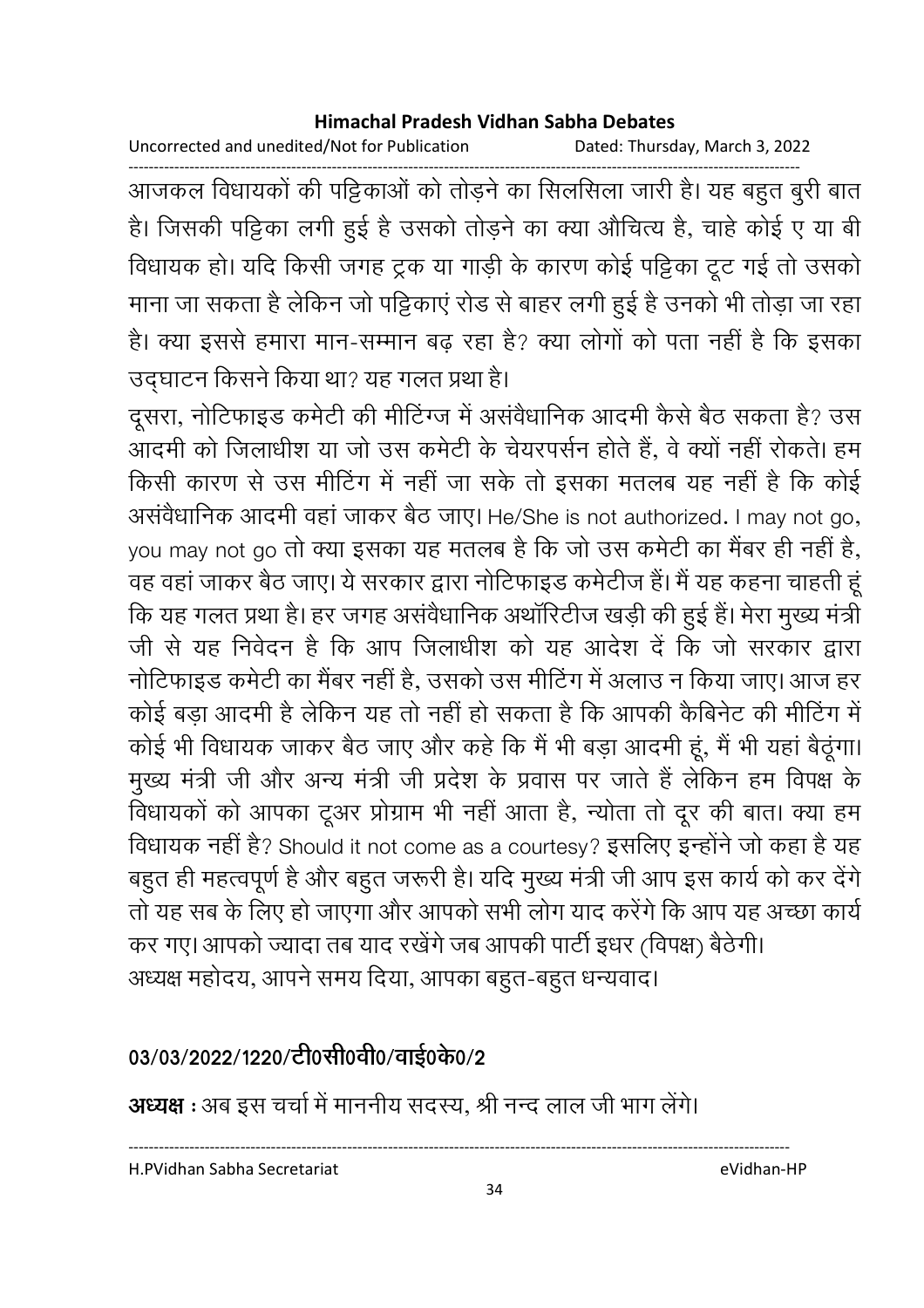------------------------------------------------------------------------------------------------------------------------------------

**श्री नन्द लाल, रामपुर** : अध्यक्ष महोदय, बदलते परिवेश में विधायकों की भूमिका पर यह सदन विचार करें।" गैर सरकारी सकल्प श्री जगत सिंह नेगी जी यहाँ सदन में लाए हैं और यह एक बहुत ही महत्वपूर्ण विषय है। आज विधायक बनना इतना आसान नहीं है जितना आज से 20-25 साल पहले होता था। बड़ी मुश्किल से कोई विधायक बनता है उसके बाद इस संस्थान की गरिमा को अगर हम dilute करते जाएंगे तो एक बहुत अपमानजनक बात है।

# **एन0एस0 द्वारा जारी** ..

### 03-03-2022/1225/NS/YK/1

श्री नन्द लाल \ \$\$ ........ ,

में यह कहना चाहूंगा कि जितने भी सरकारी फक्शन्ज़ होते हैं, मुख्य मंत्री और मंत्रियों की जितनी विजिट्स होती है वे सब सरकारी फक्शन होते है और इस सरकार के अंदर वहां। के संबंधित विधायक को इनफोर्म करना उचित नहीं समझा जाता है। मुझे यह भी मालूम है कि यहां पर ऐसा बोला जाएगा कि कांग्रेस की सरकार के समय में भी ऐसा होता था। Please stop this business. एम.एल.एज़. के इंस्टिच्यूशन को प्रोपर जगह देने के लिए जों भी करना पड़े वह करना चाहिए चाहे इंधर हो या उधर हो। अध्यक्ष महोदय, आजकल लोगों में अवैयरनैस और एक्सपैक्टेशन्ज़ ज्यादा है इसलिए विधायक का रोल बहुत ही डेलेकिट और खतरनाक होता जा रहा है। इस परिपेक्ष में मेरा कहने का मतलब है कि इस गरिमा को बनाते हुए एम.एल.ए. की पोजीशन ठीक रखने के लिए सरकार का काम इस तरह का होना चाहिए।

अध्यक्ष महोदय, अब मैं असवैधानिक तत्व या आर्थारिटीज़ के बारे में बात करना चाहूगा। मैं कहना चाहूंगा कि आप उनको दो जो देना है। मैं यहां तक कहना चाहूंगा कि जितने भी चेयरमैन और वाइस चेयरमैन बनने होते हैं अगर उनको चुने हुए विधायकों से बना दिया जाए तो खर्च भी बच जाता है और उनको अपनी पोजीशन भी मालूम हो जाती है। यहां पर अन्य सदस्यों ने भी कहा कि वे मीटिंग में आ जाते हैं और उनको वहां पर जगह दी जाती. है। अध्यक्ष महोदय, मैं कहना चाहूंगा कि आजकल अधिकारियों को भी इस तरह की ट्रेनिंग

H.PVidhan Sabha Secretariat eVidhan-HP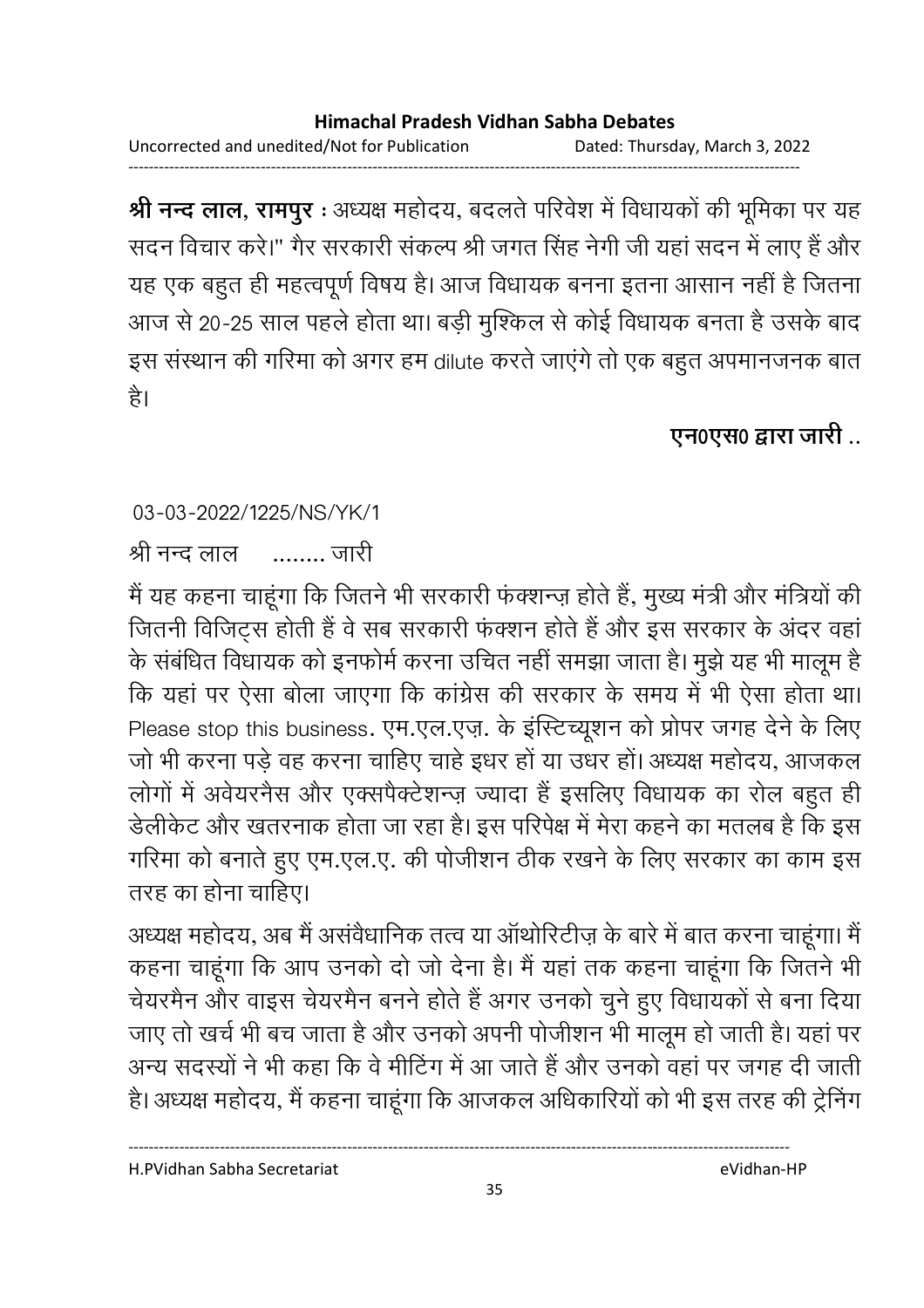Uncorrected and unedited/Not for Publication Dated: Thursday, March 3, 2022

------------------------------------------------------------------------------------------------------------------------------------ है और आप खुद भी देख ही रहे हैं कि जैसे बैकवर्ड एरिया सब-प्लान, डी0सी0पी0 फंड को डी0सी0 साहब उनकी रिकर्मेंडेशन पर ही रिलीज कर रहा है। यह बड़े दु:ख की बात है और इस तरह से नहीं होना चाहिए। एम.एल.ए. इंस्टेच्यिूशन के अंदर बैंकवर्ड एरिया से भी विधायक आते हैं और उस बैकवर्ड एरिया के लोगों की रिकर्मेंडेशन पर इस फंड को रिलीज करना चाहिए। वे ऐसा नहीं करते हैं क्योंकि उनकी भी मजबूरी हैं और हम इस बात को मानते हैं। इस तरह के जो असवैधानिक तत्व है और वे जब एरिया में जातें हैं तो they are accompanied by the Deputy Commissioner or the SDM concerned. अच्छी बात है उनको और एनकरेज़ करना चाहिए तथा मदद करनी चाहिए but at the same time they should not ignore or avoid the MLAs. तो मेरा यह भी कहना है।

### 03-03-2022/1225/NS/YK/2

अध्यक्ष महोदय, अब मैं पट्टिकाओं की बात करना चाहूंगा। एटलिस्ट एम.एल.एज. प्रायोरिटी की जितनी भी स्कीमें है हम हर साल बड़ी मुश्किल से अपनी सड़को, सिचाई और पेयजल योजनाओं, स्कूल बिल्डिंग्ज, अस्पतालों के भवनों को प्रायोरटाइज करते हैं और जब इनका उद्घाटन या शिलान्यास होता है तो कम-से-कम वहां के संबंधित विधायक को भी इसमें शामिल करना चाहिए। इसके लिए माननीय सदस्यों ने पहले भी कहा है। जितने भी सैटर के प्रजिक्ट्स है उसके लिए केंद्र सरकार की इंस्ट्रक्शन्ज़ भी है और वहां पर विधायक का नाम भी जरूर लिखना चाहिए। अभी हमने हाल ही में इसका उदाहरण देखा है। मेरे क्षेत्र में लूहरी प्रजिक्ट हैं, और सिरमौर में भी प्रजिक्ट्स है तथा सावड़ा प्रोजेक्ट है और मर्डी से माननीय प्रधान मंत्री जी ने इन संबंका ंशिलान्यास किया था और वहां पर विधायक का नाम किसी भी पट्टिका में मौजूद नहीं था। This is something strange thing. हालांकि केंद्र सरकार की इस्ट्रक्शन है। मेरा मानना है कि सरकार को ऐसा नहीं करना चाहिए और इस तरफ ध्यान देना चाहिए।

अध्यक्ष महोदय, सरकार की विज़िट्स को पोलिटीकल नहीं बनाना चाहिए। यदि मुख्य मंत्री प्रदेश में कहीं पर भी जाते हैं तो वे पूरे प्रदेश के मुख्य मंत्री हैं। अगर मंत्री जाते हैं तो पूरें प्रदेश के मंत्री होते हैं। इनकी विजिट्स के बारे में कम-से-कम संबंधित क्षेत्र के लोकल एम.एल.ए को बता दिया जाए। यह ठीक है उनको अपनी पार्टी का काम करना है या कुछ और करना है, वे उसको करें। इसमें कोई दिक्कत नहीं है but as a courtesy हमारा एक

H.PVidhan Sabha Secretariat eVidhan-HP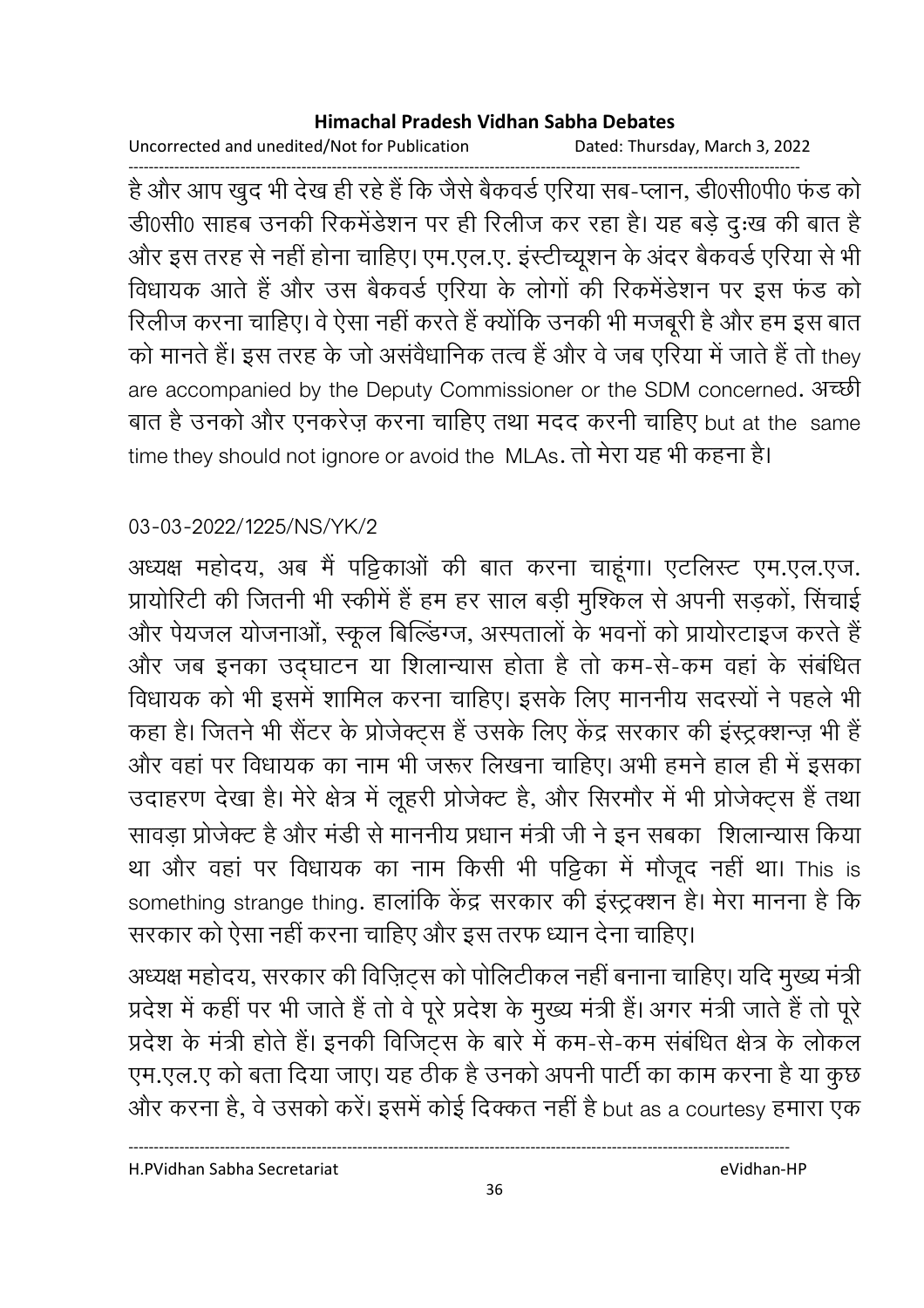Uncorrected and unedited/Not for Publication Dated: Thursday, March 3, 2022

------------------------------------------------------------------------------------------------------------------------------------ फर्ज़ बनता है कि अगर किसी एरिया में मुख्य मंत्री जी या मंत्रियों का दौरा है तो लोकल विधायक को जरूर इनफोर्म किया जाए। ताकि वह भी अपनी courtesy sake के लिए वहाँ जाए। इससे लोगों में बहुत गलत मैसेज जाता है। मेरा सरकार से आग्रह रहेगा कि इन सब विषयों पर थोड़ा ध्यान दिया जाए। बोलने को तो काफी था, इस इस्टीच्यूशन को इंप्रूव करना और अच्छा बनाना सदन की जिम्मेवारी बनती है। अध्यक्ष महोदय, आपका धन्यवाद।

**अध्यक्ष** : अब इस चर्चा में श्री मोहन लाल ब्राक्टा जी भाग लेंगे। अगला वक्ता .......श्री आर0 के0 एस0 द्वारा जारी।

03.03.2022/1230/RKS/AG-1

**श्री मोहन लाल ब्राक्टा** : अध्यक्ष महोदय, जो माननीय सदस्य, श्री जगत सिंह नेगी ने 'बंदलते परिवेश में विधायकों की भूमिका पर यह सदन विचार करें' सकल्प प्रस्तुत किया है, यह बहुत ही महत्वपूर्ण है। आज के परिवेश में, खासकर जो विपक्ष के विधायकों को कठिनाइयों का सामना करना पड़ता है उस पर हमें ध्यान देने की आवश्यकता है। सरकारे आती-जाती रहती है। कभी हम इस तरफ होंगे कभी उस तरफ लेकिन विधायको के संस्थान को मजबूत करने की आवश्यकता है। अगर विधायकों का संस्थान मजबूत नहीं | होगा तो हम अपने निर्वाचन क्षेत्र की समस्याओं का निपटारा भी ठीक ढंग से 'नहीं कर' पाएंगे। यहां पर पट्टिकाओं की बात की गई।

**अध्यक्ष :** माननीय सदस्य यह बात हो गई है। कृपया आप बातों को मत दोहराइयें।

**श्री मोहन लाल ब्राक्टा** : अध्यक्ष जी, इन सारी चीजों को बदलने की आवश्यकता है। सब-प्लान्स में विधायक को विश्वास में लेना बहुत आवश्यक है। विधायकों को पता ही नहीं होता। कि उनके निर्वाचन क्षेत्र में कौन-सी सड़क किस योजना में स्वीकृत हुई है। जब हम माननीय मंत्री या किसी अधिकारी को डी.ओ. लैटर देते हैं तो उसका हमें कोई जवाब नहीं | मिलता। जब माननीय मुख्य मंत्री या किसी मंत्री का किसी विधायक के निर्वाचन क्षेत्र में दौरा होता है तो वहां के स्थानीय विधायक खासकर विपक्ष के विधायकों को उस दौरे की

H.PVidhan Sabha Secretariat eVidhan-HP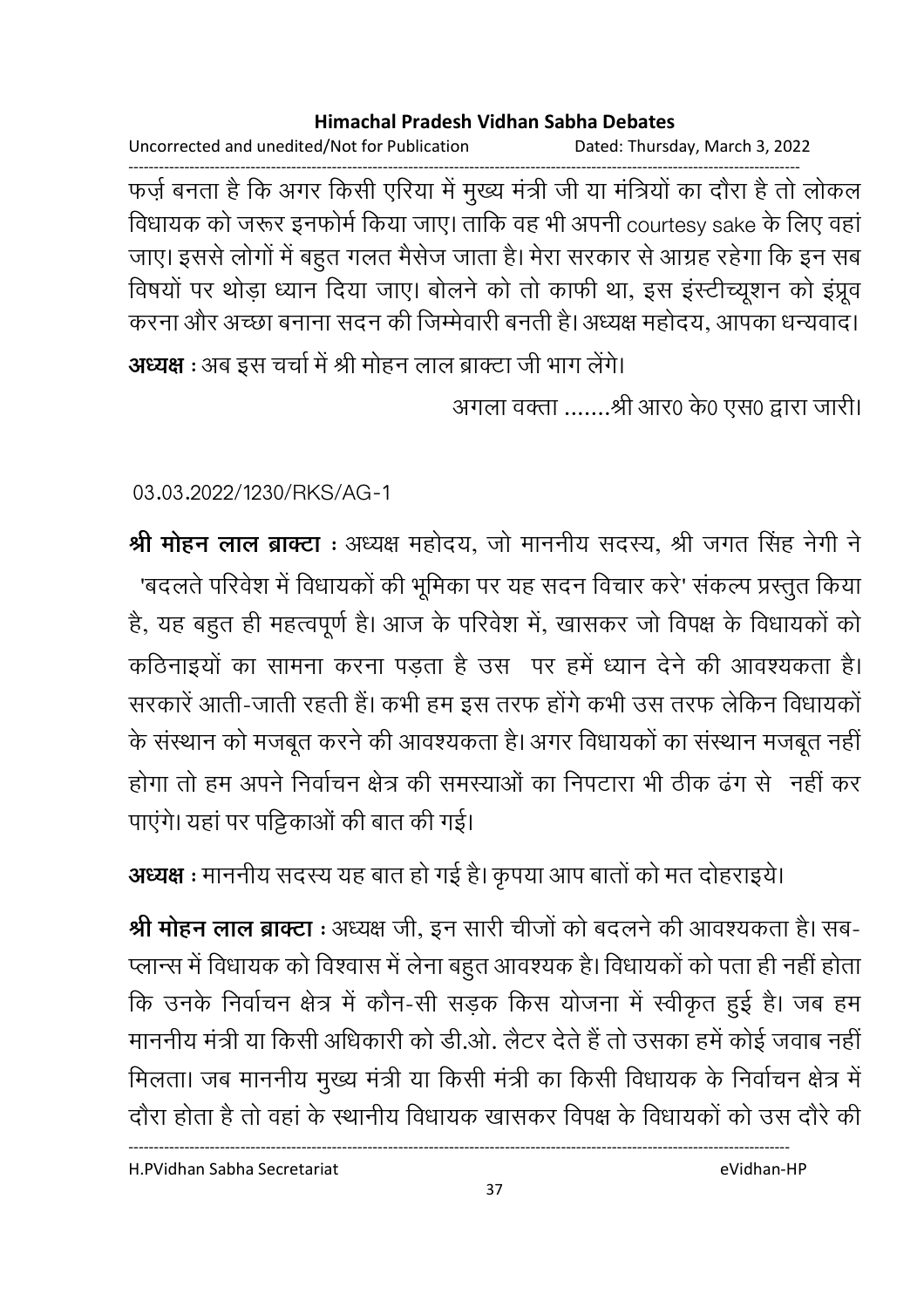Uncorrected and unedited/Not for Publication Dated: Thursday, March 3, 2022

------------------------------------------------------------------------------------------------------------------------------------ खबर ही नहीं होती। आपके कार्यालय से इस बाबत कोई सूचना नहीं दी जाती। हम भी चुने हुए प्रतिनिधि है इसलिए हमें भी सूचना मिलनी चाहिए। अगर हमें हिमाचल भवन, दिल्ली या चर्डीगढ़ कमरा चाहिए ) तो वहां एक कमरा भी बड़ी मुश्किल से आरक्षित होता है। हमारे | साथ निजी स्टाफ और कई बार हमारे परिवार के सदस्य भी साथ जाते हैं। लेकिन जब विधायक के लिए एक ही कमरा आरक्षित होगा तो उन्हें कहा ठहरया जाएगा? मेरा माननीय मुख्य मंत्री से आग्रह है कि आप अधिकारियों को यह आदेश दें कि जब विधायक स्वय किसी काम से वहां जाए तो उसके लिए कम-से-कम दो कमरे आरक्षित किए जाए। वहा पर अधिकारियों के बच्चे डेरा जमाए होते हैं, इस पर

### 03.03.2022/1230/RKS/AG-2

भी गौर करने की आवश्यकता है। जब हम हिमाचल भवन दिल्ली या चडीगढ़ में कमरा बुक करवाते हैं तो इसकी सूचना हमें साय 7.00 बजे मिलती है। कई बार 7.00 बजे यह कह दिया जाता है कि आपके नाम बुकिंग नहीं हुई है। इसलिए मेरा आग्रह है कि जो सूचना 7.00 बर्ज दी जाती है उसे दोपहर 12.00 बर्ज तक उपलब्ध करवा दिया जाए। मैं दो-तीन दिन पहले अपने विधान सभा निर्वाचन क्षेत्र के दौरे पर गया था। वहां मैं अपने निर्वाचन क्षेत्र के कई प्रधानों से मिला। उन्होंने कहा हमें उपायुक्त से किसी प्रकार की राशि प्राप्त नहीं हुई हैं। कई बार ऐसा पता चलता है कि फला-फला व्यक्ति ने राशि प्राप्त कर ली है। बिना प्रस्ताव व एस्टेमिट के बाप व बेटे के अलग-अलग नाम से पर्सनल दिवारे सैक्शन हुई है। ये कौन लोग है इसकी जानकारी आपको होगी जबकि ऐसा करने की इन लोगों को कोई आवश्यकता नहीं है। मेरा माननीय मुख्य मंत्री से आग्रह है कि इस मामले में कार्रवाई की जाए। उपायुक्त महोदय को सख्त आदेश देकर उस पैसे को वापस मगवाया जाए। मैंने उपायुक्त महोदय के माध्यम से बैकवर्ड सब-प्लान में एक रोड के लिए 8 लाख रुपये की राशि स्वीकृत करवाई थी लेकिन बाद में मुझे पता चला कि उपायुक्त महोदय ने उस पैसे को वापस ले लिया है।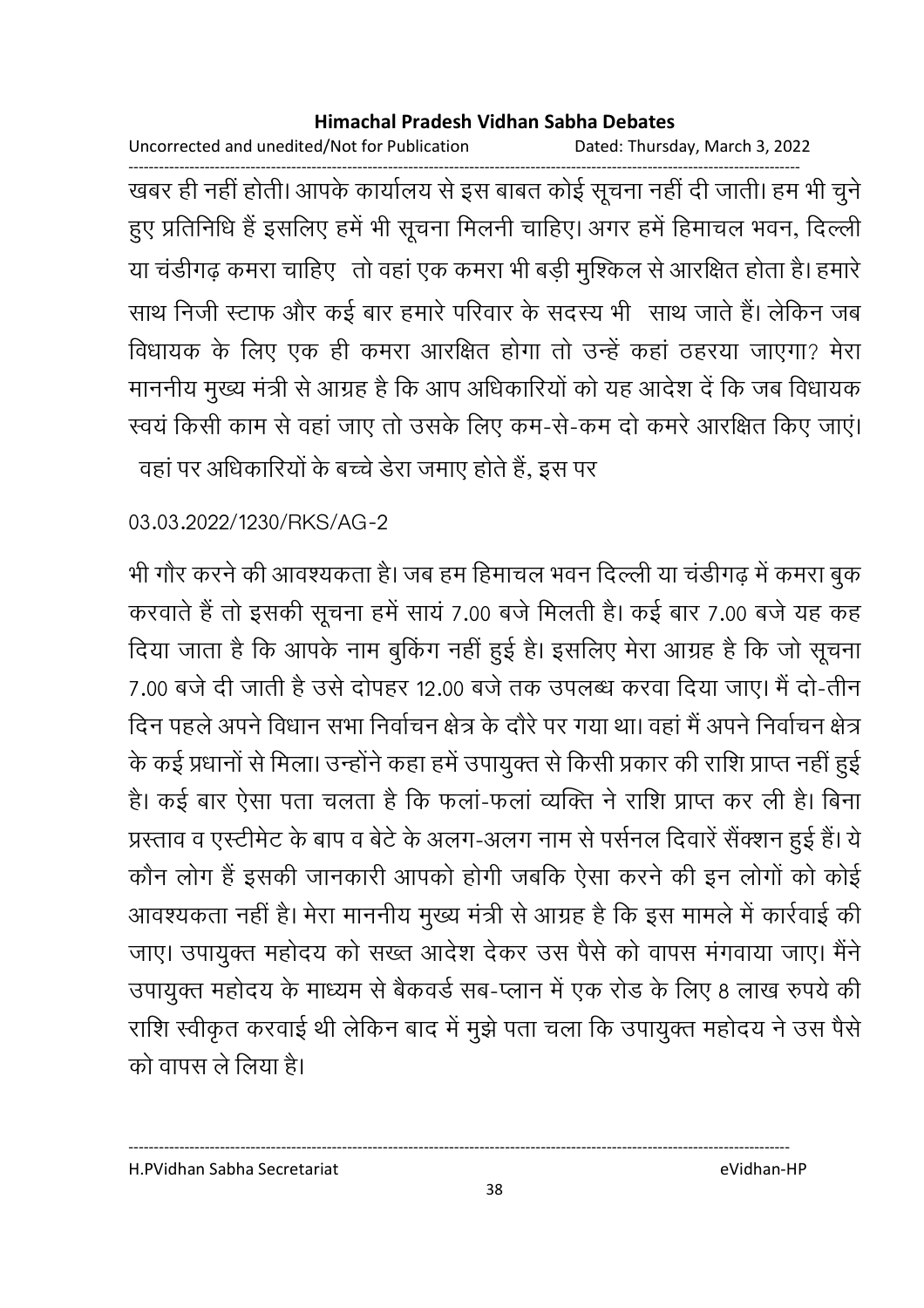Uncorrected and unedited/Not for Publication Dated: Thursday, March 3, 2022 ------------------------------------------------------------------------------------------------------------------------------------

श्री बी.एस.द्वारा… जारी

03.03.2022/1235/बी.एस./ए0जी0/-1

## श्री मोहन लाल ब्राक्टा जारी...

जब मैं डी0सी0 साहब के कार्यालय में गया और उनसे पूछा, उन्होंने कहा कि मुझे ऊपर से प्रेशर है, यह स्थिति आज की है। आप बताइए कि संस्थानों की आज क्या गरिमा रह गई है। मैं यह कहना चाहता हूं कि सुनर और लेटर हम में से एक्स एम0एल0ए0 तो होंगे ही होंगे। बदलते परिवेश की क्या परिभाषा है? आज हम डा0 परमार जी को क्यों याद करते हैं? उन्होंने विधायकों को पेशन लगाई, इससे पहले पूर्व के मुख्य मंत्री राजा वीरभद्र सिंह जी ने संस्थानों को काफी मजबूत किया है। आप से भी आग्रह है कि आप भी संस्थानों को मजबूत करे, आपका भी इतिहास में नाम रहेगा। अध्यक्ष जी, आपने समय दिया आपका धन्यवाद।

03.03.2022/1235/बी.एस./ए0जी0/-2

**अध्यक्ष :** अब माननीय सदस्य श्री भवानी सिंह पठानिया जी चर्चा में भाग लेंगे।

**श्री भवानी सिंह पठानिया, फतेहपुर** : अध्यक्ष महोदय, मैं अपने आप को इस चर्चा में शामिल करता हूं। मैं ज्यादा समय नहीं लूंगा, मैं शुरूआत करना चाहूंगा, आपके एक बड़े अच्छे नेता हुए है, आदरणीय अरुण जेटली जी, उनके दो शब्द है, "democracy cannot be a tyranny of the unelected" और में सरकार से निवेदन करूंगा कि आप हमारी बात तो मानते नहीं है, आप अपने नेताओं की बात जरूर मानिए। The tyranny of unelected एक root cause, अगर हम इस संस्थान को देखे, अगर आप एक विधायक के संस्थान को देखे, अगर इसे कोई undermine करता है, अगर इसे कोई पीछे ले जाने की बात करता है, tyranny of unelected है, जो कि आपके विकास के रास्ते पर बाधा बनती है, जो कि good governance के रास्ते में बांधा बनती हैं। अगर आप देखे जैसे मैंने आपको चाहें ठेकेदार माफिया और खनन माफिया के बारे में बताया था। मेरे कहने का मतलब है कि un-warranted interference by non-State actors, अगर वह किसी भी क्षेत्र में शुरू हो

H.PVidhan Sabha Secretariat eVidhan-HP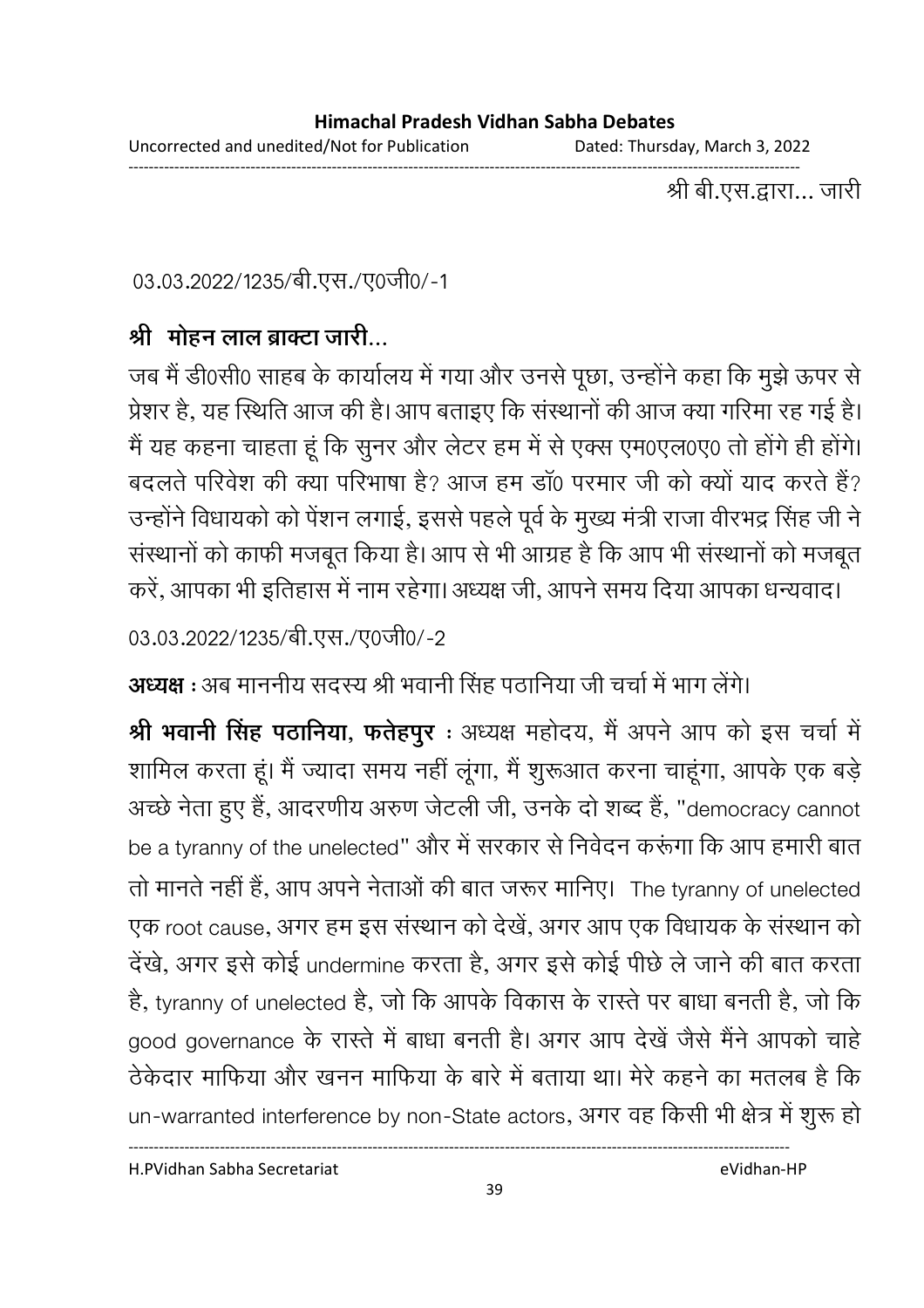Uncorrected and unedited/Not for Publication Dated: Thursday, March 3, 2022

------------------------------------------------------------------------------------------------------------------------------------ जाए, तो उससे प्रग्रिस अवश्य hamper होती है। आपसे यही निवेदन है कि जिस प्रकार का प्रेशर एक सरकारी अधिकारी के ऊपर होता है और विपक्ष का विधायक होता है तो कहीं-न-कही good governance का कार्सप्ट कहा से होगा? एक विधायक के नाते आप अपने चुनाव क्षेत्र को एक दिशा में ले जाने की कोशिश कर रहे हैं। आप वहां पर स्कीम को लाने की कोशिश कर रहे हैं, आप वहां पर uniform way से प्रग्रिस और विकास की बात कर रहे है। लेकिन उसके बीच में

मानसिकता यह रहती है कि इस समय में अगर काम हो गया, तो इसका श्रेय विपक्ष को मिल जाएगा और किसी-न-किसी तरीके से काम को रोकने की अगर हम कोशिश करेंगे। तो सर, न केवल वह चुनाव क्षेत्र परंतु पूरे प्रदेश के ऊपर इसका प्रभाव पड़ेगा। आपसे मैं यही निवेदन करूगा कि 6-7 महीने हमारे पास बचे हैं, जो हमने एक सिस्टम बना रखा है, हम उसके तरीके से चलने की कोशिश करें। हम adhoc basis पर ट्रांसफर को रोग लगाए, हम कोशिश यह करें कि जो प्राथमिकता है, वह वहां के विधायक को मिलें। विधायक चाहे कांग्रेस का है, चाहे बेoिजेoपी0 का है, चाहे आजद है, चाहे सीoपीoएम0 का

03.03.2022/1235/बी.एस./ए0जी0/-3

है, लेकिन आप constitutional authority को अंडर माईन करेंगे तो यह लोकतंत्र के लिए ठीक नहीं है। एक बार फिर मैं उन्ही शब्दों के साथ मैं समाप्त करने की बात करूंगा "democracy cannot be a tyranny of the unelected" तो आप इलेक्टिड और अनइलेक्टिड पर जरूर फर्क समर्झिए। आप जो tyranny of unelected है, उसे किसी-न-किसी तरीके से trim down करने की कोशिश न करें। आज हम यहां है, कल पता नहीं कौन होगा। परंतू हम जो परंपरा छोड़ जाएंगे, यह परंपरा प्रदेश और लोकतंत्र के लिए बहुत अच्छी रहेगी, धन्यवाद।

03.03.2022/1235/बी.एस./ए0जी0/-4

**अध्यक्ष :** अब माननीय सदस्य श्री इन्द्र दत्त लखनपाल जी चर्चा में भाग लेंगे।

----------------------------------------------------------------------------------------------------------------------------------

H.PVidhan Sabha Secretariat eVidhan-HP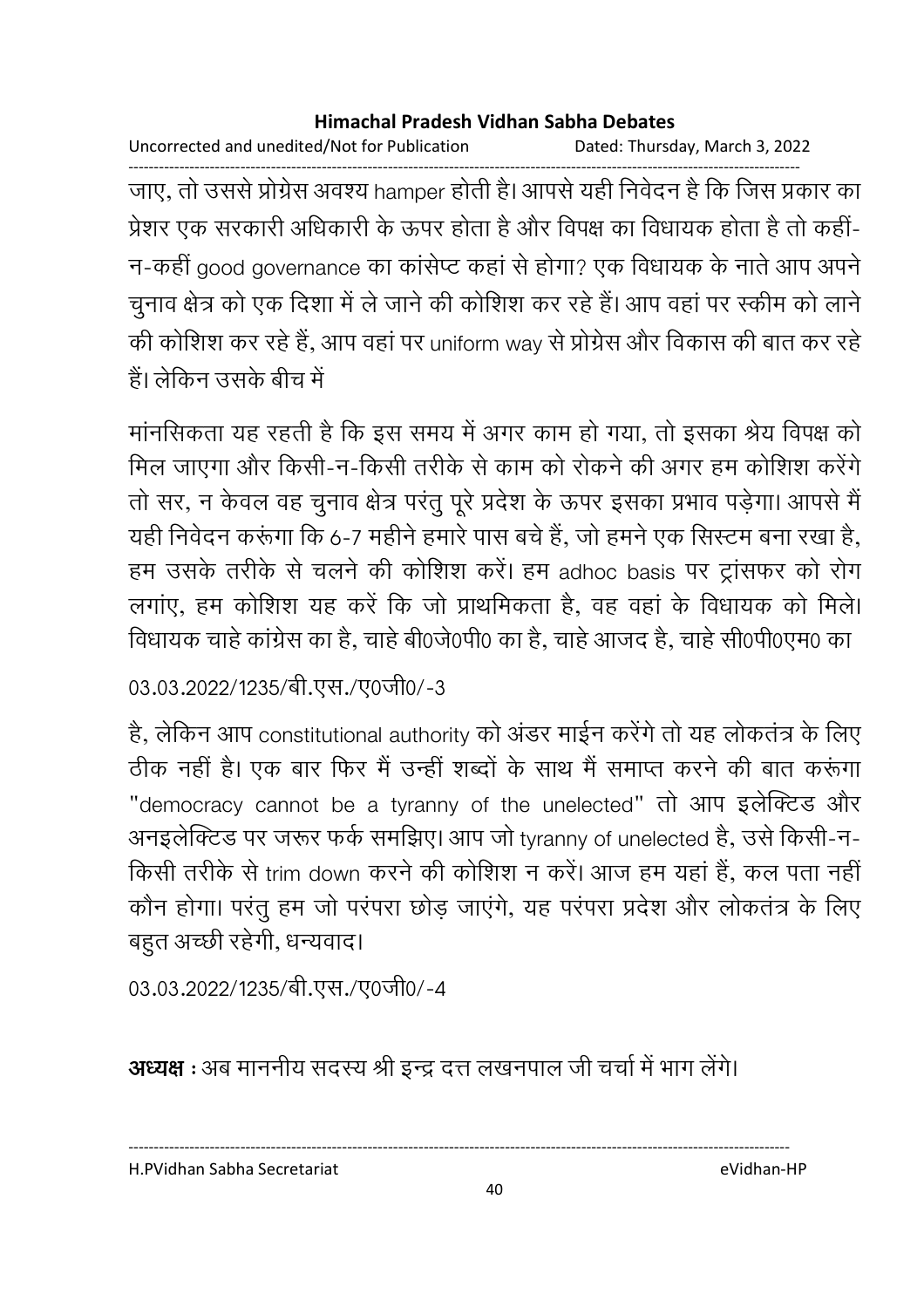Uncorrected and unedited/Not for Publication Dated: Thursday, March 3, 2022

------------------------------------------------------------------------------------------------------------------------------------ **श्री इन्द्र दत्त लखनपाल, बड़सर** : अध्यक्ष महोदय, माननीय सदस्य श्री जगत सिंह नेगी जी द्वारा "बदलते परिवेश से विधायकों की भूमिका पर यह सदन विचार करें" का सकल्प यहाँ पर प्रस्तुत किया गया है, उस पर मैं भी चर्चा करने के लिए खड़ा हुआ हूं।

श्री एन0 जी0 द्वारा जारी...

### 03-03-2022/1240/ए.एस.-ए.जी. /1

### श्री इन्द्र दत्त लखनपाल..... जारी

अध्यक्ष महोदय, यहां पर विधायकों की भूमिका विषय पर चर्चा के लिए बहुत ही महत्वपूर्ण सकल्प रख गया है। बड़े लम्बे समय से इस माननीय सदन में इस सदर्भ में चर्चा होती रहती. है। जब सत्तापक्ष के लोग इस तरफ थे और हम सब सत्तापक्ष में थे तब भी इस विषय पर काफी चर्चा हुई थी। माननीय मुख्य मंत्री जी आप नरम दिल के व्यक्ति है और बात को समझते भी है। आप से निवेदन रहेगा कि विधायकों को आप सरक्षण दें और विधायकों की परीधि में जो कार्य आते हैं उन्हें विधायकों द्वारा ही करने दिया जाए। यहां पर सभी साथियों | ने एक ही बात रखी है कि विधायकों के अधिकारों को संशक्त करने की आवश्यकता है और आपके विधायक भी इस बात से सहमत है। सभी विधायकों की यह पीड़ा है कि हम सर्वधानिक पद पर बैठे हुए हैं लेकिन जब भी कोई पोलिसी बनती है, प्राक्कलन बनते हैं या कोई नीति बनती है तो उसमें विधायकों को जरूर रखना चाहिए और हमारे साथ सवाद भी होना चाहिए। हमारा मानना है कि सरकार की ओर से एकतरफा कार्रवाई नहीं होनी चाहिए। बहुत सी ऐसी योजनाए हैं जो विधायक प्राथमिकता के माध्यम से स्वीकृत होती है, बजट में डाली जाती हैं, सब-प्लान में रखी जाती हैं। इसके अलावा विधान सभा क्षेत्रों के अंदर आयोजित कार्यक्रमों में माननीय मुख्य मंत्री या माननीय मंत्री का जब आगमन होता. है तब उसमें विधायकों को भी विश्वास में लिया जाना आवश्यक है। सरकारी तौर पर जो भी पैसा विकासात्मक कार्यों के लिए जारी किया जाता है, चाहें वह State Development Fund से किया जाता हो या Relief Fund से, वहा पर भी विधायकों के साथ भेदभाव किया जाता है। अधिकारीगण तो यहां तक कह देते हैं कि कृपया करके आप अपना डी.ओ. मत भेजा करे, आप अलग से सूची बना कर भेज दिया करो और हम आपको पैसा जारी कर

H.PVidhan Sabha Secretariat eVidhan-HP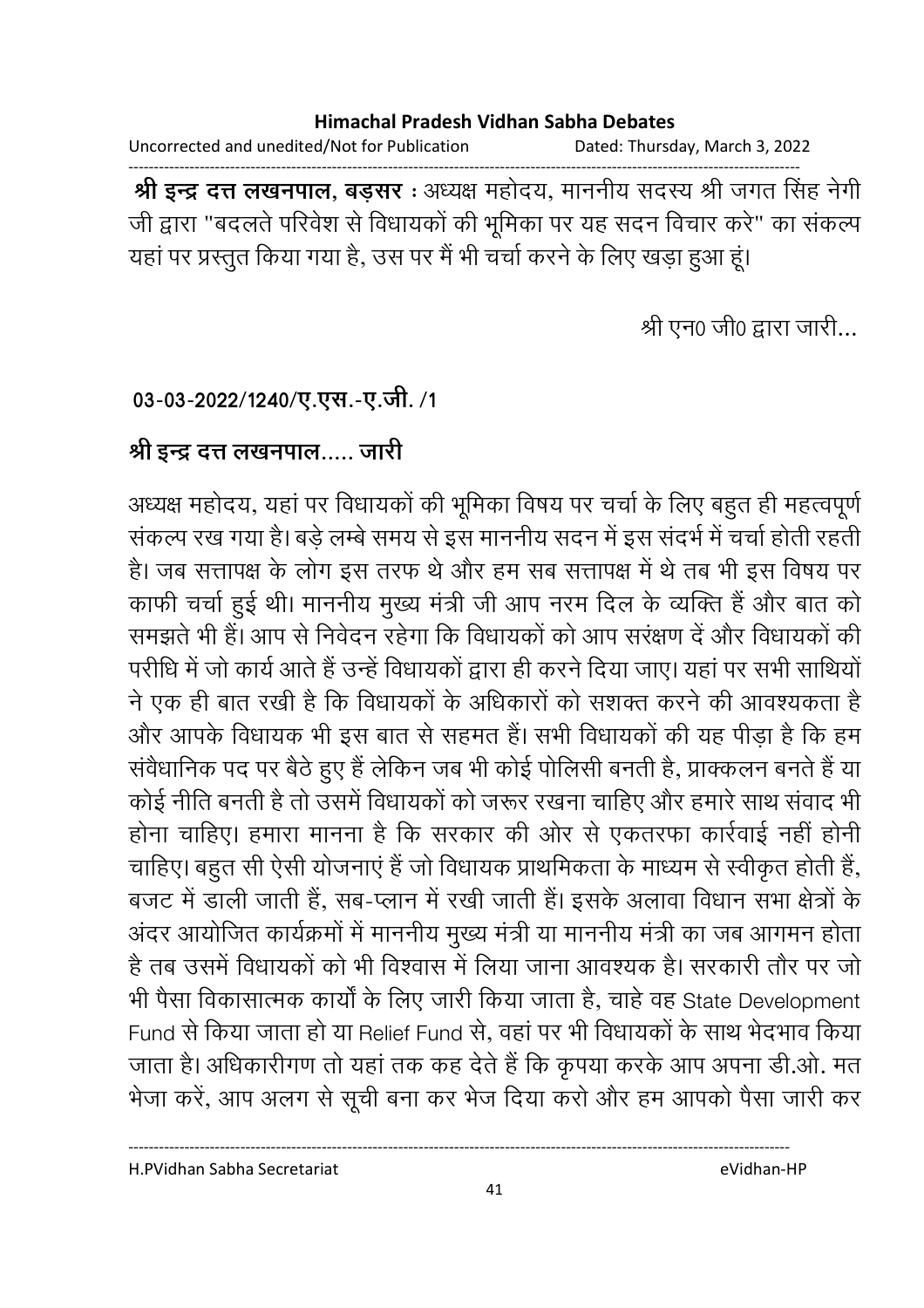Uncorrected and unedited/Not for Publication Dated: Thursday, March 3, 2022

------------------------------------------------------------------------------------------------------------------------------------ देगे। यह कहा का न्याय है, ऐसा क्यों होता है और ऐसा नहीं होना चाहिए। स्थानीय विधायक ने अपने विधान सभा क्षेत्र के विकास कार्यों को लेकर अधिकारियों के साथ यदि कोई बैठक करनी होती है तो वे अधिकारी बैठक में आने से मना कर देते हैं और कहते हैं . कि कृपया करके हमें टारगेट मत बनाए। ऐसी स्थिति में विधायक क्या करें? विधान सभा क्षेत्र में जो हारे हुए लोग होते हैं या आपकी पार्टी के अन्य लोग होते हैं वे उन अधिकारियो के घरों में जाकर हाजरियां लगाते हैं।

## 03-03-2022/1240/ए.एस.-ए.जी. /2

वहाँ जाने से तो उनको कोई गुरेज़ नहीं है लेकिन यदि एक विधायक उन्हें बैठक के लिए बुलाए, चाहे वह प्लानिंग की बैठक करनी हो या अन्य किसी गम्भीर मुद्दे पर बात करनी हैं-तों वे अधिकारी आने से मना कर देते हैं। वे हमें फोन करके बोल देते हैं कि कृपया करके आप हमें मत बुलाया करें, आप चिट बना कर भेज दिया करें और हम आपका काम कर देंगे। लोकतंत्र में ऐसा नहीं होना चाहिए। एक विधायक के कार्यक्षेत्र के अंतर्गत जो भी काम आते हैं उनके लिए तो अधिकारी को आना ही चाहिए। यदि हम रेस्ट हाऊस में कोई बैठक बुलाते हैं तो उसमें कोई अधिकारी क्यों नहीं आता है? वे ऐसा सर्देश क्यों भेजते हैं कि हम आ नहीं सकते और हमें तो भाजपा के मण्डाअध्यक्ष या किसी अन्य ने दूसरी जगह बुला लिया है? वे अधिकारी उन लोगों को ज्यादा प्राथमिकता क्यों देते हैं? हमने उन आंधकारियों से क्षेत्र के विकास की बात करनी होती है कि विकास कार्य कैसे चले रहे हैं। और इनमें क्या सुधार करने की गुजाइश है। माननीय मुख्य मंत्री जी आपसे हम सभी विधायकों का निवेदन है कि यदि आप इस विषय पर सुधार के लिए शुरूआत करेंगे तो मैं समझता हूं कि आगे से सभी विधायकों के लिए अच्छा हो जाएगा। मैं एक बात कहना चाहता हूँ कि मेरे विधान सभा क्षेत्र में बाबा बालकनाथ मंदिर का ट्रस्ट है जिसमें by virtue of post स्थानीय विधायक उसका सदस्य होता है लेकिन अब उसके एक्ट में वह पैरा ही खतम कर दिया गया है। अब उसमें उन लागों को सदस्य बनाया गया है जो हारे हुए लोग हैं। वह इतना बड़ा स्थान है, एक सिद्ध पीठ है और यदि उसकी विकास की प्लानिंग के लिए कोई बैठक करनी है तो वहां पर हमें बुलाया ही नहीं जाता। मेरा माननीय मुख्य मंत्री जी से निवेदन है कि सर्वधानिक पर्दा के ऊपर बैठे विधायकों का मान-सम्मान होना चाहिए और उनकी बात को भी जरूर सुना जाना चाहिए।

H.PVidhan Sabha Secretariat eVidhan-HP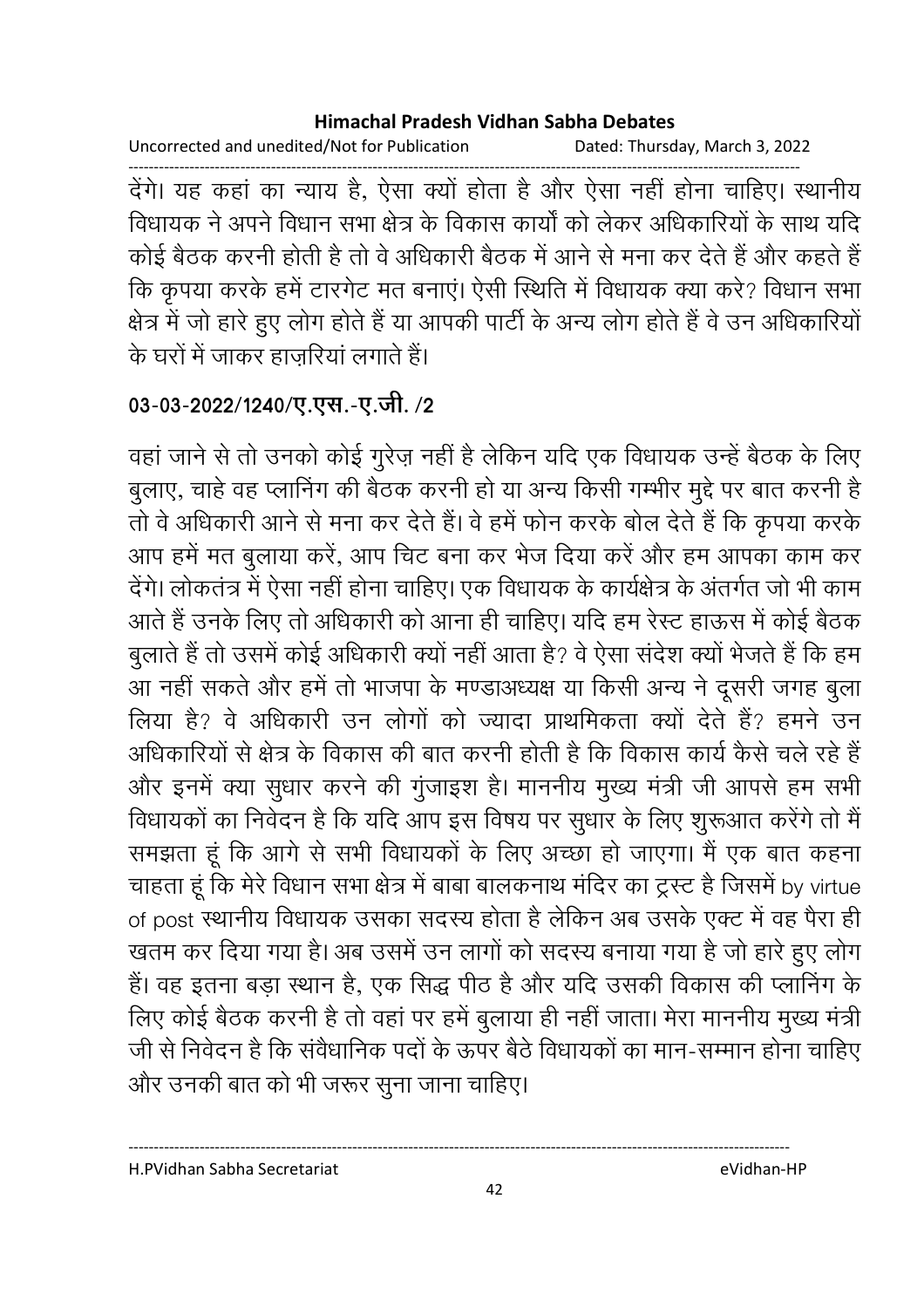Uncorrected and unedited/Not for Publication Dated: Thursday, March 3, 2022 ------------------------------------------------------------------------------------------------------------------------------------

अध्यक्ष महोदय, यह बहुत ही महत्वपूर्ण सकल्प माननीय सदस्य श्री जगत सिंह नेगी जी लाए हैं और मुझे विश्वास है कि माननीय मुख्य मंत्री जी इस पर सज्ञान लेकर इस माननीय विधान सभा में एक नया इतिहास सृजित करेंगे। आपने मुझे बोलने का समय दिया आपका बहुत-बहुत धन्यवाद।

समाप्त/-

अध्यक्ष….श्री जे.एस. द्वारा जारी………

**03.03.2022/1245/JS/AS/1**

**अध्यक्षः** अब इस चर्चा में श्री लखविन्द्र सिंह राणा जी भाग लेंगे।

**श्री लखविन्द्र सिंह राणा (नालागढ़):** माननीय अध्यक्ष जी, श्री जगत सिंह नेगी जी ने जो सकल्प लाया है कि "बदलते परिवेश में विधायकों की भूमिका पर यह सदन विचार करें।" अध्यक्ष महोदय, मैं भी अपने आपको इसमें शामिल करता हूं। प्रत्येक पार्टी के कार्यकर्त्ता को विधायक बनना बहुत मुश्किल है। पहले तो वह अपनी पार्टी में टिकट की दौड़ में लगा रहता है। दिन-रात लोगों के बीच में जा करके मेहनत करता है। लेकिन उसके बावजूद जब वह चुनाव लड़ता है, चाहें किसी भी दल से वह चुनाव लड़े, चाहे आज़ाद उम्मीदवार के रूप में चुनाव लड़े, कोई गारटी नहीं होती कि वह चुनाव जीतेगा या हारेगा। जब वह विधायक बन जाता है और उसके बाद जिस ढंग से उसके साथ भेदभाव किया जाता है वह बड़े दुख की बात है। मैं माननीय मुख्य मंत्री जी से आग्रह करना चाहता हूं कि आज के परिवेश में हमें विधायकों की भूमिका के बारे में सोचने की आवश्यकता है। विधायकों को आंधक मान-सम्मान देने की आवश्यकता है। विधायकों के पास प्रातः 6.00 बजे से शाम 11.00 बर्ज तक लोगों का ताता लगा रहता है। विधायकों की कोई निजी जिंदगी नहीं होती। चुनाव क्षेत्र के लोग दिन-रात उनके पास चले रहते हैं। इस करके आज के परिवेश में मैं माननीय मुख्य मंत्री जी से कहना चाहता हूं कि विधायकों के बारे में सोचा जाए। आज आप लोग सत्ता पक्ष में बैठे हैं और कल को कोई दूसरी पार्टी की सरकार सत्ता में आएगी तो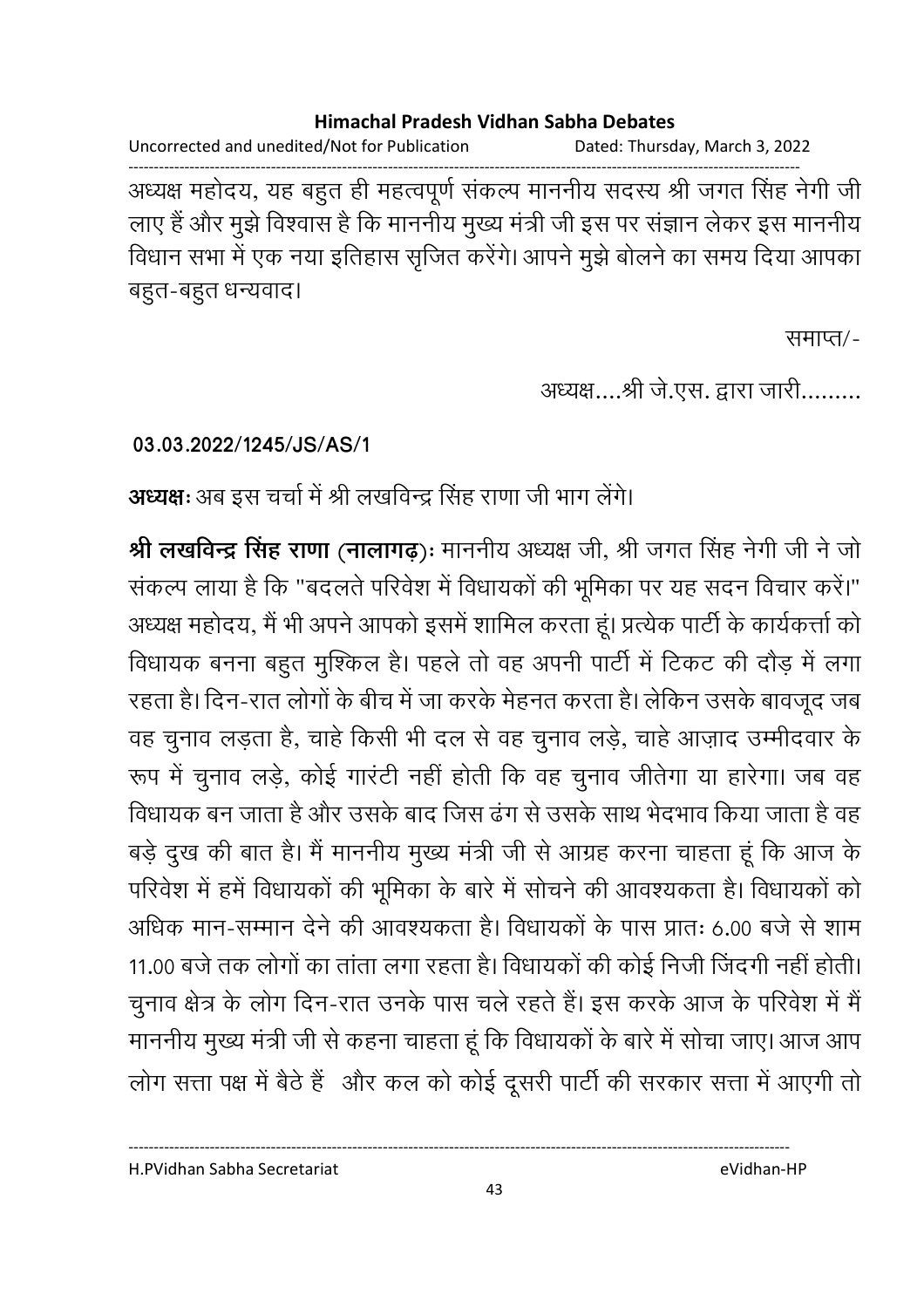Uncorrected and unedited/Not for Publication Dated: Thursday, March 3, 2022

------------------------------------------------------------------------------------------------------------------------------------ फिर सत्ता पक्ष में कोई और बैठेंगा और विपक्ष में कोई और बैठेंगा। लेकिन यह सवाल विधायक इस्टिट्यूशन का है। अगर हम इसको मज़बूत करेंगे तो मुझे लगता है कि हम सबके लिए अच्छी बात होगी। जैसे यहां पर जिक्र भी किया गया कि कई बार जब विधायक सब डिविज़न लैवल पर बैठक बुलाते हैं,जिस ढंग से वहां पर अधिकारियों को आना चाहिए वे वहां पर नहीं आते । मेरा माननीय मुख्य मंत्री जी से अनुरोध है कि क्यों न इसको एक कानूनी रूप दिया जाए कि विधायक अपने सब डिविजन में जो वहां के आफिसज़ें हैं, उनकी तीन महीने में एक बार बैठक ले सके ताकि वहां की जो विकास

### **03.03.2022/1245/JS/AS/2**

के कामों की वस्तुरिथेति हैं, उन पर भी चर्चा हो सके। जो वहां पर विकास के काम नहीं हो रहे हैं, जो काम अधूरे पड़े हैं, उनको भी आगे प्रोग्रेस में लाने की चर्चा हो सकती है। इसलिए मेरा माननीय मुख्य मंत्री जी से आग्रह है कि विधायक के स्तर पर तीन महीने में एक बैठक सब डिविजन लैवल पर होनी चाहिए ताकि विधायक वहां पर अपने काम करवा सके। हमने देखा है कि पीछे भी कहा गया और कई बार चर्चा मुख्य मंत्री जी से भी हुई, उनसे हम सभी लोग भी मिले। आज के परिवेश को देखते हुए विधायक को एक दफ्तर मिलना चाहिए। उनका कोई प्रोइवेंट सेक्रेंटरी भी होना चाहिए। उनको ड्राईवर भी मिलना चाहिए। जो विधायक होते हैं उनके पास भी बहुत काम होते हैं। हमने देखा है कि बहुत से विधायक खुद ही लिखते रहते हैं। वे याद रखते हैं और कई बार याद भी नहीं रहता है तो इस परिवेश में यह आज की जरूरत है इसलिए ये चीजे विधायक को मिलनी चाहिए। पंजाब में तो आपने देखा होगा कि जो विधायक है, उनको गाड़ी भी दे रखी है, उनको प्राइवेट सेक्रेटरी भी दे रखा है और ड्राईवर भी है। उसी तर्ज़ पर हिमाचल प्रदेश के विधायकों को भी ये सुविधाए मिलनी चाहिए। विधायक द्वारा जो एम.एल.ए. फंड चुनाव क्षेत्र में दिया जाता है, बहुत सी पचायते ऐसी होती है जहां पर वह पैसा खर्च नहीं हो पा रहा है। मुख्य मंत्री जी से मेरा आग्रह है कि कोई-न-कोई ऐसा नियम बनाया जाए, उसमें चाहे विधायक का पैसा हो, चाहे एम.पी. का पैसा हो, चाहे राज्यसभा मैम्बर का पैसा हो, उस पचायत के संबंधित प्रधान को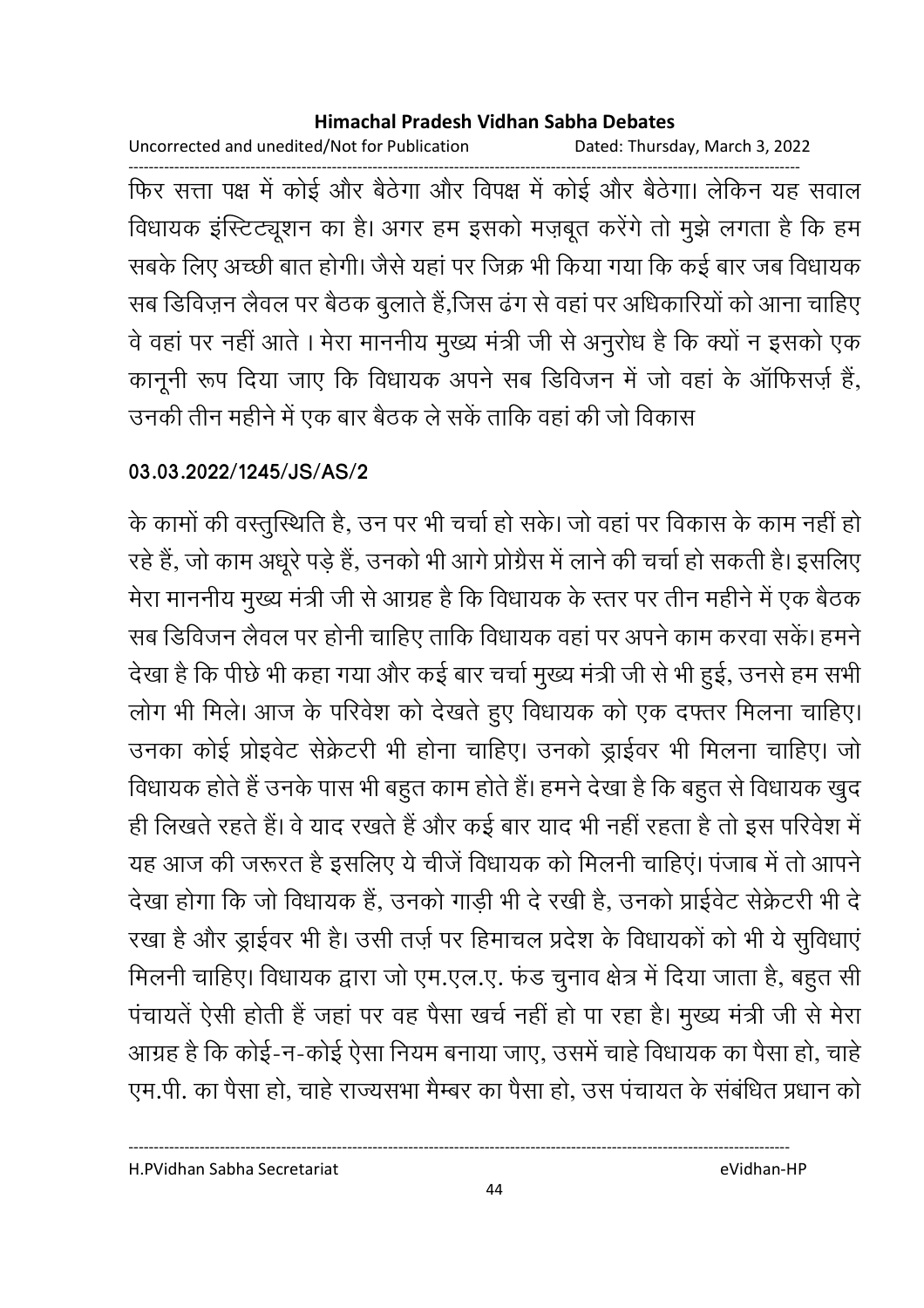Uncorrected and unedited/Not for Publication Dated: Thursday, March 3, 2022 ------------------------------------------------------------------------------------------------------------------------------------ वह पैसा काम में लगाना होगा। अगर इस तर्ज़ के आधार पर हम करेंगे तो मुझे लगता है कि चाहे पैसा किसी भी फंड से आता हो उसका संदुपयोग होगा।

श्री एस.एस. द्वारा जारी------

**03.03.2022/1250/SS-DC/1**

# श्री लखविन्द्र सिंह राणा क्रमांगत <del>:</del>

अगर पंचायत के प्रधान पैसे का सदुपयोग नहीं करते तो उनके ऊपर कोई-न-कोई कार्रवाई होनी चाहिए।

इसी तरह से हमने देखा कि जो डी0सी0 फंड है वह ऐसे ही कुछ लोगों को दें दिया जाता है जहाँ पर कोई नालेज नहीं होती।

**अध्यक्ष :** माननीय सदस्य, आप अपना वक्तव्य समाप्त करें।

**श्री लखविन्द्र सिंह राणा** : वे एक-एक घर की गली को पैसा दें देते हैं, इंटरलाक टाइल के लिए पैसा दें देते हैं। लेकिन विधायक को अपने चुनाव क्षेत्र के बारे में पूरा पता होता है। इसलिए डी0सी0 फंड में भी कुछ-न-कुछ हिस्सेदारी विधायक की होनी चाहिए। जो विधायक प्राथमिकताएं हैं उनके बारे में भी अधिकारियो/कर्मचारियों को ऐसा निर्देश होना चाहिए कि विधायक जो अपनी प्राथमिकताएं रखता है चाहे वह पीने की पानी की स्कीम है, चाहे सिचाई व सड़क की स्कीम है या चाहे निर्वाचन क्षेत्र की अन्य कोई स्कीम है; उसकी डी0पी00आर0 जल्दी तैयार की जानी चाहिए।

मुख्य मंत्री जी, आपका बहुत-बहुत धन्यवाद क्योंकि हमारे एम0एल0ए0 फंड को बढ़ाने में आपका बहुत बड़ा योगदान रहा है। आपने इसे 1.80 करोड़ रुपया किया है। हम चाहते हैं कि इसे दो करोड़ रुपये तक कर दिया जाए। इसी तरह से आपने ऐच्छिक निधि यहां पर शुरू की है। उसके लिए भी आपका बहुत-बहुत धन्यवाद क्योंकि गरीब लोग विधायकों के पास आते हैं। किसी की किंडनी की प्राब्लम है, किसी का डायलेसिज होना है, किसी का

H.PVidhan Sabha Secretariat eVidhan-HP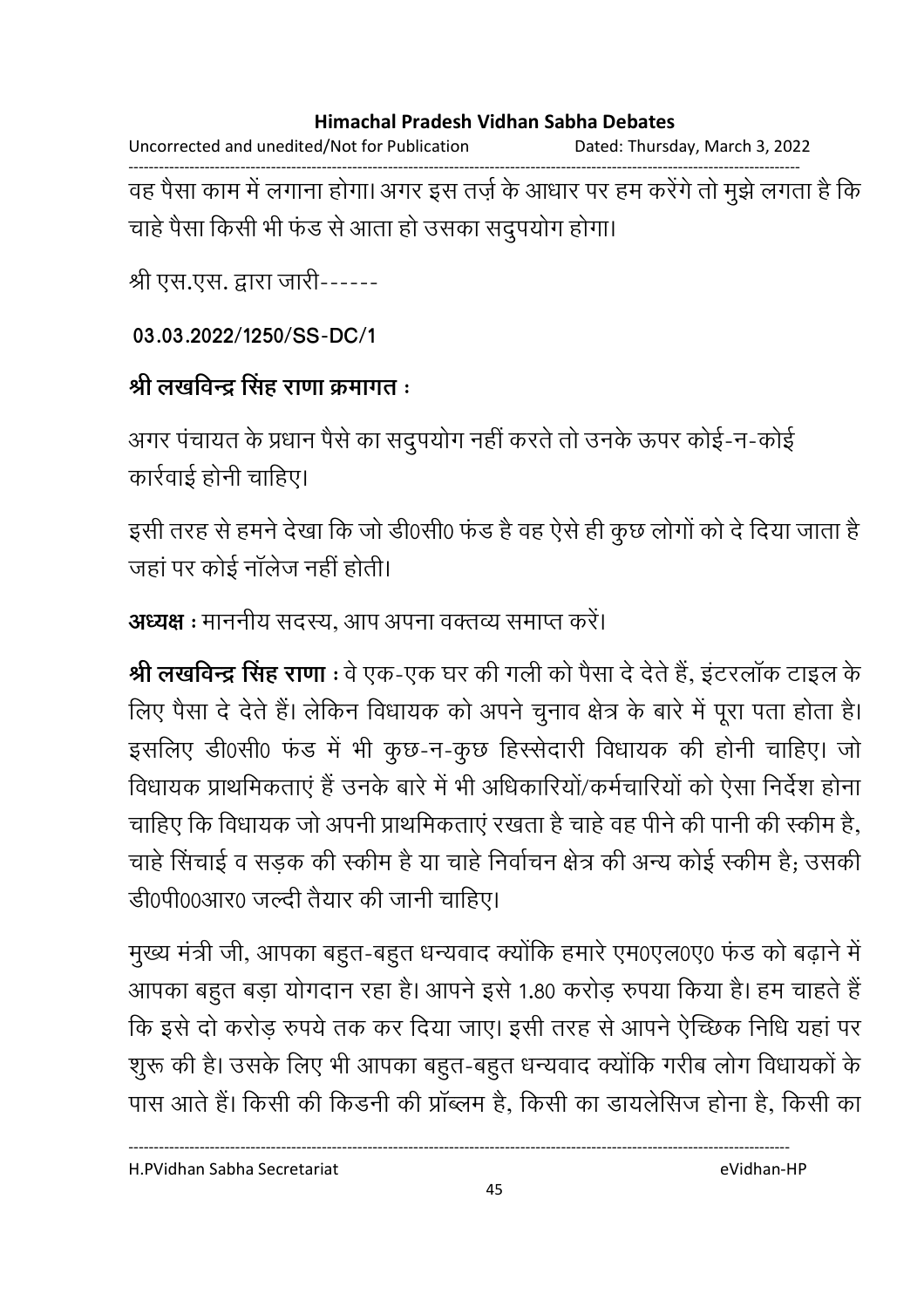Uncorrected and unedited/Not for Publication Dated: Thursday, March 3, 2022 ------------------------------------------------------------------------------------------------------------------------------------

अन्य उपचार होना है; आपने एम0एल0ए0 ऐच्छिक निधि को 10 लाख रुपये किया है उसके लिए आपका धन्यवाद है परन्तु हम चाहते हैं कि इसमें थोड़ा इज़ाफा किया जाना चाहिए ताकि विधायकों के द्वारा जनहित के कार्य होते रहे।

### **03.03.2022/1250/SS-DC/2**

**अध्यक्ष** : माननीय सदस्य, आप वाइंड अप कर दीजिए। आपको बोलते हुए 7 मिनट हो गए हैं जबकि अन्य सदस्यों ने चार-पांच मिनट बोला है। आप कृपया बैठिए।

**श्री लखविन्द्र सिंह राणा** : अध्यक्ष महोदय, मेरी बात खत्म हो रही है। यहां पर एक फ्लैग की बात चली थी कि सभी विधायकों की पहचान के लिए फ्लैग दिया जाना चाहिए। बड़ी हैरानगी हो रही है कि यूनिवर्सिटी में भी फ्लैंग है लेकिन एम0एल0ए0 को फ्लैंग नहीं है। मेरा आपर्स आग्रह है कि सभी विधायकों की पहचान के लिए फ्लैग दिया जाना चाहिए।

अध्यक्ष महोदय, आपने मुझे बोलने के लिए समय दिया, आपका बहुत-बहुत धन्यवाद।

### **03.03.2022/1250/SS-DC/3**

**अध्यक्ष** : अब इस चर्चा में माननीय सदस्य डा0 (कर्नल) धनी राम शाडिल जी भाग लेंगे।

**डाॅ0 (कर्नल) धर्नी राम शाडिल** : अध्यक्ष महोदय, धन्यवाद। एक बहुत ही महत्वपूर्ण विषय पर चर्चा हुई है जिसमें कई माननीय सदस्यों ने भाग लिया है। जो विषय माननीय जगत सिंह नेगी जी ने पिछले सत्र के दौरान सदन में उठाया था उस सदर्भ में मैं कहना चाहता हू कि किसी भी इस्ट्टियूशन को सुरक्षित रखना और उसे डिग्निफाइड बनाना, हमारा कर्तव्य है। खासकर इतने अच्छे परिप्रेक्ष्य में जैसे विचार आए हैं वे बहुत ही महत्वपूर्ण हैं। क्योंकि जो बदलता हुआ परिवेश हैं उसमें चुने हुए प्रतिनिधि का स्थान बना रहे और वह प्रभावी ढंग से काम करे इसलिए मैं समझता हूं कि जो सुझाव आए हैं इन पर ध्यान देना बहुत आवश्यक है।

श्रीमती आशा कुमारी जी ने पट्टिकाओं के बारे में बहुत अच्छी बात कही। यह कोई बहुत बड़ा काम भी नहीं है सिर्फ सोच की बात है, मैंने पहले ही एक-आध बार माननीय मुख्य

----------------------------------------------------------------------------------------------------------------------------------

H.PVidhan Sabha Secretariat eVidhan-HP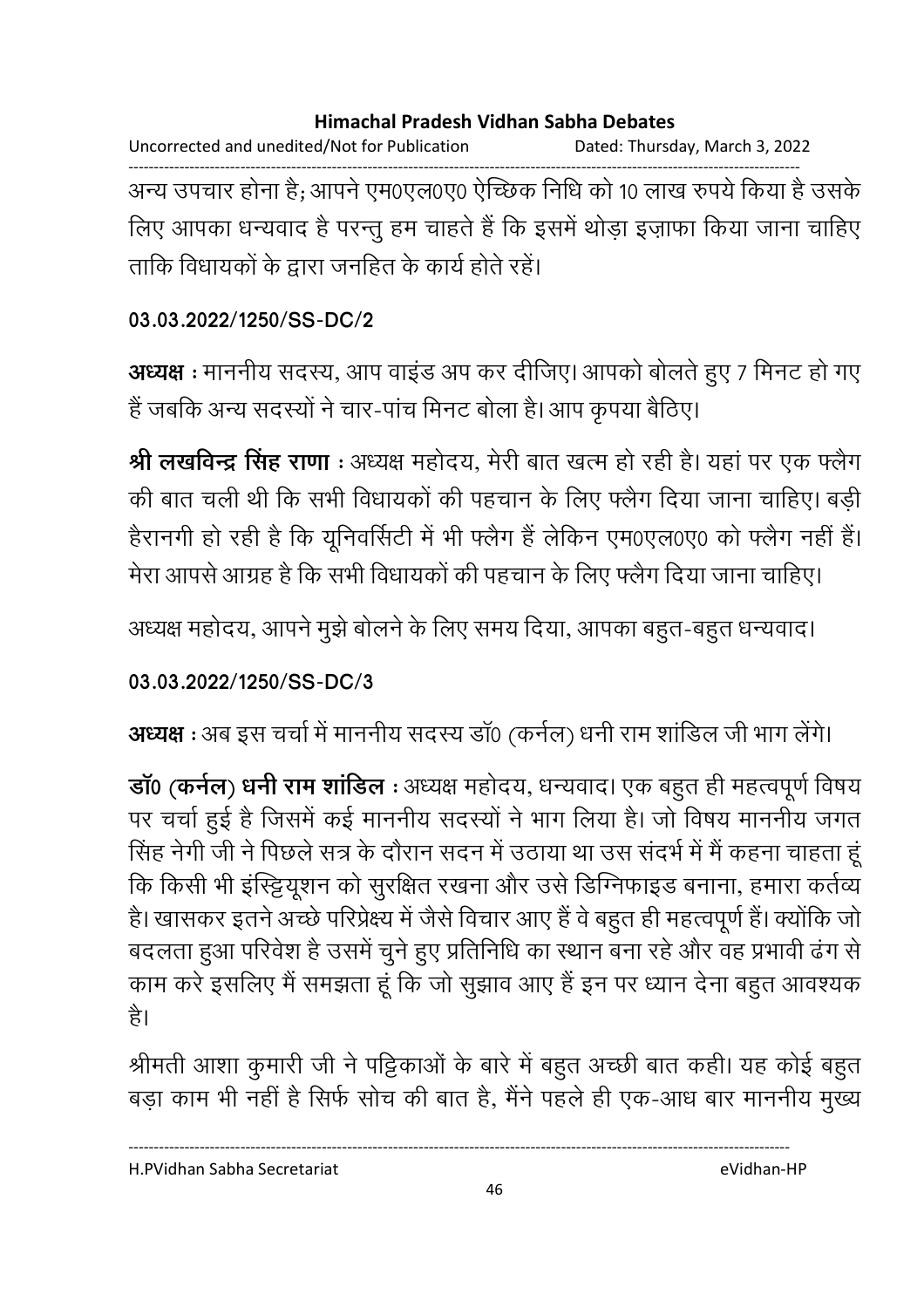Uncorrected and unedited/Not for Publication Dated: Thursday, March 3, 2022

------------------------------------------------------------------------------------------------------------------------------------ मंत्री जी से यह बात कहीं थी कि यदि चुने हुए प्रतिनिधि का जहां का वह विधायक हैं। उसका नाम रख दिया जाए तो उससे एक तो इस इस्ट्टियूशन का भी नाम अच्छा रहेगा. और लोगों में भी इसका अच्छा मैसेज जाएगा। इसी के साथ जो पट्टिकाओं को तोड़ने का क्रम चलता है इस पर सख्त कार्रवाई होनी चाहिए| As per IPC( Indian Penal Court) it is destruction of Government property and it is punishable offence under the Law. इस प्रकार के ऐक्शन अगर हम लेंगे तभी इस प्रकार के कामों पर रोक होंगी वरना शरारती तत्व कही-न-कही सक्रिय होते रहते हैं। जब भी माननीय मुख्य मंत्री या मंत्री का कार्यक्रम बने, यदि चुने हुए प्रतिनिधि को विश्वास में लिया जाएगा तो वह भी इस सिस्टम के लिए एक सहायक कदम सिद्ध होगा। कई बार बहुत-सी बातें आ जाती है और अच्छा भी नहीं लगता कि कोई और ही वहां के विषय को उठाते हैं और चौधरी बनकर आ जाते हैं। उस एरिया की समस्याओं को न केवल विधायक बल्कि अन्य ही मिनी विधायक बन कर उठाते हैं। इस प्रकार की कई बातें देखने में आती हैं। आज सुबह ही मेरे पास एक विषय आया कि फौस में वृद्धि हो रही है, बसों के किराएं बहुत ज्यादा बढ़ गए हैं, वे प्राइवेट स्कूलों से भी कह रहे थे कि आप इसमें विषय को उठाइए; मैंने उनको कहा कि आपने ठीक कहा परन्तु यह विषय आपके दूसरे बहुत से लोग उठा लेते हैं।

जारी श्रीमती के0एस0

# 03.03.2022/1255/केएस/एएस/1

# **डाॅ0(कर्नल)धर्नी राम शाडिल जारी---**

उन्होंने कहा कि हा उठा तो लिया है। यही मैं कहना चाहता हूं कि चाहें आई.पी.एच. की स्कीम हो or any other welfare oriented subject matter, अगर वह चुने हुए प्रतिनिधि उठाएंगे तो वह ज्यादा प्रभावी होगा और मैं समझता हूं कि उससे ही इस पद की भी गरिमा भी रहेगी।

अध्यक्ष जी, मैं कुछेक और चीज़े भी बताना चाहूंगा। अधिकारियों को डाटने के बारे में कहना चाहूंगा कि कई स्वयभू नेता बन जाते हैं और वे अधिकारियों को डाटनें लग जाते हैं। A person becomes Officer after very hard work, तो ऑफिसर को कैसे एड्रेस

H.PVidhan Sabha Secretariat eVidhan-HP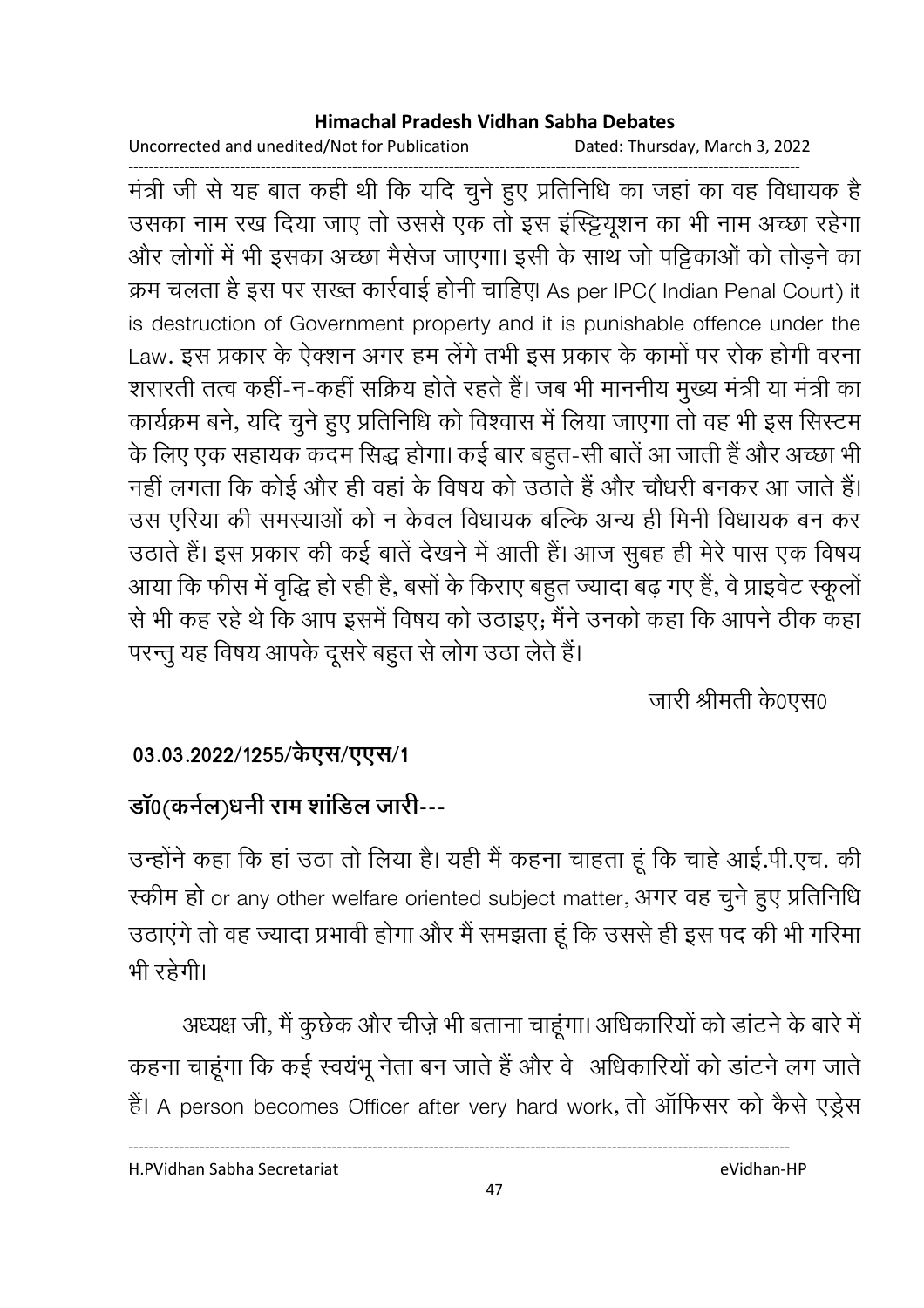Uncorrected and unedited/Not for Publication Dated: Thursday, March 3, 2022

------------------------------------------------------------------------------------------------------------------------------------ करना है और उसके आफिस में उसकी गरिमा भी रखनी चाहिए, यह भी हमें समझना चाहिए। वहां के जो माननीय विधायक है या चुने हुए प्रतिनिधि करें तो अच्छा लगेगा।

माननीय सदस्य श्री लखविन्द्र सिंह राणा जो फैसिलिटीज़ के बारे में कह रहे थे, this can be a very helpful step. Creation of a small office with personal staff etc. can be a very good step towards making this Institution more effective. और मैं समझता हूं कि MLA should not stand in one corner when there is a function in his constituency particularly of Chief Minister. मैं समझता हूं कि जब ऐसा होता है तो स्वय भी जो हमारे मुख्य मंत्री जी, who is looking after the welfare of the whole State और उनकी कार्यप्रणाली इतनी अच्छी है, अगर उसमें चुना हुआ प्रतिनिधि वहां न हो तो उसका बहुत गलत मैसेज जाता है। This is my request कि प्रत्येक एम.एल.ए. के साथ कम्युनिकेशन के लिए जो छोटा सा हम स्टैप रखते है, अगर वो हो तो जैसे आप देख ही रहे हैं कि न जाने कौन किस वक्त कहा से आक्रमण कर दें, and we face a situation like Ukraine. There should be a communication which is not at all expensive. ये ही सब चीजे हैं कि एम.एल.ए. के इस्टिट्यूशन को हम प्रभावी बनाए, लोगों के बीच खड़े होने का स्थान जो हमें दिया गया है, वह रहे और वह अपने काम को तभी अच्छे तरीके से करेगा यदि उसका भी सम्मान रखा जाएगा और वह खुद भी लोगों के साथ सम्मानपूर्वक पेश होगा। खासकर जब हमारे मुख्य मंत्री और मंत्री महोदय इलाके में आते हैं। अध्यक्ष महोदय, आपने बोलने का समय दिया, बहुत-बहुत धन्यवाद।

### 03.03.2022/1255/केएस/एएस/2

**अध्यक्षः** वैसे तो अधिकतर माननीय सदस्यों ने यहां पर अपनी बात रख दी है और सारें विषय रिपीट ही हो रहे हैं। …(व्यवधान)… बोलने के लिए तो सत्ता पक्ष से भी बोल सकते हैं, यहां से भी काफी नाम आए हैं। काफी हो गया। मुख्य मंत्री जी उत्तर दे देंगे। ...(व्यवधान)... बात सुन लीजिए फिर तो सत्ता पक्ष से भी मेरे पास काफी नाम है। नेगी जी, बार-बार बातें रिपीट हो रही है। वहीं बातें हैं जो आपने शीतकालीन सत्र में यहां पर रखीं थी, वे ही 9 सदस्यों ने बोली है।

H.PVidhan Sabha Secretariat eVidhan-HP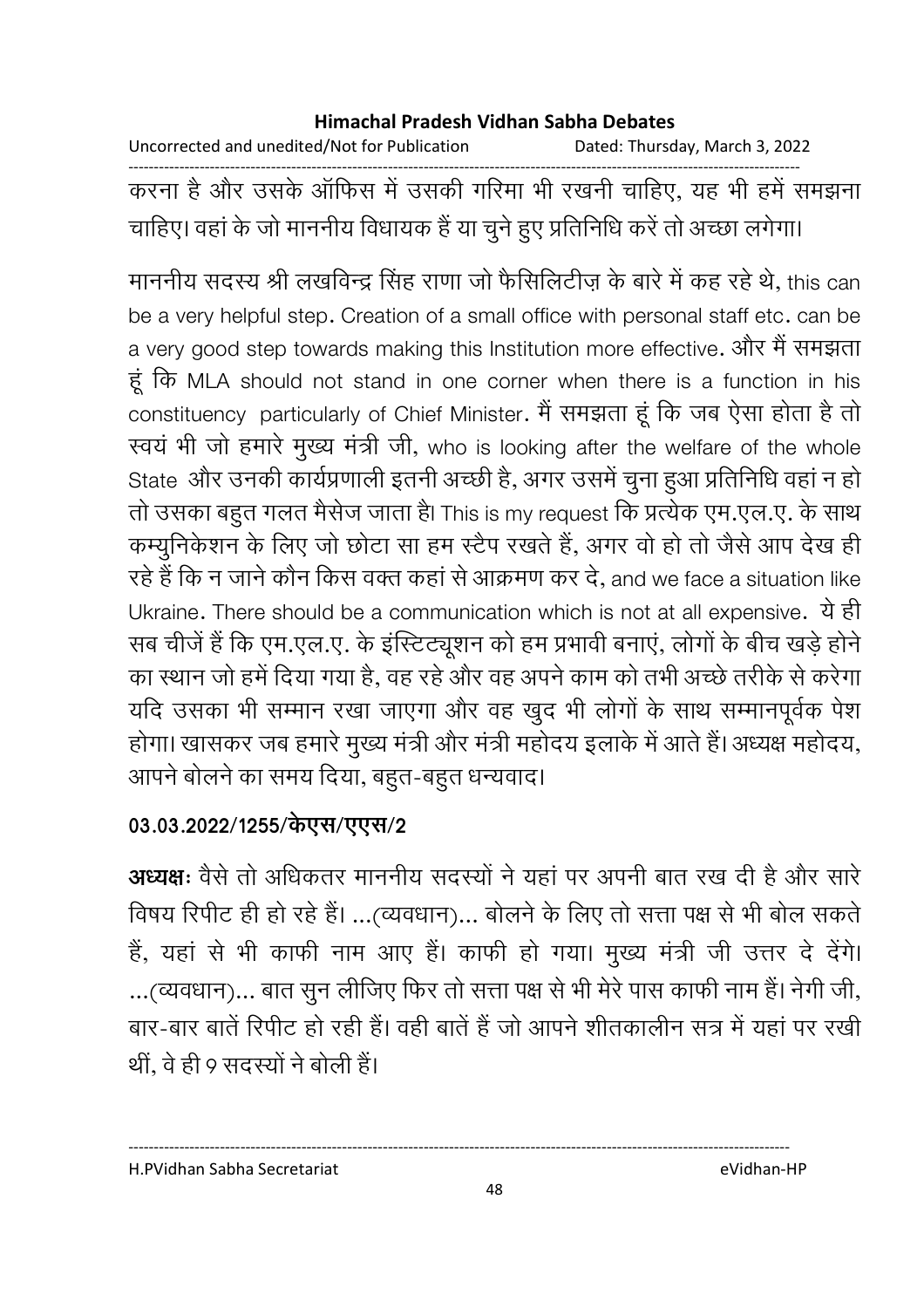Uncorrected and unedited/Not for Publication Dated: Thursday, March 3, 2022 ------------------------------------------------------------------------------------------------------------------------------------

**श्रीमती आशा कुमारीः** अध्यक्ष महोदय, सुखर्विन्द्र सिंह सुक्खु जी नई बात बोलेगे रिपीट नहीं करेंगे इसलिए इनको बोलने दो।

**अध्यक्षः** ठीक है, सुक्खु जी बोलेगे उसके बाद माननीय मुख्य मंत्री उत्तर देंगे। मेरी बात सुन लो सुक्खु जी, जब बिजनैस एंडवाइज़री कर्मटी बैठी थी तो समय इस प्रस्ताव पर बोलने के लिए 35 मिनट का समय तय हुआ था। बोलिए, अब आप क्या कहना चाहते हैं?

श्रीमती अ0व0 द्वारा जारी---

**03-03-2022/1300/av/hk/1**

**श्री सुखर्विन्द्र सिंह सुक्खु (नदौन)** : अध्यक्ष महोदय, माननीय सदस्य श्री जगत सिंह नेगी ने आज की परिस्थितियों को ध्यान में रखते हुए बड़ी सोच-समझकर यह प्रस्ताव लाया है। हम माननीय सदन में बैठे सभी विधायक आज इस बात पर चर्चा कर रहे हैं कि हमारें विधान सभा क्षेत्रों में विधायकों के समक्ष आने वाली परिस्थितियों व चुनौतियों से कैसे निपटा जाए। जब से डिजिटाइजेशन का युग आया है यह चुनौतियां और ज्यादा बढ़ गई हैं। आज एक विधायक से लोगों को बहुत उम्मीद होती है। हम थ्री टायर सिस्टम में रहते हैं जिसमें पंचायती राज, जिला परिषद, एम0एल0ए0 और एम0पी0 शामिल है। लेकिन यदि किसी को सबसे ज्यादा कार्य करने पड़ते हैं तो वे विधायक होते हैं। वैसे तो विपक्ष के विधायको की स्थिति बहुत खराब होती है परंतु मैं समझता हूँ कि सत्ता पक्ष के विधायको की स्थिति उससे भी ज्यादा खराब होती है। जब आपके कार्य नहीं होते यानी जब आपके आफिसर आपको मुह नहीं लगाते हैं। मैं यह बात इसलिए कह रहा हूं क्योंकि हम राजनीति | में पिछले 30-35 वर्षों से हैं। यदि आपका अपने परिवार का सदस्य अस्पताल में एंडमिट हो जाए तो आप अपने परिवार के सदस्य को देखने बाद में जाएंगे परंतु पहले आप अपने वोटर को देखने जाएंगे; एक विधायक पर इतना दबाव होता है। इसलिए इन चुनौतियो का सामना करने के लिए हमें क्या करना चाहिए? हम सुविधाए नहीं मांग रहे हैं बल्कि हम यह चाहते हैं कि जनता के कार्य करने के लिए हमारे हरेक विधान सभा निर्वाचन क्षेत्र में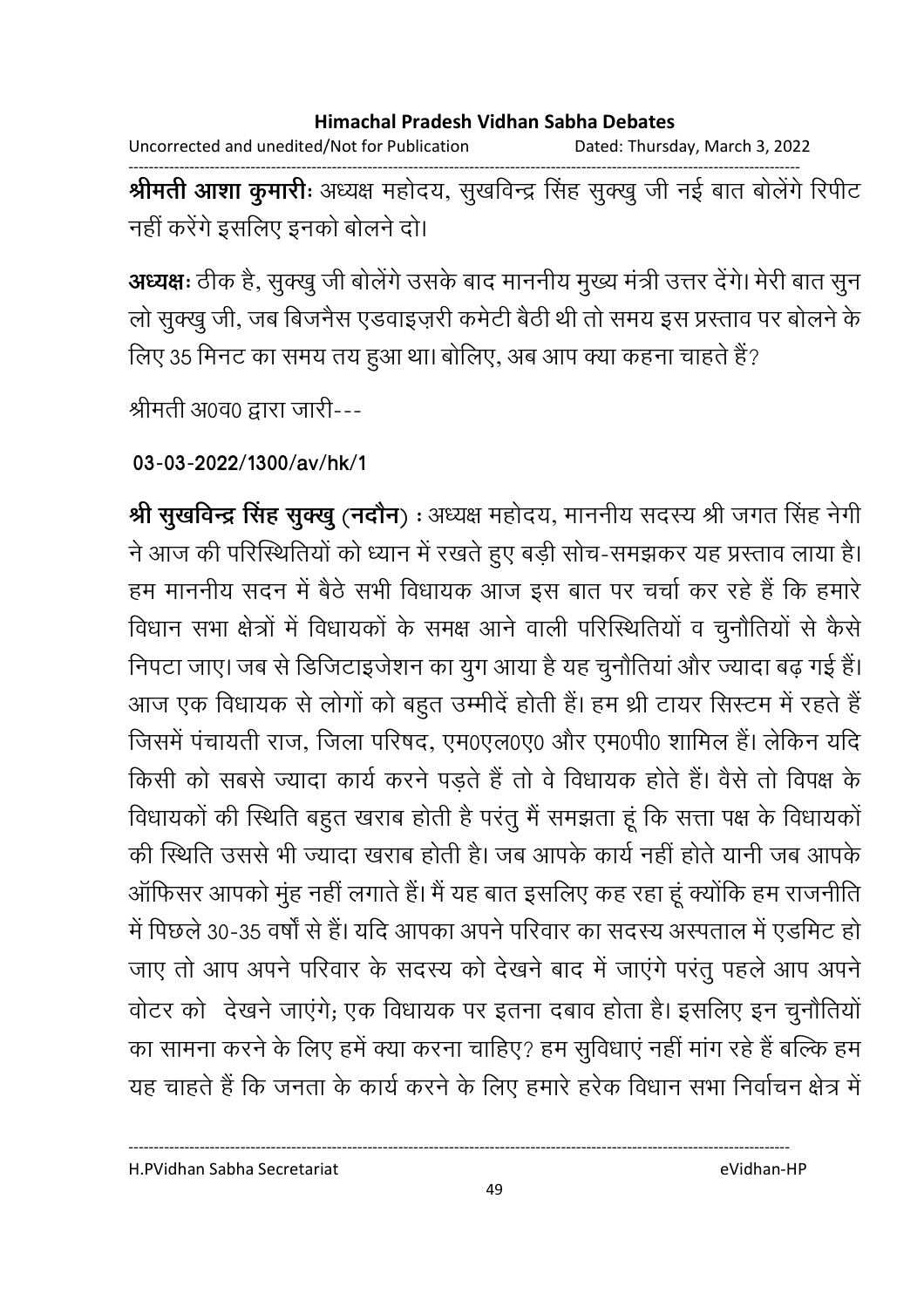Uncorrected and unedited/Not for Publication Dated: Thursday, March 3, 2022

------------------------------------------------------------------------------------------------------------------------------------ तहसील या ब्लाक कार्यालय के साथ एक विधायक का आफिस भी होना चाहिए जहां पर बैठकर हम अपने लोगों से मिल सकें। इस बारे में आज नहीं तो कल जरूर सोचना पड़ेगा। माननीय मुख्य मंत्री, भौगोलिक दृष्टि से कई विधान सभा क्षेत्र बड़े-बड़े हैं। अगर यहां पर रामपुर की बात की जाए तो आप खुद देख लीजिए सराह टापरी के पास जाकर पड़ता है। इसलिए जहां पर आपका एस0डी0एम0, तहसीलदार या ब्लाक हैंड क्वोटर हैं वहां यदि आप विधायक के लिए एक आफिस बना देंगे तो अच्छा रहेगा। ऐसी व्यवस्था होने पर वह लोकल कार्यों को देख सकता है। लोकतंत्र की मज़बूती के लिए विधार्यिका का मज़बूत होना जरूरी है। हमें हर 5 वर्ष के बाद जनता

## **03-03-2022/1300/av/hk/2**

की अदालत में अपनी परीक्षा देनी पड़ती है और उसमें हमें यह पूछा जाता है कि आपने हमारे क्षेत्र के विकास के लिए क्या किया। विकास एक निरतर प्रक्रिया है और आज हिमाचल प्रदेश के विकास में अगर नये आयाम स्थापित हुए हैं तो इसमें विधायकों की ही महत्वपूर्ण भूमिका है, सासदों की ज्यादा महत्वपूर्ण भूमिका नहीं होती। अगर आप पचायती राज की बात करें तो उनकी भी बहुत छोटी कार्यप्रणाली होती है। लेकिन आज आपको विधायको को मिलने वाली सुविधाओं के बारे में सोचना पड़ेगा और सुविधाएं केवल पैसे या सैलरी से संबंधित ही नहीं होती कि हमारी सैलरी बढ़ा दी जाए। एक विधायक चाहें किसी भी पक्ष से सबद्ध रखता है मगर उसके पास प्रतिदिन 40-50 व्यक्ति जरूर आते हैं। हो सकता है कि मंत्रियों के पास ज्यादा आते होंगे। यदि एक विधायक प्रतिदिन 50 व्यक्तियों | की बात सुनता है तो उसको एक व्यक्ति से बात करने और उसका कार्य करने में 10 से 15 मिनट का समय लगता है। अगर हम सभी लोग आने वाली चुनौतियों का सामना करना चाहते हैं तो हमें सुविधाएं मिलनी चाहिए। हम सुविधाओं के रूप में अपनी सैलरी नहीं बढ़ाना चाहते। कई बार हम डी0सी0 साहब या एस0डी0एम0 साहब से फोन पर बात करना चाहते हैं तो वे फोन नहीं सुनते, यहां तक कि कई बार तो तहसीलदार साहब भी नहीं सुनते। यदि ऐसे ही चलता रहा तो लोकतंत्र की इस व्यवस्था का क्या स्वरूप रह जाएगा। इसके लिए एक प्रोटोकाल बनाया जाना चाहिए। कई बार हम बी0डी0ओ0 को बोलते हैं कि एक मीटिंग करनी है तो उनका कहना होता है कि सरकार आपकी नहीं है। मैं यहां पर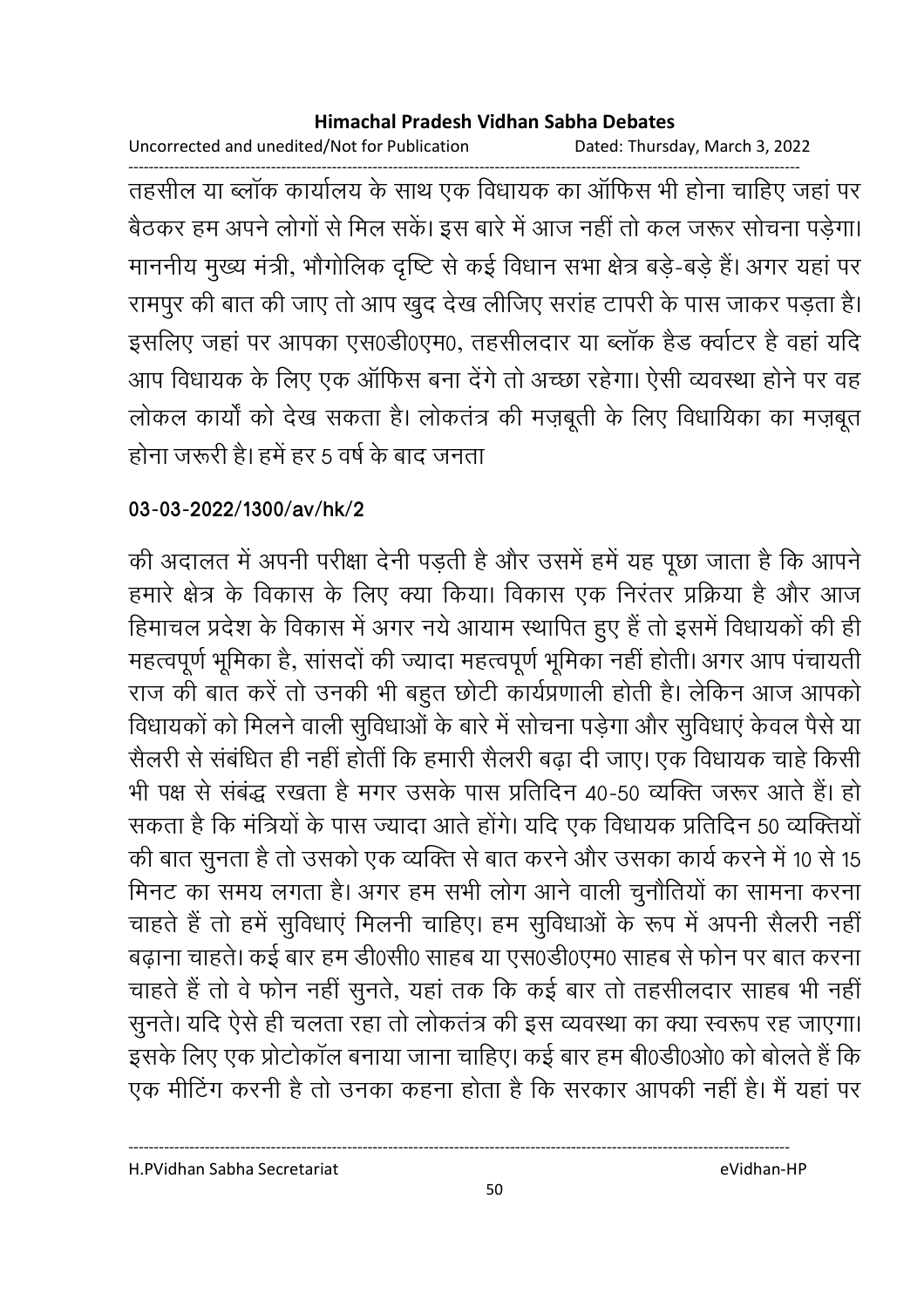Uncorrected and unedited/Not for Publication Dated: Thursday, March 3, 2022

------------------------------------------------------------------------------------------------------------------------------------ कोरोनाकाल का उदाहरण देना चाहता हूं। हमने कहा कि सरकार ने हमें 10 लाख रुपये की राशि दी है और हम सेनिटाइजर वितरित करना चाहते हैं तो बी0डी0ओ0 साहब भाग जाते हैं। अब विधायक के पास सेनिटाइजर पहुंच चुका है परंतु बी0डी0ओ0 पंचायत सचिव को इसको वितरित करने के आर्डर तक नहीं करते। मुख्य मंत्री जी, आज आप जहां बैठे हैं | कल वहां पर कोई और बैठा होगा। इसलिए हम आपसे निश्चित तौर पर उम्मीद करते हैं | कि विधायक का एक प्रतिकाल जरूर बनाया जाए। अगर किसी छोटे-से-छोटे आफिसर को भी किसी विषय के सदर्भ में चर्चा हेतु बुलाया जाता है तो वह समय निश्चित करके बता दें कि इस समय चर्चा के लिए आ जाएं।

# <u>टी सी द्वारा जारी</u>

# 03/03/2022/1305/टी0सी0वी0/एच0के0/1

# श्री सुखर्विन्द्र सिंह सुक्खु … जारी

लेकिन उनको आना जरूर चाहिए। सरकार जनता की समस्या का समाधान करती है और हमें भी जनता की समस्या का ही समाधान करना होता है। इसलिए अध्यक्ष महोदय, मेरा आपसे अनुरोध रहेगा कि आपके सचिवालय से विधायक के प्रोटोकाल की एक लिस्ट जारी-हो क्योंकि आप हमारे संस्थान है। दूसरा, आप ब्लाक, तहसील या एस0डी0एम0 हैंड क्वोटर्ज में विधायकों के लिए एक विधायक आफिस का जरूर प्रावधान करें क्योंकि जब मोटिंग होती है तो सारे विधायक रेस्ट हाउस में बैठतें हैं और वहीं पर मीटिंग होती हैं। लेकिन लोग कहते हैं कि इनके लिए तो रेस्ट हाउस बने हुए हैं। इन सारी बातों से ऊपर उठकर हमें अपने आपको लोगों के सामने लाना है। जब विधायक बनता है तो उसको सबसे बुरा आदमी समझा जाता है। 'A bad man is better than a bad name.' हमको बंदनाम समझा जाता है। हमारे बारे में यह सोच है कि ये जो विधायक बने हैं ये ठीक आदमी नहीं है। इसलिए हम सभी विधायकों को ट्रासपेरेट होने की भी जरूरत है। विधान सभा एक वेबसाइट बनाए और हम जो भी सम्पत्ति अजित करते हैं, उसका ससि उसमें बताए। इसमें सभी माननीय विधायकों द्वारा हर साल अजित संपत्ति का ब्यौरा डालना सुनिश्चित करें। कई विधायक कहते हैं कि हम तो एफिडीवेट देते हैं लेकिन एफिडीवेट देनें। से पारदर्शिता नहीं आती है। इन्हीं शब्दों के साथ मैंने अभी जो तीन बातें यहां सदन में रखीं | है, इन पर विचार किया जाए।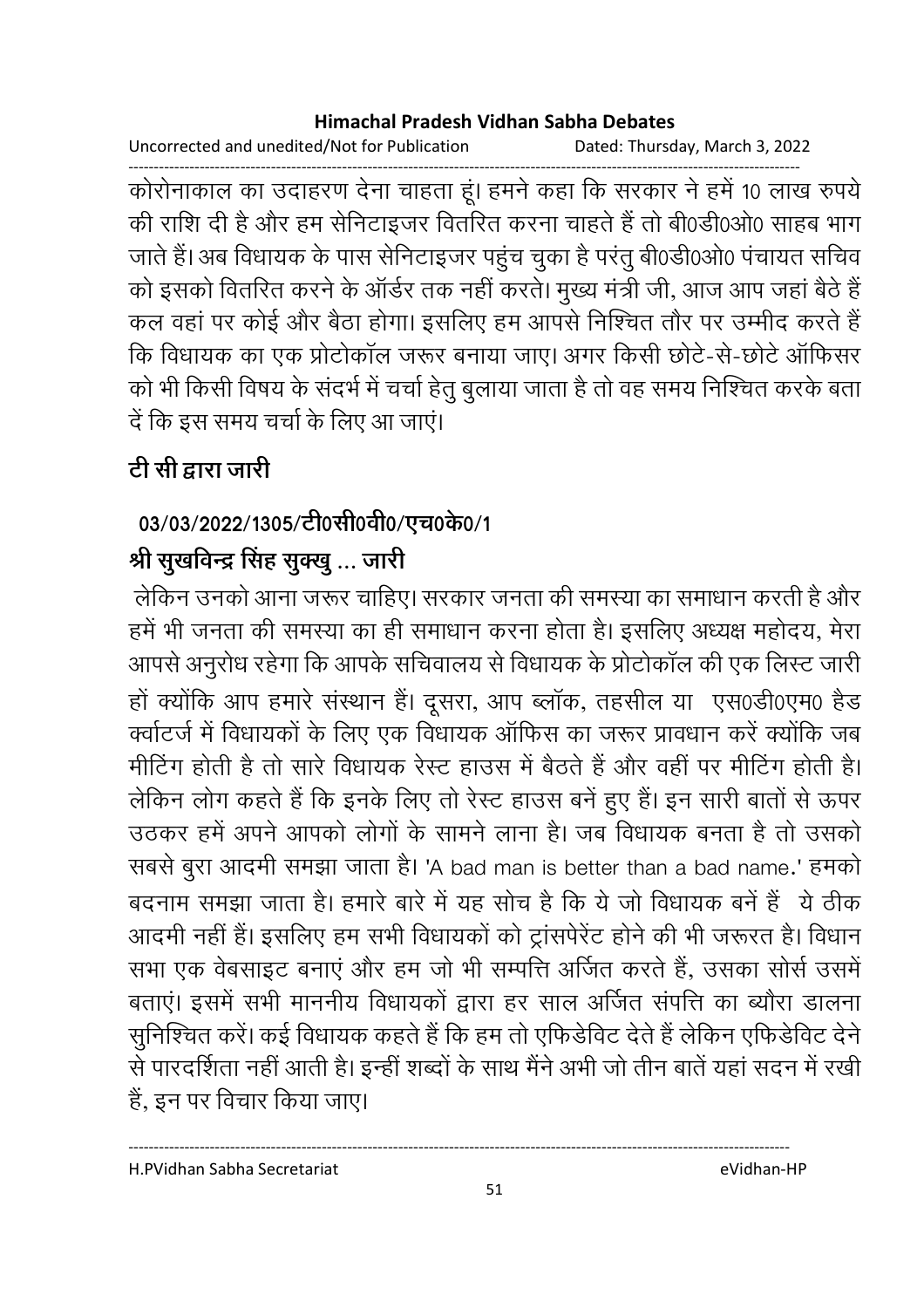Uncorrected and unedited/Not for Publication Dated: Thursday, March 3, 2022

------------------------------------------------------------------------------------------------------------------------------------ आपने मुझे बोलने का समय दिया, आपका बहुत-बहुत धन्यवाद। जय हिन्द, जय भारत । **अध्यक्ष** : श्री सत पाल सिंह रायजादा जी आप भी इस चर्चा में भाग ले और कृपया हिन्दी में बोलें।

03/03/2022/1305/टी0सी0वी0/एच0के0/2

**श्री सतपाल सिंह रायजादा** (**ऊना**) : अध्यक्ष महोदय, श्री जगत सिंह नेगी जी ने जो प्रस्ताव पिछले सत्र में चर्चा हेतु रखा था, उस पर चर्चा हो रही है। आपने इस पर मुझे बोलने का मौका दिया, इसके लिए मैं आपका धन्यवाद करता हूं। अध्यक्ष महोदय, मुख्य मंत्री और मंत्री मेरे विधान सभा क्षेत्र में जाते हैं और वहां शिलान्यास करके आ जाते हैं लेकिन कुछ दिनों के बाद फिर से उन्हीं कार्यों के शिलान्यास होने शुरु हो जाते हैं। ये शिलान्यास इनके द्वारा बनाए गए डायरेक्टर्ज और चेयरमैन के द्वारा किए जाते हैं। मैं जल शक्ति मंत्री जी को बताना चाहता हूं कि जो स्कीमें 30-35 साल पहले बनी थी, अगर वहां पेट हो रहा है तो भी वहां पर नारियल फोड़ दिया जाता है। यदि किसी पुरानी स्कीम में 4 ईंटे लगाई जाती है तो उसका भी शिलान्यास किया जाता है। इन्होंने एक टोकरी में नारियल रखें हुए हैं और ये पुरानी स्कीमों के उद्घाटन पर नारियल फोड़ते जा रहे हैं। जिलाधीश के कार्यालय से गरीब व्यक्तियों की दवाई इत्यादि के लिए जो फंड आता है, उसके चैंक भी उन लोगों द्वारा  $\overrightarrow{a}$  , जाते हैं

**एन0एस0 द्वारा जारी** ..

03-03-2022/1310/NS/YK/1

श्री सतपाल सिंह रायजांदा —……. जारी

जबकि वह डी.सी. की आर्थारिटी है और उसको डी.सी. साहब दें। डी.सी. साहब के सारे चैक आते हैं और लोगों को बांटे जाते हैं तथा उन लोगों द्वारा एक स्पैशल प्रोग्राम करके बार्ट जाते हैं। अगर इन चैक्स को मुख्य मंत्री महोदय और मंत्री जी बार्ट तो हमें कोई समस्या नहीं है। अगर किसी के मकान के लिए लगभग 1.80 लाख रुपये मिलते हैं तो यह राशि आनलाइन जाती है और इसके लिए पंचायत प्रतिनिधि काम करते हैं लेकिन इसके

52

H.PVidhan Sabha Secretariat eVidhan-HP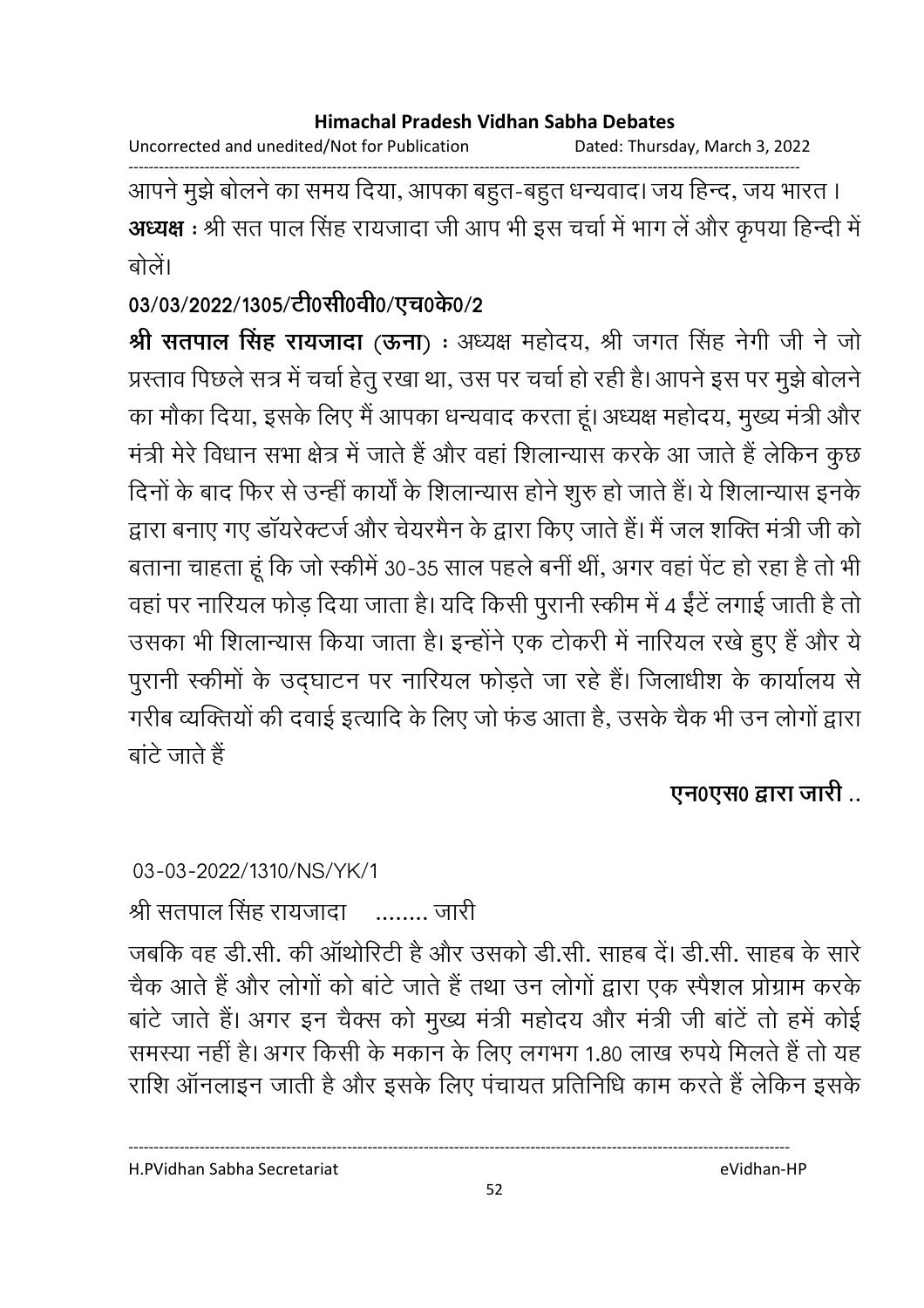Uncorrected and unedited/Not for Publication Dated: Thursday, March 3, 2022

------------------------------------------------------------------------------------------------------------------------------------ लिए स्पैशल लैटर और फंक्शन ऑर्गेनाइज किया जाता है और फिर इस लैटर को चेयरमैन साहब बांटते हैं। मैं यहां पर जिला ऊना के बारे में कहना चाहूंगा क्योंकि आज यहाँ ऊना के मंत्री जी व विधायक मौजूद है और इनकी इतनी पावर नहीं है जितनी वहाँ से जो चेयरमैन बर्ने हैं उनकी है। आज हालात ये हैं। यहां पर मेरी बात नहीं हैं। ऐसा भी हो सकता है कि आने वाले समय में सत्ता बदल जाए और हम उधर हो तथा आप इधर हो। तब आपके साथ ऐसा होगा तो आप भी बोलेंगे। यह तो जनता बताएंगी कि क्या होने वाला है? मैं | आपके विधायकों की भी बात कर रहा हूं और ये भी चुपचाप बैठे होते हैं। वहां पर इनका भी कुछ नहीं होता है। …व्यवधान…

**अध्यक्ष** : माननीय सदस्य आप चेयर को संबोधित करें।

**श्री सतपाल सिंह रायजादा** : अध्यक्ष महोदय, जो विधायक चुन कर आते हैं उनको सम्मान मिलना बहुत जरूरी है। नाबार्ड में काम लेकर हम आते हैं, सड़के बन रही है और वे वहां पर नारियल फोड़ कर चले जाते हैं। मैं एक दिन वहां से जा रहा था तो लोगों ने बताया कि चेयरमैन साहब अभी नारियल फौड़ कर गए है। मैं तो हैरान हूं कि ये बोरी में नारियल लेकर चले हुए हैं। उनको इस तरीके से जगह दी जा रही है और प्रजिकट किया जा रहा है कि वे महान नेता है लेकिन ऐसे नेता नहीं बनेगे। जिनको जनता ने नकार दिया वे नेता नहीं बनेगे। उनको नेता बनने के लिए सही मायने में काम करना पड़ेगा। विधायको का काम विधायको के ऊपर होना चाहिए। आपने बोलने का मौका दिया, आपका धन्यवाद।

**अध्यक्ष** : अब श्री राकेश सिंघा जी चर्चा में भाग लेंगे और अपनी बात चार मिनट में समाप्त करें।

03-03-2022/1310/NS/YK/2

**श्री राकेश सिंघा** : अध्यक्ष महोदय, जो यह सकल्प नेगी जी ने इस सदन में लाया है, मैं उस पर चर्चा करने के लिए खड़ा हुआ हूं। मैं समझता हूं कि जो essence इस सकल्प का है वह यह है कि with the changing times यह जो डेमोक्रेसी का कन्सैप्ट है इसको कैसे स्ट्रेथन किया जाए and what be the role of an elected Member should be? आप भी जानते हैं और पूरा सदन जानता है कि डेमोक्रेसी बहुत पुरानी नहीं है। यह जो मांडने र्डमक्रिसी आई यह फ्रेंच रेवॉल्यूशन और उस नारे के साथ आई जो liberty, equality और fraternity के साथ आई। समय जैसे-जैसे आगे बढ़ता रहा तो टाइम एंड स्पेस के साथ

H.PVidhan Sabha Secretariat eVidhan-HP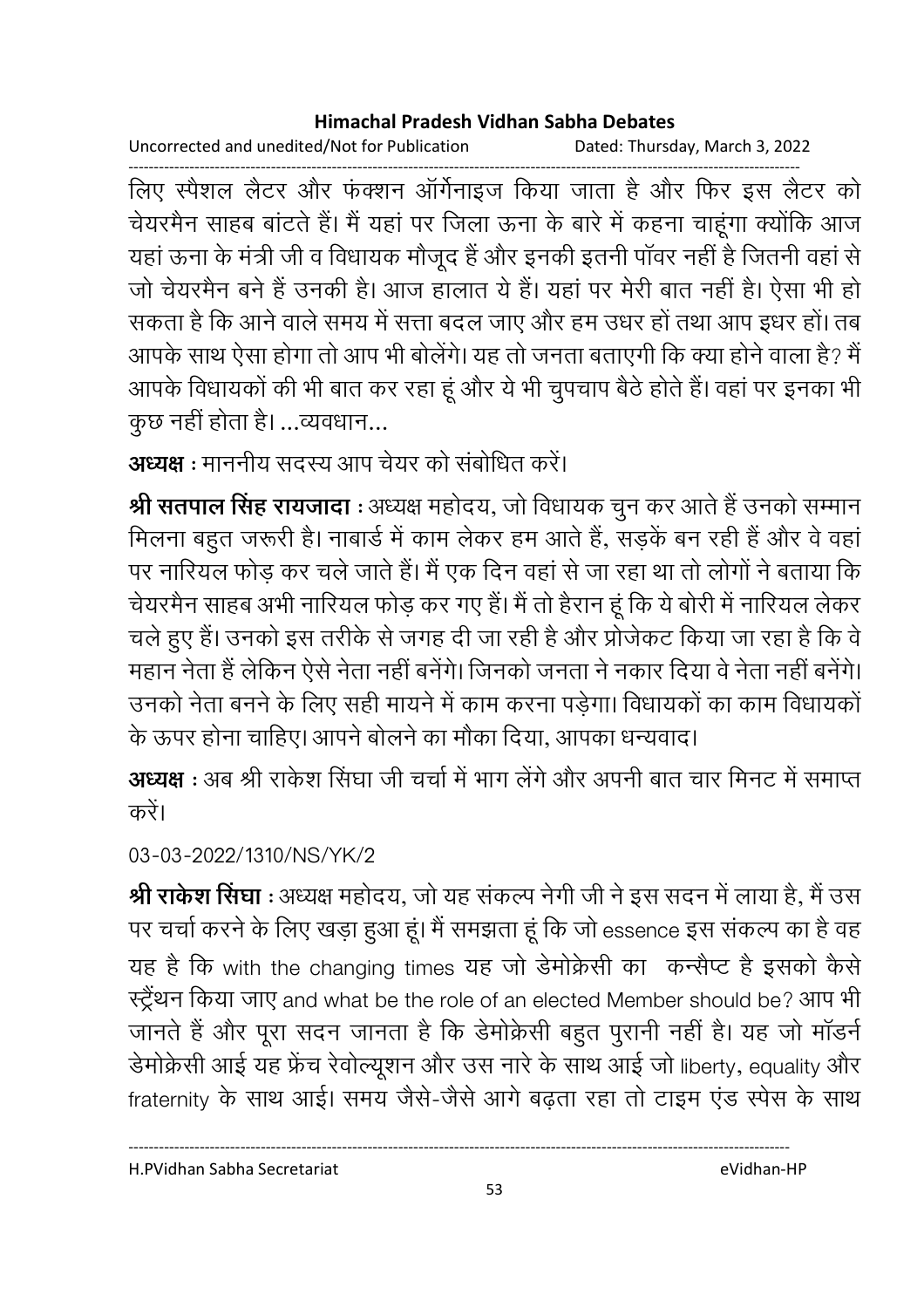Uncorrected and unedited/Not for Publication Dated: Thursday, March 3, 2022

------------------------------------------------------------------------------------------------------------------------------------ उसकी भूमिका बदलती रही। हमारे देश में क्या समस्या आ गई? आज जब हम 'Role of the M.L.A' पर चर्चा करते हैं वह बाधा क्यों आ रही है? एक्चुअल में यह मानसिकता की बात है। यह एक ऐसी बांधा है जिस समय यहां पर गठित असैबली बैठी थी और ये चर्चाएं चल रहीं थीं कि what kind of democracy is the independent India to adopt? हमारे पास उस सयम ब्रिटिश मांडल और अमरीकन मांडल था तथा हमने ब्रिटिश मांडल अपनाया। आज मैं कह रहा हूं कि जो बाधा आ रही है वह वास्तव में इसलिए आ रही है कि फ्रेंच रेवोल्यूशन में चार्टर्ड मूवमैंट ने ब्रिटेन के अंदर ओल्ड सिस्टम को निगेंट कर न्यू रिस्टम को पैदा किया था unfortunately we were unable to do here. इसलिए यह बहुत बड़ी प्राब्लम है।

श्री आर0 के0 एस0 द्वारा जारी।

03.03.2022/1315/RKS/YK-1

श्री राकेश सिंघा… जारी

मैं समझता हूं कि इसमें हम सबको ख्याल रखने की आवश्यकता है। The role of the State Government and the Party must be distinguished. जब हम स्टेट गवर्नमेंट और पार्टी को मर्ज करते हैं तो वह सबसे बड़ी समस्या है। डमक्रिसी को आगे ले जाने के लिए जो विधायिका का रोल होना चाहिए, वैसा नहीं हो रहा है और ऐसा करके हम अपने ही पाव में कुल्हाड़ी मार रहे हैं जोकि डेमोक्रेसी के लिए घातक है। इसलिए अलग-अलग समय में अलग-अलग किस्म के हालात पैदा हो जाते हैं। जब यह संस्थान मजबूत होगा तो निश्चित रूप से हम आगे बढ़ेंगे। अगर हम इस संस्थान को कमजोर करेंगे तो जिन आदोलनकारियों ने इस देश की आजादी के लिए अपनी कुंबोनिया दी है उनकी उम्मीदों पर हम पानी फेर देंगे। जो बात यहां कहीं गई है उसका निचोड़ यह है कि जो विधायक का प्रोटोकोल होना चाहिए, we have to define it. हालांकि it is defined. आप किसी भी दस्तावेज़ में जाए it is defined. लेकिन मुझे यह समझ नहीं आता कि हम इसे अमल क्यो नहीं कर रहे हैं? जो डिसेंट्रलाइज फंड हैं it is not the discretionary grant of the Deputy Commissioner. But the Deputy Commissioner cannot use that fund as a personal fund which today it is being used. लेकिन आप इस हद तक चले गए हैं

H.PVidhan Sabha Secretariat eVidhan-HP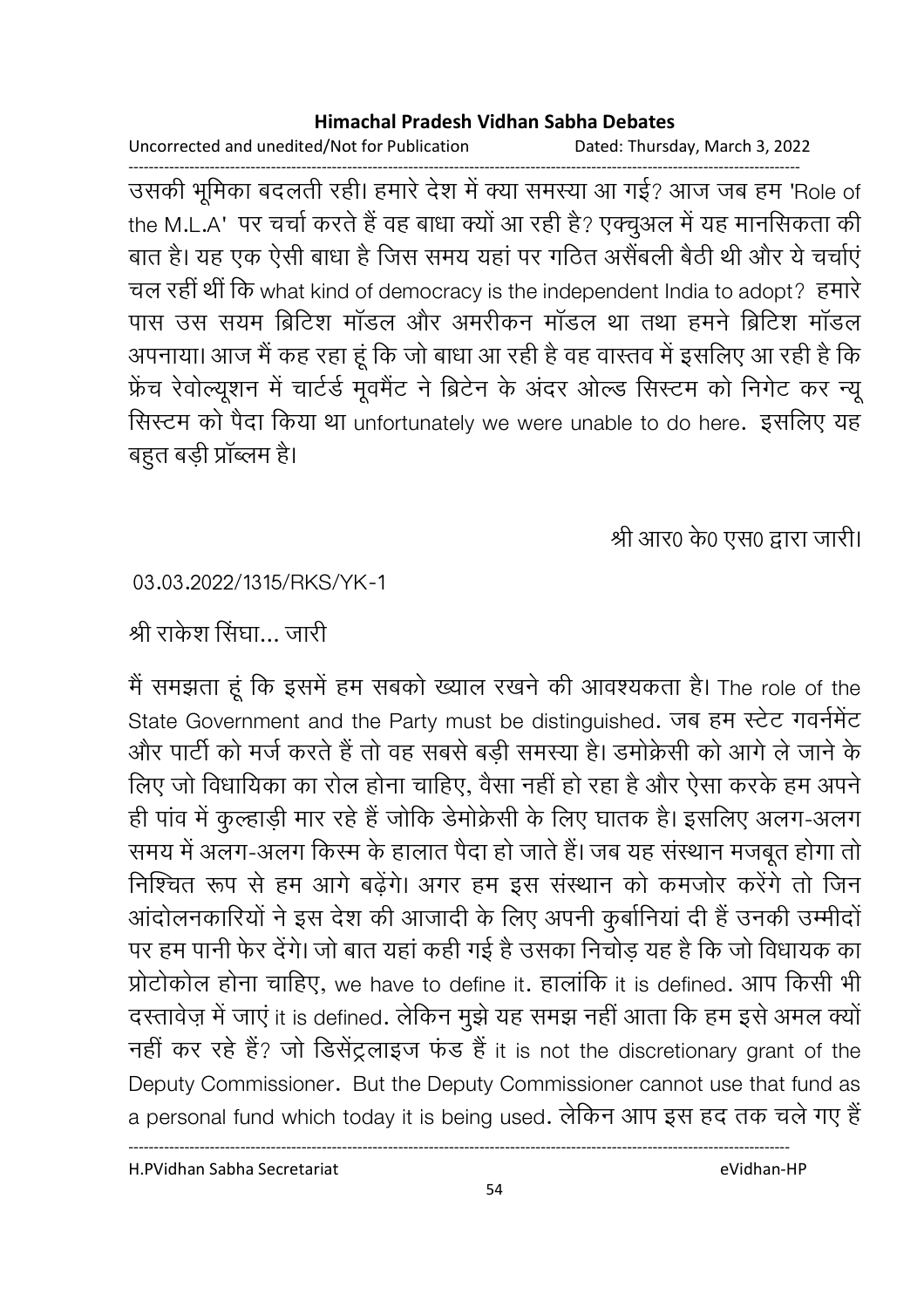Uncorrected and unedited/Not for Publication Dated: Thursday, March 3, 2022 ------------------------------------------------------------------------------------------------------------------------------------ कि जो हमारे सर्वधानिक दायित्व है उसमें आप शैड्यूल कास्ट कंपनिट के अंदर कैसे फंड देगे? मैं कभी कल्पना नहीं कर सकता था कि we have crossed all the limits. **अध्यक्ष** : माननीय सदस्य कृपया वाइंड-अप करें।

**श्री राकेश सिंघा** : अध्यक्ष महोदय, यह आपकी कुसी व सदन के लिए बहुत महत्वपूर्ण विषय है। जब डेमोक्रेसी मजबूत होगी तभी हम आगे बढ़ सकते हैं। I am just referring to the last document. सर्विधान के तहत

03.03.2022/1315/RKS/YK-2

इस दस्तावेज़ में स्पष्ट बताया है कि it is a guideline to all. किसी भी स्कीम की मोनिटरिंग के लिए जो एम.पी. या विधायक है, he is to play a very important role. मैं यह नहीं कह रहा हूं, यह आपकी सरकार कह रही है और अगर हमें इस पर चर्चा करनी पड़ी तो it is the saddest day for the Democracy. इसलिए आप डेमोक्रेसी को स्ट्रेथन करें। अगर हिमाचल प्रदेश के मौजूदा मुख्य मंत्री इस धारा को कमजोर करेंगे तो मैं समझता हूं कि ये स्वयं कमजोर हैं। He is the Leader of the House. इसलिए इस डेमोक्रेसी को स्ट्रेथन करने के लिए इनकी सबसे बड़ी भूमिका होनी चाहिए। मैं ऐसी कल्पना करता हूं कि ये इस संस्थान को मजबूत करेंगे। अध्यक्ष महोदय, आपने मुझे बोलने का समय दिया, आपका धन्यवाद।

**श्री जगत सिंह नेगी** ः अध्यक्ष महोदय, मेरा एक व्यवस्था का प्रश्न है। …व्यवधान…

**अध्यक्ष :** किस बात का व्यवस्था का प्रश्न है? आप कृपया बैठिए। …व्यवधान… आप बार-बार कहते थे कि इस प्रस्ताव को लाइए। हमने शीतकालीन सत्र में इस प्रस्ताव को लाया। ...व्यवधान... माननीय सदस्य पहले आप मेरी बात सुनिये। उस दिन आपने 25 मिनट तक

इस विषय में चर्चा की। आज लगभग 12 या 13 सदस्यों ने इस विषय पर चर्चा की है। श्री बी.एस.द्वारा… जारी

H.PVidhan Sabha Secretariat eVidhan-HP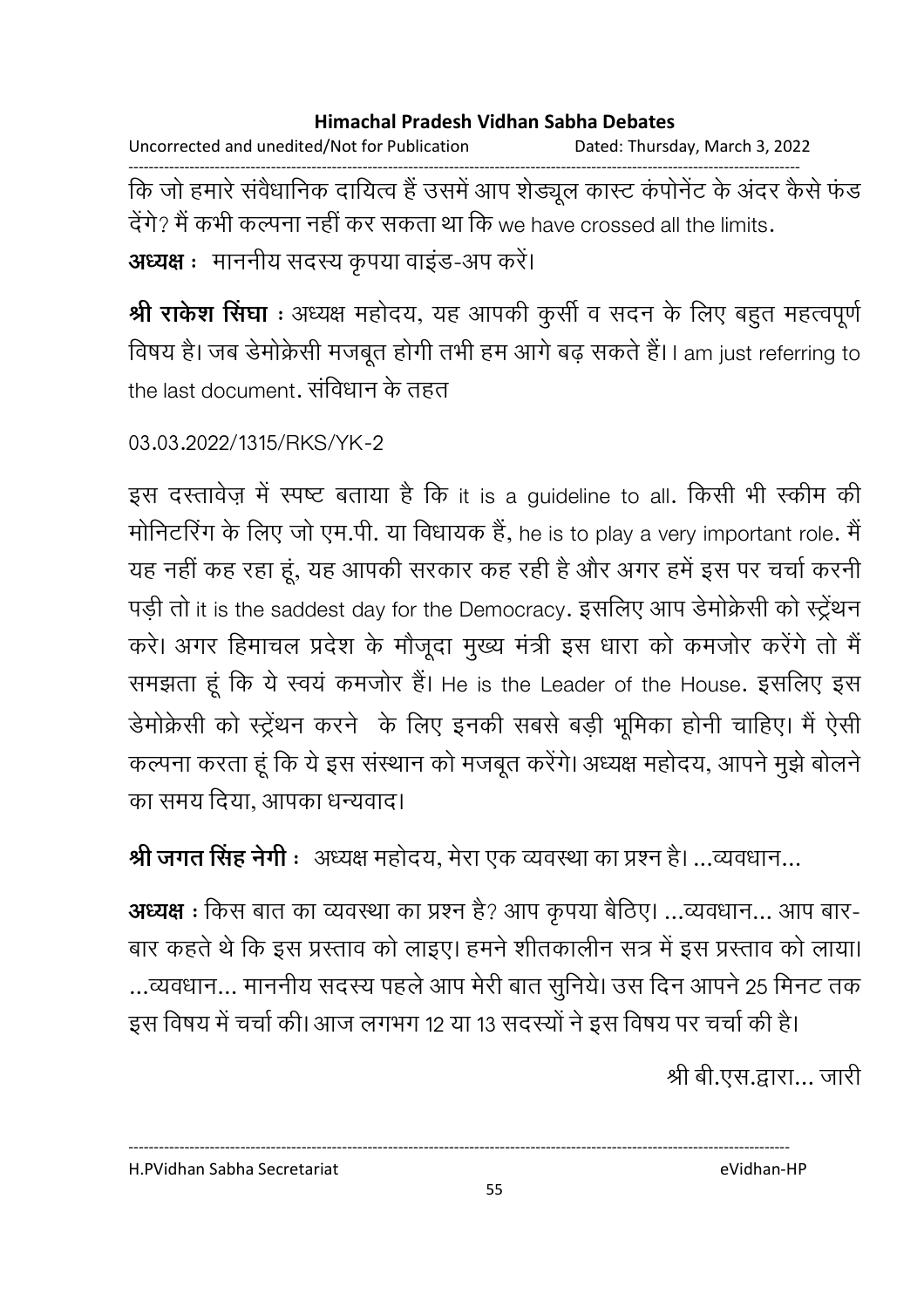Uncorrected and unedited/Not for Publication Dated: Thursday, March 3, 2022 ------------------------------------------------------------------------------------------------------------------------------------

03.03.2022/1320/बी.एस./ए0जी0/-1

# अध्यक्ष जारी

आज लगभग 11-12 माननीय सदस्यों ने इस पर बोला है। अब माननीय मुख्य मंत्री जी ने इसकी चर्चा का उत्तर देना है, इस पर क्या प्वाइट आफ आर्डर होगा? सहमति से सारा काम चलता है। मैं माननीय सदस्य को बताना चाहता हूँ कि लच के लिए कोई समय निर्धारित नहीं होता है। कृपया आप बैठ जाइए। …व्यवधान….

**संसदीय कार्य मंत्री** : अध्यक्ष जी, माननीय सदस्य का बोलने का यह कोई अच्छा तरीका नहीं है। यह अपनी मर्जी से मान्य सदन को चलाना चाहते हैं।…व्यवधान….

**अध्यक्ष :** माननीय नेगी जी, कृपया बैठ जाइए, आपकी तरफ से ही सकल्प आया है और सरकार की ओर से इसका उत्तर दिया जाना है। माननीय मुख्य मंत्री जी चर्चा का उत्तर ढेंगे।

**मुख्य मंत्री** : माननीय अध्यक्ष महोदय, "बदलते परिवेश में विधायकों की भूमिका पर यह सदन विचार करें" यह प्रस्ताव माननीय सदस्य श्री जगत सिंह नेगी जी की ओर से सदन में लाया गया है और इसकी शुरूआत पिछले सत्र में हो गई थी, आपने प्रस्ताव प्रस्तुत कर दिया था और आप इस पर बहुत लम्बा बोले थे, मेरे पास इसकी कापी भी पड़ी है। आज भी 11 माननीय सदस्यों ने इस पर बोला है। आप बदले हुए परिवेश की जो बात कर रहे हैं, इसकी व्याख्या क्या है? क्या आप यहां से वहां हो गए, इसलिए आप बात कर रहे हैं? हम उस वक्त वहां पर थे और हमने एक बार नहीं परंतु बार-बार माननीय सदन में अपनी बात कहने की कोशिश की, लेकिन सुनी नहीं गई। उस वक्त के माननीय मुख्य मंत्री जी की ओर से यह कहा गया कि जो चेयरमैन और वाइस चेयरमैन है, उनकी भी सरकार बनाने में बहुत बड़ी भूमिका है। आपकी सरकार में उनकी भूमिका सरकार चलाने और बनाने में महत्वपूर्ण हो सकती है, तो हमारी सरकार में क्या महत्वपूर्ण नहीं हो सकती है? इसलिए उन सारी बातों का मैं जिक्र भी नहीं करना चाहता कि यहां क्या-क्या कहा गया? विधायकों को टौर्ड कहा गया, उन्हें मकड़छझू कहा गया, वह रिकार्ड का हिस्सा है। लेकिन एक बात मैं जरूर कहना चाहता हूं कि यह जो पीड़ा है, यह वास्तविक पीड़ा है और यह ठीक होनी. चाहिए। इसे ठीक करने के लिए प्रयत्न भी करने चाहिए। यहां बहुत से माननीय सदस्यों ने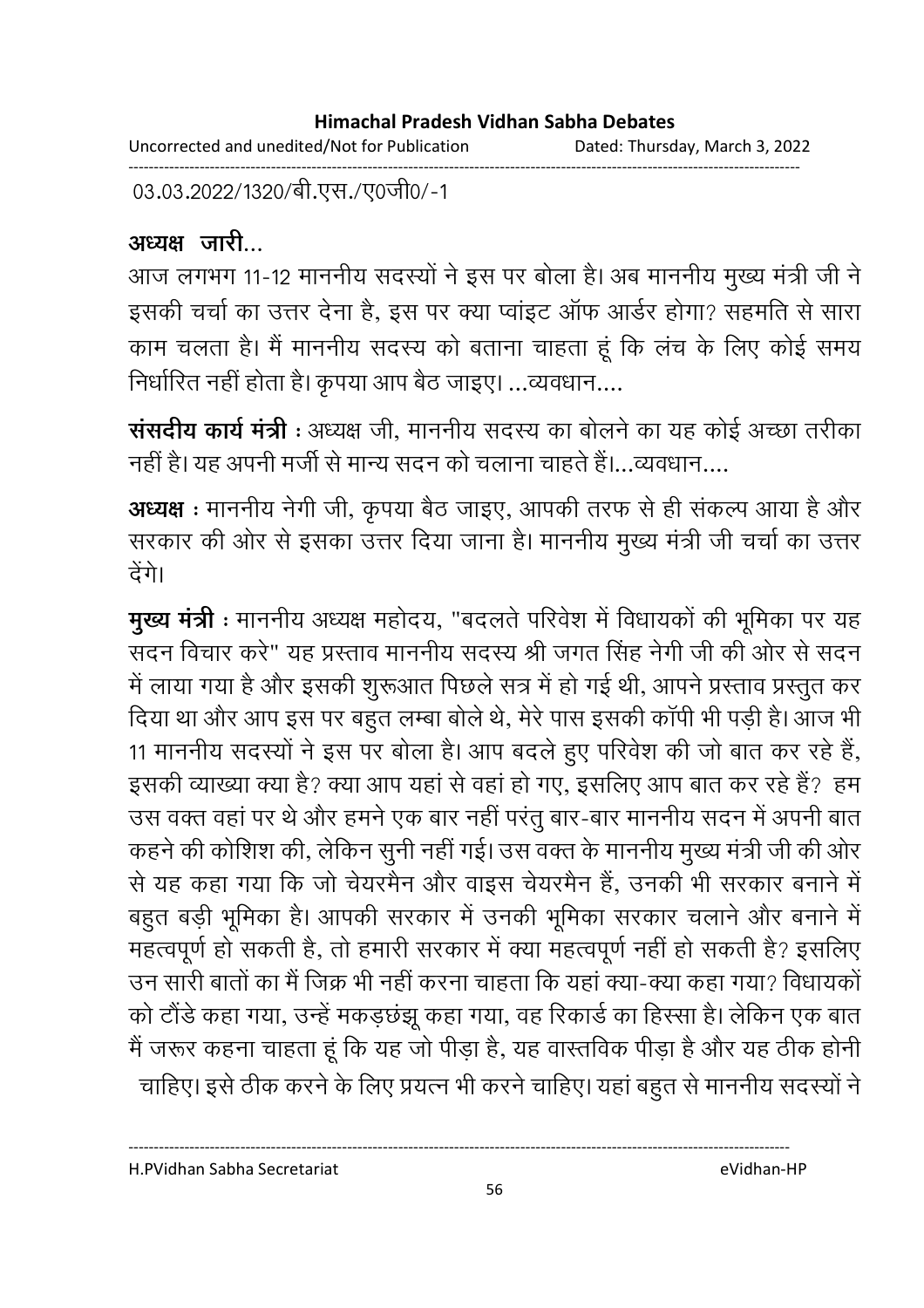Uncorrected and unedited/Not for Publication Dated: Thursday, March 3, 2022 ------------------------------------------------------------------------------------------------------------------------------------ जिक्र किया कि हारे हुए लोग उद्घाटन कर रहे हैं। काश, ये सारी बातें उस वक्त भी सुनी गई होती जब हम कहते थे, तो आज ये परिस्थितिया ऐसी नहीं होती। श्री एन0 जी0 द्वारा जारी...

03-03-2022/1325/ए.जी.-एन.जी. /1

**मुख्य मंत्री.....** जारी

हमारे क्षेत्र में तो जिन लोगों की हमने जमानत जब्त करवाई हुई थी उन लोगों को सरकार ने पद दिए हुए थे। उस समय वे जितनी भी विधायक प्राथमिकता की योजनाए होती थी उन सभी को ढ़ूढ-ढूढ कर उसमें अपना पत्थर लगाया करते थे। वे अधिकारियों को ऐसे बोला करते थे जैसे सरकार बोल रही हो। यह सब हमारे क्षेत्र में ही नहीं बल्की जहा-जहां पर भारतीय जनता पार्टी के विधायक हुआ करते थे, वहां भी ऐसा ही होता था। विपक्ष की सरकार के समय में तो जिन क्षेत्रों में सरकारी सभाएं होती थी उनमें कांग्रेस के झण्डे लगा दिए जाते थे और कहा जाता था कि यह कांग्रेस की रैली है। मेरे क्षेत्र में भी 3-4 बार इस प्रकार किया गया था तार्कि हम मंच पर न जा सके। ऐसी सभाओं में कहा जाता था कि कांग्रेस पार्टी का महा सम्मलेन हो रहा है और डी.सी व अन्य अधिकारी मच पर बैठे हुए होते थे, इसके अतिरिक्त डी.पी.आर.ओ. मच का संचालन कर रहा होता था। ऐसी चीजो को रोकने के लिए बहुत पहले शुरूआत हो जानी चाहिए थी। आप लोगों ने इसकी शुरूआत नहीं की और इन चीजों को छोड़ते चले गए। जिस कारण आज हम सब ने अपना बहुत बड़ा नुकसान किया है और इस बात को हम सभी को समझना पड़ेगा। आज आप बोल रहे हैं कि हमारे नेता नारियल फोड़ रहे हैं, यह तो शुक्र है कि नारियल फोड़ रहें, सिर नहीं फोड़ रहे है।…व्यवधान…

**श्री जगत सिंह नेगी** : अध्यक्ष महोदय, एक मुख्य मंत्री को सिर फोड़ने की बात करना शोभा नही देती।…व्यवधान…

H.PVidhan Sabha Secretariat eVidhan-HP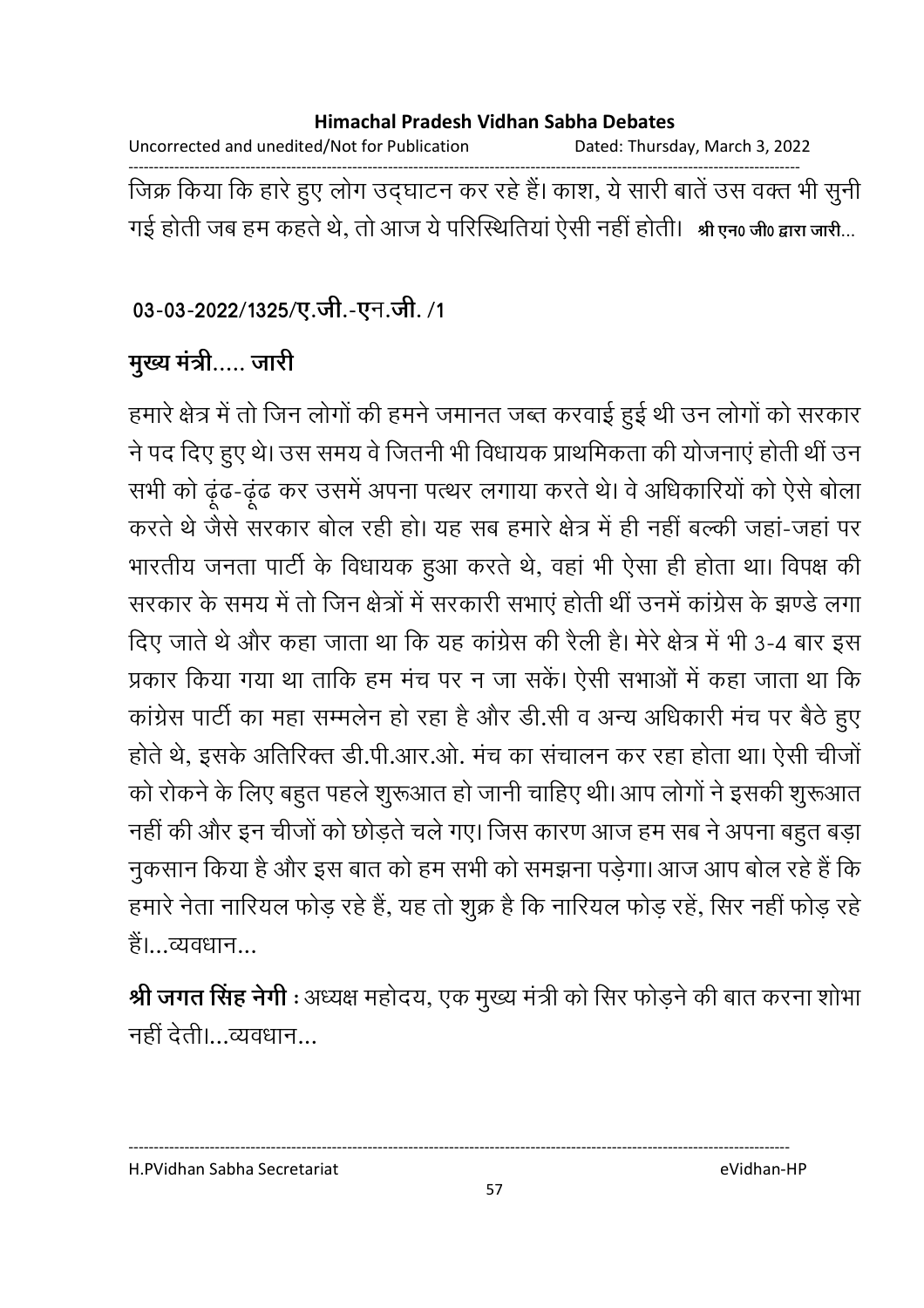Uncorrected and unedited/Not for Publication Dated: Thursday, March 3, 2022 ------------------------------------------------------------------------------------------------------------------------------------ **मुख्य मंत्री** : माननीय सदस्य श्री जगत सिंह नेगी को समझाइए।…व्यवधान… यह ठीक

तरीका नहीं हैं।…व्यवधान…

### 03-03-2022/1325/ए.जी.-एन.जी. /2

# (पक्ष व विपक्ष के सभी माननीय सदस्य अपने-अपने स्थान पर खड़े होकर शोर-शराबा  **B)**

**अध्यक्ष** : माननीय सदस्य बैठ जाइए और माननीय मुख्य मंत्री जी की बात तो सुन लीजिए। ...व्यवधान... शात रहे। ...व्यवधान...

**मुख्य मंत्री** : अध्यक्ष महोदय, मेरा विपक्ष के साथिओं से कहना है कि कभी-कभी बात को पूरा समझने की कोशिश करनी चाहिए।…व्यवधान… मैंने कहा कि ऐसी स्थिति में सिर फुटवाई भी हो जाती है।…व्यवधान…

**अध्यक्ष** : माननीय सदस्य बैठ जाइए और सुन तो लीजिए।…व्यवधान…मुख्य मंत्री जी आप कहें।

**मुख्य मंत्री** : अध्यक्ष महोदय, मेरा माननीय सदस्य की भावनाओं को ठेस पहुचाने का आभप्राय नहीं था। मेरा कहना था कि कई बार लड़ते-लड़ते ऐसी स्थिति हो जाती है कि हम एक-दूसरे का सिर फोड़ने पर आ जाते हैं। …व्यवधान… इसको इस तरह से ले जाने की जरूरत नहीं है जिस तरफ आप लेकर जा रहे हैं। …व्यवधान…

श्री जे.एस. द्वारा जारी.........

### **03.03.2022/1330/JS/AS/1**

मुख्य मंत्रीः--------जारी--------

इसलिण् अध्यक्ष महोदय में यह कह रहा हूं कि ये परम्पराएं हैं। ये परम्पराएं हमने ही शुरू की है। वर्षों से ये परम्पराए चलतें-चलतें आगे बढ़ती गई और आज परिणाम हमारे सामने

H.PVidhan Sabha Secretariat eVidhan-HP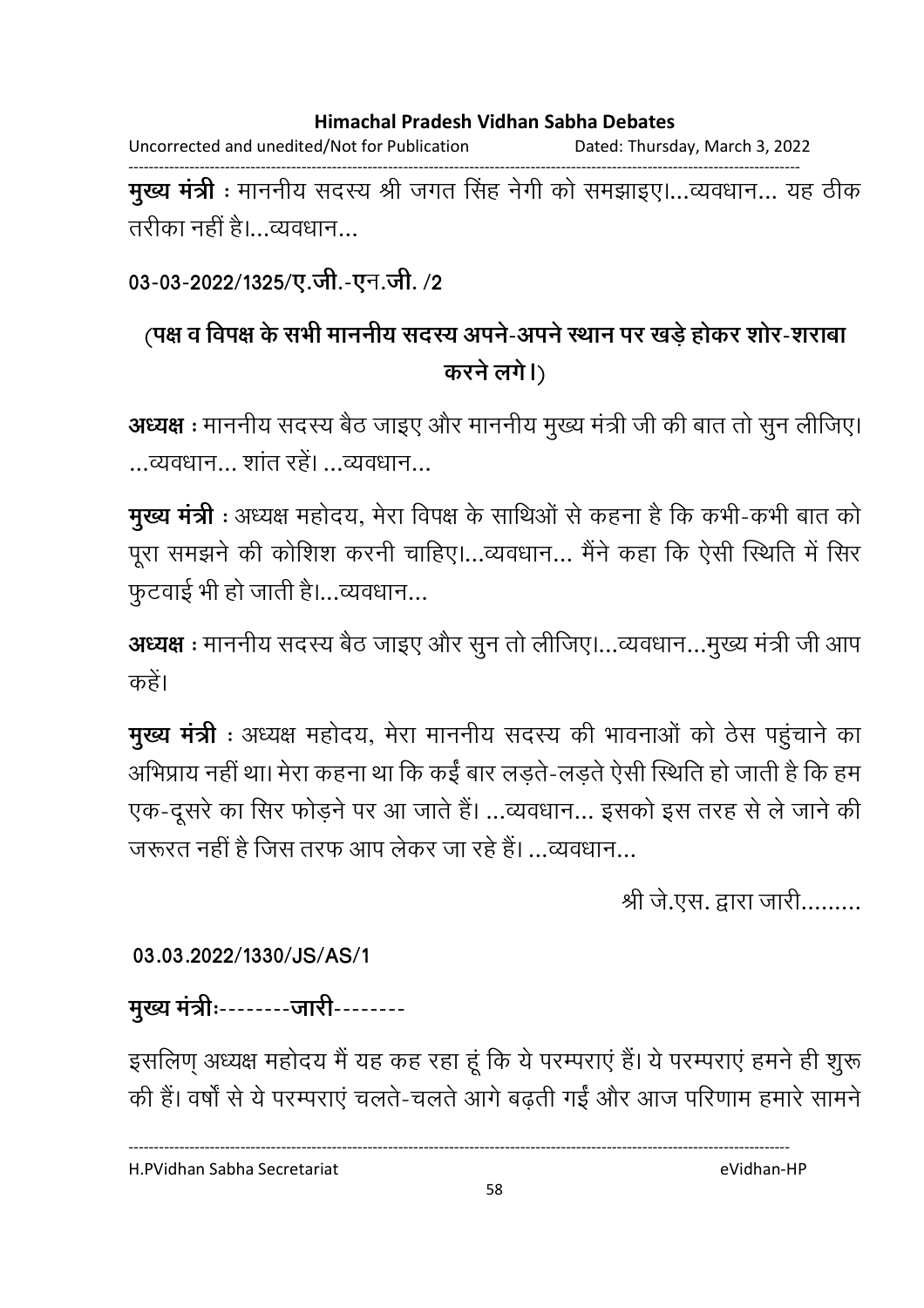Uncorrected and unedited/Not for Publication Dated: Thursday, March 3, 2022

------------------------------------------------------------------------------------------------------------------------------------ हैं। अब सभी विपक्ष के विधायकों को लग रहा है कि बदली हुई परिस्थिति में इसके बारे में सोचना चाहिए। मेरा यह मानना है कि दो-तीन चीजों को ले करके हमारी स्पष्ट मान्यता हैं-कि एक तो विधायक का संस्थान, मान-सम्मान और जिस स्थान का वह हकदार है, उसमें कोई भेदभाव नहीं होना चाहिए। हमारे व्यवहार की वज़ह से, हमारे काम की वज़ह से और एक चुने हुए प्रतिनिधि को जो मान-सम्मान मिलना चाहिए उसमें कहीं पर भी कमी नहीं आनी चाहिए। यह बात हमारे व्यवहार पर भी बहुत ज्यादा निर्भर करती है और दूसरे यदि आगे से कोई गलत कर रहा है तो उस बात को ले करके उसका सज्ञान लेना ही पड़ता है। दूसरी महत्वपूर्ण बात के बारे में मैं कहना चाहता हूं कि यदि सरकार बंदल गई और जो शिलान्यास के पत्थर लगे हो तो उनको तोड़ने की प्रक्रिया शुरू हो जाती है। मेरे विधान सभा क्षेत्र में तो अब रिस्टोर हुए। आपकी ही सरकार में हम बोलते रहे हैं। हमने इन सब की सूची दी है और कहा है कि मुख्य मंत्री जी ये-ये शिलान्यास तोड़े गए हैं। मुख्य मंत्री जी ने यही से जहां मैं खड़ा हुआ हूं, कहा था कि विभाग इनको रिस्टोर करेंगे लेकिन वे रिस्टोर नहीं हुए। अब जा करके वे रिस्टोर हुए। जो तोड़े गए वे नाम वाले तोड़े गए। उसके बारे में एफ.आई.आर. तक दर्ज़ नहीं हुई थी। एक जगह तो पहले उसको हथोड़े से तोड़ने की कोशिश की गई लेकिन वह शिलान्यास नहीं टूटा। उसके बाद ट्रक लाया और उस ट्रक के डाले से ही उसको तोड़ दिया। वहां पर एक पुल का शिलान्यास किया हुआ था। जब किसी आदमी ने देखा कि यह ट्रक यहां पर क्या कर रहा है तब मालूम हुआ कि यह उस काम के लिए वहां पर खड़ा था। उस ट्रक का नम्बर तक दिया गया कि ये गाड़ी है उसके बावजूद भी कार्रवाई नहीं हुई क्योंकि वह आदमी आपकी पार्टी का बड़ा नेता था। हमने वहां पर शिलान्यास किया हुआ था और फिर उसके बावजूद शिलान्यास करने के लिए और एक स्कूल के भवन का शिलान्यास करने के बाद फिर शिलान्यास करने के लिए

### **03.03.2022/1330/JS/AS/2**

वहां पर लोग आ गए। उसी स्कूल के भवन में दो-दो शिलान्यास के पत्थर लगा दिए गए। अध्यक्ष महोदय, मैं इन सारी बातों से सहमत हूं। यह पीड़ा सभी माननीय विधायकों की है

----------------------------------------------------------------------------------------------------------------------------------

H.PVidhan Sabha Secretariat eVidhan-HP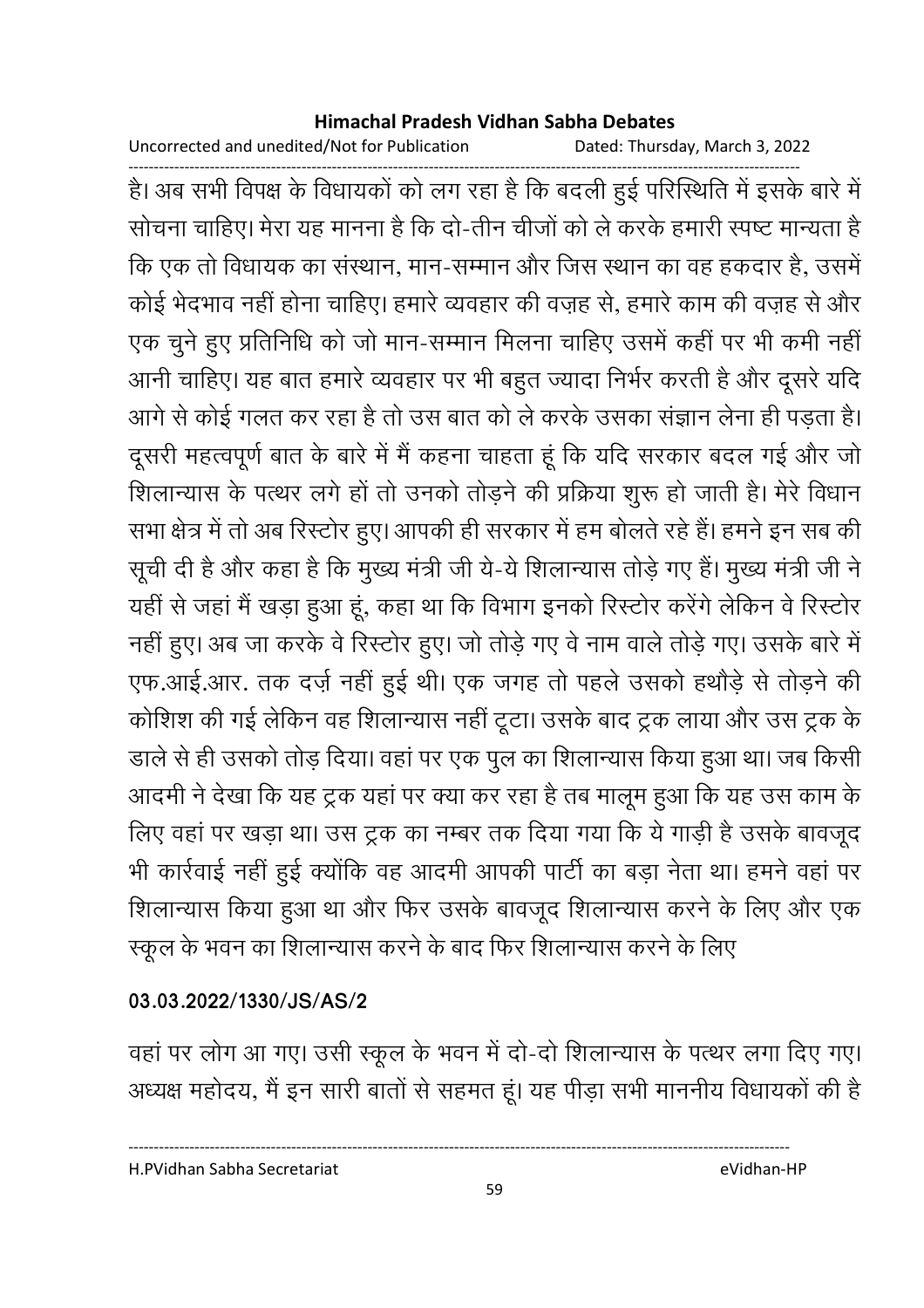Uncorrected and unedited/Not for Publication Dated: Thursday, March 3, 2022

------------------------------------------------------------------------------------------------------------------------------------ और जब विपक्ष में होते हैं तो यह पीड़ा ज्यादा हो जाती है। लेकिन हमें इन चीजों को ले करके इन पर निश्चित रूप से विचार करना होगा। आपने जो विधायक प्राथमिकता की बात यहां पर बताई, मेरा इसमें मानना है कि इस बात को लेकर हम जरूर विचार करेंगे। कि विधायक प्राथमिकता की जो योजनाएं हैं, उनमें जिस विधायक ने अपनी प्राथमिकता डाली है और subject to the condition उसकी वैरिफिकेशन ठीक हो जाए कि यह विधायक ने प्राथमिकता डाली है तो हम उस पर विचार करेंगे। यह बात सचिों जा सकती हैं। इसके अतिरिक्त जहां तक बात आती है मंत्रियों की कि मंत्री टूअर प्रोग्राम भेजते हैं, वह प्रशासन को जाता है और विधायक को सूचना देने में कोई दिक्कत नहीं होनी चाहिए। अगर वह व्यवस्था नहीं है तो मैं कह रहा हूं कि हम इस बात को सुनिश्चित करेंगे कि मंत्री. का टूअर प्रोग्राम क्यो छिपाना है। मंत्री कोई चोरी-छिपे तो नहीं जाएगा। यदि मंत्री टूअर में जाए तो संबंधित विधायक को भी सूचना जानी चाहिए। मंत्री के कार्यालय से भी इस बात को सुनिश्चित किया जाए कि वहां से उस संबंधित विधायक को वह सूचना जाए। जो लोकल एंडमिनिस्ट्रेशन है, बी.डी.ओ., एस.डी.एम., है, उनकी ओर से भी विधायक को कम्युनिकेशन जाए। हमें भी अच्छा लगेगा कि प्रोग्राम में विधायक आ जाए। इसमें ऐतराज़ वाली कोई बात नहीं है। इसके अतिरिक्त जो आपने बाकी चीजों को ले करके यहां पर बातें | कही है।

श्री एस.एस. द्वारा जारी----

# **03.03.2022/1335/SS-AS/1**

# **मुख्य मंत्री क्रमागत**ः

जो सिंघा साहब ने भी बातें कही है कि हम बहुत खतरनाक दिशा में आगे बढ़ रहे हैं हम अगर इस प्रकार से इस्ट्टियूशन में गिरावट लाने में अपना योगदान हमेशा देते रहे तो स्वाभाविक रूप से आने वाले समय में हमको कोई भी गम्भीरता से नहीं लेगा। विधायक एक निर्वाचन क्षेत्र का चुना हुआ प्रतिनिधि है। अब वे दिन निकल गए जब आसानी से नेता बन

H.PVidhan Sabha Secretariat eVidhan-HP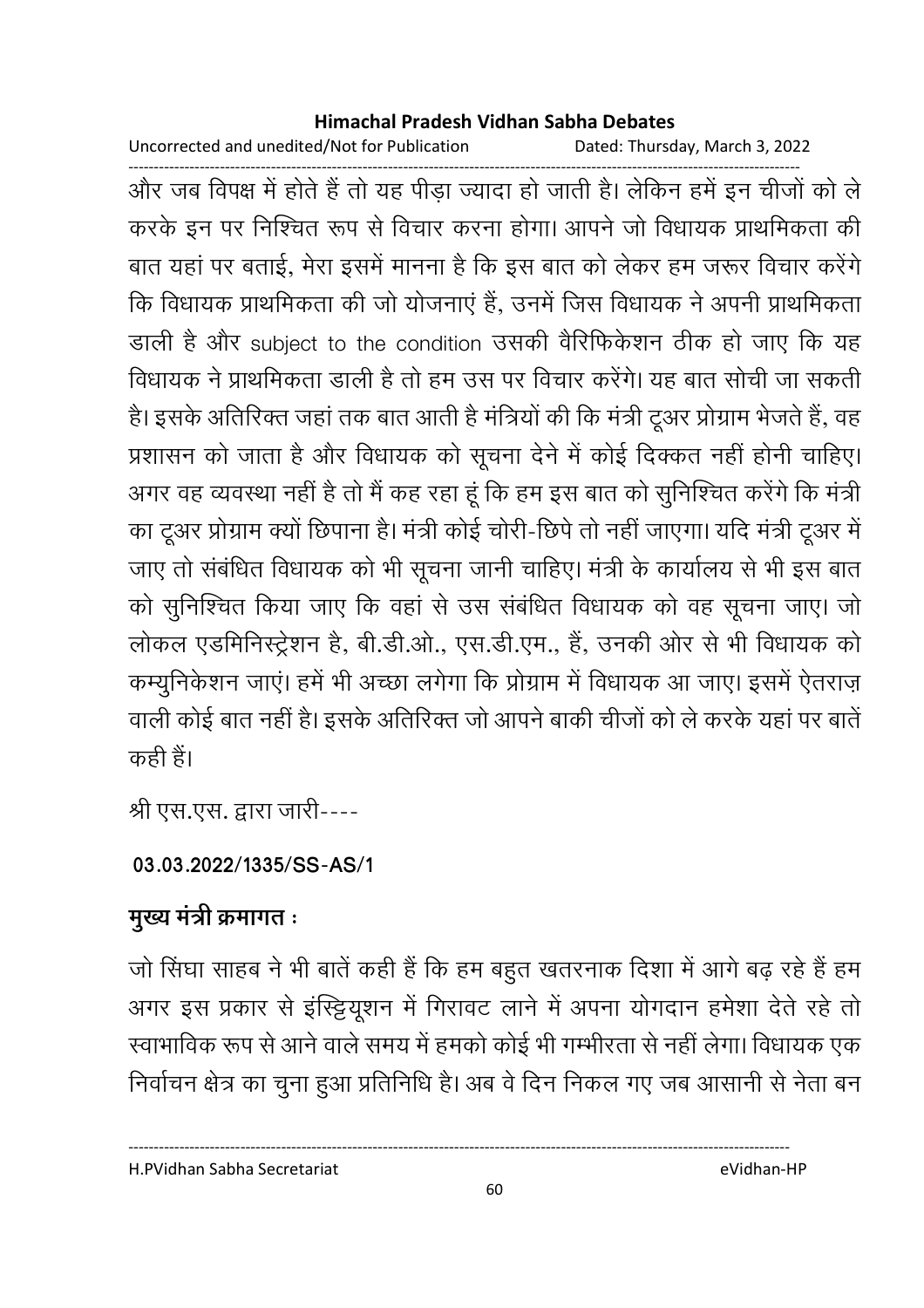Uncorrected and unedited/Not for Publication Dated: Thursday, March 3, 2022

------------------------------------------------------------------------------------------------------------------------------------ जाते थे, बार-बार विधायक बन जाते थे लेकिन आज की तारीख में विधायक बनना बहुत कठिन काम है। बहुत जटिल होता जा रहा है। यह भी बात है कि पहले जमाने में विधायक के प्रति सम्मान का भाव भी होता था। लोगों के मन में भी सम्मान का भाव होता था और उसके साथ-साथ प्रशासन में भी होता था। लेकिन आज ये सारी चीज़े देखने में आ रही हैं ' कि आपका विधायक जाता है तो जाए। ऐसी स्थिति में विधायकों को लालबत्ती देने की बात आई थी। लालबत्ती थोड़े वक्त के लिए लगी और लालबत्ती लगने के बाद थोड़ा डिग्निटी के नाते महसूस हुआ कि विधायक आता-जाता दिख रहा है। लालबत्ती में जा रहा है तो विधायक जा रहा है। लेकिन उसके बावजूद भी हमने इस बात को देखा कि जो पुलिस के लोग होते थे वे देखते थे कि मंत्री है या विधायक। जब देखते थे कि विधायक है तो अपनी पीठ ही फेर लेते थे। कहने का मतलब है कि सिस्टम में एक डाइल्यूशन आया है। मैं कह रहा हूं कि उनको अटैशन में तो खड़ा होना चाहिए भले ही वे साल्यूट मारे या न मारे। लेकिन आज वह स्थिति नहीं है उसका क्या कारण है? लालबत्ती जल रही है लेकिन उसके बावजूद भी यह स्थिति आई है तो इसका मतलब है कि हमने अपने आप ही कट्रीब्यूट किया। है और इस इस्ट्टियूशन के महत्व को डाइल्यूट किया है। अब कोई विधायक गाड़ी से उतर कर बोल नहीं सकता कि मैं विधायक हूं और मुझे साल्यूट कर दो। यह बात सहज रूप से आनी चाहिए थी। लेकिन हमने देखा कि ये सारी चीज़े पहले देखी नहीं गई। मैं इन बातों का उदाहरण दे रहा हूं। इसलिए लोगों के बीच में भी इस प्रकार की परिस्थिति बनी है वह ट्विंताजनक है।

**03.03.2022/1335/SS-AS/2**

अध्यक्ष महोदय, मैं इस पर बहुत ज्यादा नहीं कहना चाह रहा हूं, मैंने विशेष तौर से यहां पर दो बातों का ज़िक्र किया है। इन बातों पर ज़रूर विचार करेंगे। विधायक प्राथमिकता की जो योजनाएं है उनमें विधायक का नाम अर्कित हो और उसके साथ-साथ यदि मुख्य **मत्री या मत्री का प्रवास हो तो उसकी सूचना सबधित विधायक को जाए। एक और बात** आई है। …व्यवधान… एक नोटिफाइंड कमेटी की बात आई है। नोटिफाइंड कमेटीज में

H.PVidhan Sabha Secretariat eVidhan-HP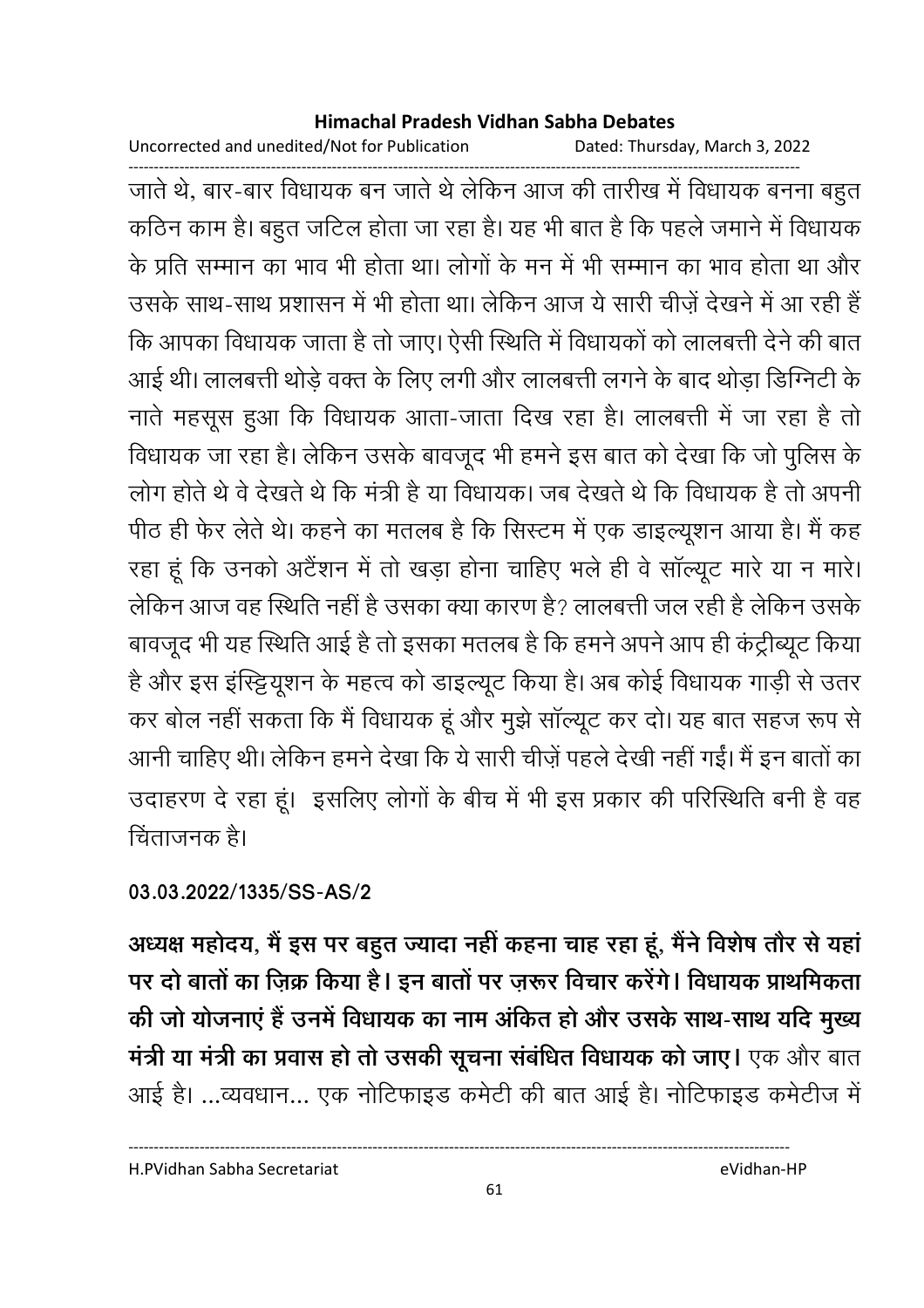Uncorrected and unedited/Not for Publication Dated: Thursday, March 3, 2022

------------------------------------------------------------------------------------------------------------------------------------ जहाँ विधायक है वहाँ सबको नहीं बुलाना चाहिए। प्रशासन को भी देखना चाहिए कि जो बाकी लोग आते हैं वे बाद में बैठे। हा अगर किसी प्रोविजन के अंतर्गत उस कमेटी का मेम्बर नान-एम0एल0ए0 भी है तो उसको बैठने का अधिकार है। उसमें वह सिस्टम रहना चाहिए। मेरा भी मानना है कि जब प्रशासनिक अधिकारियों की बैठक है तो उसमें उन्हीं लोगों को बैठना चाहिए जिन लोगों को अधिसूचित किया गया है। जो लोग उस कमेटी में बैठने के पात्र है वे अवश्य बैठने चाहिए। …व्यवधान…

जहां तक डी0सी0पी0 फंड की बात है, देखिए हम विधायक है, चुने हुए प्रतिनिधि है; चुने हुए प्रतिनिधि के साथ-साथ पंचायत का प्रधान भी चुना हुआ होता है, बी0डी0सी0 का मेम्बर होता है, जिला परिषद् का मेम्बर होता है और कई बार कई संस्थाओं के ऐसे प्रतिनिधि होते हैं जहां आवश्यक लगता है तो डिप्टी कमिश्नर पैसा देते हैं। ऐसा नहीं है कि विधायकों के कहने पर पैसा नहीं देते हैं। आप लोगों के कहने पर भी पैसा देते हैं। ...व्यवधान... पैसा देते है, आप गप्पे मत मारो। कुछ तो अधिकारियों को डराने भी लग गए है और फोन कर रहे हैं। हमको इसके बारे में अधिकारी बताते हैं। कुछ फोन करके ऐसा भी बोल देते हैं कि हम सत्ता में आ रहे हैं और वर्तमान सरकार जा रही है। ऐसी बातें हो रही हैं। दबाव के बजाय अधिकारियों के साथ कार्डियल रिलेशनर्शिप मैनटेन करना चुने हुए प्रतिनिधियों के लिए बहुत आवश्यक है।

जारी श्रीमती के0एस0

# **03.03.2022/1340/ //DC/1**

# **मुख्य मंत्री जारी---**

अगर आपके अधिकारियों के साथ सौहादेपूर्ण सम्बन्ध होंगे तो स्वभाविक रूप से आपको उस वक्त भी कामकाज में मदद होगी। तरीका कुछ निकल जाता है मदद करने का तो निकल जाएगा लेकिन जो इन्होंने सुझाव दिया है, वैसे तो अधिकाश फंड्ज़ की एलोकेशन के लिए, उसकी सेक्शन के लिए नियम है। बैकवर्ड एरिया सब प्लान के लिए हैंड वाइज़

H.PVidhan Sabha Secretariat eVidhan-HP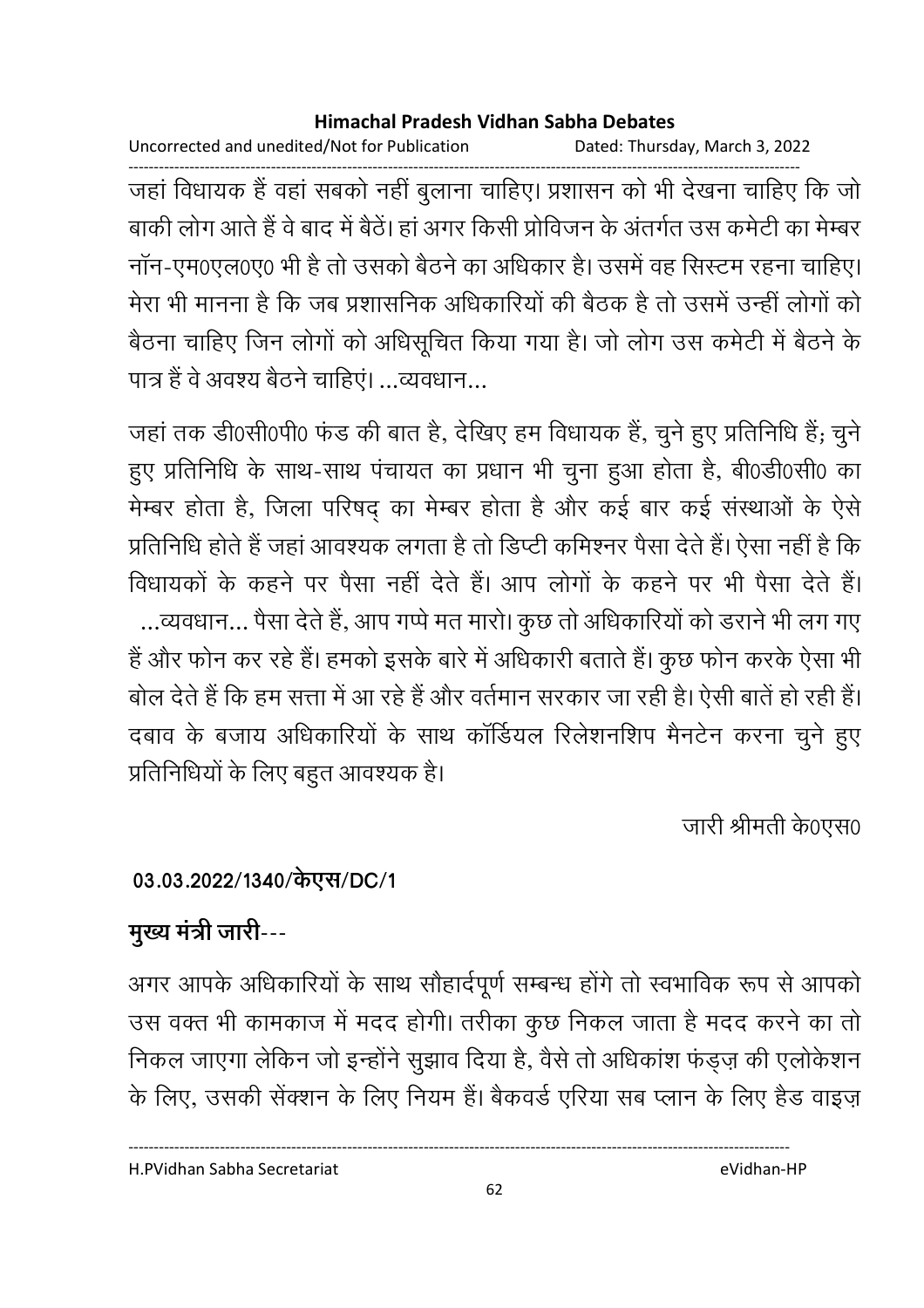Uncorrected and unedited/Not for Publication Dated: Thursday, March 3, 2022

------------------------------------------------------------------------------------------------------------------------------------ पैसा होता है। ऐजुर्कशन सैक्टर में, आई.पी.एच. में, पी.डब्ल्यू.डी. में कितना-कितना पैसा खर्च करना है, इन सारी चीजों के लिए उसमें प्रावधान है। इसी तरह से शैड्यूल कास्ट कम्पनिट प्लान में भी है। इसके अतिरिक्त कुछ जगह थोड़ा-बहुत पैसा होता है, बहुत ज्यादा पैसा अब डी.सी. के हाथ में नहीं रहा है। जब से विधायक निधि आ गई है तो विधायकों के पास एक साइजेंबल अमाउंट होता है। हमारे शुरू के दौर में विधायक निधि नहीं हुआ करती थी। उस समय कुछ भी नहीं होता था तो हम तो बिल्कुल रहमो-कर्म पर ही रह जाते थे। आज तो विधायक निधि है इसके साथ-साथ ऐच्छिक निधि भी है और उससे तो बहुत बड़ी मदद हुई है। नहीं तो विधायक को उसी वक्त अपना बटुआ निकालना पड़ता था कि मैं आपको इस टूर्नामैंट में या इस संस्था के लिए एक या दो हजार रुपये दे रहा हूं। हमें अपनी जेब से पैसे देने पड़ते थे और हम देते थे लेकिन ऐच्छिक निधि की एक शुरुआत हुई है जिससे गरीब आदमी की भी बड़ी मदद हुई है और दूसरे कार्यक्रमों में भी मदद हुई है। हमने इसमें लगातार वृद्धि की है। यह आपकी कांग्रेस सरकार के समय में 4.00 लाख रुपर्य मिलती थी जो आज 10.00 लाख तक पहुच गई है। …(व्यवधान)… आने वाले समय में भी देखेंगे क्या होता है, क्या नहीं होता है। बजट पेश होने देते हैं। मुझे मालूम नहीं है कि बजट में क्या लिखा है? आने वाले समय में इस बात का भी ध्यान रखेंगे।

अध्यक्ष महोदय, इन बातों को ध्यान में रखते हुए मेरा माननीय सदस्य श्री जगत सिंह नेगी जी से निवेदन है कि इस सकल्प पर बहुत ही सार्थक चर्चा हुई है। सभी लोगों

# **03.03.2022/1340/ //DC/2**

ने अच्छे सुझाव दिए हैं। सत्ता पक्ष और विपक्ष सभी का एक मत है कि विधायक इंस्टीट्यूशन | को स्ट्रेथन करने की ज़रूरत है नहीं तो कहीं के नहीं रहेंगे। मतलब हमारी कोई नहीं सुनेगा, कोई नहीं मानेगा। आप आते-जाते हुए दिखेंगे लेकिन कोई आपको रिकगनाइज़ नहीं करेगा। कारण, कारण कि जो बातें मैंने कहीं उनको लेकर हमारा व्यवहार उसके मुताबिक हो, यह मेरा आप सभी से आग्रह है। जो मैंने बाते कहीं, उनको ध्यान में रखते हुए माननीय सदस्य से मेरा निवेदन है कि इस सकल्प को वापिस ले। धन्यवाद।

H.PVidhan Sabha Secretariat eVidhan-HP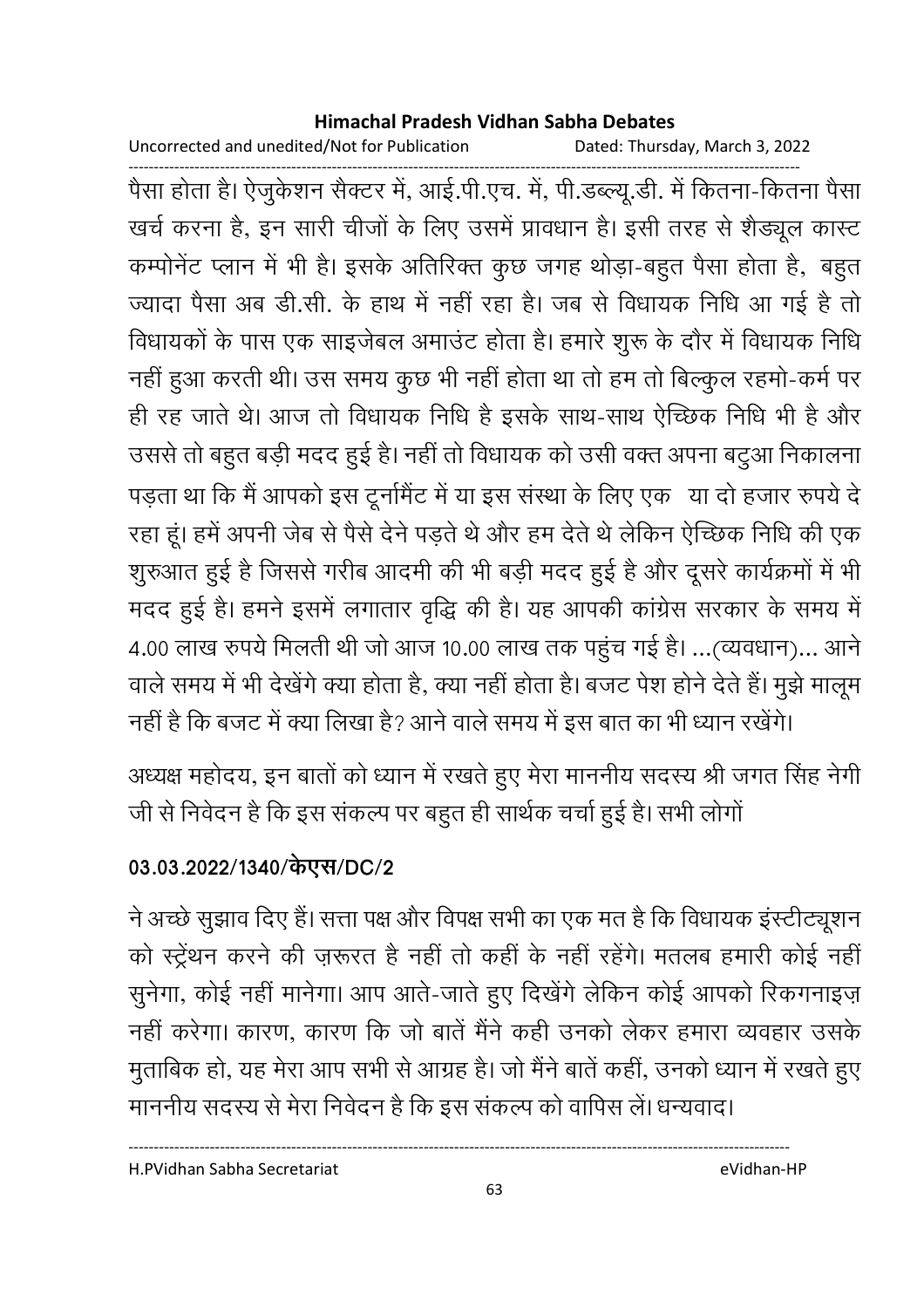## **03.03.2022/1340/ //DC/3**

**अध्यक्षः** माननीय मुख्य मंत्री ने बड़े विस्तार से उत्तर दिया है तो क्या माननीय सदस्य अपना सकल्प वापिस लेने को तैयार है?

**श्री जगत सिंह नेगीः** अध्यक्ष महोदय, मैंने मांगा था कुछ और, यहां तो सिर्फ बाटने की बारी आ गई। जिस तरीके से माननीय मुख्य मंत्री जी ने जवाब दिया है it was a non serious reply जो इनसे उम्मीद नहीं थी। इन्होंने पूछा कि बदलते परिवेश की क्या डेफिनेशन है? आपने खुद कहा कि यहां से आप उस सीट पर पहुंचे जो हमारे नेतृत्व का सबसे उच्च आसन है। आपकी जो यहां पीड़ा थी, वहां जा कर आपकी पीड़ा खत्म हो गई है, उसके लिए आप खुशकिरमत है कि आपकी पीड़ा खत्म हो गई। आप हमें पीड़ा में रखना चाहते हैं, रखिए। आपका धन्यवाद।

**अध्यक्षः** माननीय सदस्य, इसमें कोई क्लैरिफिकेशन नहीं होती। आपने और माननीय सदस्यों ने जो कहा, माननीय मुख्य मंत्री जी ने बड़े विस्तार से उसका उत्तर दें दिया है।

**श्री जगत सिंह नेगीः** सर, आप मुझे बोलने ही नहीं देते। आप मुझे हमेशा बीच में इन्टरवीन करते हैं। आप मुझे 9 मिनट में रोक देते हैं बाकी लोगों को 30-30 मिनट बोलने देते हैं। सर, नियम 101 में क्लैरिफिकेशन मिलती है। जब इन्होंने प्रस्ताव वार्पिस लेने की रिक्वेस्ट की है, मैं लू या न लू, मुझे भी तो बोलना पड़ेगा कि मैं क्यों प्रस्ताव वापिस नहीं लेना चाहता या मैं क्यों प्रस्ताव वापिस लूगा। आप मुझे यह भी नहीं बोलने देंगे तो मैं फिर क्या बालूगा? क्या मैं चुपचाप गूगे की तरह बैठ जाऊ?

**अध्यक्षः** आप थोड़ा धीरे बोलिए, आपका पहले ही गला बैठा हुआ है।

श्रीमती अ0व0 द्वारा जारी---

H.PVidhan Sabha Secretariat eVidhan-HP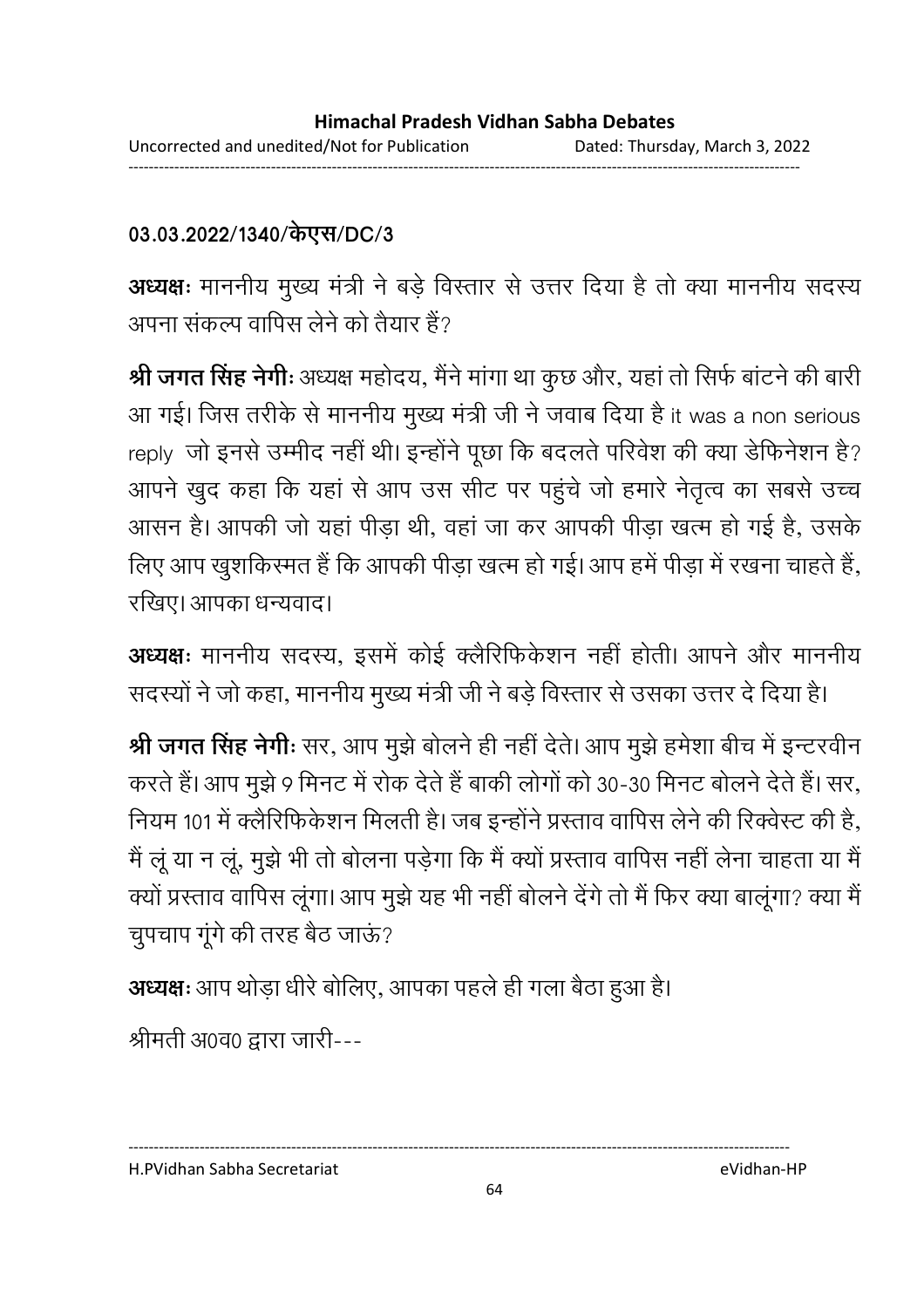Uncorrected and unedited/Not for Publication Dated: Thursday, March 3, 2022 ------------------------------------------------------------------------------------------------------------------------------------

### **03-03-2022/1345/av/dc/1**

# श्री जगत सिंह नेगी ---क्रमांगत

क्यों प्रस्ताव वापिस नहीं ले रहा हूं। …व्यवधान… अगर आप मुझे बोलने नहीं देंगे तो क्या मैं गूगे की तरह चुपचाप बैठ जाऊ? मैं केवल दो-तीन प्वाईट्स पर बात करना चाहता हूं। मैं इसको इसलिए वापिस नहीं लूगा क्योंकि इसमें ऐसे बहुत सारे मुद्दे सामने आए हैं जिनके बारे में माननीय मुख्य मंत्री ने कोई जवाब नहीं दिया। पट्टिकाए कोई जरूरी नहीं हैं, आप उनको तोड़िए और उसमें सरकार का पैसा नहीं बल्कि जनता का पैसा लगा होता है। 45 से ज्यादा पट्टिकाए तो मेरे ही निर्वाचन क्षेत्र में तोड़ दी गई है और आपने एक बार नहीं बल्कि कई बार कहा है कि उनको एक महीने के अदर-अदर लगा दिया जाएगा। इस बारे में इसी सत्र के दौरान एक प्रश्न भी लगा था जिसके उत्तर में यह कहा गया है कि अभी लगाई जाएगी। उसको छोड़िए, मैं यह कह रहा हूं कि विधायकों की इस संस्था को कैसे मजबूत किया जाए; इस पर सोचने की आवश्यकता है। इस बारे में यहां पर बहुत सारे माननीय सदस्यों ने काफी अच्छे सुझाव दिए हैं। मैं इससे संबंधित दो-तीन प्वाईट्स पर बोलना चाहता हूं। भारत सरकार की तरफ से गाइंडलाइस है कि …व्यवधान…

**अध्यक्ष** : माननीय सदस्य, आप सकल्प वार्पिस ले रहे है या नही? …व्यवधान… कौन-सी क्लेरीफिकेशन? माननीय मुख्य मंत्री ने इस संकल्प पर विस्तार से उत्तर दे दिया है। माननीय सदस्य, इस विषय पर आप सहित लगभग 12 विधायकों ने अपनी-अपनी बात रखी है। …व्यवधान…

**श्री जगत सिंह नेगी** : अध्यक्ष महोदय, अगर सरकार की कुछ न करने की मशा है तो आपका धन्यवाद; न करें। हम अपनी पार्टी की सरकार आने पर इसको ठीक कर देंगे। माननीय मुख्य मंत्री ने इस विषय को बहुत हलके में लिया है इसलिए मैं इस प्रस्ताव को वापिस नहीं लूगा।

 **:** 2@ B - M- ->! - EK ह ! Z > अपना सकल्प वापिस लेने को तैयार है?

**श्री जगत सिंह नेगी** : अध्यक्ष महोदय, माननीय मुख्य मंत्री ने जो जवाब दिया है उससे मैं सतुष्ट नहीं हूं इसलिए मैं अपना सकल्प वार्पिस नहीं लूगा।

----------------------------------------------------------------------------------------------------------------------------------

H.PVidhan Sabha Secretariat eVidhan-HP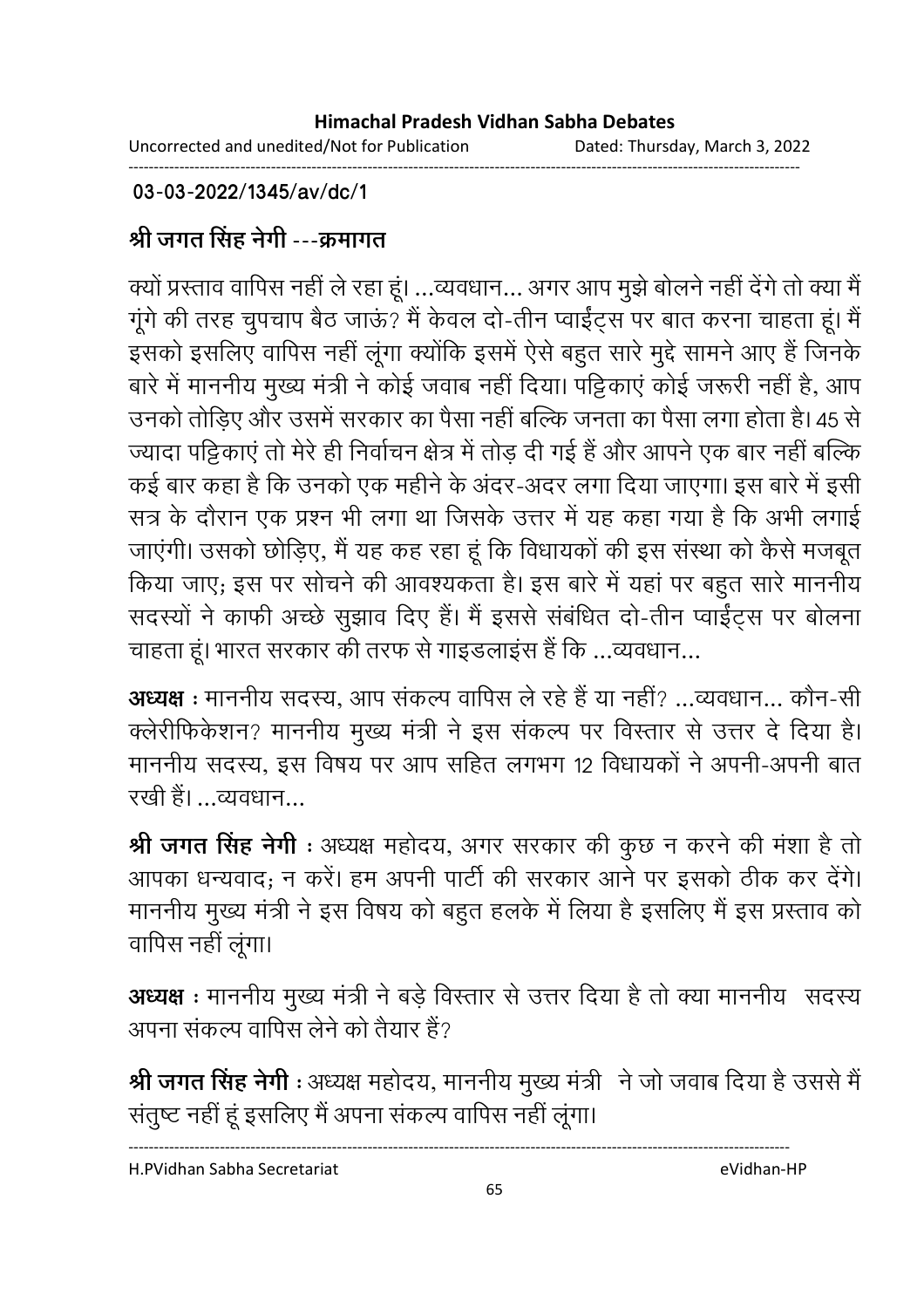------------------------------------------------------------------------------------------------------------------------------------

### **03-03-2022/1345/av/dc/2**

**अध्यक्ष** : तो प्रश्न यह है कि ''बदलते परिवेश में विधायकों की भूमिका पर यह सदन विचार करे $\gamma$ 

सकल्प अस्वीकार।

अब इस माननीय सदन की बैठक दोपहर के भोजनावकाश हेतु 02.45 बजे अपराह्न तक स्थगित की जाती है।

03/03/2022/1455/टी0सी0वी0/एच0के0/1

# (सदन की बैठक दोपहर के भोजनोपरान्त 2.55 बज़े अपराह्न पुनः आरम्भ हुई)

**अध्यक्ष** : अब श्री जीत राम कटवाल, माननीय सदस्य अपना सकल्प प्रस्तुत करेंगे। इसी विषय पर माननीय सदस्य, श्री नरेन्द्र ठाकुर जी से भी सकल्प प्राप्त हुआ है, वे भी चर्चा मे भाग ले सकते हैं।

**श्री जीत राम कटवाल, झण्डुता** ः अध्यक्ष महोदय, धन्यवाद। मै आपकी अनुमति से अपना संकल्प प्रस्तुत करता हूं जो इस प्रकार से हैं :-

"श्रीमद् भगवत् गीता को स्कूली पाठ्यक्रम में शामिल करने बारे यह सदन विचार  $\overrightarrow{ab}$  I"

**अध्यक्ष** : तो सकल्प प्रस्तुत हुआ कि श्रीमद् भगवत् गीता को स्कूली पाठ्यक्रम में शामिल करने बारे यह सदन विचार करें। अब इस पर श्री जीत राम कटवाल जी चर्चा शुरु करेंगे।

**श्री जीत राम कटवाल** : अध्यक्ष महोदय, भगवत् गीता को स्कूली पाठ्यक्रम में शामिल करने के बारे में मैंने अपना सकल्प दिया है। मैं इस सदभे में कुछ विशेष बातें कहना चाहूगा। भारतीय संस्कृति और साहित्य का सार भगवंत गीता में आता है और यह हमारा धार्मिक

H.PVidhan Sabha Secretariat eVidhan-HP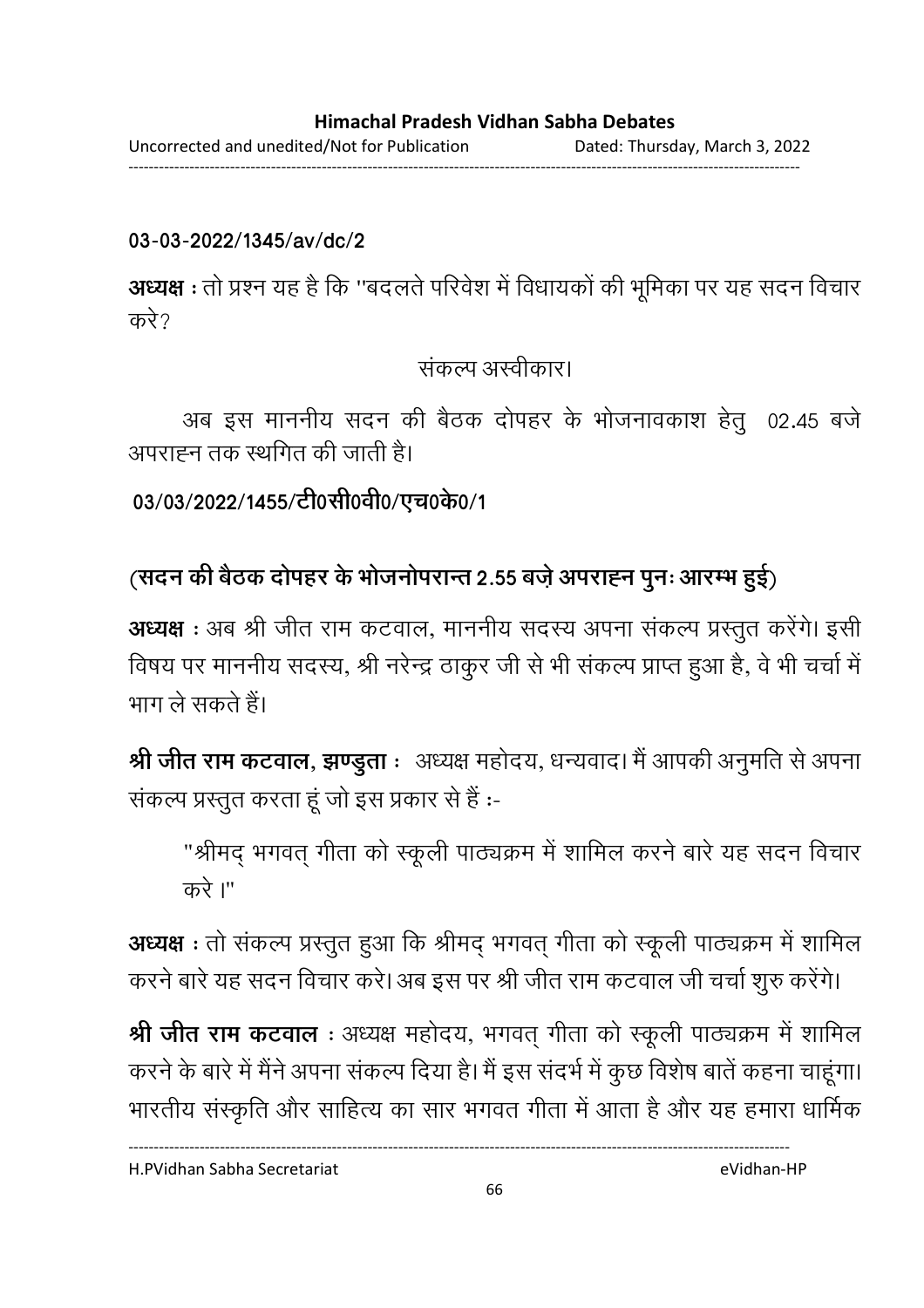Uncorrected and unedited/Not for Publication Dated: Thursday, March 3, 2022

------------------------------------------------------------------------------------------------------------------------------------ ग्रंथ भी है। परंतु इसके अलावा इसको जीवन की दाशनिकता के सदर्भ में भी जाना जाता हैं। कर्म या कर्त्तव्य के बारे में जो सोचा जाता है या टिप्पणिया होती हैं, उनका सबसे उत्कृट सदर्भ श्रीमद् भागवत् गीता को कहा जाता है। इसमें 18 चैप्टर है और 720 श्लोक है। जैसे हरेक किताब का कोई लेखक होता है, इसके बारे में यह कहा गया है कि जब कुरुक्षेत्र में कौरवों और पांडवों में युद्ध निश्चित हो रहा था तो उस वक्त अर्जुन के दिल और दिमांग में जो अकर्मण्यता आई थी उसको दूर करने के लिए भगवान श्री कृष्ण ने स्वयं गीता का ज्ञान दिया था।

एन0एस0 द्वारा जारी ....

### 03-03-2022/1450/NS/HK/1

श्री जीत राम कटवाल........ जारी

हमारी संस्कृति और इतिहास में दो महान पुरूष है। एक भगवान श्री राम जिनको एक व्यक्ति के रूप में मर्यादा पुरूषोतम व्याखित किया गया। इसका अर्थ है मर्यादाओं का पालन करने वाले पुरूष और पुरूषों में उत्तम। इसी तरीके से भगवान श्री कृष्ण आज से साढ़े पांच हजार वर्ष पहले इस भारत वर्ष की पुण्य भूमि में अवतरित हुए और उनको एक मानव होते. हुए भगवान का दज़ो प्राप्त है। इसका यही कारण है कि उनके शब्द और भगवत गीता का स्वरूप हमारे जीवन की सारी समस्याओं और जीवन के अनसुलझे तथ्य होते हैं, कठिनाइया होती है उनको सुलझाने में हमें इससे शक्ति मिलती है, सुझाव मिलते हैं और मार्गदर्शन होता है। भगवान श्री कृष्ण ने गीता में कर्म का महामंत्र प्रदान किया है। इसको मानव जाति के कल्याणकारी होने का और पथ प्रदेशक, मार्गदर्शक के लिए अत्यंत महत्वपूर्ण दस्तावेज़ के रूप में और धार्मिक ग्रंथ के रूप में जाना जाता है परन्तु यह जीवन की एक दार्शनिकता के रूप में ज्यादा समझा जाता है। क्योंकि यही एक ग्रंथ है जिसके ऊपर विश्व में सबसे ज्यादा टिप्पणिया हुई है। भारत वर्ष और एशिया ही नहीं बल्कि यूरोप, अमरीका, रूस और बड़े-बड़े देशों के 60 आदमियों ने टिप्पणिया की है। ये ज्यादांतर पश्चिमी सभ्यता के द्योतक है। महान दाशनिक, वैज्ञानिक या किसी और भी तरीके से जो बडे-बडे व्यक्ति कहे जाते हैं उनका इनको दर्ज़ा प्राप्त है।

H.PVidhan Sabha Secretariat eVidhan-HP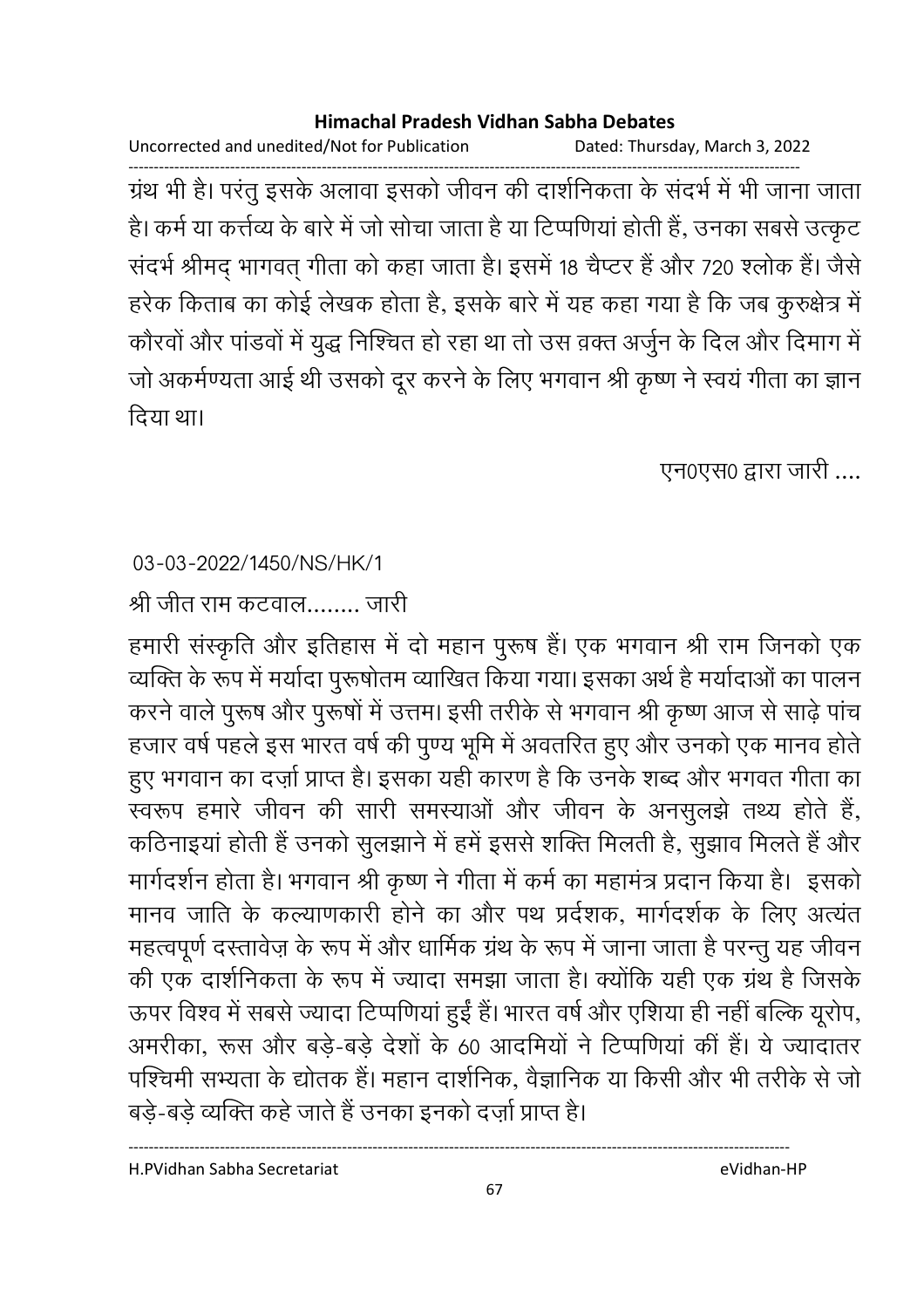Uncorrected and unedited/Not for Publication Dated: Thursday, March 3, 2022 ------------------------------------------------------------------------------------------------------------------------------------

भगवान श्री कृष्ण ने कहा कि आत्मा अमर है। जैसे हम वस्त्र त्याग देते हैं- और नए वस्त्र धारण करते हैं तो उसी तरीके से आत्मा पुराने शरीर को छोड़ कर नए शरीर में प्रवेश करती है। आत्मा अजर और अमर है, इसके साथ ही मनुष्य को अपने कर्म पर ध्यान देना चाहिए। अच्छा कर्म सभी धर्मा में माना जाता है और अच्छा कर्म होगा तो उसके अच्छे फल होंगे। अच्छा कर्म करना एक वास्तविकता है और इसी वास्तविकता को आगे बढ़ाते हुए श्रीमद् भगवत् गीता में बताया गया है। अगर हम अपने कर्त्तव्य के प्रति संजग है तो सफलता और असफलता का कोई अर्थ ही नहीं होता है। हम सफल और असफल होने पर ज्यादा प्रभाव नहीं रख पाते। धर्म की अधर्म पर विजय, झूठ पर सच की विजय, पाप पर पुण्य की विजय, यह इसका सार है। इसमें भगवान श्री कृष्ण ने जो उपदेश दिया उसमें धर्म, अधर्म, पाप, पुण्य, न्याय और अन्याय को स्पष्ट किया गया

## 03-03-2022/1450/NS/HK/2

हैं। उन्होंने धृतराष्ट्र के पुत्रों को अन्याय का प्रतीक कहा और पाण्डु पुत्रों को धर्म का प्रतीक कहा है। यही कारण है कि धर्म के प्रति हमारा रुझान और कर्तव्य के प्रति हमारे जीवन का तात्पर्य तथा जीवन की दार्शनिकता इसी तरीके से रहती है। अल्बर्ट आइस्टीन ने भी कहा है कि गीता के उपदेश अद्वितीय है और इन्हें पढ़ कर ही मनुष्य को ज्ञान हुआ कि इस दुनिया का निर्माण कैसे हुआ? जैसे मैंने पहले कहा कि

श्री आर0 के0 एस0 द्वारा जारी।

03.03.2022/1505/RKS/YK-1

श्री जीत राम कटवाल… जारी

महात्मा गांधी जी ने कहा कि जब मुझे परेशानी होती है तो मैं भगवत् गीता का सहारा लेता। हूं और गीता के पन्नों को पलटता हूं। महान दार्शनिक श्री अरविन्द घोष जी ने कहा कि भगवत् गीता धर्मग्रंथ या पुस्तक न होकर एक जीवनशैली है जो हर उम्र के व्यक्ति को एक अलग सर्दश और हर सभ्यता का अलग अर्थ समझाती है। संसार की समस्त सभ्यता इस

H.PVidhan Sabha Secretariat eVidhan-HP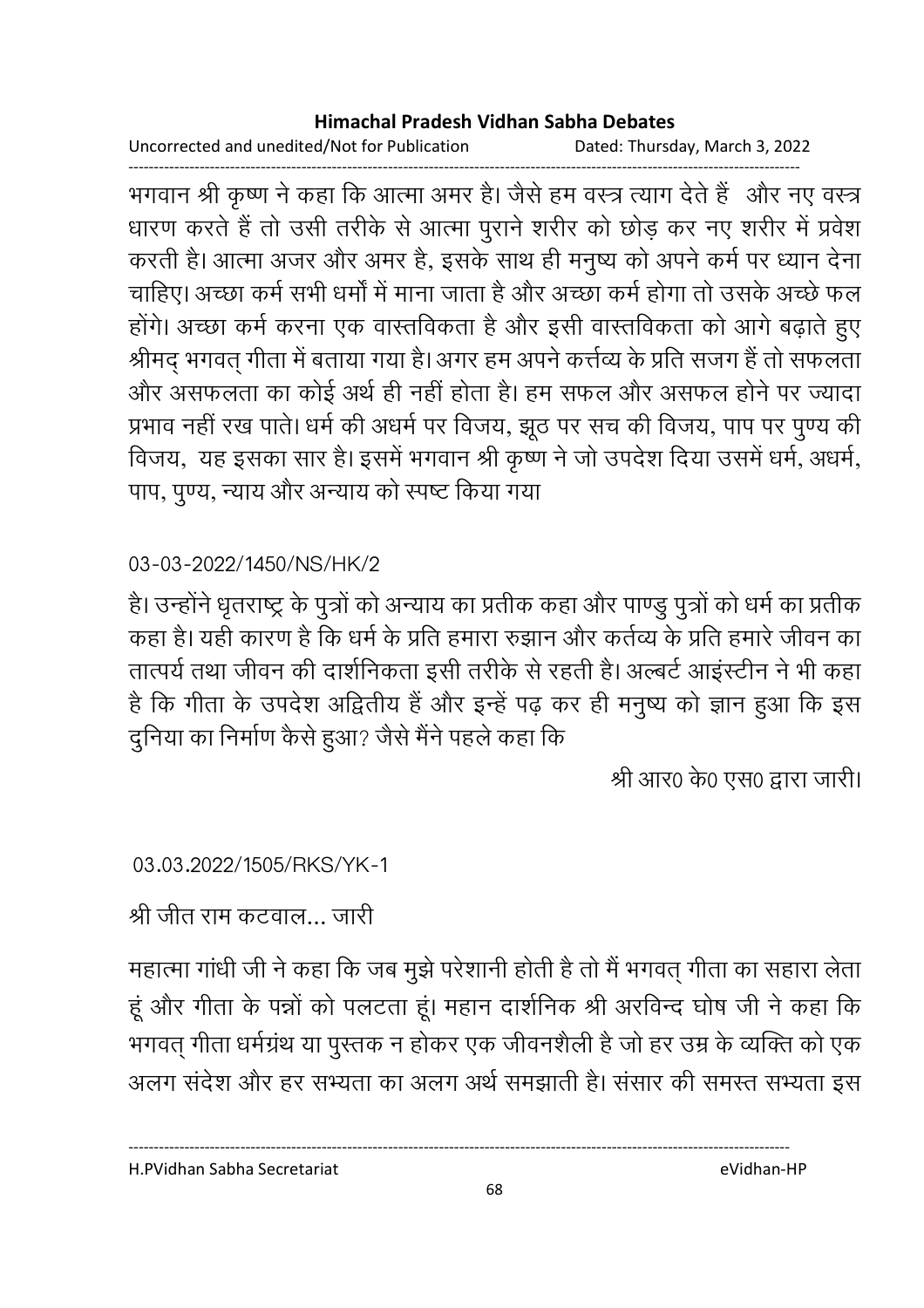Uncorrected and unedited/Not for Publication Dated: Thursday, March 3, 2022 ------------------------------------------------------------------------------------------------------------------------------------ ग्रंथ में निहित है। भगवत् गीता के उपदेश जगत कल्याण का सात्विक मार्ग है। श्री कृष्ण ने कुरूक्षेत्र में खड़े होकर अर्जुन रूपी जीव को धर्म, समाज, राष्ट्र राजनीति व कूटनीति की शिक्षा दी। प्रजा के प्रति शासक के क्या कत्तेव्य और व्यवहार हो, की शिक्षा दी तथा कर्म के ज्ञान को भी उद्घाटित किया।

# (माननीय उपाध्यक्ष पदासीन हुए।)

श्री कृष्ण के उपदेश कालजयी और संसार के लिए कल्याणकारी है और ये सदा सामयिक रहते हैं। युद्ध और विनाश के मुहाने पर खड़े ससार को सभालने का सबल भी इस ग्रंथ से मिलता है। भगवान श्रीकृष्ण के मुख से प्रतिपादित इन शब्दों से हम सभी लोगों को आज यह धार्मिक ग्रंथ, दार्शनिकता या जीवन के सत्य के रूप में मिला है। इस ग्रंथ के बारे में विश्व के विभिन्न इतिहासकारों, राजनीतिज्ञों, वैज्ञानिकों और दार्शनिकताओं द्वारा कई टिप्पणिया की गई है। मैंने इसके बारे में जो सामग्री एकत्रित की है उसे मैं अंग्रेजी भाषा में पढ़ना चाहूगा। मेरे पास माननीय उच्चतम न्यायालय के भी कुछ तथ्य है जिन्हें मैं आपके रामक्ष रखना चाहूंगा। Individuals and ideologies unable to understand the heart and mind of India have either always considered ideas and words like Hindu, Hindutva, National and Nationalism in public discourse as a taboo and untouchable and given one sided interpretation. राष्ट्रीयता, राष्ट्रवाद, हिन्दू, हिन्दुत्व, 'Hindutva is a way of life' इन शब्दों को उद्धृत करते हुए माननीय उच्चतम न्यायालय ने वर्ष 1995 में एक रुलिंग दी थी। Supreme Court Ruled that Hindutva is a way of life it cannot be limited to a belief or system of worship. To become a

03.03.2022/1505/RKS/YK-2

vehicle of change one has to take lessons from the mistakes of the past, improve the present and decide the future direction. ये कुछ ऐसे तथ्य हैं जो मैंने

#### H.PVidhan Sabha Secretariat eVidhan-HP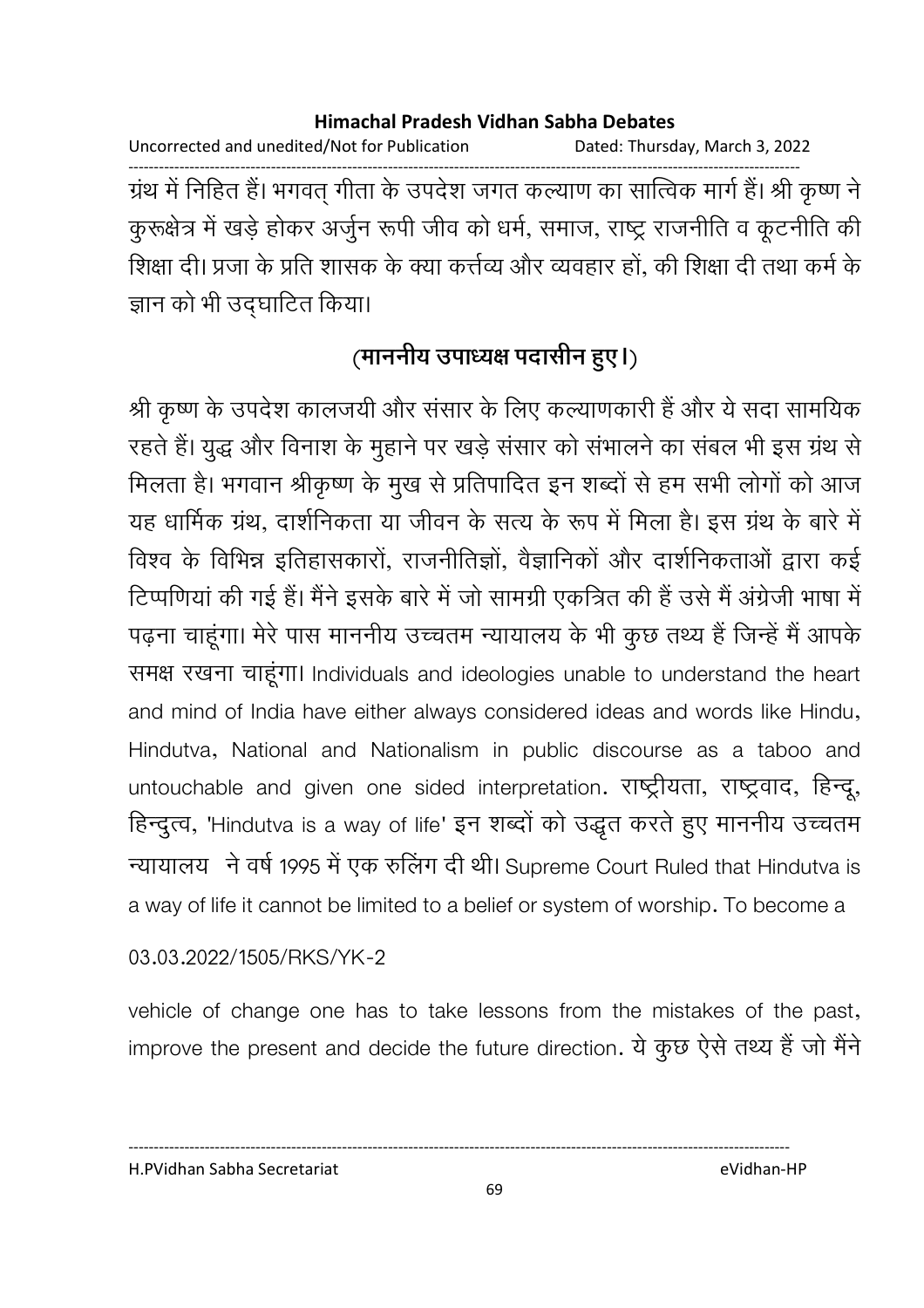#### **Himachal Pradesh Vidhan Sabha Debates**  Uncorrected and unedited/Not for Publication Dated: Thursday, March 3, 2022

------------------------------------------------------------------------------------------------------------------------------------ आपके समक्ष रखे। भगवत् गीता को स्कूल पाठ्यक्रम में शामिल करने हेतु जो मैं कहना चाहूंगा उसका उल्लेख अंग्रेजी भाषा में करूंगा।

श्री बी.एस.द्वारा… जारी

### 03.03.2022/1510/बी.एस./वाई0के0/-1

### **Shri Jeet Ram Katwal continues....**

Bhagwat Geeta is the most sacred book of Hindu religion. Hindus consider it the words of God (Lord Krishna) and treat every word of Geeta as a Gospel Truth.

Some people consider Geeta not a religious Scripture but a philosophical entity. There is some merit in this argument as Geeta is not about rituals and laws but about the philosophy of life from Indian perspective. It is part of Indian philosophy course all over the world. In childhood whatever we learn gets etched in our brains making them as indelible impressions. So introducing Bhagwat Geeta in school curriculum is a good omen to turn the Indian economy & even world economy in a positive direction.

Actually, there can be even the gradation of the ways of deepness of explanation and practicability of attitudes, reflecting the basic, high school, and university levels of education.

Such a project would be a valuable contribution to the healthy development of Indian young generations not as a religious but as a practical spiritual tradition. However, such a project would demand serious studies done not by religious people, but by specialists understanding the practical spiritual message of the Bhagwat Geeta. The key factors of the study would be the explanations of the importance of the spiritual experiential knowledge for individuals and the importance of understanding the non-religiousness of the ancient Vedic way of life. When one learns Bhagawat Geeta from authorized

H.PVidhan Sabha Secretariat eVidhan-HP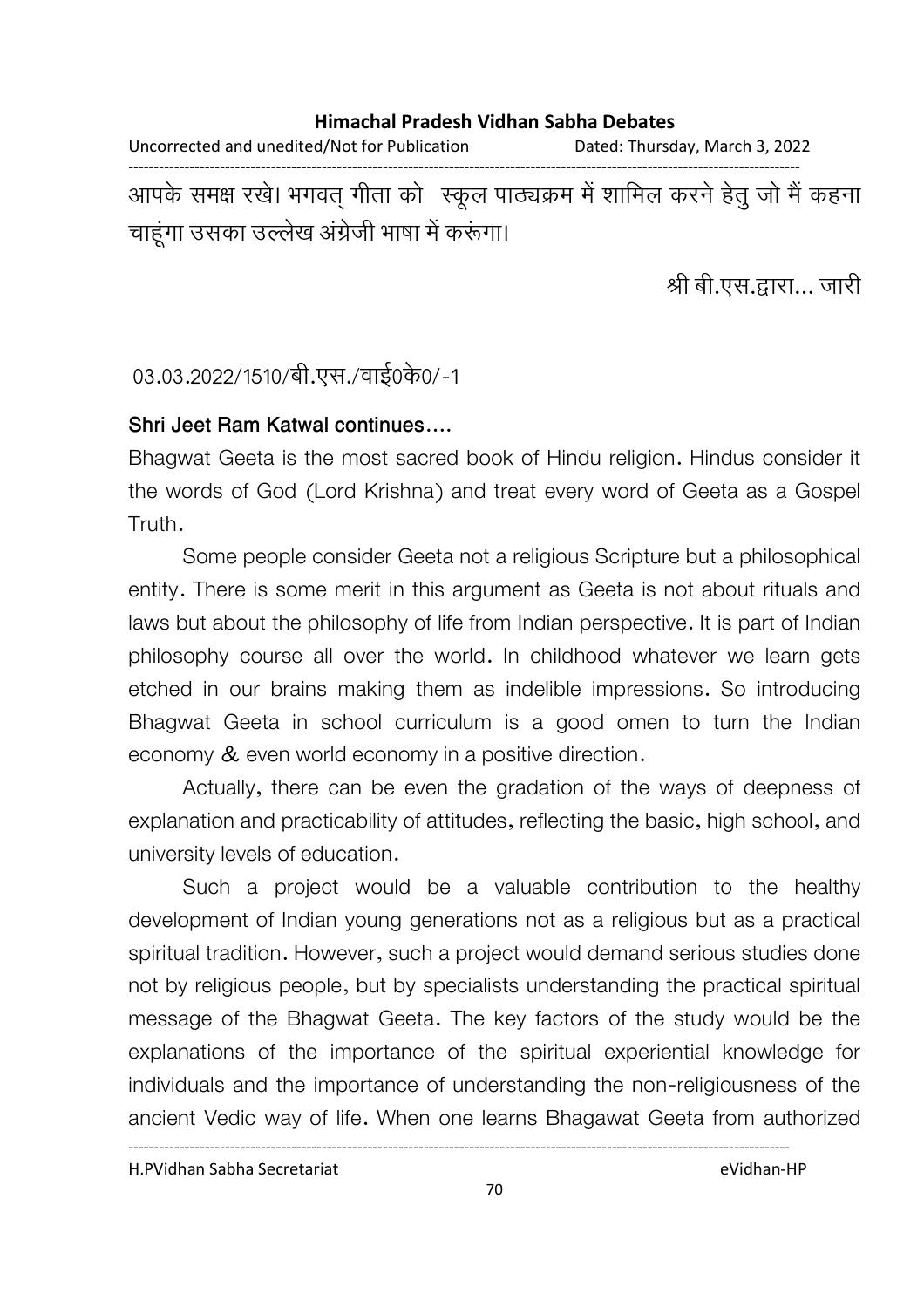Uncorrected and unedited/Not for Publication Dated: Thursday, March 3, 2022 ------------------------------------------------------------------------------------------------------------------------------------

source, then the reader will also find things which are not to be found elsewhere. It's a manual for life.

Previously it was taught in all schools (Gurukul's) in ancient India till the British has introduced the modern education system. But, now it is taught in many schools and universities outside India including London (St. James School).

### 03.03.2022/1510/बी.एस./वाई0के0/-2

There are 18 chapters in Bhagwat Geeta. Study of it will give moral values which will help children to grow spiritually and remain attached to the root's. Today due to lack of moral values we are seeing youth wasting time in relationships just for sake, indulging in drinking, high degree of lust among youth. So investing 18 hours is not a big deal if children are taught 1 hour moral values every day, after this a child will come out from school will be of good not only character but a proved human being. As scriptures give eternal knowledge which can be applied in all times, places and circumstances but to be heard from a bonafide guru.

Every moment in this world we are looking for two things ananda (bliss) and eternality in relationships and ultimate happiness.

Unfortunately we consider Bhagwat Geeta as a religious text. India's young generation remains deprived of its sacred benefits. Those who have read Bhagwat Geeta once at least, they will understand it is not a religious text. No other book has got such a wide circulation and published with innumerable interpretations like Geeta. Its influence is beyond time and space and territories. It is a treasure house of knowledge for any fertile mind and its influence is eternal. Mahatma Gandhi sighted Geeta his Mother and he said whenever he felt confusion and sorrow, he had taken refuge in Shri Bhagwat Geeta.

H.PVidhan Sabha Secretariat eVidhan-HP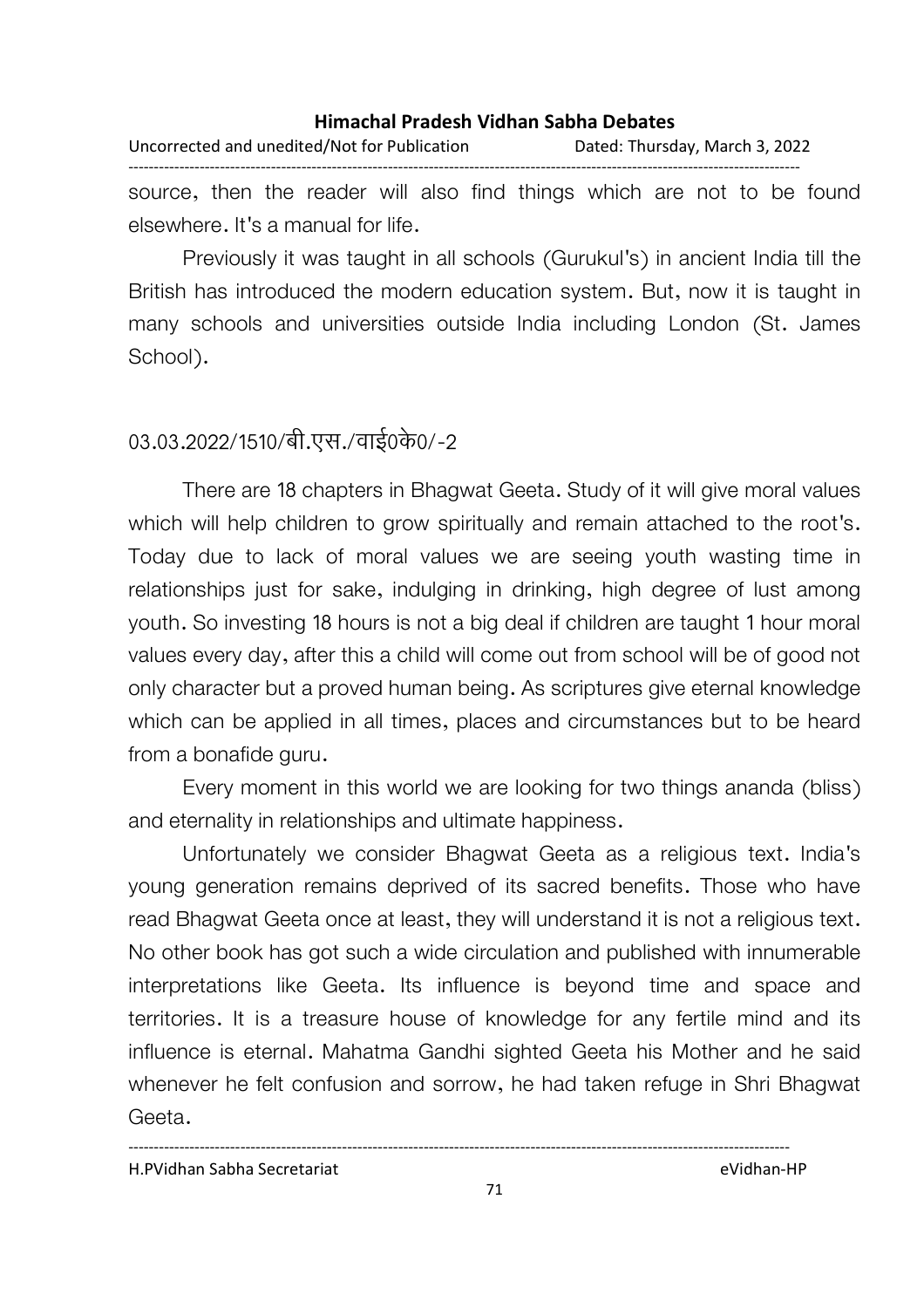#### **Himachal Pradesh Vidhan Sabha Debates**  Uncorrected and unedited/Not for Publication Dated: Thursday, March 3, 2022 ------------------------------------------------------------------------------------------------------------------------------------

Indians should revert to their ancient traditions, and texts such as Mahabharata and Bhagwat Geeta should be introduced to children at an early age.

Teaching of Bhagwat Geeta will undoubtedly help inculcate the virtues we desire in the Generations of tomorrow and act as a moral compass in their times of distress. The glorious future of our country demands for it. If children at younger age are taught with the power of decision making, cause and effects of vice and virtuous deeds and the method of application of the epic

### 03.03.2022/1510/बी.एस./वाई0के0/-3

stories in real lives then we would ever be so proud of raising children with a positive mind set. Which could be imparted throw Shri Bhagwat Geeta. इस पर कुछ विदेशी महानुभावों के कमिट्स आए हैं, वोलटायर जो थे फ्रास रेवोलुशन के एक प्रवर्तक रहे है, उनकी भी एक टिप्पणी है - "I am convinced that everything has come down to us from the banks of the Ganga-astronomy, astrology, metempsychosis, etc.

श्री एन0 जी0 द्वारा जारी...

# 03-03-2022/1515/ए.जी.-एन.जी. /1

### **Shri Jeet Ram Katwal continues. . .**

It is very important to note that some 2500 years ago at the least Pythagoras went from Samos to the Ganga to learn geometry. But he would certainly not have undertaken such a strange journey had the reputation of the Brahmins

H.PVidhan Sabha Secretariat eVidhan-HP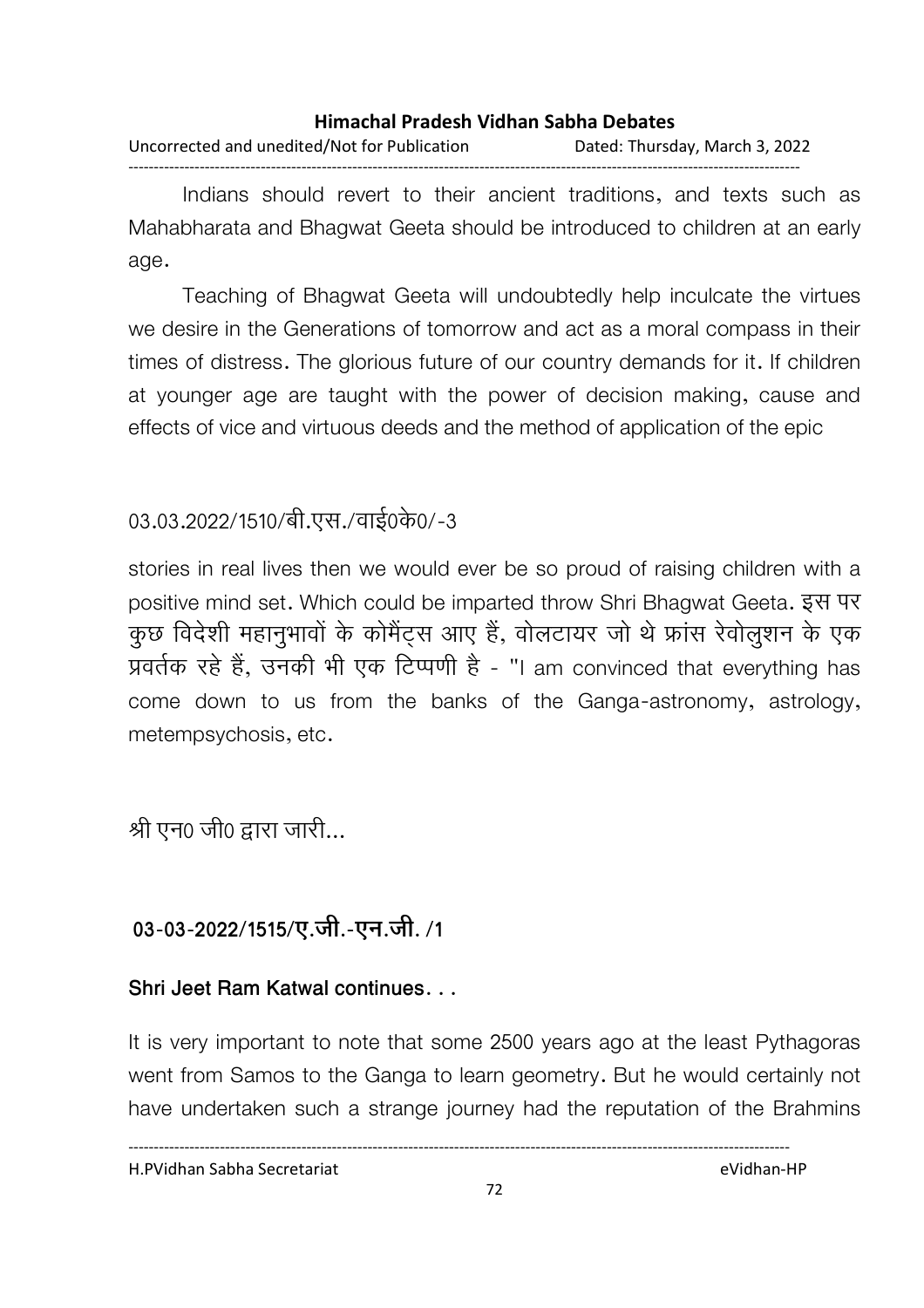Uncorrected and unedited/Not for Publication Dated: Thursday, March 3, 2022

------------------------------------------------------------------------------------------------------------------------------------

science not been long established in Europe. The Vedas was the most precious gift for which the west had ever been indebted to the East i.e India. श्रीमद् भगवत् गीता के बारे में विशेष तौर पर एक जर्मन फिलोस्पर Julius R Oppenheimer हुए है उन्होंने भी यह कहा है कि - The juxtaposition of Western Civilization's most terrifying scientific achievement with the most dazzling description of the mystical experience given to us by the Bhagvat Gita, India's greatest literary monument. Mark Twain एक बहुत बड़े पोलिटिकल थिंकर हुए हैं उन्होंने भी यह कहा है कि "Our most valuable and most instructive material in the history of man are treasured up in India." David J. Bohm - "Atman equals Brahman of classical Hindu philosophy". Aldous Huxley एक बहुत बड़े दाशर्निक हुए हैं और उन्होंने कहा है कि "The Bhagvat Gita is the most systematic statement of spiritual evolution of endowing value to mankind". श्रीमद् भगवत् गीता के रीलेवेस में यह कुछ ऐसी बाते हैं। इस कान्टिनेट से परे की दुनिया में ऐसे बहुत सारे तथ्य हैं-और मैंने अभी केवल 5-6 ही कोट किए हैं। Hindu Rashtra is not a political concept. Any person in India or in the whole world who considers himself to be a child of mother India, who respects the culture of India and who remembers his Indian ancestors is a Hindu in our eyes. We believe that one who does not call himself a Hindu, calls himself by some other name is also a Hindu, that means, it's Hindu is a way of life. यह डा0 मोहन भागवत जी का कथन है जिसे मैने यहां पर रखा है। यहां पर मैंने बहुत सारी चीजे कही है। मैंने अपने सकल्प को प्रस्तुत करते हुए कुछ तथ्य समय को ध्यान में रखते हुए रखे हैं। ऐसे विषयों के लिए मेटेरियल तो बहुत ज्यादा होता है लेकिन मैंने यहां पर कुछ ही तथ्यों को रखा है। उपाध्यक्ष महोदय, आपने मुझे सकल्प रखने का समय दिया, आपका बहुत-बहुत धन्यवाद।

समाप्त /-

03-03-2022/1515/ए.जी.-एन.जी. /2

**उपाध्यक्ष** : इस विषय पर पांच सदस्य बोलने वाले हैं और माननीय सदस्य श्री नरेन्द्र ठाकुर जी का भी यही विषय है। 'श्रीमद् भगवत् गीता को क्यों पाठ्यक्रम में होना चाहिए' के सदर्भ

H.PVidhan Sabha Secretariat eVidhan-HP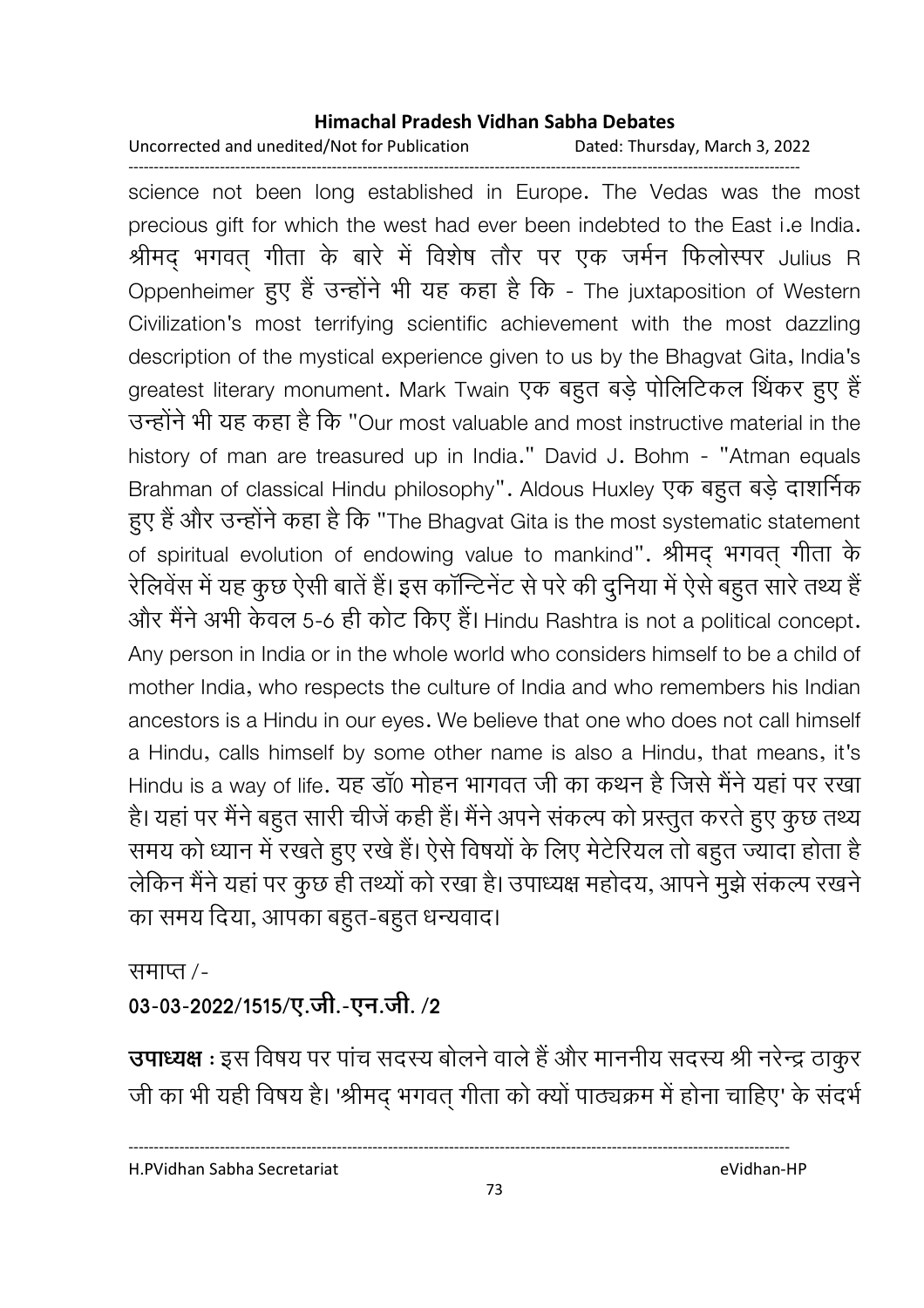Uncorrected and unedited/Not for Publication Dated: Thursday, March 3, 2022

------------------------------------------------------------------------------------------------------------------------------------ में बोलने वाले सभी माननीय सदस्यों से मेरा विनम्र आग्रह है कि 5-5 मिनट में अपना विषय रखे। अब मैं चर्चा में भाग लेने के लिए माननीय सदस्य श्री नरेन्द्र ठाकुर जी को आमंत्रित करता हं।

**श्री नरेन्द्र ठाकुर (हर्मीरपुर) :** उपाध्यक्ष महोदय, जो सकल्प माननीय सदस्य श्री जीत राम कटवाल जी ने इस माननीय सदन में रखा है उस पर आपने मुझे बोलने का मौका दिया इसके लिए मैं आपका धन्यवाद करता हूं। उपाध्यक्ष महोदय, अभी श्रीमद् भगवत् गीता के बारे में माननीय सदस्य श्री जीत राम कटवाल ने बड़े विस्तार से बताया है। मैं इस विषय पर कहना चाहता हूं कि आज की यंग जनरेशन व आने वाली जनरेशन, हमारी संस्कृति और हमारे संस्कार क्या है, इन सब से बहुत दूर है। मेरा कहने का मतलब यही है कि यदि श्रीमद् भगवत् गीता को स्कूलों में इटरड्यूज़ किया जाए तो हमारा युवा जो रास्ते से भटक गया है उसे सही रास्ते में लाने के लिए यह बहुत बड़ा रोल प्ले करेगी। आज हम सभी देख रहे हैं, समाज देख रहा है और परिवार देख रहा है कि हमें विरासत में जो संस्कृति व संस्कार मिले, आज हमारे बच्चों का समाज में क्या रोल होना चाहिए, परिवार में क्या रोल होना चाहिए, गुरूओं की कैसे रिस्पेक्ट करनी चाहिए, बड़ों का आदर कैसे करना चाहिए, इससे बहुत दूर चले गए हैं

श्री जे.एस. द्वारा जारी.........

**03.03.2022/1520/JS/AS/1**

## श्री नरेन्द्र ठाकुरः ------जारी------

इसी तरह से हमारा यह जो सिस्टम सैंटअप है और आगे चलता रहा तो हमारा देश और समाज बहुत ही विषम परिस्थितियों से गुजरेगा। आने वाले समय में क्या हालात बनेंगे। उनका आकलन करना हमारे लिए बहुत मुश्किल हो जाएगा। मैं यहां पर यह भी कहना चाहूंगा कि जहां तक गीता ग्रंथ का संबंध है, यह भारतीय संस्कृति का एक सर्वोच्च ज्ञान

74

----------------------------------------------------------------------------------------------------------------------------------

H.PVidhan Sabha Secretariat eVidhan-HP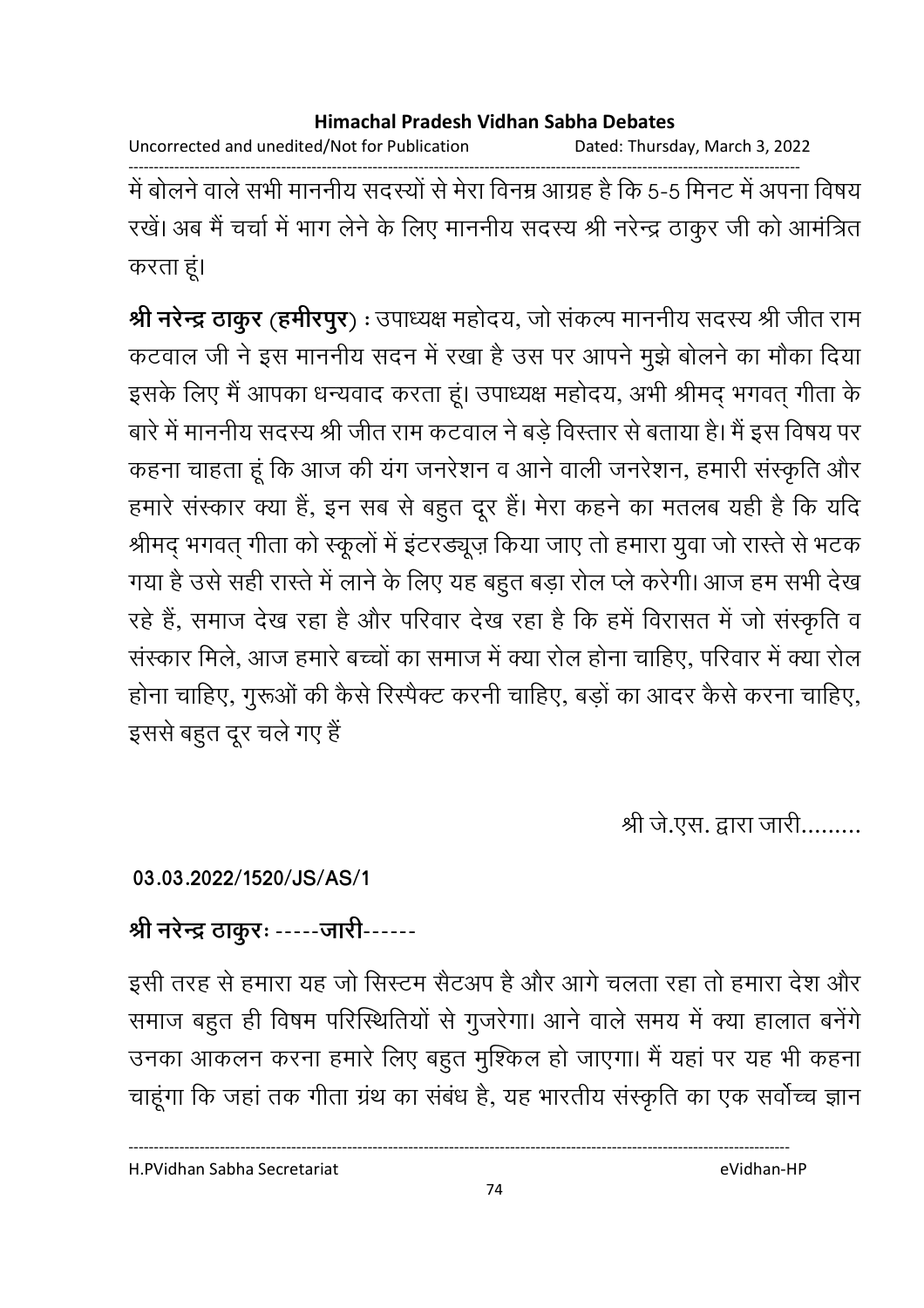Uncorrected and unedited/Not for Publication Dated: Thursday, March 3, 2022

------------------------------------------------------------------------------------------------------------------------------------ का केन्द्र है। यह सभी शास्त्रों का सार है, एक ही जगह जो ज्ञान मिलता है वह सिर्फ गीता में मिलता है। गीता को हमने एक "मा" की सज्ञा भी दी है। जिस प्रकार से मा अपने बच्चों को प्यार-दुलार करके वहां तक पहुचाने का प्रयास करती है, उसी तरह से गीता भी अपना ज्ञान करने वालों को शीतल और शांति प्रदान करती है। बहुत सारे ग्रंथ इस संसार में हैं, जो धर्म के मार्ग पर हमें आगे ले जाने की प्रेरणा देते हैं। परन्तु गीता एक ऐसी किताब है जो शिव धर्म ही नहीं बल्कि मन, शरीर और बुद्धि, इन सभी को नियंत्रण करने के लिए हमें शिक्षा प्रदान करती है। अब हमारे बच्चों को एकमात्र आल्टरनेटिव बचा है, क्योंकि बच्चे जब ग्रोइंग एज़ में होते हैं, उनका ध्यान कैसे डाइवर्ट किया जाए क्योंकि आजकल बच्चों के पास ऐसे कई आल्टरनेटिव है। इनकी तरफ न जा करके शुरु में ही बच्चों के हाथ में मोबाइल दें दिया जाता है। परिवार में बैठ कर अपने दादा से, अपनी माता से क्या संस्कार लेने चाहिए, उनके बारे में उनके पास सीखने का टाइम ही नहीं है। परिवार के साथ बैठ कर, समाज के साथ बैठ कर अच्छी-बुरी चीजों का उनको ज्ञान ही नहीं होता है। हमेशा वे मोबाइल और टेलीविज़न देखते हैं। आप सभी को पता है कि हमारे बच्चे मोबाइल और टेलिवीज़न में किस तरह की संस्कृति व संस्कार देखते हैं। मैं यहां पर निवेदन करना चाहूंगा कि हमारे जो स्कूल है, वे ही केवलमात्र हमारे आल्टरनीटेव बचे हैं क्योंकि बच्चा जल्दी ही । स्कूल में जाता है और आज की तरीख में बच्चों को गीता का ज्ञान देना बहुत ही। जरूरी है। इसमें भावुकता की जगह कर्म प्रधान होता है और गीता का भी यही सार है। गीता कर्म को ज्यादा महत्व देती है। कर्म के बिना हम कोई भी चीज प्राप्त नहीं कर सकतें है। हमारे बच्चों को यह भी समझ होनी चाहिए कि कैसे कर्म करके इस समाज में हम अपना रथान बना सकते हैं। गीता का पाठ्यक्रम स्कूलों में इन्ट्रोड्यूस करना हमारे लिए मजबूरी |

### **03.03.2022/1520/JS/AS/2**

बन चुका है। आने वाले समय में मैं माननीय मंत्री जी से और सरकार से निवेदन करना चाहूंगा सोच-समझ कर इसको कैसे स्कूलों में इन्ट्रोड्यूस किया जाए, इसके ऊपर विचार किया जाना चाहिए। भगवान श्री कृष्ण ने अर्जुन को उपदेश देते हुए कहा था कि

H.PVidhan Sabha Secretariat eVidhan-HP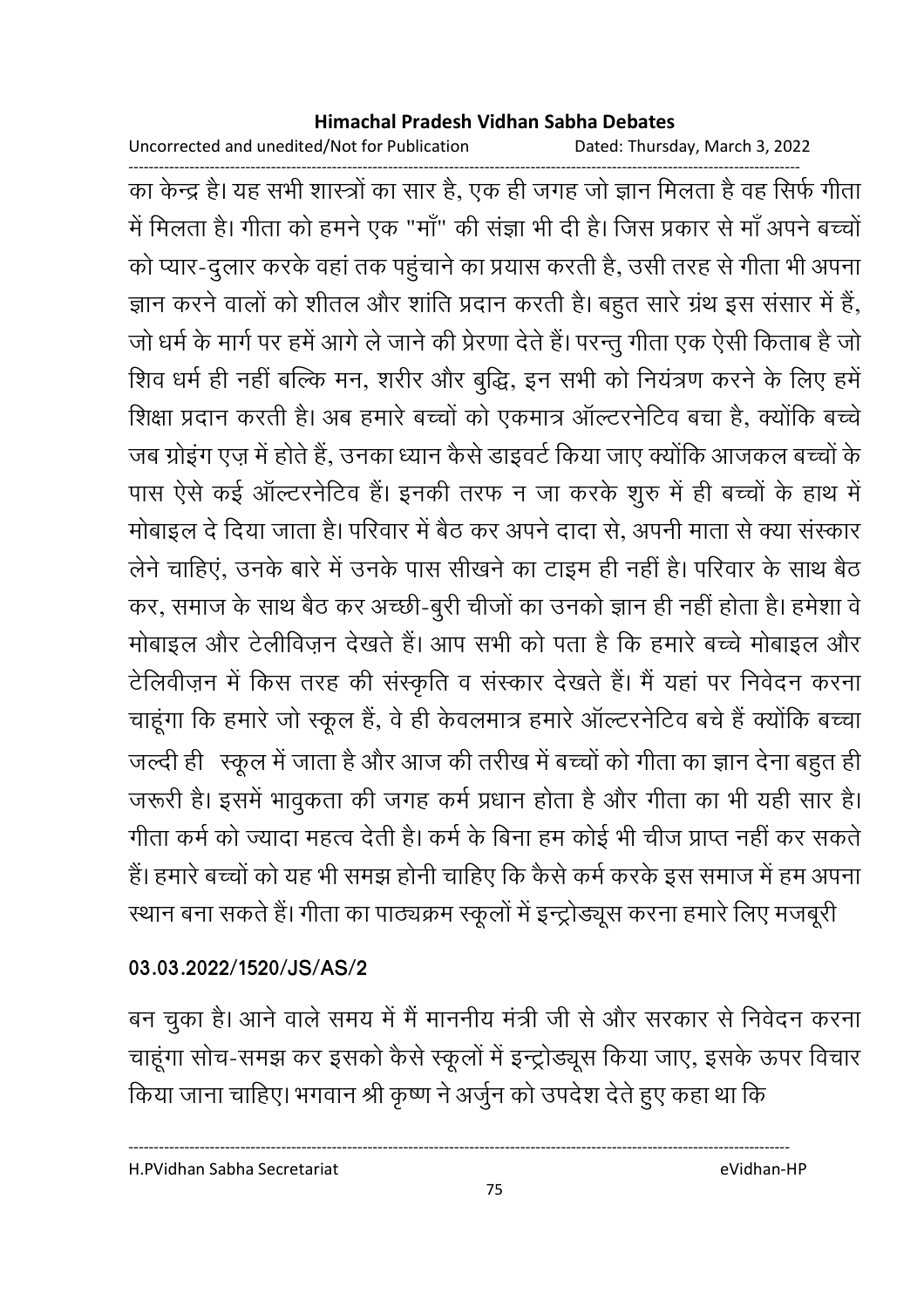Uncorrected and unedited/Not for Publication Dated: Thursday, March 3, 2022

### ------------------------------------------------------------------------------------------------------------------------------------ कर्मण्येवाधिकारस्ते मा फलेषु कदाचन। मा कर्मफलेतुभूमों ते संगोस्त्व कर्माणे॥

यही एक ऐसा सार है, जो संसार के हर व्यक्ति पर लागू होता है। अतः विद्यालय में छात्रो को कर्म की महत्वता को समझाना केवल समाज ही नहीं, देश हित के लिए भी बहुत आवश्यक है। मैं यहां पर यह भी कहना चाहूंगा कि गीता का ज्ञान यह सिखाता है कि व्यक्ति को कैसे जीना चाहिए, उसका व्यवहार कैसे हो, समय पर परिश्रम कैसे सम्भव हो, सादा जीवन और उच्च विचार के साथ मनुष्य में स्वार्थभाव से जीवन-यापन करना चाहिए। अहंकार बुद्धि का हरण करता है और ज्ञान गुरू के बिना सम्भव नहीं है। यही भावनाए समाज में एक नई दृष्टि ला सकती है। गीता को एक धर्म वेद ग्रंथ- कहा जाए तो इसमें भी कोई अतिशयोक्ति नहीं है। गीता के उपदेश हर व्यक्ति, हर धर्म और हर जाति के लिए उतने ही उपयोगी है। गीता का ज्ञान किसी को धर्म परिवर्तन की शिक्षा नहीं देता है।

श्री एस.एस. द्वारा जारी----

**03.03.2022/1525/SS-AS/1**

## श्री नरेन्द्र ठाकुर क्रमागत ः

अतः छात्रों को आदर्श जीवन व समाज उत्थान में गीता ज्ञान बहुत ज़रूरी है। गीता का प्रचार विदेशों में भी बड़ी तीव्र गति से फैल रहा है। शिकांगों में गीता के ऊपर एक रिसर्च सेंटर भी बना है। इजराइल में गीता को पढ़ाया जाता है। नासा में इसकी डिग्री दी जाती है। मेरा कहने का यही भाव है कि अगर बाहर वाले देश अब गीता का अनुसरण कर रहे हैं तो why not in India it can be taught in schools. सभी राष्ट्राध्यक्षों को जब वे हमारे देश में as a guest आते हैं और वार्पिस जाते हैं तो हम भी उनके हाथ में गीता थमाते हैं। आप सभी जानते हैं कि जिस ढंग से ये सिस्टम चला है तो गीता की वर्तमान जीवन में कितनी ज्यादा महत्ता है। मेरा माननीय मंत्री जी से यही कहना है कि आने वाले समय में प्रथम और द्वितीय क्लास से ही गीता को हिमाचल के स्कूली बच्चों के पाठ्यक्रम में शामिल किया जाए ताकि समाज में जो कुरीतिया फैली हुई है वे दूर हो। आज हमारा यूथ नशे की तरफ जा रहा है जिसका इम्पैक्ट समाज और परिवार पर क्या पड़ रहा है उसके बारे में आप सभी जानते हैं। मैं ज्यादा समय न लेता हुआ यही कहना चाहूंगा कि गीता को हिमाचल प्रदेश के

H.PVidhan Sabha Secretariat eVidhan-HP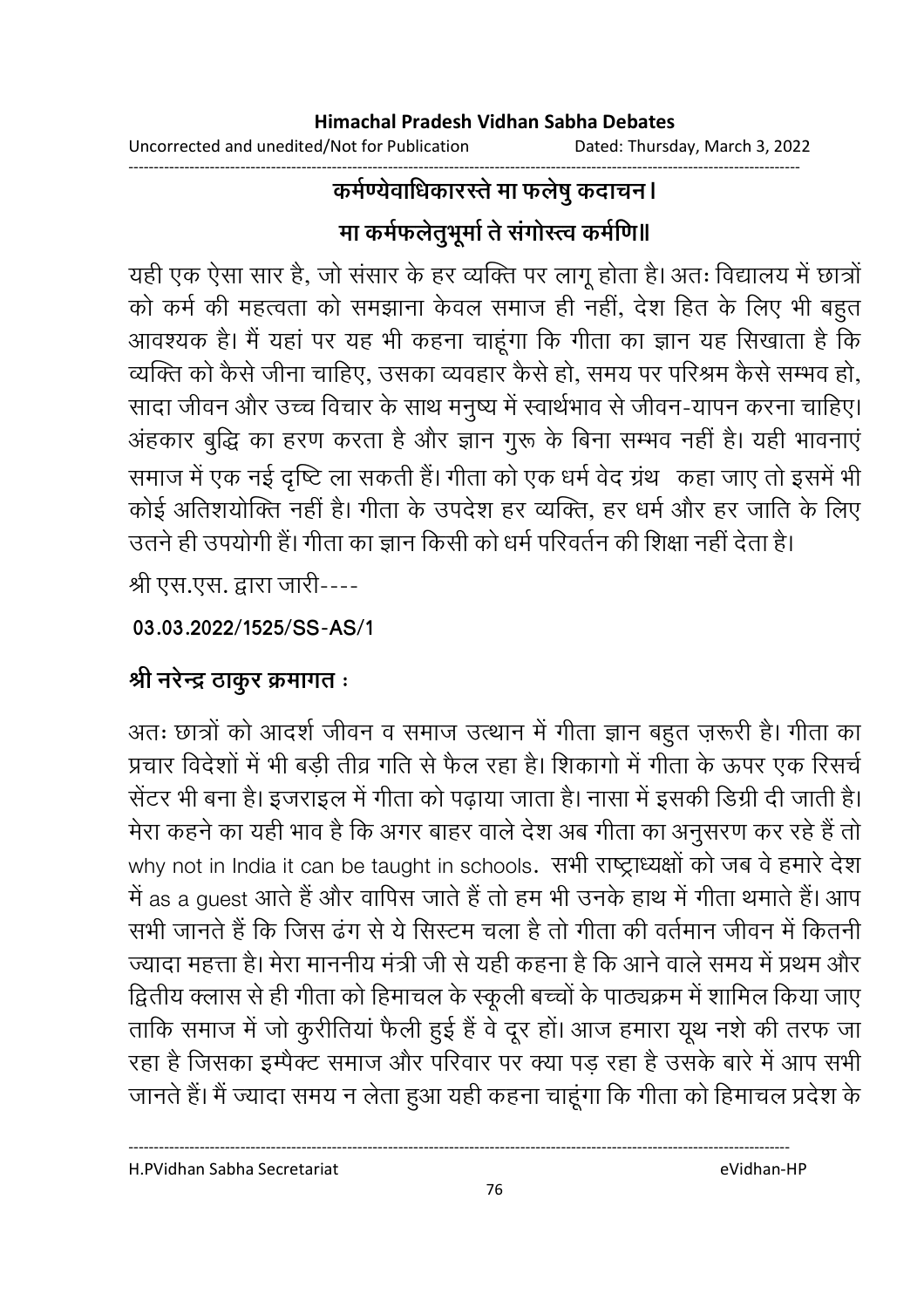Uncorrected and unedited/Not for Publication Dated: Thursday, March 3, 2022

------------------------------------------------------------------------------------------------------------------------------------ स्कूलों में पढ़ाया जाना कम्प्लसरी किया जाए तार्कि आने वाले समय में हमारे बच्चों के भविष्य में सुधार आए और एक नए भारत का निर्माण हो। जयहिन्द, जय भारत।

**Deputy Speaker:** The concept of Bhagvad Geeta is satisfaction and salvation, 'मतलब श्रीमद् भगवत् गीता में यही चीज़ थी कि हम सतुष्ट हो और मोक्ष की प्राप्ति के लिए काम करें।

अब मैं नेता प्रतिपक्ष, श्री मुकेश ओग्नेहोत्री जी को चर्चा में भाग लेने के लिए आमंत्रित करता हूं। कृपया दो से चार मिनट में अपना विषय रखें।

**श्री मुकेश अग्निहोत्री (हरोली**) : उपाध्यक्ष महोदय, गीता का विषय बहुत महत्वपूर्ण विषय है और जब आप गीता को स्कूलों में इंट्रोड्यूस करने की बात कहते हैं तो आप मुझे कहते हैं | कि इस विषय को दो मिनट में निपटा दो। यह सही बात नहीं है।

**उपाध्यक्ष** : नहीं, आप तीन मिनट लगाओ।

**03.03.2022/1525/SS-AS/2**

**श्री मुर्केश अग्निहोत्री** ः दो माननीय सदस्य एक महत्वपूर्ण विषय को सदन के अदर लेकर आए हैं तो इसको निपटाने का विषय नहीं होना चाहिए। इसकी गहराई में जाने की ज़रूरत है।

**उपाध्यक्ष** : आप इसकी ज्यादा गहराई न पकड़े क्योंकि इसकी बहुत बड़ी गहराई है।

**श्री मुकेश अग्निहोत्री :** यह एक आध्यात्मिक विषय है और सबसे पहले सदन के लोगो को उस गहराई में जाना पड़ेगा कि क्यों व्यर्थ चिंता करते हो, किससे व्यर्थ डरते हो, कौन तुम्हे मार सकता है, आत्मा न पैदा होती है और न मरती है। जो हुआ सो अच्छा हुआ, जो हो | रहा है अच्छा हो रहा है, जो होगा वह भी अच्छा होगा। तुम भूत का पश्चाताप न करो, भविष्य की चिंता मत करो, वर्तमान चल रहा है। गोविंद जी, तुम्हारा क्या गया ...व्यवधान...

----------------------------------------------------------------------------------------------------------------------------------

H.PVidhan Sabha Secretariat eVidhan-HP

77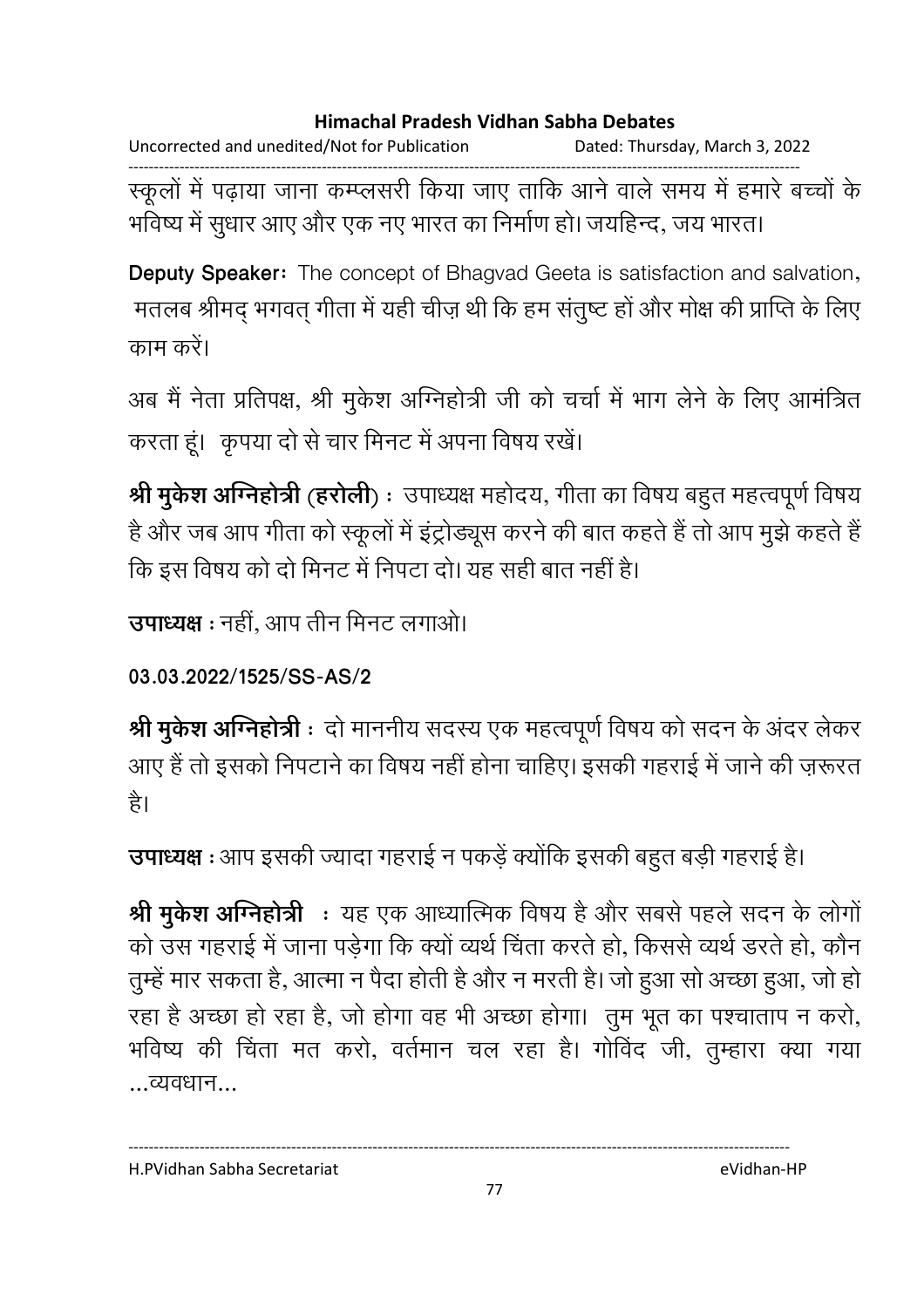Uncorrected and unedited/Not for Publication Dated: Thursday, March 3, 2022

------------------------------------------------------------------------------------------------------------------------------------ **उपाध्यक्ष** : माननीय सदस्य बीच में न बोले। यह महत्वपूर्ण विषय है।

**श्री मुकेश अग्निहोत्री** : आप एक-एक पक्ति की गहराई देखो। खाली हाथ आए थे, खाली हाथ जाना है। परिवर्तन संसार का नियम है। फिर तू क्या है, तू अपने आपको भगवान् को समर्पित कर। न यह शरीर तुम्हारा है और न तुम इसके हो; यह अग्नि, जलवायु, आकाश इत्यादि से बना है और इसी में मिल जाएगा। ये जो बाते गीता की है महत्वपूर्ण हैं। अत में गीता में कहा गया कि तुम अपने आपको भगवान् को समर्पित करो। यही सबसे उत्तम सहारा है। जो इसके सहारे को जानता है वह भय, चिंता, शोक से सर्वेदा मुक्त हो जाता है। जो कुछ भी तू करता है उसे भगवान् को अपेण करता चल। ऐसा करने से जीवन मुक्त का उन्मुक्त अनुभव करेगा। यह गीता का सार है। मेरे माननीय दोस्तों ने गीता की बात रखी और मुझे नहीं मालूम कि किस दृष्टि से रखी। लेकिन सबसे पहले तो मैं चाहूंगा कि सारा हाउस गीता का अध्ययन करें और उसे कठस्थ करें। जिन्होंने यह विषय रखा वे सब एक बार गीता को सुनाए कि गीता क्या है। गीता जीवन की सच्चाई है। आप जितना इसमें जातें | जाओंगे तो आपको लगेगा कि यह मेरे ऊपर ही लिखा हुआ है। यह हम सब के ऊपर लिखा हुआ है।

जारी श्रीमती के0एस0

### 03.03.2022/1530/केएस/एएस/1

## श्री मुकेश अग्निहोत्री जारी-----

जैसे हम यह कहें कि कृष्ण जी ने अर्जुन को ज्ञान दिया, देखो, हम जो इस हाउस में बैठे हैं, हम सभी भगवान को मानने वाले लोग है। हमारा तो प्रदेश ही हिन्दू राज्य है। हम तो 98-99 | परसेंट हिंदू है। हम सभी लोग गीता को मानते हैं। गीता सार जो है, यह हम सभी के लिए एक बहुत ही महत्वपूर्ण विषय है। यह कोई पार्टियों का भेद नहीं है। यह हम सभी के लिए महत्वपूर्ण हैं। ठीक है, इन्होंने कहा कि कई जगह पढ़ाया जाता है। जब भी आदमी कष्ट में होता है, एक बार गीता पढ़ ले तो उसको लगता है कि कुछ शांति हुई है। हम सब मंदिर जाते हैं। हम सब लोगों को विश्वास है। हालांकि यह विषय बहुत बार आता है कि भाजपा के लोग हमर्स ज्यादा हिंदूवादी है, हमसे ज्यादा मंदिर प्रेमी है लेकिन मैं खुद हर-रोज़ मंदिर

H.PVidhan Sabha Secretariat eVidhan-HP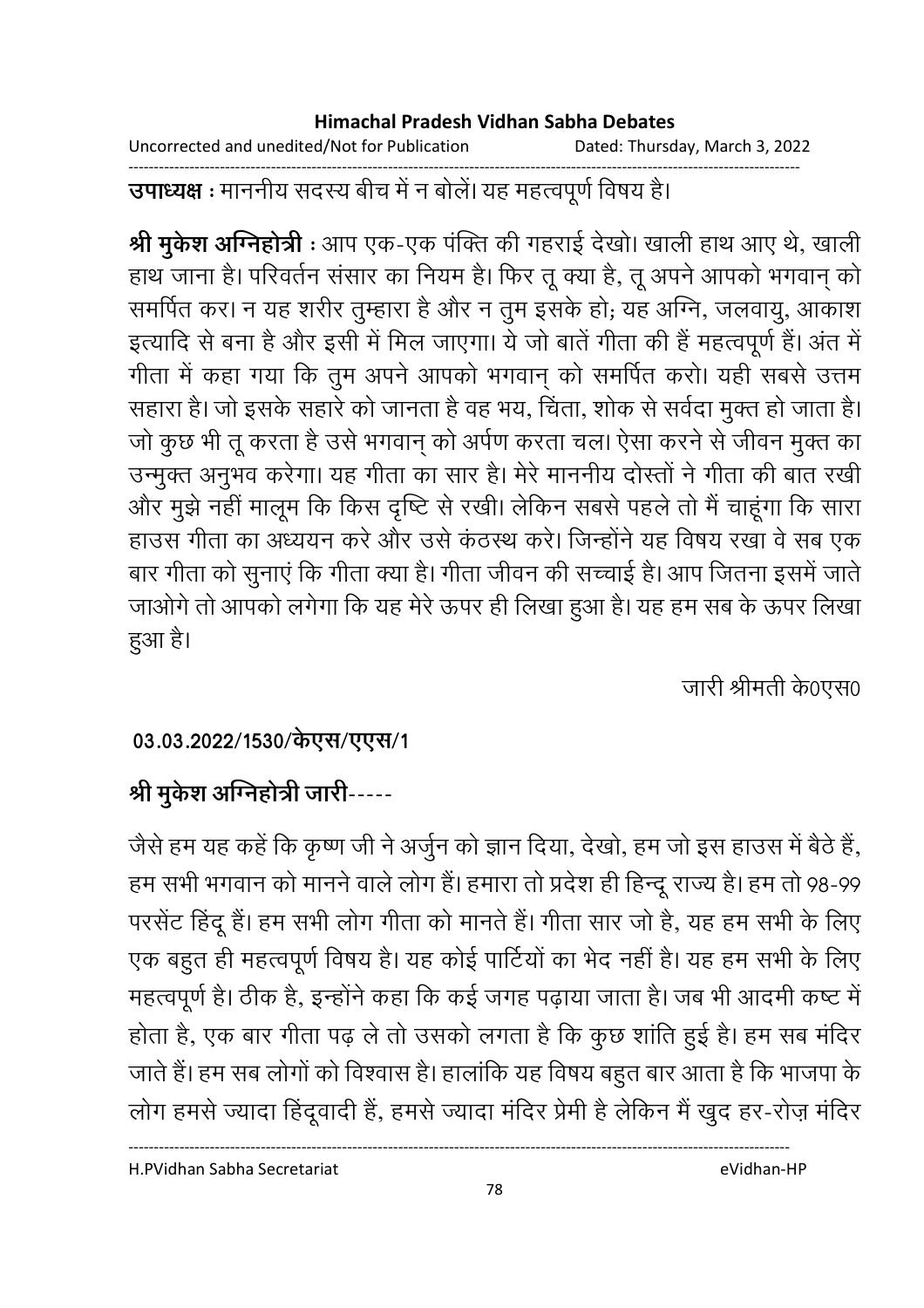Uncorrected and unedited/Not for Publication Dated: Thursday, March 3, 2022

------------------------------------------------------------------------------------------------------------------------------------ जाना चाहता हूं। मैं चितपूरनी जाता हूं, ज्वालामुखी जाता हूं, चामुंडा जाता हूं, बंगुलामुखी जाता हूं, नैनादेवी जाता हूं। मुझे किसी से खोफ़ नहीं हैं। हर जगह जाता हूं। मैं पूजा करता हूं और हवन भी करता हूं। कोई कुछ भी सोचें लेकिन ये सभी चीज़ें हम सभी लोगों के जीवन का हिस्सा है। कई बार हम देखते हैं, कोई कहता है कि फ्ला विधायक बगुलामुखी गया था उसने फ्ला पाठ किया। अरे भई, क्या आपको अर्कले को अधिकार है, दूसरे को नहीं है? वह भी जाना चाहता है, वह भी गया। अभी पंजाब के इलैक्शन थे, पता नहीं कितने लोग वहां पर आए। सभी चले हुए थे और सभी अपनी मनोकामना पूरी करने के लिए भगवान में विश्वास रखने वाले लोग वहां पर जाते हैं।

उपाध्यक्ष महोदय, मैं तो यहां तक कहता हूं कि आप गीता तक ही सीमित क्यों रखते हो? आप रामचरित मानस को भी लाओ, गायत्री मत्र भी पढ़ाओ। जीवन की सच्चाइया वेद में भी है, शिव पुराण में भी है। हमारे एक से एक बढ़कर धार्मिक ग्रंथ है। हम आपके साथ है। आप जो पढ़ाना चाहते हैं, हम आपके साथ है। आप कहेंगे कि माला फेरनी हैं, हम वह भी फेरेंगे। हम तो विश्वास करने वाले लोग है। गीता की

### 03.03.2022/1530/केएस/एएस/2

आपने बात की, गीता का ज्ञान आप जितना बाट सकते हैं, आप बाटे। जितना हम बाट सकेंगे, हम भी बाटेंगे। जिस तरीके से आप कहेंगे, उस तरीके से बाटेंगे। उपाध्यक्ष महोदय, जो प्रस्ताव कटवाल जी ने लाया है, हम इनके समर्थक है लेकिन इनको यह भी कहते हैं | कि आप चाहे जितने भी ग्रंथ है, चाहे आप इसकी युनिवर्सिटिया खोल लो, कालेज खोल लो, स्कूल खोल लो, स्पैशल स्कूल खोल लो, जहां-जहां आपको पता लगता है कि धर्म से जुड़े हुए संस्थान है, वहां पर यह संस्थान हिमाचल में भी होने चाहिए। खोलो, हम आपके साथ है। हम गीता से व्यक्तिगत तौर पर भी प्रभावित है और श्रीकृष्ण का उपदेश हम सभी । के लिए बहुत बड़ा सार है। हमारे जीवन की हकीकत है, सच्चाई है। उपाध्यक्ष जी, आपने कहा कि संक्षिप्त बोलें, मैं तो चाहता हूं कि हमारे हर तरह के जो शास्त्र हैं, उनको आप किसी भी ढंग से शामिल करके अपने बच्चों को पढ़ाए। एक बात मुझे नरेन्द्र ठाकुर जी की

H.PVidhan Sabha Secretariat eVidhan-HP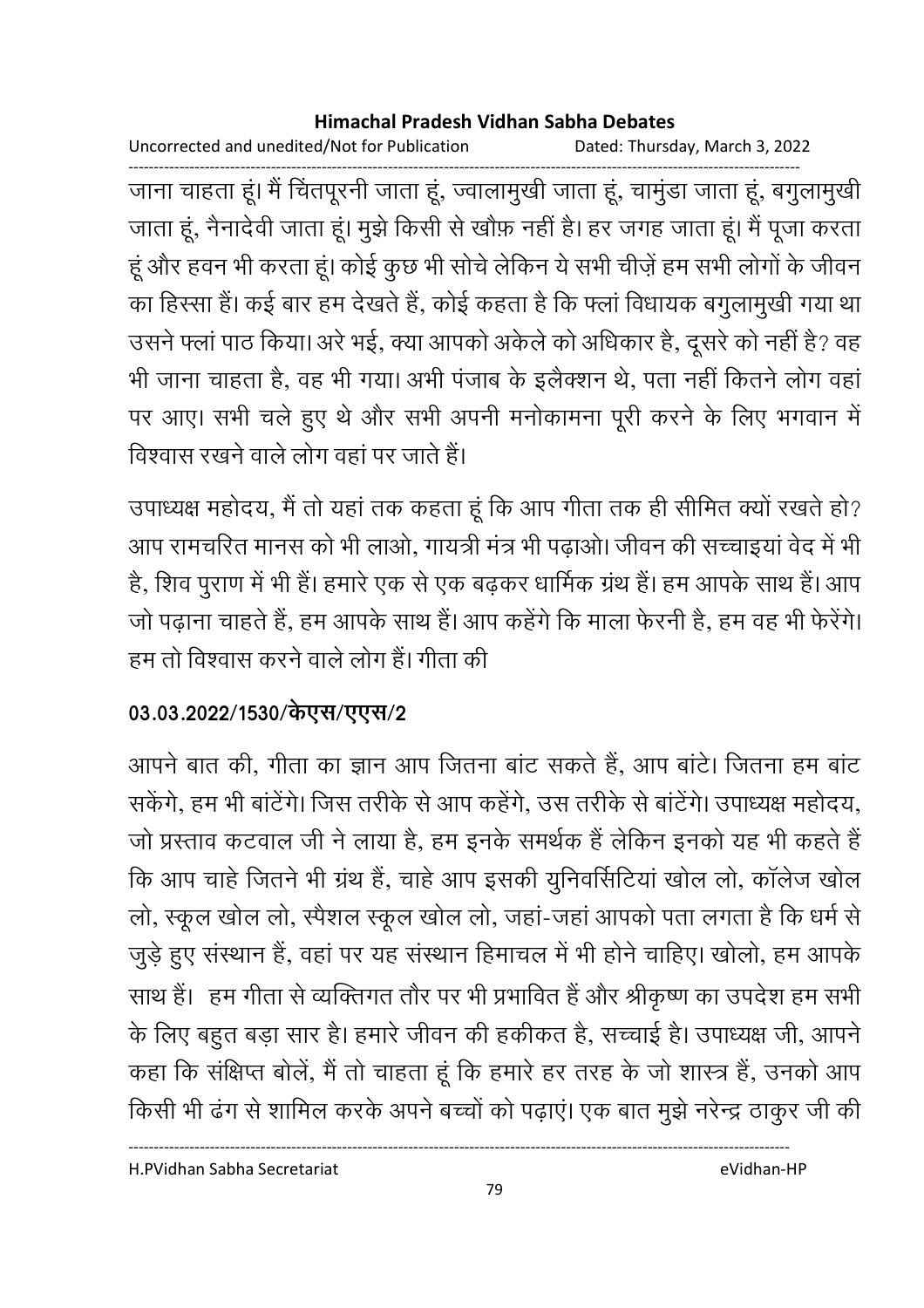Uncorrected and unedited/Not for Publication Dated: Thursday, March 3, 2022

------------------------------------------------------------------------------------------------------------------------------------ बहुत अच्छी लगी कि अगर नशे को मिटाना है तो हमें अपने बच्चों का ध्यान बाटना है। उनको हमें दूसरे पथ पर ले कर जाना है। अगर हम उन्हें गीता के पथ पर ले कर जाते हैं . तो जीवन की सच्चाई उनको भी पता लगेगी। आपने मुझे समय दिया, मैं आपका बहुत-बहुत आभारी हूं। तुम अपने आज को भगवान को समर्पित करों, यही सबसे उत्तम सार हैं। उपाध्यक्ष महोदय, आपका बहुत-बहुत धन्यवाद।

### 03.03.2022/1530/केएस/एएस/3

**उपाध्यक्षः** मेरा मुझमे कुछ नहीं, जो कुछ है सो तेरा है। बस इस तरह की कल्पना के साथ अब मैं माननीय सदस्य श्री हीरा लाल जी को आमंत्रित करता हूं । माननीय सदस्य, कृपया समय का ध्यान रखें।

**श्री हीरा लाल (करसोग**)ः माननीय उपाध्यक्ष महोदय, माननीय सदस्य श्रीमन् जीत राम जी ने सकल्प लाया है कि श्रीमद् भगवत गीता को स्कूली पाठ्यक्रम में शामिल करने बारे | यह सदन विचार करें। आपने मुझे समय दिया, आपका धन्यवाद। वास्तव में श्रीमद् भगवत गीता एक अथाह ज्ञान है और केवल एक दो शब्दों में या 5-10 मिनटों में इसका व्याख्यान करना असम्भव है। आज का विषय यह है कि यह स्कूली पाठ्यक्रम में शामिल हो। मुझे बहुत बढ़िया लगा जो मुकेश ओग्नेहोत्री जी ने कहा कि सभी को गीता पढ़नी चाहिए। श्रीमती अ0व0 द्वारा जारी---

### **03-03-2022/1535/av/dc/1**

## श्री हीरा लाल--------- जारी

यहाँ पर माननीय सदस्य श्री मुकेश ओग्नेहोत्री जी ने अपनी बात में कहा कि सबको गीता पढ़नी चाहिए और उसे कठस्थ करके अपने जीवन में अपनाने की कोशिश करनी चाहिए। हमारा वर्तमान समाज किस दिशा की ओर जा रहा है, हम अपने बच्चों को एक

H.PVidhan Sabha Secretariat eVidhan-HP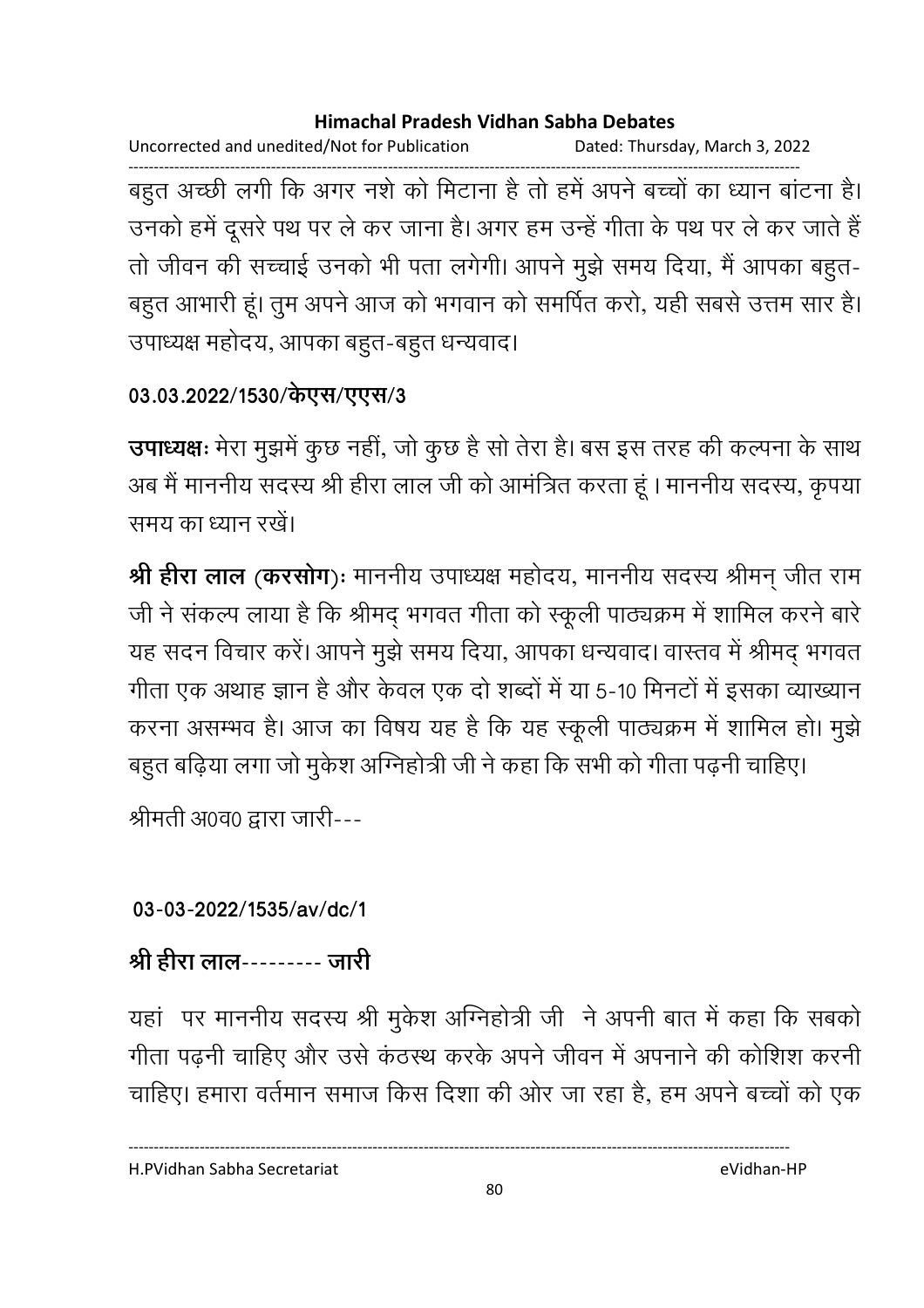Uncorrected and unedited/Not for Publication Dated: Thursday, March 3, 2022

------------------------------------------------------------------------------------------------------------------------------------ सही दिशा कैसे दे सकते हैं; माननीय सदस्य श्री जीत राम कटवाल ने इस सकल्प को उसी दृष्टि से लाया है। यह केवल हिन्दुस्तान का ग्रंथ नहीं है, भगवान श्री कृष्ण ने भगवद् गीता के माध्यम से केवल हिन्दुस्तान को ही ज्ञान नहीं दिया बल्कि यह ज्ञान समग्र विश्व के प्राणियों के लिए दिया गया है। आज भी हम यह सोचते हैं कि पूरे विश्व के प्राणियों के लिए हमारे मन में अच्छी भावनाए हो। हम सकारात्मक रास्ते पर चले; उसके लिए गीता का ज्ञान आवश्यक है। अगर हम अपनी पाठशालाओं में बच्चों को इस देश के महापुरुषों के जीवन चरित्र के बारे में पढ़ाये तो उससे उनके मन में भी उसी प्रकार की भावना उत्पन्न होती है। बच्चे भोले होते हैं, अगर उनको इस प्रकार का पाठ्यक्रम पढ़ाया जाए तो बच्चे उस दृष्टिकोण से आगे बढ़ते हैं। हमारी भगवद् गीता में न केवल ज्ञान की बाते हैं बल्कि इसमें विज्ञान भी समाहित है। इसको पढ़ने से कई ऐसी टैक्निकल बाते सामने आती है जो विज्ञान को भी दर्शाती है। द्रोपदी के स्वयंवर के दौरान वहां एक कडिशन रखी गई थी कि मछली की आख पर तीर लगना चाहिए और नीचे तेल का कड़ाह था। वहां पर बड़े-बड़े योद्धा बैठें थे। तेल के कड़ाह में देखकर ऊपर घूमती हुई मछली की आख भेदना आज की तारीख में तो असम्भव है। लेकिन पांडव पुत्र अर्जुन को आध्यात्मिक ज्ञान था और उसी ज्ञान के आधार पर अर्जुन ने अपने मस्तिष्क को कास्टेट करके मछली की आख को भेदा था। इस प्रकार से इसमें बहुत सारे उदाहरण मिलते हैं। इसमें युधिष्ठिर का उदाहरण भी दिया गया है कि जब बाल्यावस्था में उनकी पढ़ाई करवाई जा रही थी कि कभी झूठ मत बोलो। काम,क्रोध, लोभ, मोह, अहकार इत्यादि ये सब आपके शत्रु है और इनको अपने जीवन से निकाल देना चाहिए। सारे बच्चों ने पाठ याद करके हाथ खड़ा कर दिया कि पाठ याद हो गया। लेकिन यूधिष्ठिर ने कहा कि मुझे

### **03-03-2022/1535/av/dc/2**

पाठ याद नहीं है, वह कई दिनों तक डंडे खातें रहे। कई दिन और महीने बीत गयें फिर अत मैं उन्होंने कहा कि काम,क्रोध, लोभ, मोह और अहकार को मुझे अपने जीवन से हमेशा के लिए निकालना है और मुझे एक सकारात्मक जीवन जीना है। उन्होंने उस पाठ को अक्षरशः

H.PVidhan Sabha Secretariat eVidhan-HP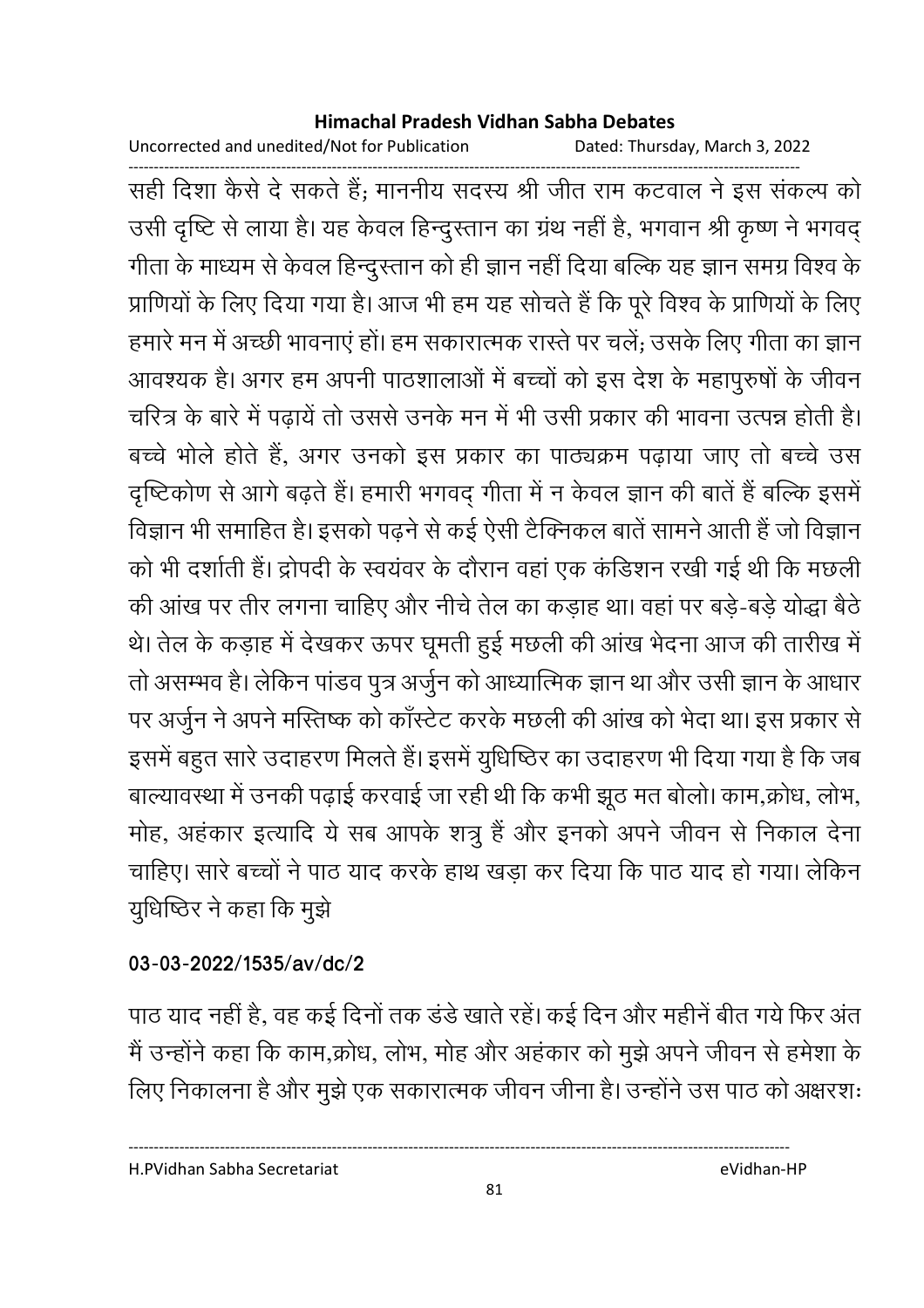Uncorrected and unedited/Not for Publication Dated: Thursday, March 3, 2022

------------------------------------------------------------------------------------------------------------------------------------ याद नहीं किया बल्कि उसे अपने जीवन में अपनाया। इसीलिए युधिष्ठिर 'धर्मराज' भी कहलाए। जब कुरुक्षेत्र के युद्ध में अश्वथामा की मृत्यु पर झूठ बोलने के बारे में सोचा गया तो भगवान कृष्ण ने कहा कि यह झूठ अगर धर्मराज युधिष्ठिर बोलेगे; कौरव तभी मानेगे। इस प्रकार की बातों से स्पष्ट होता है कि गीता का ज्ञान केवल पढ़ने मात्र के लिए ही नहीं। है बल्कि इसको हमें अपने जीवन में अपनाना चाहिए। हमारे पुराणों में केवल गीता ही नहीं | बल्कि महाभारत, रामायण, उपनिषद्, वेद इत्यादि बहुत सारे ऐसे ग्रंथ है जिनमें से सभी महापुरुषों की जीवन गाथा निकालकर इनको पाठ्यक्रम में इंट्रोड्यूस करना चाहिए। वर्तमान जीवन वैज्ञानिक, आधुनिक और भौतिकता का जीवन है। यह बात सही है कि प्रत्येक मनुष्य के पास रोटी, कंपड़ा और मकान होना चाहिए। मगर आज के समय में रोटी, कपड़ा और मकान के बाद किस प्रकार की रिक्वायरमैंट होती है। जीवन में शार्ति के लिए गीता के ज्ञान को पाठ्यक्रम में जोड़ना आवश्यक है। इसमें अर्जुन को बोला गया है कि आप एक प्रकृति नहीं बल्कि एक आत्मा हो। मैं यहां भूतकाल या भविष्यकाल की बात नहीं कर रहा हूं बल्कि वर्तमान समय की बात कर रहा हूं। वर्तमान समय में इस सृष्टि में केवल दो पावर्ज ऐसी है जो अविनाशी है। आप लोग जब इस पर चितन करेंगे तो पाएंगे कि संसार में केवल दो चीजे अविनाशी है। इसमें प्रकृति के तहत पृथ्वी, जल, वायु, आकाश तथा अग्नि है और प्रकृति की तीन रचनाएं है जिसमें वनस्पति जगत, जीव-जतु जगत व मनुष्य जगत आते हैं।

# टी सी द्वारा जारी

## 03/03/2022/1540/टी0सी0वी0/डी0सी0/1

# श्री हीरा लाल ... जारी

र्य मेरा अपना अनुभव है। मैं भविष्य या भूतकाल की बात नहीं कर रहा हूं, मैं वर्तमान की बात कर रहा हूं। प्रकृति और प्राण दो ही पावजे विद्यमान है जो इमोटल है। प्रकृति को हम देखते हैं लेकिन मेरा जन्म हुआ प्रकृति उससे पहले विद्यमान थी। मेरे पिता और दादा का जन्म हुआ प्रकृति उससे भी पहले थी। प्रकृति अमर है और यह अविनाशी है। वनस्पति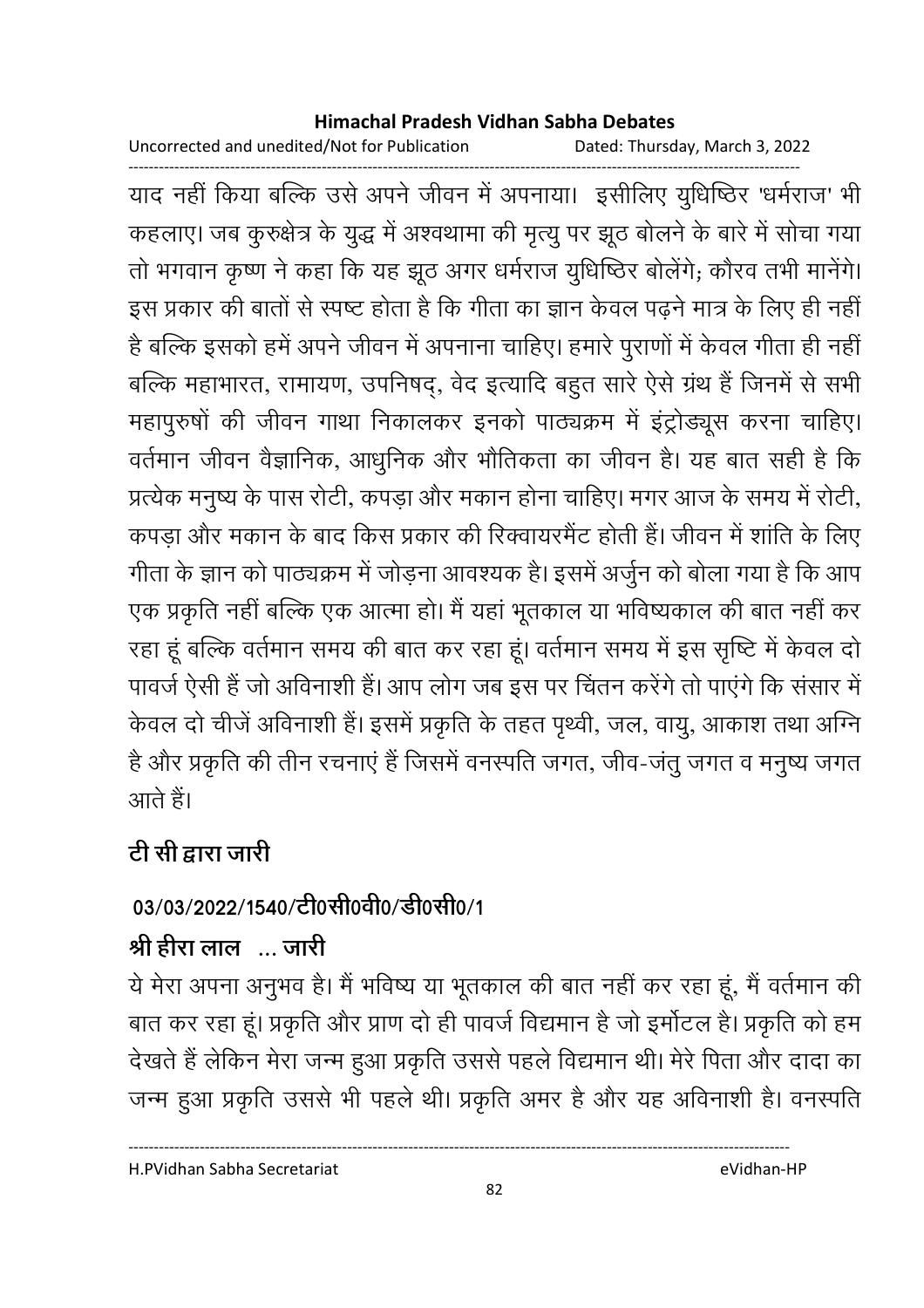Uncorrected and unedited/Not for Publication Dated: Thursday, March 3, 2022

------------------------------------------------------------------------------------------------------------------------------------ जगत, जीव-जन्तु जगत और मनुष्य जगत प्रकृति की 3 रचनाएं हैं। ये तीनों रचनाएं अस्थायी है। It is not forever. परंतु प्रकृति अमर है। हम कहते हैं कि प्राण भी अविनाशी है लेकिन वर्तमान में प्राण कहा विद्यमान है? हम देव आत्मा, मनुष्य आत्मा या पुण्य आत्मा की बात करते हैं? लेकिन आत्मा कहा है? आत्मा प्रेजेंट है और यह भृकुटि में विद्यमान है। अर्जुन को कहा गया कि जिस प्रकार से प्रकृति अविनाशी है, उसी प्रकार से आत्म भी आर्वेनाशी है। हम मैं और मेरा दो शब्दों का प्रयोग करते हैं। जैसा मेरा हाथ, मेरा कान, मेरा नाक इत्यादि ये मेरे हैं। लेकिन मैं शब्द का प्रयोग आत्मा के लिए होता है और आत्मा इस शरीर के अंदर विद्यमान है। तीन लोक है और यह साकार सृष्टि है। इसमें हम कर्म करते और कर्म का फल मिलता है। हम कहते है फरिश्ता लेकिन फरिशता कौन है? जब आत्मा आत्मस्वरूप हो जाए तो वह फरिश्ता हो जाता है। उसको विश्व से कोई लेना-देना नहीं है। इसी तरह से परमधाम हैं, जहां पर परमात्मा शिव ज्योति स्वरूप में रहते हैं। जब हम अपना धर्म भूल जाते हैं, अपनी आत्म का ज्ञान भूल जाते हैं तो फिर से याद दिलाने के लिए परमात्मा इस सृष्टि पर आते हैं। वर्तमान समय में इस सृष्टि में हमें आत्मा का ज्ञान मिल रहा है।

**उपाध्यक्ष** : माननीय सदस्य, कनक्लूड करें। काफी लम्बी चर्चा हो चुकी है।

**श्री हीरा लाला** : उपाध्यक्ष महोदय, मैं दो मिनट में कनक्लूड करता हूं। गीता के माध्यम से जो ज्ञान दिया गया है, वह केवल अर्जुन को दिया गया है। अर्जुन को केवल प्रकृति और प्राण के विषय में दो बातें बताई गई है। आत्म ज्योति स्वरूप बिन्दु हैं जो भृकुटि में विद्यमान है और अजर, अमर व अविनाशी है।

एन0एस0 द्वारा जारी ... ।

03-03-2022/1545/NS/HK/1 श्री हीरा लाल........ जारी

H.PVidhan Sabha Secretariat eVidhan-HP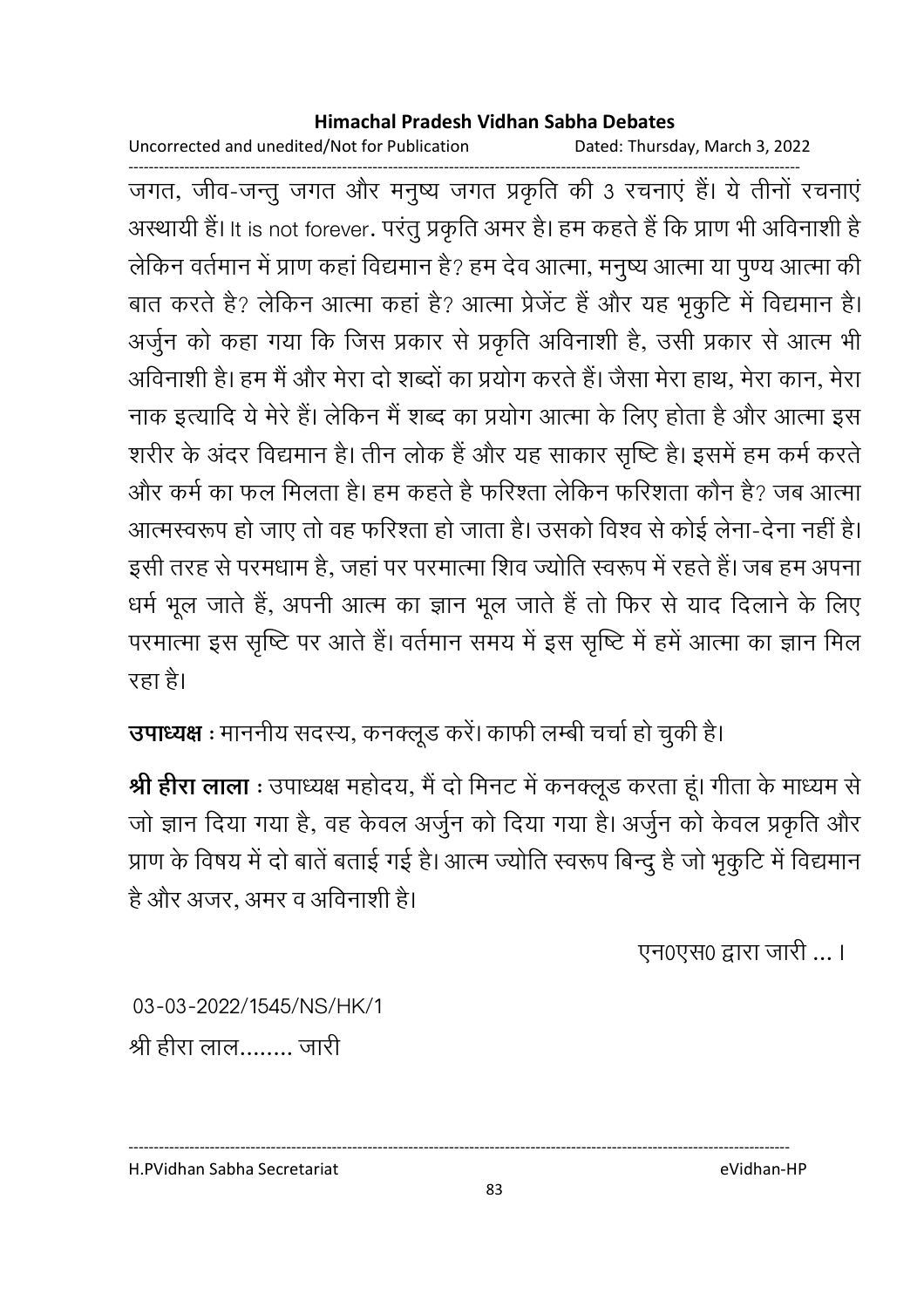Uncorrected and unedited/Not for Publication Dated: Thursday, March 3, 2022

------------------------------------------------------------------------------------------------------------------------------------ आत्मा शांत स्वरूप है। राजयोग एक ज्ञान है और किसका ज्ञान है? यह ध्यान का ज्ञान है। हम बोलते हैं कि ज्ञानी ध्यानी है। ज्ञान तो ठीक है लेकिन ध्यान क्या चीज़ है? उस ध्यान का ज्ञान जिसको हम राजयोग बोलते हैं उसके माध्यम से आत्मा जोकि भृकुटि में विद्यमान है।

**उपाध्यक्ष** : हीरा लाल जी आप बैठ जाइए।

**श्री हीरा लाल** : आत्मा की तीन पावज़े मन, बुद्धि और मेमोरी है और ये बहुत महत्वपूर्ण है। मन + बुद्धि = आत्मरमृति। Memory is not part of the body, memory is part of the soul. इसलिए आत्मा शरीर में विद्यमान है। मन एक हार्ट है, heart is part of the body but 'मन' is part of the soul. मन आत्मा की एक सकल्प शक्ति है और बुद्धि उसकी निर्णायक शक्ति है। हमारा शरीर प्रकृति की रचना है परन्तु मैं आत्मा इसमें विद्यमान हूं। मैं, आत्मा और प्रकृति में क्या अंतर है? इन पांच अंतरों का हम सबने चिंतन करना है। आत्मा देखती, बोलती, सुनती, चिंतन करती है और अनुभव करती है। आत्मा देखती है जबकि प्रकृति नहीं देखती है। आत्मा सुनती है और प्रकृति सुनती नहीं हैं। आत्मा बोलती है जबकि प्रकृति बोलती नहीं है। आत्मा चितना करती है जबकि प्रकृति चितन नहीं करती है। आत्मा अनुभव करती है जबकि प्रकृति अनुभव नहीं करती हैं। …व्यवधान… इसको अनुभव करने की जरूरत है। पढ़ तो सारा विश्व रहा है। आत्मा अविनाशी है। हम इसको कैसे अनुभव करें? जैसे हम देखें कि इसमें एक चितन करने की जरूरत है। जैसे एक डैंड बाडी है तो उसमें आख, कान, नाक, हाथ और पैर है लेकिन वह एक शव है और उसमें आत्मा नहीं हैं। उँड बाडी से आख देखती नहीं है और न ही सुन सकती है। इसलिए सजीव केवल आत्मा ही है। देखने, बोलने, सुनने की पावर केवल आत्मा में ही है चाहे वह शरीर के अंदर है या शरीर के बाहर है। यह पावर केवल आत्मा है। जो हम मैं शब्द का प्रयोग करते हैं 'मैं आत्मा' यह मेरा शरीर है।। am a soul, I am a point of light. मैं ज्योति स्वर बिन्दु हू जो भृकुटि में विद्यमान है। यह अखंड ज्योति है जो भृकुटि में विद्यमान है। संस्कृत भाषा में एक श्लोक ह:

# कर्मण्ये वाधिकारस्ते मा फलेषु कदाचन धर्मसंस्थापनाथोय सभवामि युगे-युगे

03-03-2022/1545/NS/HK/2

H.PVidhan Sabha Secretariat eVidhan-HP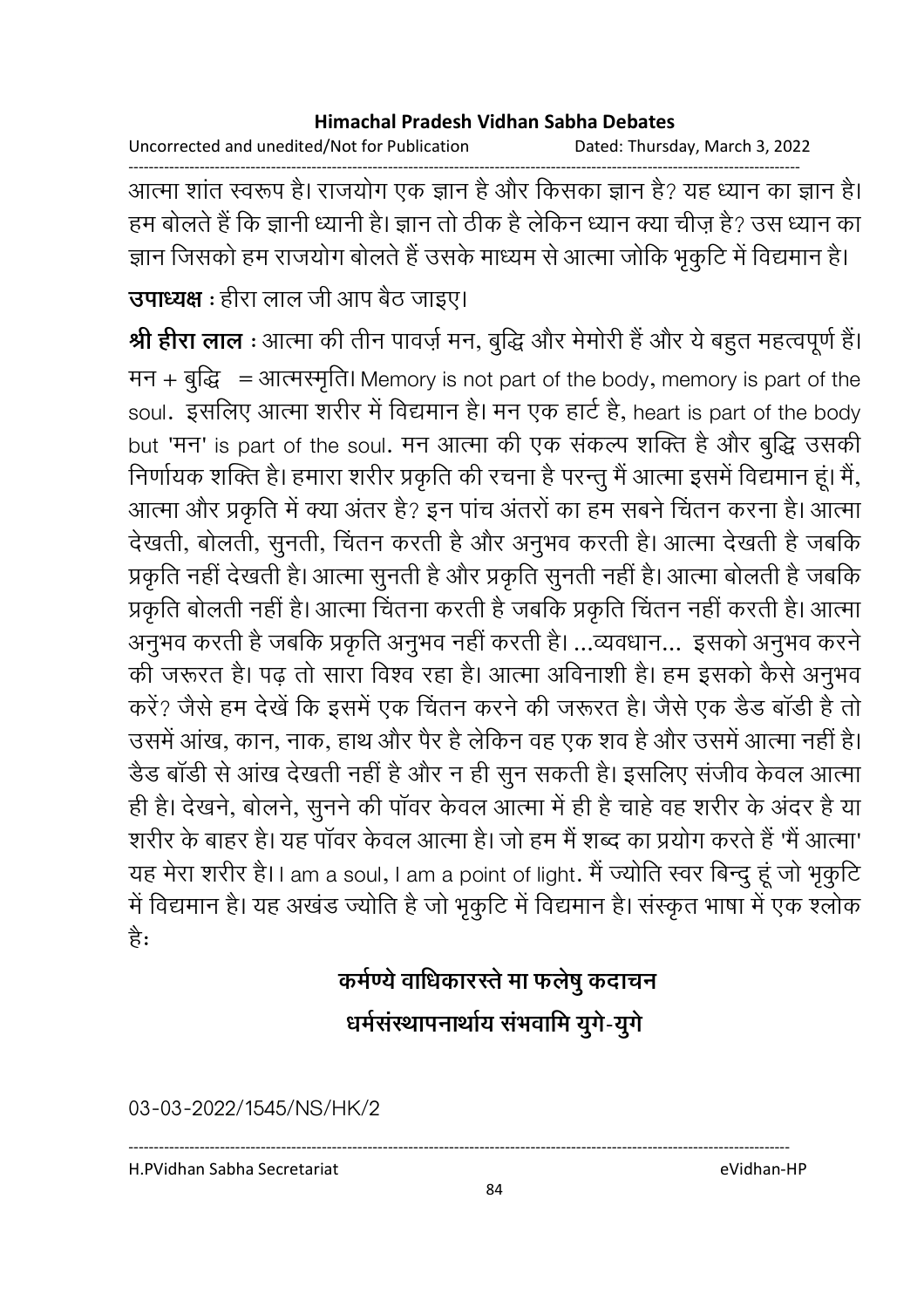Uncorrected and unedited/Not for Publication Dated: Thursday, March 3, 2022

------------------------------------------------------------------------------------------------------------------------------------ जब-जब धर्म का विनाश होता है तब-तब आत्मा का अवंतरण कलियुग सृष्टि में होता है जब आत्मा का ज्ञान नहीं होता है तभी तो आत्मा का ज्ञान देने के परमात्मा आते हैं। मैं कहना चाहूँगा कि केवल गीता का यह पाठ्यक्रम है। अगर विश्व को इस अटोमिक पावर से बचाना है तो इसके लिए आत्मिक पावर चाहिए। आत्मिक पावर ही विश्व में शार्ति दे सकती | हैं। इसलिए पाठ्यक्रम में इसका जुड़ना बहुत आवश्यक है। उपाध्यक्ष महोदय, आपने समय दिया आपका धन्यवाद।

**उपाध्यक्ष** : लोग कहते हैं कि संसार दुःखों का घर है लेकिन जो व्यक्ति मोह में है वहीं दुःखी है। यह सार जो माननीय हीरा लाल जी ने कहा है तो मुझे लगता है कि हम सबकी आत्माओं का जागरण हुआ है। अब चर्चा में माननीय सदस्या, श्रीमती आशा कुमारी जी भाग लेगी।

श्री आशा कुमारी जी ....श्री आर0 के0 एस0 द्वारा जारी।

03.03.2022/1550/RKS/AG-1

**श्रीमती आशा कुमारी** : उपाध्यक्ष महोदय, माननीय सदस्य श्री जीत राम कटवाल और श्री नरेन्द्र ठाकुर जी ने जो 'श्रीमद् भगवत् गीता को स्कूली पाठयक्रम में शामिल करने' का सकल्प प्रस्तुत किया है, इस पर आपने मुझे बोलने का समय दिया, आपका धन्यवाद। माननीय सदस्य, श्री हीरा लाल जी ने आत्मीय ज्ञान पर काफी चर्चा की लेकिन मैं इस पर ज्यादा नहीं बोलना चाहूँगी। मैं सिर्फ इस सकल्प पर ही बोलना चाहूँगी। द्वापर युग में महाभारत के युद्ध के बीच श्री कृष्ण ने गीता के 700 श्लोक अर्जुन को सुनाए। यह कहा जाता है कि श्री कृष्ण ने अपने कण्ठ से अर्जुन को यह गीता ज्ञान सुनाया था। इस भगवत् गीता को लिखने वाला कोई नहीं है। यह भगवत् गीता 18 अध्यायों में पढ़ी गई है। यह ज्ञान आजतक चला आ रहा है। उसके बाद महाभारत का युद्ध प्रारंभ हुआ। श्रीमद् भगवत् गीता को लेकर दोनो माननीय सदस्यों की भावना बिल्कुल सही है। माननीय नेता प्रतिपक्ष ने जो कहा मैं उसे भी दोहराना नहीं चाहती। जिस श्लोक को आप पहले सुना चुके हैं वह इस गीता का सार है। मैं इस श्लोक को भी दोहराना नहीं चाहती। श्रीमद् भगवत गीता संस्कृत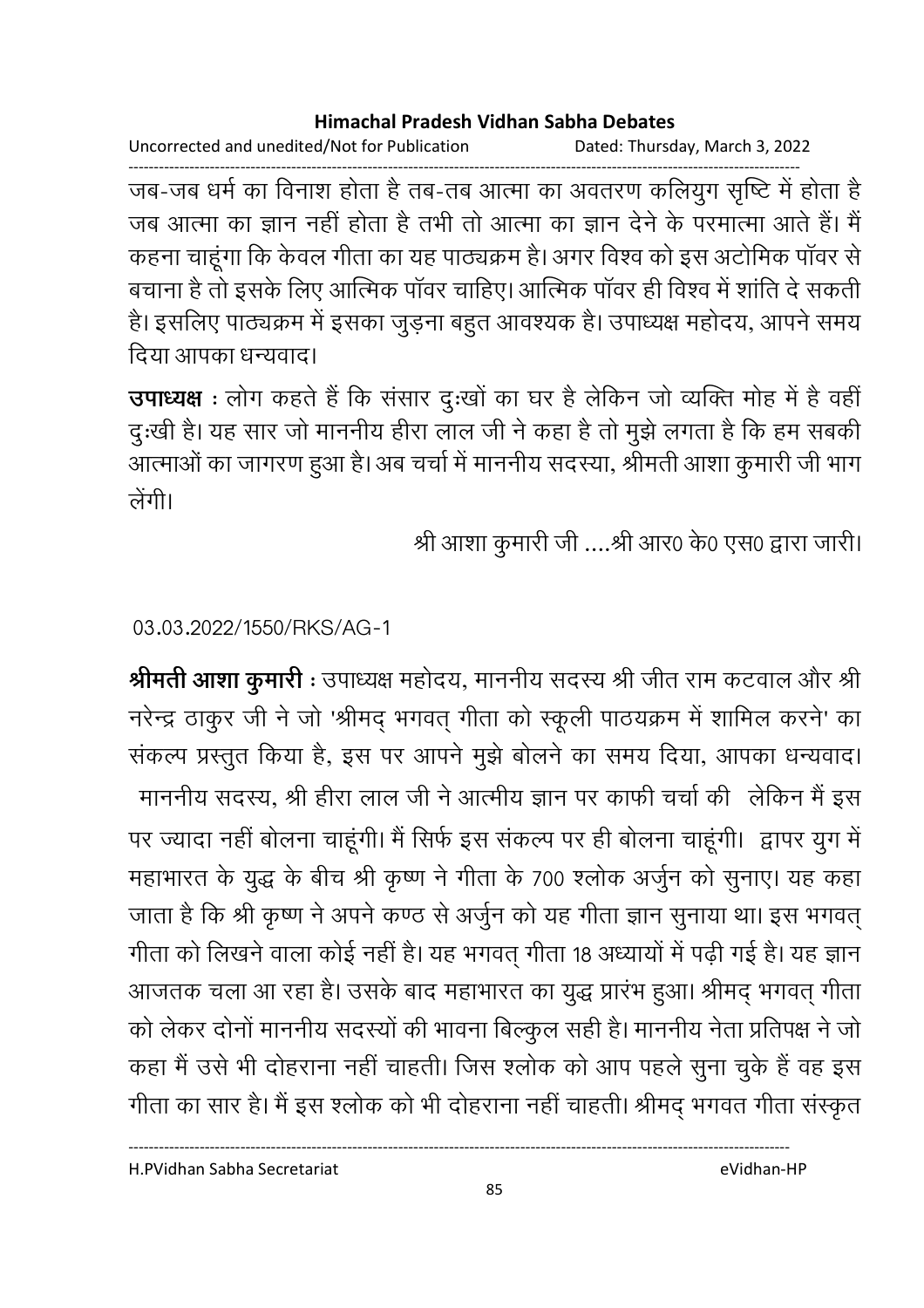Uncorrected and unedited/Not for Publication Dated: Thursday, March 3, 2022

------------------------------------------------------------------------------------------------------------------------------------ में लिखी गई है। इसके बारे में जो कुछ कहा जाता है वह इसका सार या इंटरप्रिटेशन हैं। बेसिकली श्रीमद् भगवत गीता का सार 18 अध्यायों में बटा हुआ है। मैं यह किसी चीज़ से पढ़कर नहीं बोल रही हूं और न ही ऐसा मेरा इरादा है। हर घर में गीता पढ़ी जाती है। हर घर में रामचरितमानस पढ़ी जाती है। हिमाचलवासी और चम्बावासी शिवपुराण और शिव स्तुति बचपन से सुनते आ रहे हैं। मा भगवती का श्लोक यानी दुर्गा कवच पढ़े बिना हमारी पूजा पूरी नहीं हो पाती। जितने भी ग्रंथ लिखे गए हैं, चाहे रामचरितमानस, गुरु ग्रंथ साहिब, कुरान या बाइबल हो, इन सभी धार्मिक ग्रंथों में कुछ-न-कुछ कामन है। लेकिन हिन्दु धर्म में सबसे प्रथम स्थान श्रीमद् भगवत गीता को ही दिया जाता है। जब हम कोर्ट में शपथ लेते हैं तो वहां पर भी 'मैं गीता की कसम खाता हूं' कहते हैं। मेरा कहने का अर्थ यह है कि आप श्रीमद् भगवत् गीता के सात सौ श्लोकों को पाठ्यक्रम में संभवतः शामिल नहीं | कर

### 03.03.2022/1550/RKS/AG-2

सकते। श्रीमद् भगवत् गीता १८ केन्द्र बिन्दुओं पर आधारित हैं। एक बिन्दु यहां पर भी लागू होता है और वह है 'क्रोध'। क्रोध से भ्रम पैदा होता है, भ्रम से आदमी भटक जाता है और गलत निर्णय लेने लगता है। गीता में यह लिखा है कि कर्म किये जा, फल की इच्छा मत कर ऐ इसान, जैसे कर्म करेगा वैसे फल देगा भगवान, यह है गीता का ज्ञान। श्री कृष्ण ही आत्मा हैं। अगर गीता का सार हम पाठ्यक्रमों में लागू करने का प्रयास करें तो इसमें कोई गलत नहीं होगा। मैं लाअर के.जी. से लेकर ग्यारहवीं कक्षा तक कान्वेट स्कूल से पढ़ी हुई हूं। आपको यह जानकर आश्चर्य होगा कि कान्वेट स्कूल में आठवीं कक्षा से लेकर ग्यारहवीं | कक्षा तक पाठ्यक्रम में रामचरितमानस पढ़ाई जाती थी। अब मुझे स्कूल छोड़े हुए 40-45 वर्ष हो गए हैं। मुझे रामचरितमानस कण्ठस्थ थी। नेता प्रतिपक्ष जी ने ठीक कहा कि दूसरो को ज्ञान देने से पहले हमें स्वयं श्रीमंद् भगवत् गीता को कण्ठस्थ करना चाहिए। आत्मा न मरती है, न पैदा होती है। आत्मा अजर-अमर है। गीता में आत्मा और कर्म का रोल ही बताया गया है। मनुष्य अपना चोला बदलता रहता है परंतु आत्मा अमर है। हमें स्कूल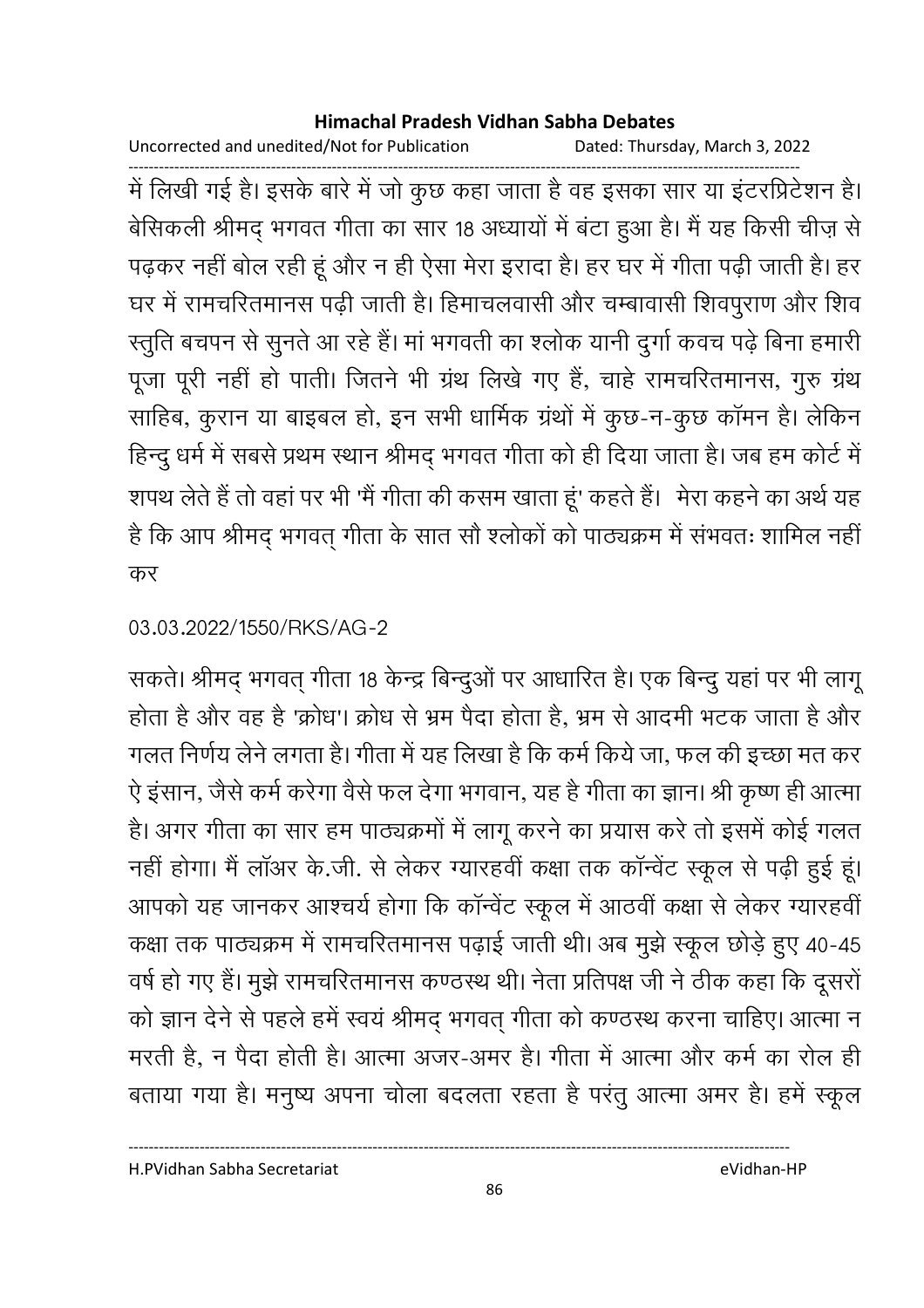Uncorrected and unedited/Not for Publication Dated: Thursday, March 3, 2022

------------------------------------------------------------------------------------------------------------------------------------ पाठ्यक्रम में भगवत् गीता के सात सौ श्लोक शामिल करने से पहले संस्कृत की शिक्षा देनी | पड़ेगी।

श्री बी.एस.द्वारा… जारी

03.03.2022/1555/बी.एस./वाई0के0/-1

## श्रीमती आशा कुमारी जारी...

700 संस्कृति के श्लोक है उसके लिए आपको संस्कृत इन्ट्रोडूस करनी पड़ेगी। जब संस्कृत पढ़ने लायक होंगे, उसके बाद ही गीता पढ़ने के लायक होंगे। श्रीमंद् भगवत् गीता का जो सार है, उसके जो 18 मुख्य बिंदु है, उन्हें लाया जा सकता है, वे तो किसी भी धार्मिक ग्रंथ के लाए जा सकते हैं। वेंद है, उपनिषद है, क्या हम शिव जी का नवाला नहीं करते? करते है। क्या हम महामृत्युजय मंत्र को नहीं बोलते, क्या हम देवी के श्लोक नहीं बोलते, हम में से बहुतो ने संस्कृत नहीं पढ़ी होगी, मगर या देवी सर्वभूतेषु शक्ति-रूपेण संस्थिता। नमस्तस्यै-नमस्तस्यै- नमस्तस्यै नमो नमः। सबको पता है, ये सब चीजे बचपन से कठस्थ हो जाती है। जो भी हिमाचल प्रदेश के हिन्दू है, आदरणीय मुकेश जी ने ठीक कहा कि 99 | प्रतिशत लोग हिन्दू है। भगवत् गीता हमारे जीवन का हिस्सा है। It is part of us. बच्चों को इसी का ही सार क्यों? जो भी अच्छे ग्रंथ है, वह चाहे शिव पुराण है, चाहे दुर्गा सप्तशती पाठ है, उसमें अच्छा लिखा हो, उपनिषद और वेद हैं। क्या हमारे वेदों में कोई कमी है, क्या हमारे पुराणों में ज्ञान नहीं हैं, क्या शिव पुराण में कमी है, क्या लिंग पुराण में कमी है? गरुड पुराण भी हम सब सुनते ही है, यह बात अलग है कि वह एक अफसोस जनक समय होता है। मगर ये बात पक्की है कि गीता का ज्ञान we should practice more than we preach. क्रोध, लोभ, मोह, काम, अहंकार और जो इन्होंने एक शब्द में कहा कि "मैं", .सबसे पहले तो इस विधान सभा में कटवाल साहब, यह लाइए कि इस विधान सभा में जो 68 लोग बैठे हैं, वे इस "मैं" को छोड़ दें, केवल हम होना चाहिए और मैं सिर्फ आत्मा और आत्मा सिर्फ कृष्ण जी। आदरणीय हीरा लाला जी की बातों से आज मैं बहुत प्रभावित हुई हूं। आज हमारी आत्मा को इन्होंने जगाया है और जो ज्ञान इन्होंने दिया है, उसे हल्के में न लें। उपाध्यक्ष महोदय, यह जो इश्यू है इसे ही हल्के में नहीं लेना चाहिए। श्रीमद् भगवत् का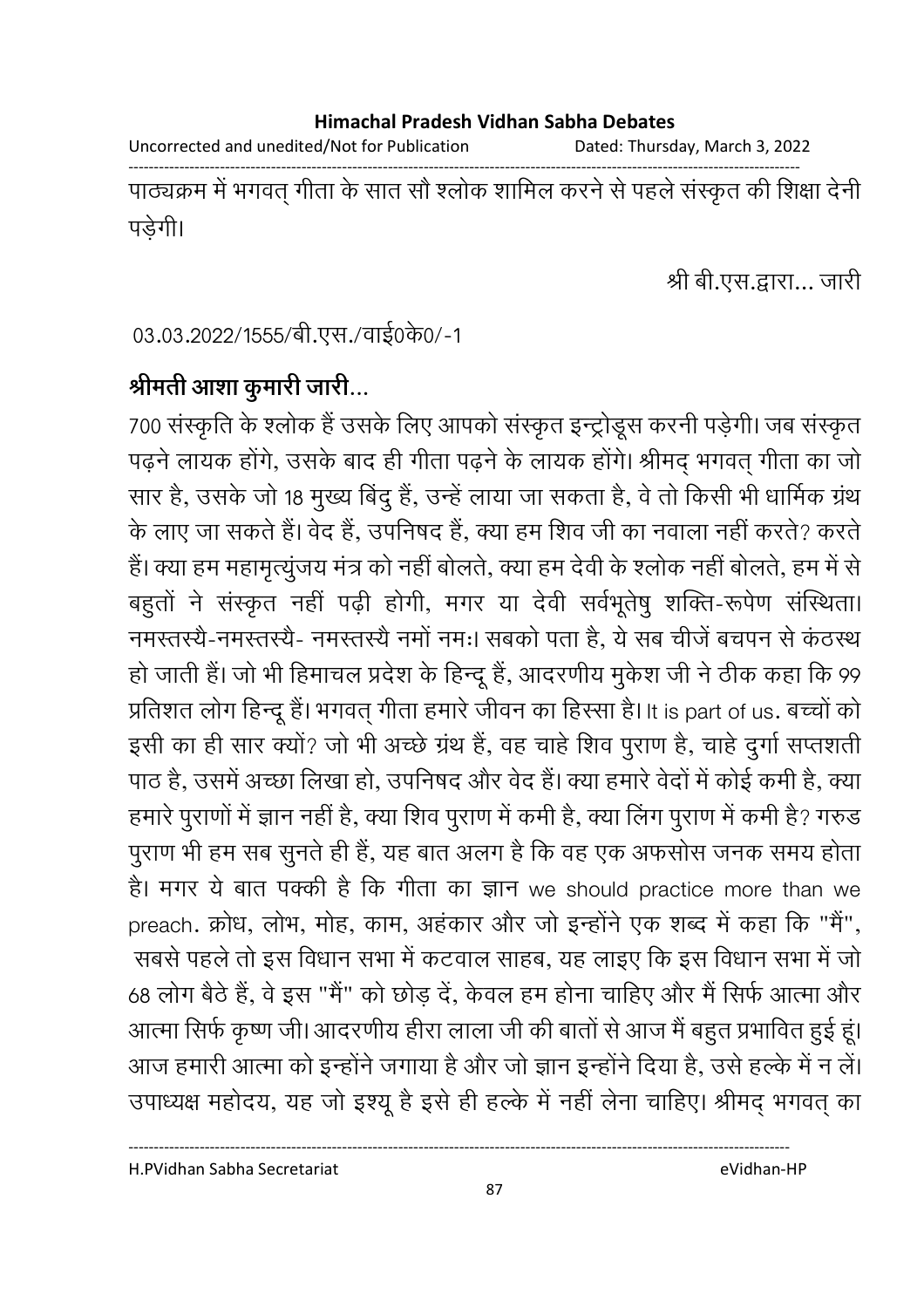```
Uncorrected and unedited/Not for Publication Dated: Thursday, March 3, 2022
```
------------------------------------------------------------------------------------------------------------------------------------ नाम लेना एक गहराई की बात करना है। मैं मंत्री जी से जरूर निर्वेदन करना चाहती हूं कि आप इस बात पर जरूर विचार करें। मैं फिर कह रही हूं कि श्रीमद् भगवत् गीता के 700-श्लोक पड़ना आसान काम नहीं है। मैं आंदरणीय कटवाल साहब से कोई तर्क-वितर्क नहीं | करना चाह रही हूं। यह मेरा वर्जन है और मैं अपनी बात रखना चाह रही हूं। यदि सभी को संस्कृत सिखाई जा रही है तो श्रीमंद् भगवत् गीता को पढ़ाने की बात करें। वरना जो इसका सार है,

```
03.03.2022/1555/बी.एस./वाई0के0/-2
```
जो 18 इसके मुख्य बिंदु हैं, उनके ऊपर किसी अच्छे से स्कालर की इंटरप्रिटेशन को लाया जाए। हमारा इसमें कोई विरोध नहीं है। हम सभी श्रीमद् भगवत् गीता को पढ़ते हैं। जैसा मुकेश जी ने कहा कि मैं तो रोज ही मंदिर में होती हूं। आप भी जानते हैं कि आपके चुनाव क्षेत्रों के मंदिरों में भी जाती रहती हूं। हम सब हिन्दू है और इसमें किसी पार्टी की बात नहीं। है। हम चमयाल है तो शिव भगवान का नवाला करेंगे, हम चमयाल है, तो देवी मा की भी पूजा करेंगे, क्योंकि वह हमारी कुल देवी है। वैसे ही हम भगवान कृष्ण को मानते हैं और रामचरितमानस को भी मानते हैं। रामायाण को कम पढ़ा जाता है, इसका कारण यह भी है कि वह संस्कृत में हैं और ब्रज भाषा में है इसलिए रामायण को कम पढ़ा जाता है परंतु ज्ञान में कोई कर्मी नहीं है। हमारा हर ग्रंथ चाहें वह बुद्धिस्ट का हो, चाहें मुस्लिम का हो, चाहे वह किसी का भी हो।

श्री एन0 जी0 द्वारा जारी...

## 03-03-2022/1600/वाई.के.-एन.जी. /1

## श्रीमती आशा कुमारी ..... जारी

सिखों का हो, बुद्धिस्ट का हो, मुस्लिम का हो या अन्य किसी धर्म का हो और किसी भी धर्म ने किसी से भी भेदभाव या गलत करने की सलाह नहीं दी है। यह ठीक है कि यदि आप

H.PVidhan Sabha Secretariat eVidhan-HP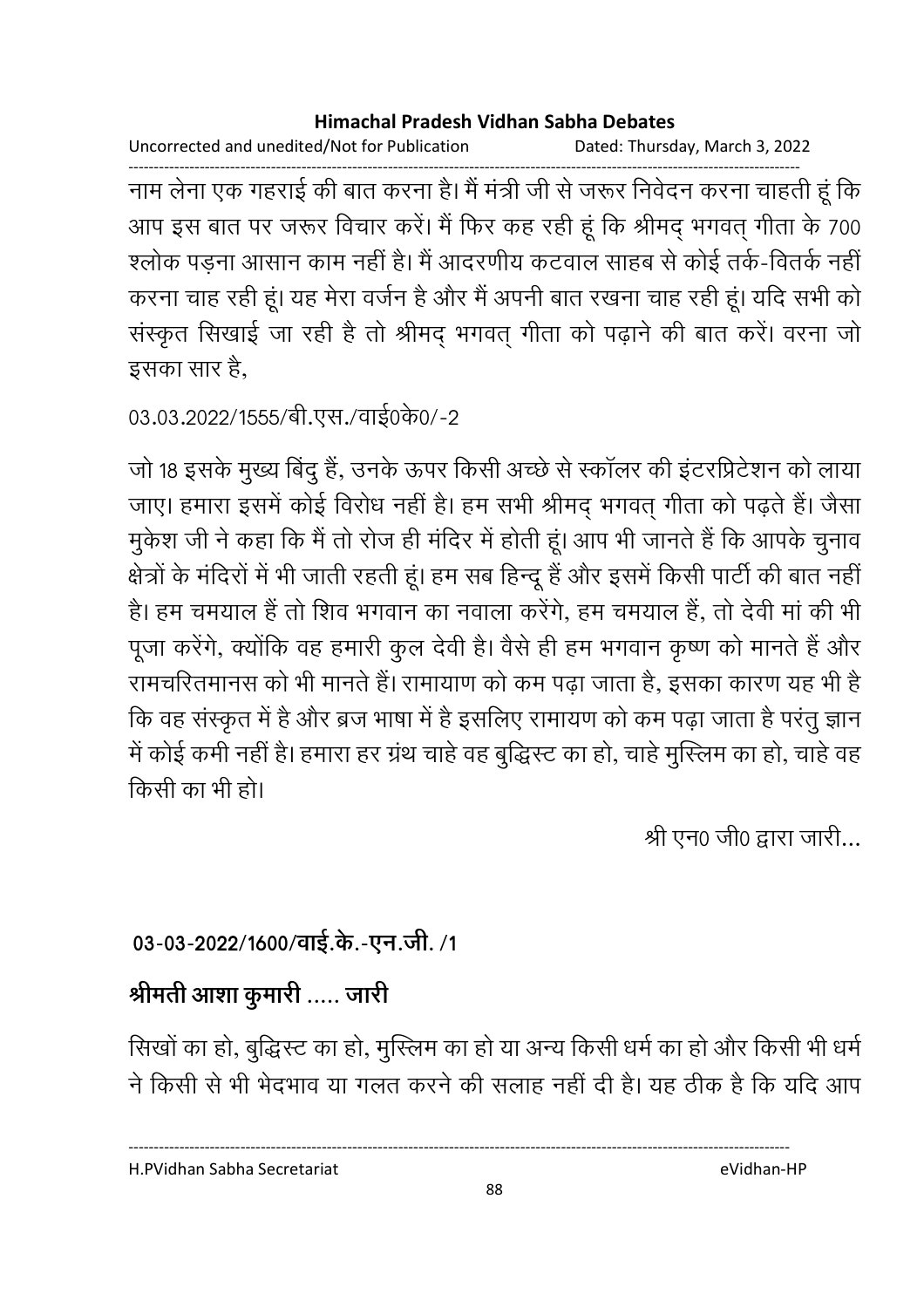Uncorrected and unedited/Not for Publication Dated: Thursday, March 3, 2022 ------------------------------------------------------------------------------------------------------------------------------------ पाठ्यक्रम में गीता का सार डालेंगे और जैसा माननीय नेता प्रतिपक्ष ने कहा कि हम तो इसका स्वागत ही करेंगे क्योंकि यह एक अच्छी बात है। इन्होंने यह भी ठीक कहा कि श्रीमद् भागवत् का सार किसी धर्म से सम्बंध नहीं रखता है और यह जिंदगी की सच्चाई है। उपाध्यक्ष महोदय, अंत में मैं कहना चाहती हूं कि हम इस बात को हमेशा याद रखे कि "श्रीकृष्ण ही आत्मा है और आत्मा अमर है।" आपका बहुत-बहुत धन्यवाद।

```
03-03-2022/1600/वाई.के.-एन.जी. /2
```
**उपाध्यक्ष** : अब अंत में माननीय सदस्य श्री विशाल नैहरिया जी को मैं इस चर्चा में भाग लेने | के लिए आमंत्रित करता हूं।

**श्री विशाल नैहरिया (धर्मशाला)** : उपाध्यक्ष महोदय, इस माननीय सदन में माननीय सदस्य श्री जीत राम कटवाल और श्री नरेन्द्र ठाकुर जी सकल्प लाए है कि "श्रीमद् भगवत् गीता को स्कूली पाठ्यक्रम में शामिल करने बारे यह सदन विचार करें" और इसमें मैं भी अपने आप को शामिल करता हूं। इस माननीय सदन के बहुत सारे माननीय सदस्यों ने इस विषय पर अपना महत्वपूर्ण प्रकाश डाला है। मुझे इस बात की खुशी है कि नेता प्रतिपक्ष श्री मुकेश ओग्नेहोत्री जी और माता तुल्य माननीय श्रीमती आशा कुमारी जी ने भी इसका समर्थन किया है। श्रीमद् भगवत् गीता एक ज्ञान का सागर है और जैसा मुझ से पूर्व के माननीय सदस्यों ने भी बताया है। हिन्दुस्तान ही नहीं बल्की विश्व के अनेक ऐसे महत्वपूर्ण विश्वविद्यालय व शिक्षण संस्थान है जहां पर इसे कम्पलसरी या इलैक्टिव सब्जैक्ट के रूप में पढ़ाया जा रहा है। जहां तक मेरे ध्यान में है कि एक बार संसद में भी इसी विषय पर चर्चा हुई थी और उस समय भी माननीय सदन के पक्ष व विपक्ष के नेताओं ने इसका समर्थन किया था। उस समय यह विषय निकल कर आया था कि इसे कम्पलसरी सब्जैक्ट के रूप में अपनाया जाए। श्रीमद् भगवत् गीता ने हमें कमों के बारे में, spiritual thoughts के बारे में और universal moral values के बारे में बताया है। सबसे बड़ी बात यह है कि इसमें हमें मैंनेजमेंट के बारे में बहुत सारी बाते सीखने को मिलती है। हमारे भारत देश में एक BITS Pilani University of Engineering है और वहा पर भी इसे इलैक्टिव सब्जैक्ट के रूप में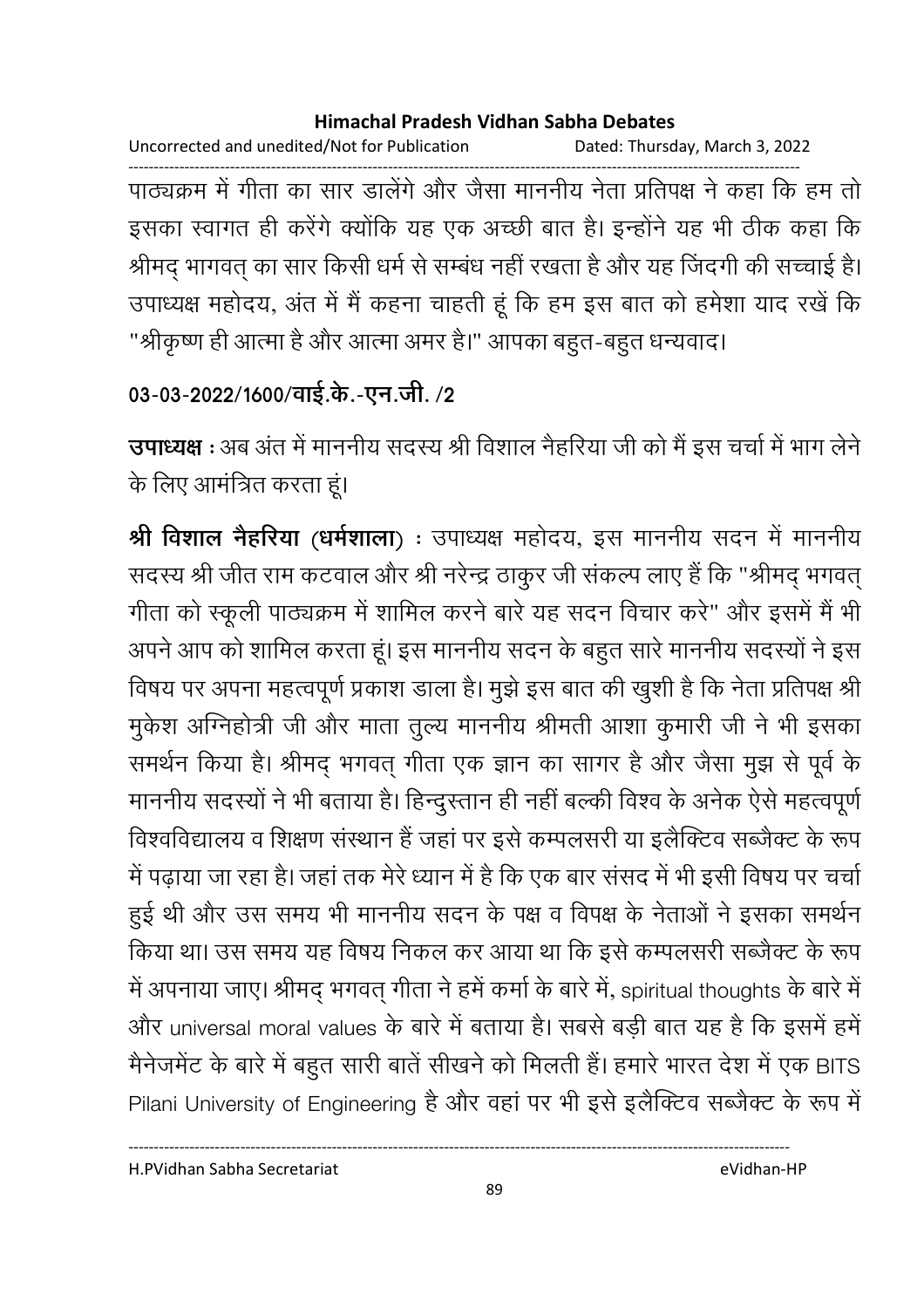Uncorrected and unedited/Not for Publication Dated: Thursday, March 3, 2022

------------------------------------------------------------------------------------------------------------------------------------ पढ़ाया जा रहा है। New Jersey, USA में एक बहुत बड़ी यूनिवर्सिटी है जोकि एक Catholic University है और वहां पर भी श्रीमद् भगवत् गीता को कम्पलसरी सब्जैक्ट के रूप में पढ़ाया जा रहा है। हम लोग तो हिमाचलवासी है और देव तुल्य भूमि से आते हैं, हिमाचल प्रदेश को तो देवभूमि भी कहा जाता है, अगर हिमाचल जैसे प्रदेश में श्रीमद् भगवत् गीता को

## 03-03-2022/1600/वाई.के.-एन.जी. /3

स्कूल लेवल पर कम्पलसरी किया जाता है तो मुझे लगता है कि हमारी आने वाली जनरेशन निश्चित तौर पर हमारी संस्कृति व सभ्यता के बारे में अच्छे से जान पाएगी। आज का समय टेक्नोलाजी का है और आज का हमारा युवा वर्ग न्यू टेक्नोलाजी को आप्ट करते। हुए इस पुरानी संस्कृति-सभ्यता को भूल रहा है और पश्चिमी सभ्यता हमारे बीच में आ चुकी है। ऐसे विषय यदि स्कूलों के पाठ्यक्रमों में पढ़ाए जाएंगे तो निश्चित तौर पर इससे लाभ होगा। हमारा युवा इटलैक्ट है और हमेशा कुछ सीखने की लालसा रखता है तथा मुझे पूर्ण विश्वास है कि वे इस विषय को खुशी-खुशी स्वीकार करेंगे। हमें भी खुशी होगी कि आने वाली जनरेशन इन महत्वपूर्ण चीजों के बारे में स्वयं भी जानेगी और हमारे समाज को भी इसके बारे में अच्छी जानकारी देंगी। एक अच्छा विषय और अच्छा सकल्प इस माननीय सदन में लाया गया है और मैं इसका समर्थन करता हूं। उपाध्यक्ष महोदय, आपने मुझे बालने का समय दिया आपका धन्यवाद।

समाप्त⁄-

### 03-03-2022/1600/वाई.के.-एन.जी. /4

**उपाध्यक्ष** : अब मैं इस चर्चा का उत्तर देने के लिए माननीय शिक्षा मंत्री जी को अमंत्रित करता हूं।

**शिक्षा मंत्री** : उपाध्यक्ष महोदय, आज इस माननीय सदन में नियम-130 के अंतर्गत एक प्रस्ताव चर्चा में लाया गया है और इसमें कहा गया है कि "श्रीमद् भगवत् गीता को स्कूली

H.PVidhan Sabha Secretariat eVidhan-HP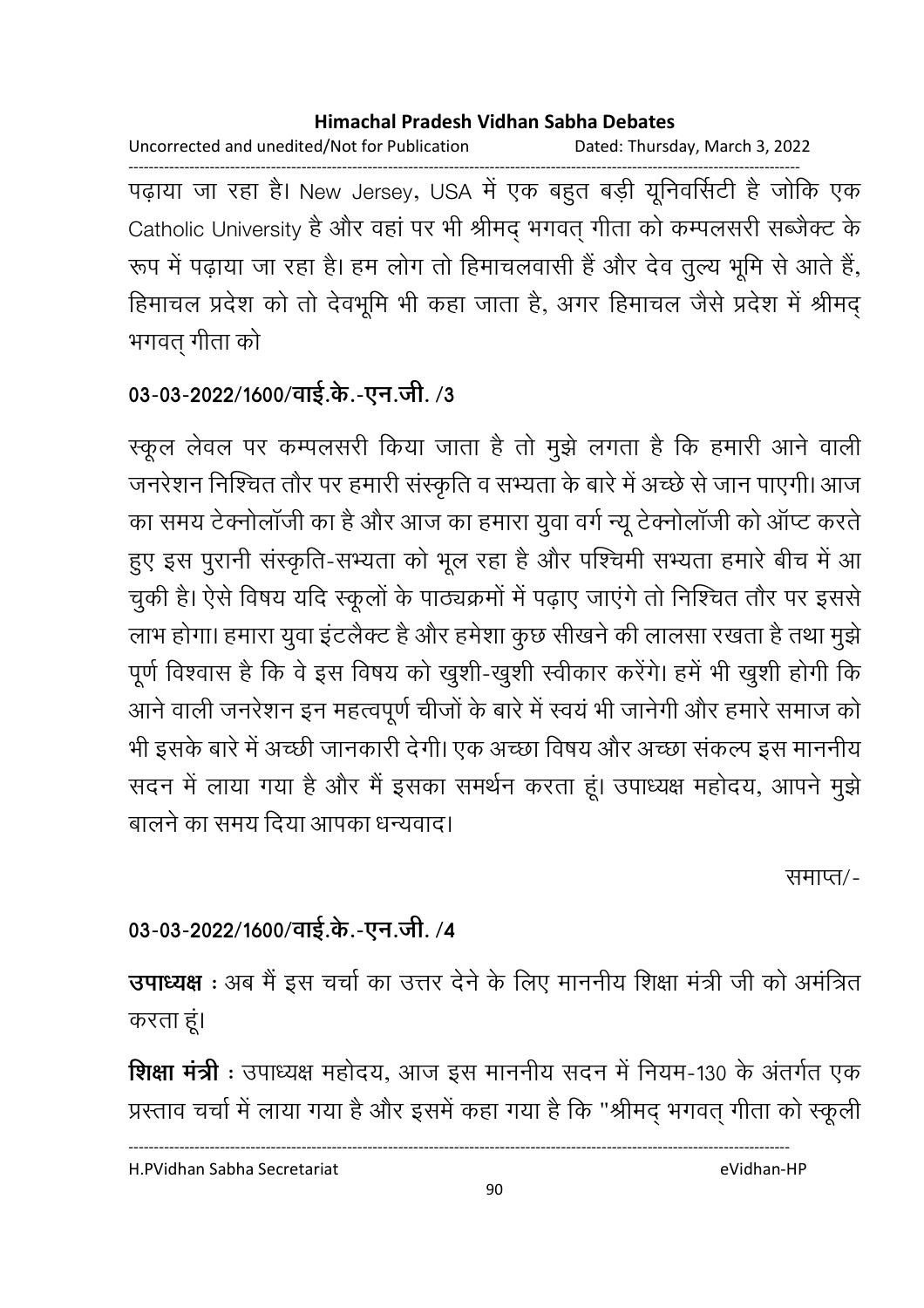Uncorrected and unedited/Not for Publication Dated: Thursday, March 3, 2022 ------------------------------------------------------------------------------------------------------------------------------------ पाठ्यक्रम में शामिल करने बारे यह सदन विचार करें।" इस प्रस्ताव को माननीय सदस्य श्री जीत राम कटवाल और श्री नरेन्द्र ठाकुर जी ने रखा है। उपाध्यक्ष महोदय, यह बहुत महत्वपूर्ण विषय है और देखिए |

श्री जे.एस. द्वारा जारी.........

#### **03.03.2022/1605/JS/AS/1**

## शिक्षा मंत्रीः----जारी------

श्रीमद् भगवत गीता का नाम चर्चा में आया। चर्चा में आने के उपरान्त इस पूरे माननीय सदन में शांति व सौहादे का वातावरण बन गया। यह उस नाम की ताकत है। इसी के साथ जिन्होंने इस चर्चा में भाग लिया है, विपक्ष के नेता, श्री मुकेश ओग्नेहोत्री ) जी ने अपनी बात में कहा कि जब हम इस विषय पर चर्चा करें तो उसकी गहराई में जाने की आवश्यकता है। आगे बढ़कर आपने यह भी कहा कि सारे सदन को चाहिए गीता को पढ़ें और कठस्थ भी करें। यह कोई राजनीतिक पार्टियों का भेदभाव नहीं हैं, गीता हम सबकी हैं। श्रीमान हीरा लाल जी ने जहां पाठ्यक्रम में सम्मिलित करने के लिए इस विषय को रखा, वहीं पर आपने | बहुत गहराई से अपने आध्यात्मिक विचारों को रखा। श्रीमती आशा कुमारी जी ने यहां पर एक बहुत अच्छा सुझाव दिया। आपने कहा कि यदि हमें गीता को समझना है और गीता में 18 अध्यायों में 700 श्लोक है, आपने कहा कि वे सभी संस्कृत में हैं इसलिए संस्कृत का ज्ञान होना भी आवश्यक है। अगर संस्कृत का ज्ञान होगा तो हम इसकी और अच्छे ढंग से व्याख्या कर पाएंगे। उपाध्यक्ष महोदय, मैं इस माननीय सदन में जानकारी देना चाहूंगा कि हमने विचार किया है कि स्कूलों में संस्कृत को तीसरी कक्षा से प्रारम्भ करेंगे ताकि बच्चों को आगे तक यह समझ में आए। आपने क्रोध, मोह और लोभ ये सारे विषय यहां पर रखें। यह तो वास्तविकता है। लेकिन हम राजनीतिक क्षेत्र में भी काम करते हैं और हमें कई बार यह लगता है कि हम जिस प्रकार से विभिन्न जिम्मेदारियों का निवेहन करते हैं उसके बावजूद बहुत बार यह लगता है कि हमसे गलती हो गई, जो हमें करनी नहीं चाहिए थी,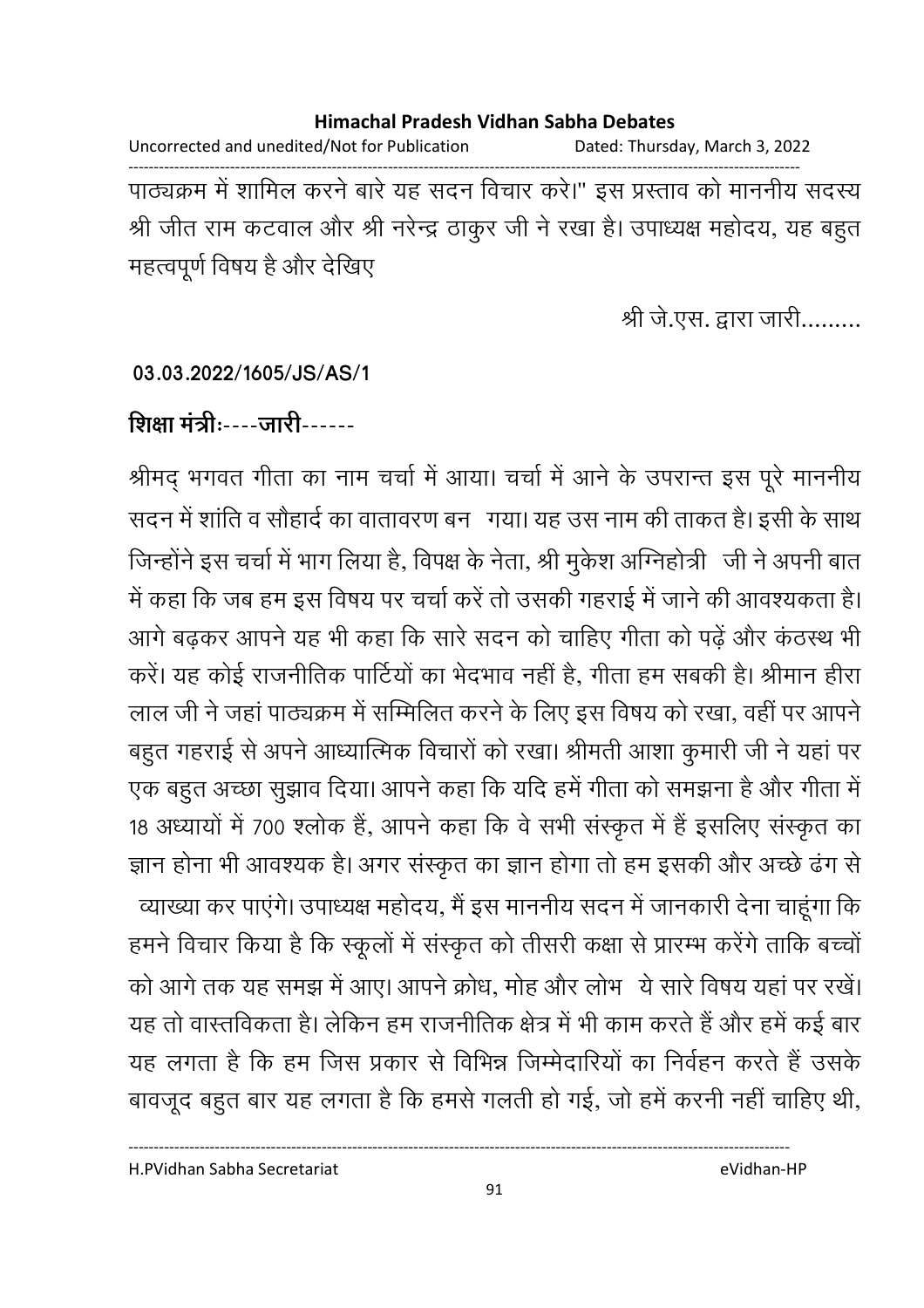Uncorrected and unedited/Not for Publication Dated: Thursday, March 3, 2022

------------------------------------------------------------------------------------------------------------------------------------ जो हमें कहना नहीं चाहिए था लेकिन वह हो गया और यह जीवन में होता भी है। इन सारी-की-सारी बातों का सकेत आवश्यक भी हैं। यहां पर श्री विशाल नैहरिया जी ने भी बहुत अच्छे विचार रखे। आपने कहा कि बहुत से विदेशी विश्वविद्यालयों में भी गीता के ऊपर अध्ययन चल रहा है। उपाध्यक्ष महोदय, गीता के बारे में महात्मा गांधी जी ने कहा था कि मैं। सदैव गीता अपनी ज़ेब में रखता हूं। जब कभी मेरे मन में सशय होता है तो मैं गीता को खोल कर

## **03.03.2022/1605/JS/AS/2**

पढ़ता हूं और अनुभव करता हूं ।श्रीकृष्ण स्वयं मेरा मार्गदर्शन करने आते हैं। उसी के साथ गांधी जी ने यह भी कहा है कि मनुष्य का अपना कुछ भी नहीं है, वह समाज का अभिन्न अग है तथा समाज के लिए अपने आपको न्यौछावर करना मनुष्य जन्म का श्रेष्ठ कर्म है। मुझे लगता है कि हम जो लोग राजनीतिक क्षेत्र में काम करते हैं तो कही-न-कहीं मन में सभी के यह भाव रहता है कि हम सेवा करने के लिए आए हैं तो निश्चित रूप से उस दिशा में हम सभी जन-प्रतिनिधि रात-दिन सेवा करते भी है। उपाध्यक्ष महोदय, देश के स्वतंत्रता आंदोलन में लोकमान्य तिलक जी ने मांडले जेल में रह करके गीता रहस्य पर लिखा था। यह ग्रंथ मनुष्य के कत्तेव्य बोध के साथ अधिकार प्राप्ति पर भी बल देता है।

श्री एस.एस. द्वारा जारी....

## **03.03.2022/1610/SS-AG/1**

## शिक्षा मंत्री क्रमांगत <del>:</del>

लोकमान्य तिलक जी ने स्पष्ट किया कि अपने अधिकारों की क्षमता खोकर भारत एक हजार वर्षों के लिए गुलाम हुआ जबकि गीता गांडीव उठाने के लिए प्रेरित करती है।

H.PVidhan Sabha Secretariat eVidhan-HP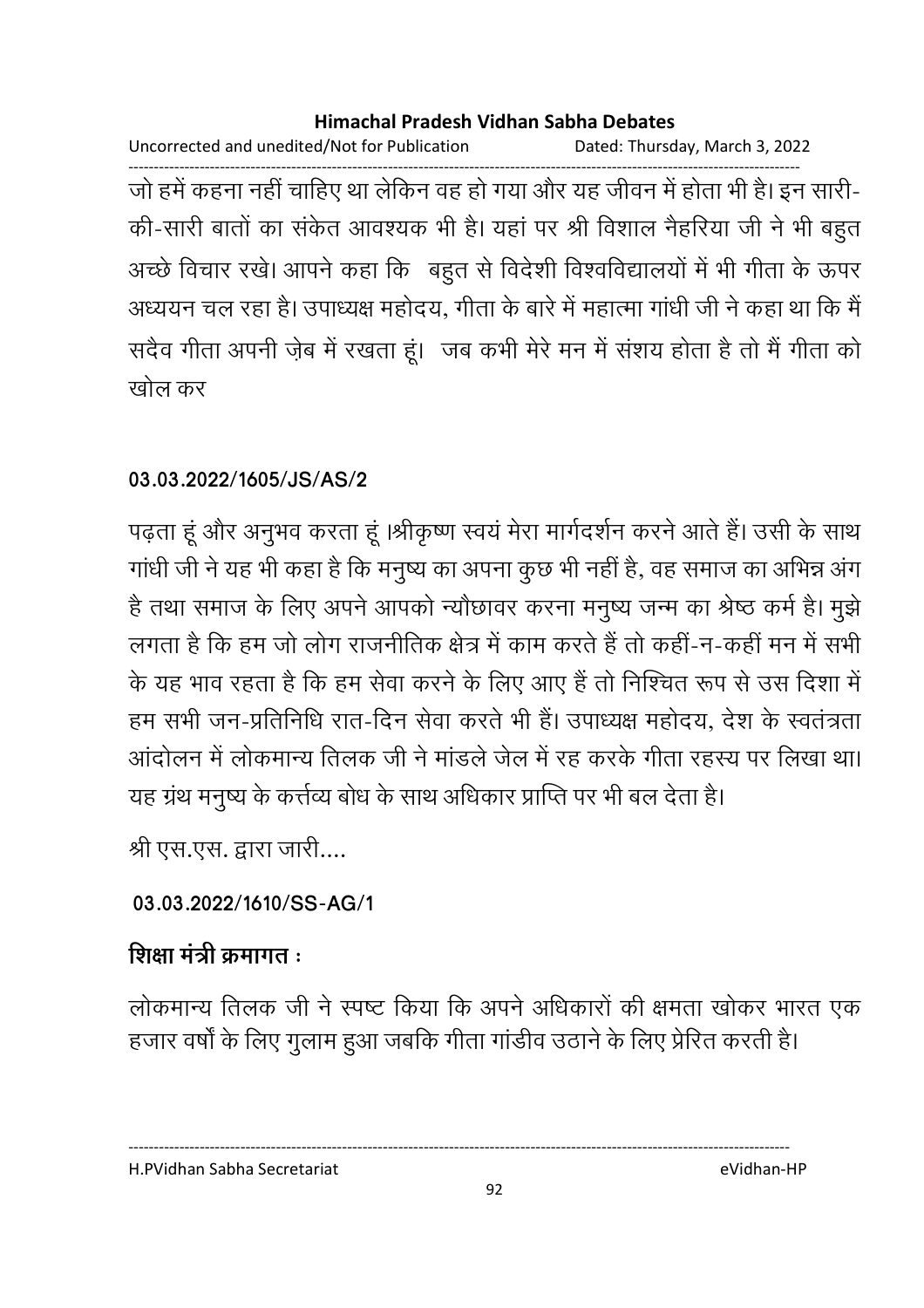Uncorrected and unedited/Not for Publication Dated: Thursday, March 3, 2022

------------------------------------------------------------------------------------------------------------------------------------ उपाध्यक्ष महोदय, गीता दुनिया की सबसे ज्यादा भाषाओं में लिखित और दुनिया के सबसे ज्यादा भूभाग पर पढ़ा जाने वाला ग्रंथ है। गीता पर प्राचीन काल से आदि शंकराचार्य जी, श्री रामानुज जी, श्रीधर जी आदि ने लिखा और उसके पश्चात् आधुनिक काल में मैंने कहा कि श्री अरविंदों जी, महात्मा गांधी जी, डा0 राधाकृष्ण जी ने भी गीता के ऊपर अपने विचार लिखे हैं। गीता के सबंध में हम कह सकते हैं कि यह केवल कोई धार्मिक ग्रंथ नहीं है, गीता शाश्वत है, सत्य है; यह पूरे विश्व के लिए हैं। शायद गीता का सर्देश ही एकमात्र ऐसा सर्देश है जिसमें वेदों में वसुधैव कुटुम्बकम् के बारे में कहा गया है। यह पूरी वसुधा एक परिवार है और इस धरती मा पर रहने वाले हम सब लोग एक परिवार के सदस्य है। यदि ऐसा कोई ज्ञान दे सकता है तो वह श्रीमद् भगवत् गीता दे सकती है। अगर वर्तमान कालखंड में भी देखे तो धर्म, नैतिकता, मानवता, अध्यात्म-दर्शन और मनोविज्ञान जैसे जो विषय है उन पर जो आधुनिक शोध चल रहा है उसका लोकप्रिय विषय यही माना जा रहा हैं। आज का जो जीवन है वह तनाव और अवसादग्रस्त है। उसमें अगर मानव का उद्धार करने की ताकत है तो श्रीमंद् भगवत् गीता में कहीं जाती हैं।

उपाध्यक्ष महोदय, यहां पर माननीय सदस्य श्री विशाल नैहरिया जी ने जो कहा, उसी के अनुसार देखिए कि आज भारत तथा दुनिया के प्रतिष्ठित व्यावसायिक संस्थानों में गीता को पढ़ाया जा रहा है। Indian Institute of Technology; Indian Institute of Management, BITS Pilani; Kurukshetra University; Oxford University, England; Howard University, United States of America; Seton Hall University, New Jersey, U.S.A. में और सब जगह पर इस विषय के बारे में पढ़ाया जा रहा है। जितने ये विश्वविद्यालय और मैनेजमैंट संस्थान है इनमें इस पर अध्ययन व शोध हुआ है। उसने प्रमाणित किया है कि गीता को पाठ्यक्रम में शामिल

### **03.03.2022/1610/SS-AG/2**

कर बच्चों के व्यक्तित्व का विकास होता है और व्यावसायिक योग्यता में प्रवीणता व कुशलता प्राप्त होती है, ये कहा गया है।

उपाध्यक्ष महोदय, माननीय सदस्यों ने इसके संबंध में अपने विचार रखें हैं और उनके जो सुझाव आए हैं उसके अनुसार हम यह कह सकते हैं कि शिक्षा में क्या लागू किया जाए यह राज्यों का विषय है। लोकसभा में सासद गोपाल शैट्टी ने एक प्रश्न किया था जिसमें उन्होंने |

H.PVidhan Sabha Secretariat eVidhan-HP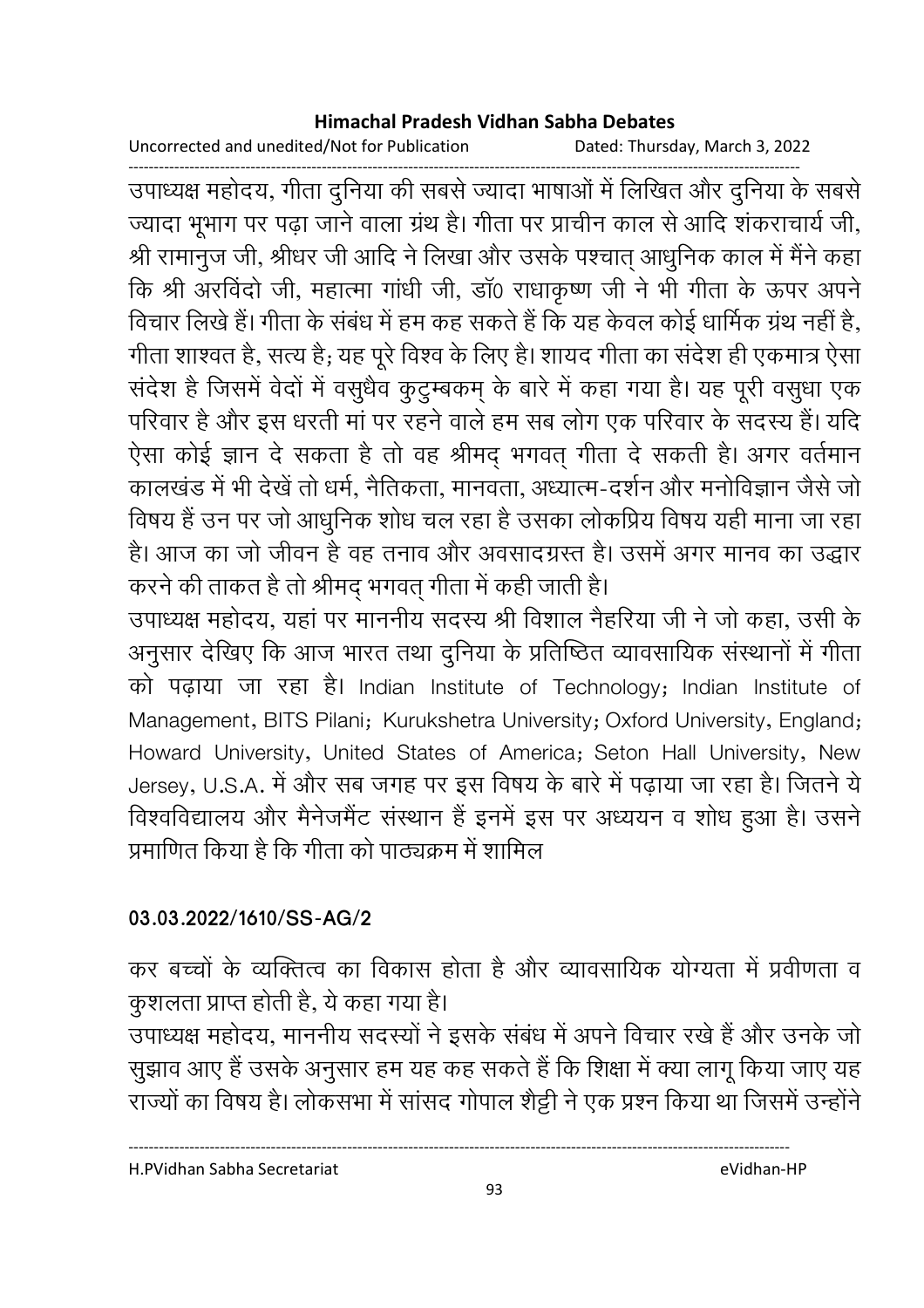Uncorrected and unedited/Not for Publication Dated: Thursday, March 3, 2022

------------------------------------------------------------------------------------------------------------------------------------ श्रीमद् भगवत् गीता पढ़ाने के प्रावधान के बारे में पूछा था। लोकसभा में शिक्षा राज्य मंत्री अन्नपूर्णा देवी ने ये कहा है कि शिक्षा प्रदान करने का विषय राज्य सरकारों का है। यदि राज्य सरकार चाहे तो इसमें प्रावधान कर सकती है। वर्तमान में सी0बी0एस0ई0 के अंतर्गत कई कक्षाओं में श्रीमद् भगवत् गीता पढ़ाई जा रही हैं। एन0सी0ई0आर0टी0 की तरफ से यह सूचित किया गया है कि श्रीमद् भगवत् गीता से संबंधित सामग्री पहले से ही कक्षा 11वीं और 12वीं की संस्कृत की पाठ्य पुस्तकों में शामिल हैं।

जारी श्रीमती के0एस0

### 03.03.2022/1615/केएस/एएस/1

## शिक्षा मंत्री जारी---

और सोशल साइस के तहत क्लास-6 के एन.सी.ई.आर.टी. की जो हिस्ट्री की किताब है, उसमें भक्ति आदोलन के सम्बन्ध में व्यापारी, राजा और तीर्थयात्री नामक पाठ में श्रीमद् भगवत गीता का सदर्भ दिया गया है। अभी जो यू.जी.सी. में नैट के जो पेपर हुए हैं उसमें भी भगवद् गीता के कुछ अशों को शामिल किया गया है। वर्तमान में हिमाचल प्रदेश में 12वीं क्लास में एक अध्याय अभी लगा है। उपाध्यक्ष महोदय, इस माननीय सदन में जो विचार किया है, उसमें हम निश्चित रूप से विचार करेंगे कि कम से कम एक तो जैसे मैंने कहा कि हम तीसरी कक्षा से संस्कृत प्रारम्भ करने वाले हैं और दूसरा 9वीं, 10 वीं, 11वीं और 12वीं में हम हिंदी और संस्कृत में गीता सर्देश या गीता सार के तौर पर कुछ प्रारम्भ करेंगे। यह सम्भव नहीं है कि गीता के पूरे 700 श्लोक उसमें शामिल हो लेकिन जैसे बाकी विषय आते. हैं, उसके साथ हम इस ज्ञान को भी बाटे। मैं इस माननीय सदन को सूचना देना चाहूगा कि श्रीमद् भागवत गीता का सम्बन्ध किसी पथ, किसी सम्प्रदाय व किसी धर्म विशेष से नहीं है। यह शाश्वत है। यह पूरी दुनिया के लिए हैं। पूरे विश्व में इसका अध्ययन किया जा रहा है और दुनिया के हर पथ के, सम्प्रदाय के विद्वानों ने, अनेक वैज्ञानिकों ने, दाशैनिकों ने गीता के बारे में लिखा है। हम उदाहरण दे सकते हैं कि हमारे देश के पूर्व राष्ट्रपति मिसाइल मैन डा0 ए.पी.जे. अब्दुल कलाम जी ने भी गीता पर बहुत कुछ लिखा है। पथ व सम्प्रदाय से हटकर गीता का सदेश है। माननीय सदन में जो आज विषय लाया गया है यह बहुत अच्छा और सामयिक विषय है। इस विषय की एक खास बात यह है कि इस माननीय सदन में ऐसे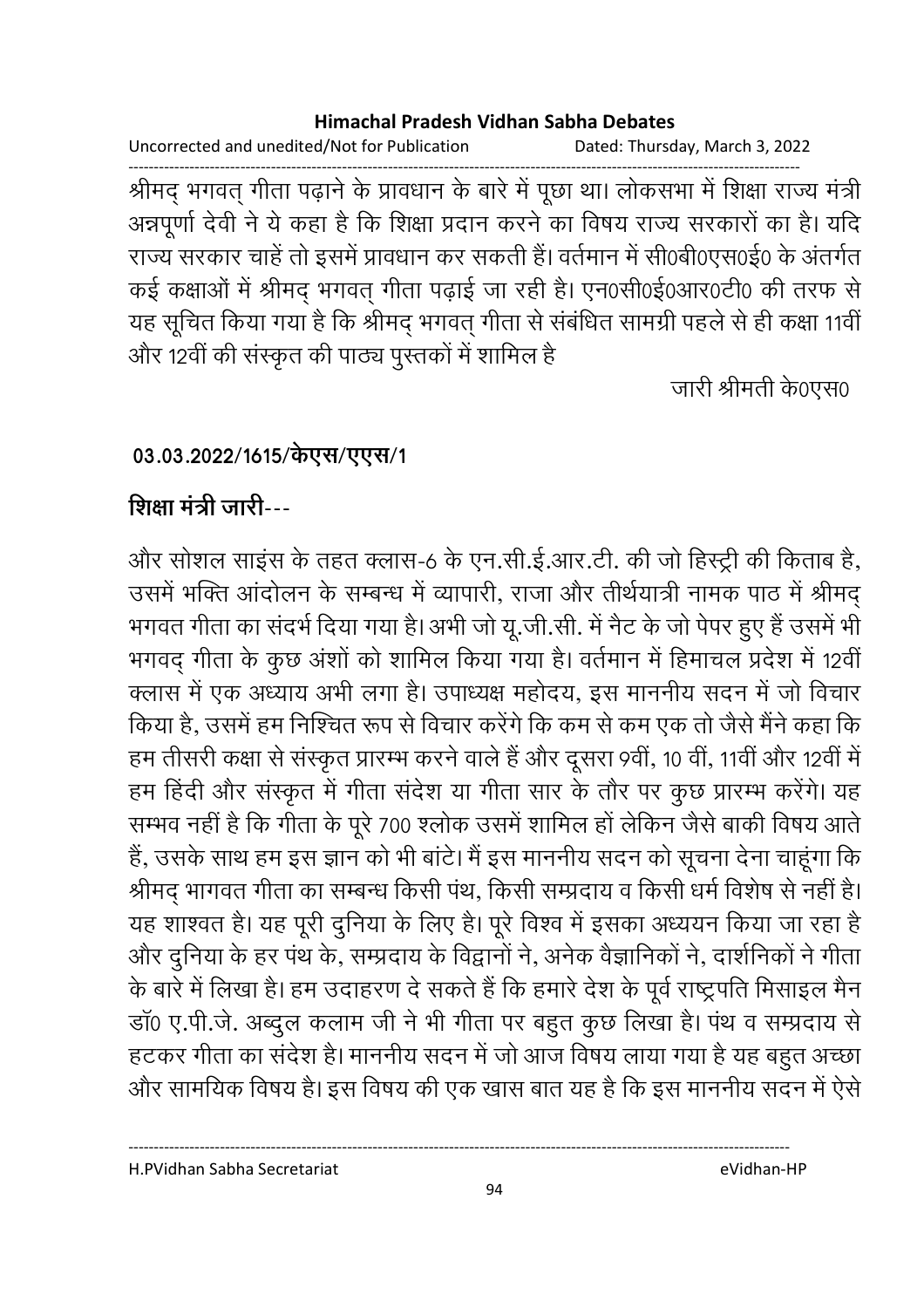Uncorrected and unedited/Not for Publication Dated: Thursday, March 3, 2022

------------------------------------------------------------------------------------------------------------------------------------ प्रेम प्यार के भी बहुत से क्षण याद रहने चाहिए। मुझे लगता है कि श्रीमद् भगवत गीता पर जो यहां प्रेम पूर्वक विचार हुआ, इसमें सभी ने एक दूसरे की मदद की। पक्ष और विपक्ष ने, सभी ने एक-दूसरे की बात में ऐंड किया जो बहुत अच्छा लगा। कई बार ऐसी अच्छी परम्पराएं प्रारम्भ करने का हमें मौका मिला है। उपाध्यक्ष महोदय, आपके माध्यम से नियम 101 के प्राइवेट मैम्बर डे के इस विषय के प्रस्तावकर्ता श्रीमन् जीत राम कटवाल जी से मै निवेदन करुंगा कि वे अपना सकल्प वापिस लेने की कृपा करें।

## 03.03.2022/1615/केएस/एएस/2

**उपाध्यक्षः** क्या माननीय सदस्य माननीय मंत्री जी के उत्तर को देखते हुए अपना सकल्प वापिस लेने को तैयार है?

**श्री जीत राम कटवाल:** उपाध्यक्ष महोदय, इस संकल्प पर डिफरेंट कॉर्नर से डिफरेंट चर्चा हुई इसलिए इस पर एक-दो लाइनें तो मैं ज़रूर कहूंगा। जो संकल्प मैंने प्रस्तुत किया था, सदन में इस पर सकारात्मक रूप से चर्चा हुई और सभी पक्षों से इसको समर्थन मिला। इसको देखते हुए मैं अपने सकल्प को वापस लेता हूं।

**उपाध्यक्षः** क्या माननीय सदन की अनुमति है कि सकल्प को वापिस लिया जाए?

(सकल्प वापिस हुआ)

**श्री मुकेश अग्निहोत्रीः** उपाध्यक्ष महोदय, एक परम्परा बन चुकी है कि प्रस्ताव वापिस लेना है या गिराना है लेकिन जरूरी नहीं है, उसको पास भी कर सकते हैं।

**उपाध्यक्षः** माननीय मंत्री जी का कहना यही है कि हम सभी का भाव एक तरह का है और क्योंकि जिस भाव से माननीय सदस्य इस विषय को लाए हैं, उसको उस रूप में हम लोग स्वीकार करते हैं, यह माननीय मंत्री जी ने कहा है। …(व्यवधान)… कई प्रस्ताव स्वीकार भी हुए हैं। इसमें भावना है, सम्मान है तो इसको एक तरह से उस फार्म में माननीय सदस्य ने वापिस लिया है। माननीय मंत्री जी की भावना को समझते हुए इसको अस्वीकार समझा जाता है।

H.PVidhan Sabha Secretariat eVidhan-HP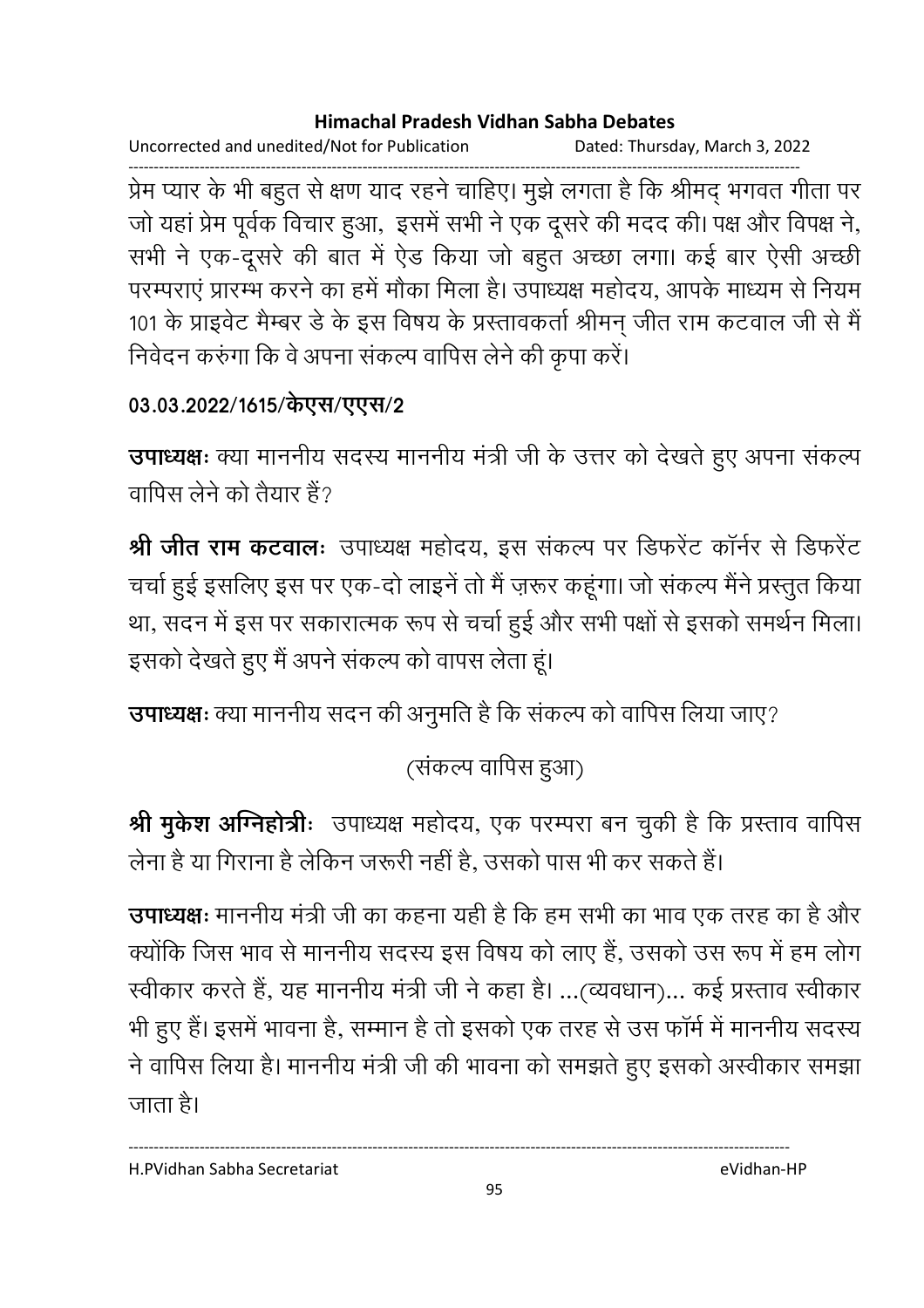Uncorrected and unedited/Not for Publication Dated: Thursday, March 3, 2022

------------------------------------------------------------------------------------------------------------------------------------

अब माननीय सदस्य श्री राकेश सिंघा जी अपना सकल्प प्रस्तुत करेंगे।

श्रीमती अ0व0 द्वारा जारी....

**03-03-2022/1620/av/dc/1**

**Shri Rakesh Singha (Theog):** Mr. Deputy Speaker, Sir, with you permission, I would like to introduce my Resolution, the text of which is as under:

"This House may frame a policy to grant relief amounting to 50% of the loss incurred due to natural calamities on agricultural and horticultural produce and enhance the relief amount to Five Lakhs on the destruction of the house due to fire."

**उपाध्यक्ष** : संकल्प प्रस्तुत हुआ कि "This House may frame a policy to grant relief amounting to 50% of the loss incurred due to natural calamities on agricultural and horticultural produce and enhance the relief amount to Five Lakhs on the destruction of the house due to fire." इस सकल्प पर दूसरे माननीय सदस्य भी बोल सकते हैं और जल शक्ति मंत्री जी इसका उत्तर देंगे। माननीय सदस्य श्री राकेश सिंघा जी, आप अपने सकल्प पर बोलिए और साथ में समय का भी ध्यान रखें।

**श्री राकेश सिंघा** : उपाध्यक्ष महोदय, मैं आपको आज घटी बजाने का मौका नहीं दूंगा। अगर हम पिछले 5 वर्षों का आकलन करें तो हिमाचल प्रदेश का कृषक किन्नौर से लेकर कांगड़ा,चम्बा तथा भरमौर के इलाके सहित जिला सिरमौर से जिला ऊना के एरिया तक; हमारे किसानों को प्राकृतिक आपदा से एक बहुत बड़ी पीड़ा हुई है। इसकी वजह से उसके खेत-खेलियान को बड़े पैमाने पर नुकसान होता रहा है और मेरी समझ के अनुसार उसका 2@ ^ ह ह . 2 " 3 \$S, \$ \$-\$ M !-, - -! ह रहे हैं। मैं उस तर्क में नहीं जाना चाहूंगा क्योंकि उसके अलग-अलग किस्म के स्कूल ऑफ थोट्स है। उस विवाद में इस सदन को भी नहीं पड़ना चाहिए। लेकिन फॉकस करना चाहिए कि किसानों को प्राकृतिक आपदा के कारण जो पीड़ा हो रही है उसका कैसे उपचार किया जा सकता है। उपाध्यक्ष महोदय, आप जानते हैं कि हमारा शासन एक सर्विधान के तहत चलता है। It is a social welfare State और हमें इस बात को भूलना

H.PVidhan Sabha Secretariat eVidhan-HP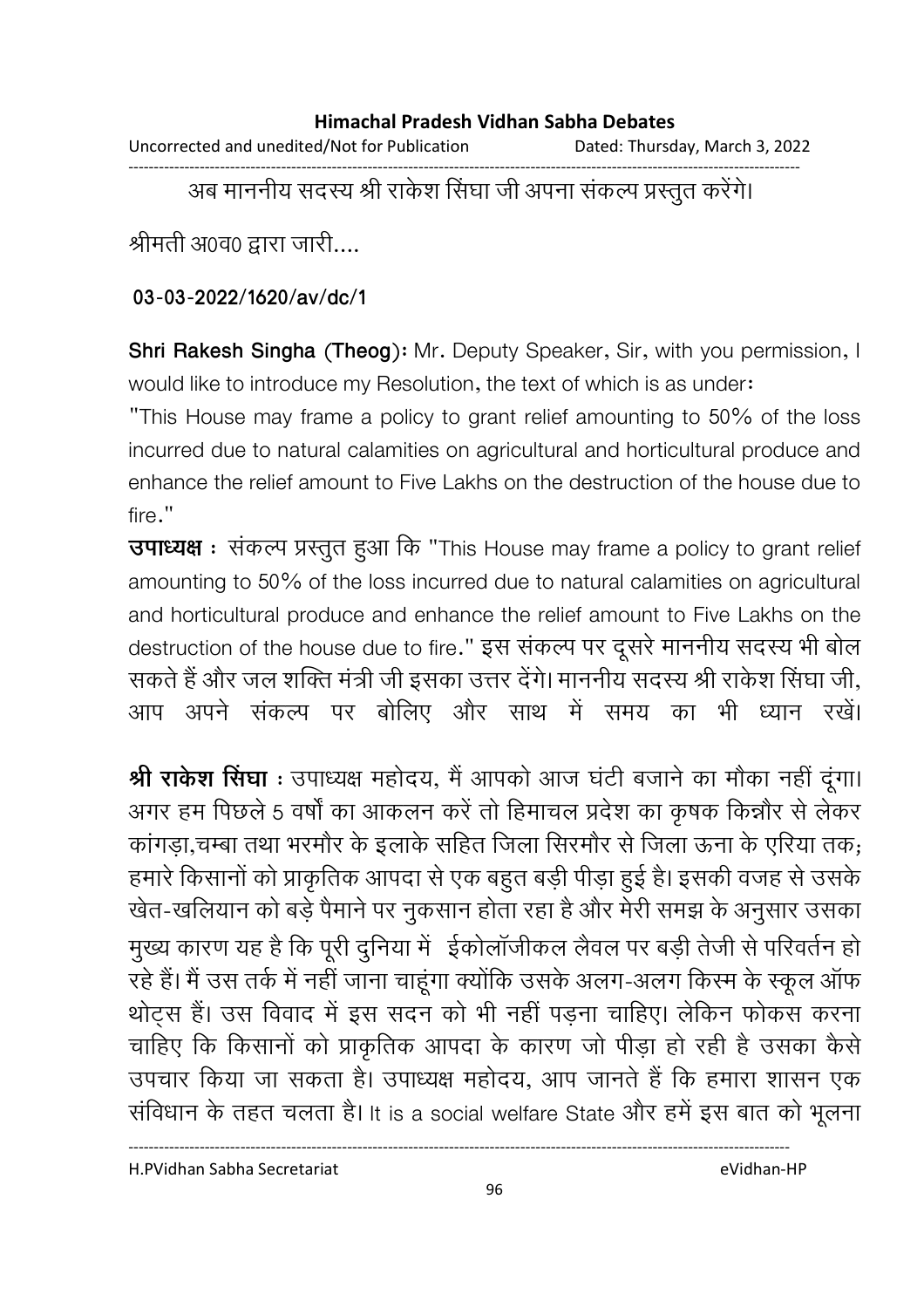Uncorrected and unedited/Not for Publication Dated: Thursday, March 3, 2022

------------------------------------------------------------------------------------------------------------------------------------ नहीं चाहिए। वह दूसरी बात है कि वर्ष 1991 के बाद वह सोशल वैल्फेयर का कार्य जो राज्यों को करना चाहिए था; आहिस्ता-आहिस्ता धूमिल होता जा रहा है। उस पर ग्रहण लग रहा है क्योंकि अब राज्यों की सारी-की-सारी जिम्मेवारी समाप्ति की ओर जा रही हैं-और विकास व सेवाओं का नजरिया निजी हाथों में जा रहा है तथा हम ट्राजिशनल फेज़ के

### **03-03-2022/1620/av/dc/2**

दौर से गुजर रहे हैं। उसके बावजूद हमारा सर्विधान अभी भी इसको सोशल वैल्फेयर स्टेट मानता है। इसलिए मैं सीधा विश्व पर आना चाहता हूं और मैं तो यहां केवल पिछले पांच वर्षा का पीरियंड ले रहा हूं।

## टी सी द्वारा जारी

# 03/03/2022/1625/टी0सी0वी0/डी0सी0/1

## श्री राकेश सिंघा … जारी

इन पिछले 5 वर्षों में सबसे ज्यादा नुकसान प्राकृतिक आपदा ने किया है। जो बादल फटने की प्रक्रिया होती है, यह धर्मशाला और कुल्लू के इलाके में बहुत ज्यादा होती है। जहा-जहां वैलीज है, वहां ठण्डी और गर्म हवा का जब कसैप्ट बनता है तो उस हालात में ये बादल फटने की घटनाएं होती है। यही नहीं ओलावृष्टि अब इतनी ज्यादा होती है जिसका कोई हिसाब-किताब नहीं है। हाई वैलोस्टी विंड्ज की वज़ह से पिछले साल 23 अप्रैल को बर्फ पड़ गई थी। इसी के साथ ड्रांट भी है। हिमाचल प्रदेश में ये प्राकृतिक आपदाएं बार-बार आ रहीं हैं लेकिन जो हमारा किसान है उसका रकबा बहुत छोटा है। हिमाचल प्रदेश में जो पाजिटिव चीज है, वह पूरे हिन्दुस्तान में नहीं है। जम्मू कश्मीर में हो भी सकती है। वहां भी rigorous land reform हुए। इसके अलावा पश्चिम बंगाम केरल और त्रिपुरा में भी rigorous land reform हुए लेकिन अधिकतर भारत में ये लैंड रिफॉर्म नहीं हो पाए। इसका फायदा यह है कि हिमाचल प्रदेश में बहुत बड़ी रियासते नहीं है। यहां बहुत बड़े रकबे के मालिक नहीं मिलेंगे। we go into our record of land distribution. ये शायद जीरो

H.PVidhan Sabha Secretariat eVidhan-HP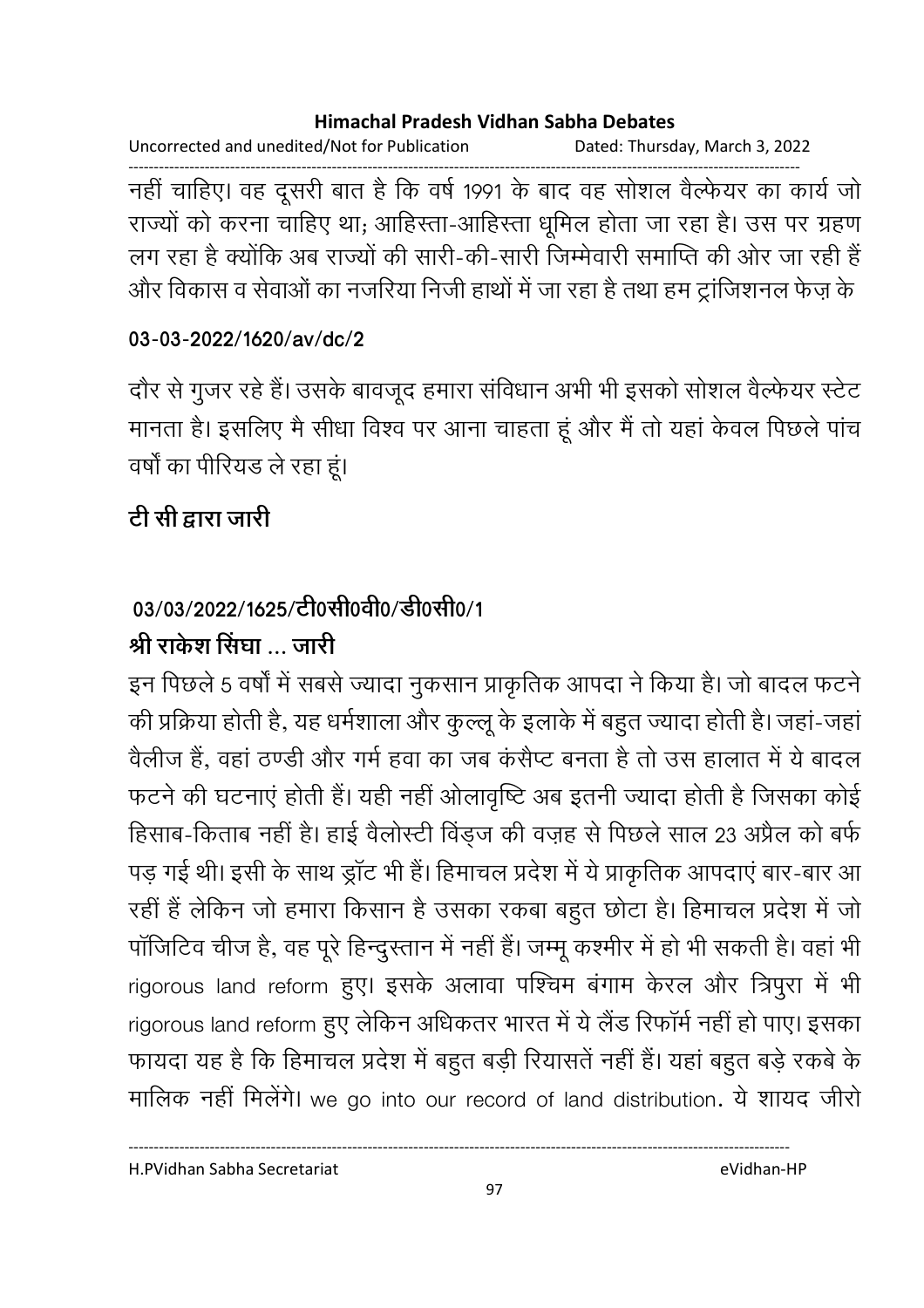Uncorrected and unedited/Not for Publication Dated: Thursday, March 3, 2022

------------------------------------------------------------------------------------------------------------------------------------ प्वाइट कुछ परसेंट हैं जिनको हम लैंड लार्ड की कैटेंगरी में रखते हैं। यहां अधिकतर किसान व | बागवान 6 बीघा या 6 बीघा से कम भूमि का मालिक है। अभी जो लेटैस्ट सैन्सस हुए हैं उसमें इनकी संख्या 60 फीसदी हुई है। यदि ओलावृष्टि या बादल फट जाए तो इनकी तबाही हो जाती है। माननीय मंत्री, श्री महेन्द्र सिंह जी आप जानते हैं you are very senior Member of the House वर्ष 1968 से पहले जब हम नौतोड़ दिया करते थे, उस समय यदि बादल फट जाता था और जमीन को नुकसान होता था तो जमीन का तबादला किया जाता था। वर्ष 2005 का एक्ट तो मदद करने का एक्ट था जिसको हमने इम्प्लीमेंट नहीं किया और जिसको हम फॉरेस्ट राइट्स एक्ट कहते हैं। हमने इसको सोशल लैवल पर नहीं किया दूसरा हमने कम्युनिटी लैवल पर किया है। आज कुछ कर्मचारी विधान सभा के बाहर आए हैं, कुछ आप दे देंगे और जब किसी और की

## 03/03/2022/1625/<u>टी</u>0सी0वी0/डी0सी0/2

सरकार आएगी तो कुछ वह भी दे देंगे। लेकिन हमारा किसान आर्गनाइज्ड नहीं हैं, वह सरकार और सरकार की नीति को प्रभावित करने के लिए ज्यादा कुछ नहीं कर पाता। . इसलिए सभापति महोदय…व्यवधान… उपाध्यक्ष महोदय, मै आपसे क्षमा मांगता हूं। मेरी इटेशन बिल्कुल नहीं थी। I have to apologize यह मुझर्स भूल हो गई। यह मंत्री महोदय को शुरु में प्वाइट आउट करना चाहिए था।

**उपाध्यक्ष** : माननीय सदस्य, ऐसी कोई बात नहीं है। आप समय का ध्यान रखे। अभी-अभी हमने गीता का सार पढ़ा। मैं तो माननीय सदस्य, श्री हीरा लाल जी का ज्ञान सुनकर अपने आप को अनुगृहित कर रहा हूं।

**श्री राकेश सिंघा** : मेरे दिल की इच्छा है आपकी प्रोमोशन हो। आप मेरी बात को रिकार्ड पर लाएं या न लाएं। मैं आपको जानता हूं। आप फाइटर है। you know how to fight way out. मेरी शुभकामनाएं हमेशा आपके साथ रहेंगी। लेकिन बुनियादी बात जिसके लिए मंत्री महोदय ने मुझे प्वाइट आउट किया।। am grateful sir कि आपने मुझे कारेक्ट किया और

H.PVidhan Sabha Secretariat eVidhan-HP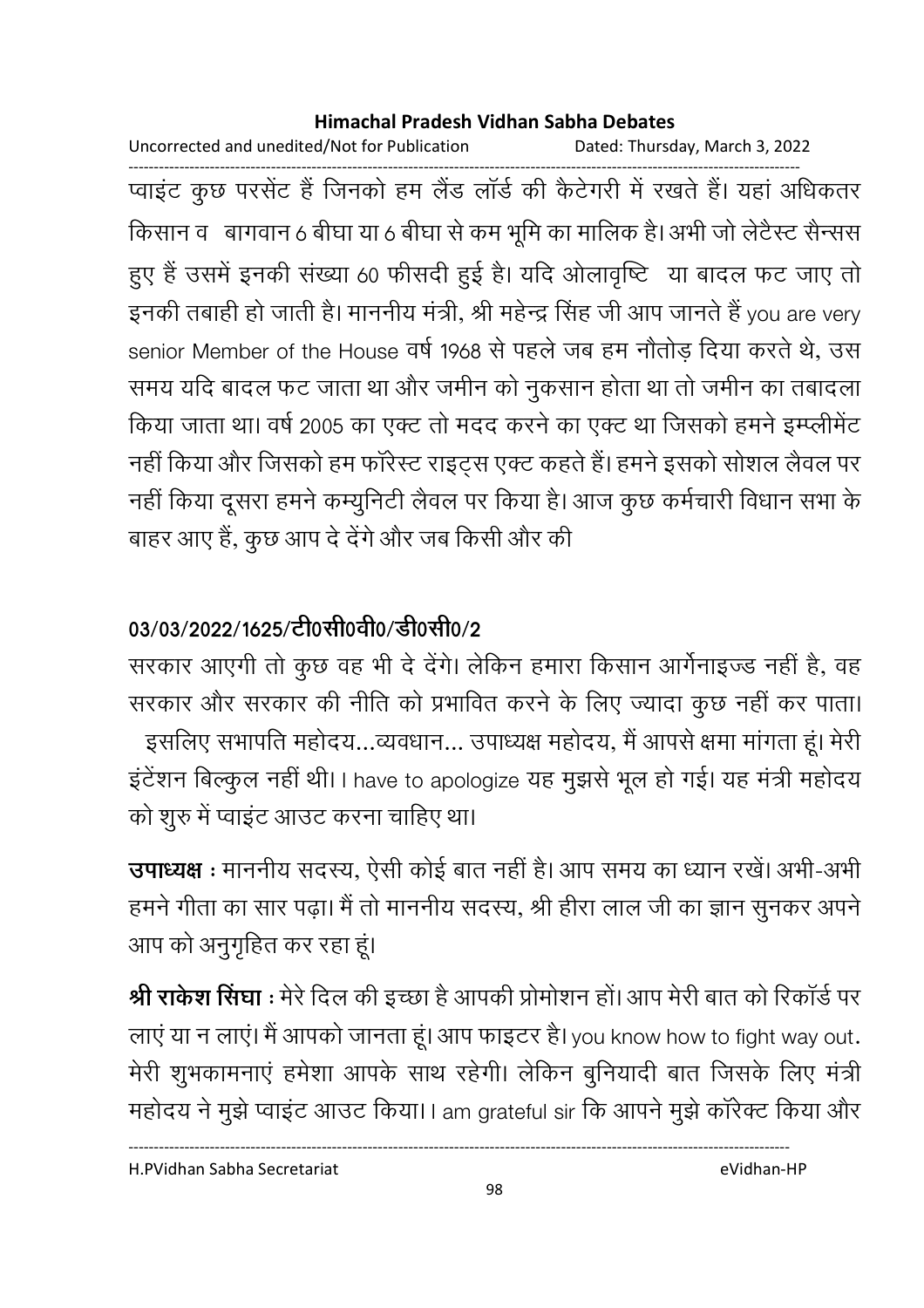| Uncorrected and unedited/Not for Publication | Dated: Thursday, March 3, 2022 |
|----------------------------------------------|--------------------------------|
|                                              |                                |

आपका फर्ज़ भी बनता है। You are a senior Member and you should always guide people like us in this House so that we can learn and make this House better.

### **एन0एस0 द्वारा .. जारी ।**

### 03-03-2022/1630/NS/DC/1

## श्री राकेश सिंघा…….. जारी

इसलिए बहुत बड़ा नुकसान किसानों का हो जाता है और वे तबाही की ओर चले जाते हैं। Therefore, it is the responsibility of any elected Government कि उसके पक्ष में हम कोई नीति फ्रेम करें जो हम लबे समय से नहीं कर पा रहे हैं। आप जानते हैं कि जब आलावृष्टि आ जाती है और यहां पर जिला कांगड़ा के माननीय सदस्य बैठे हैं और ये जानते हैं कि धौलाधार से नीचे जो रेज आ रही है उसमें औले तब बरसते हैं जब धान और गेहूँ तैयार हो जाता है तथा तबाह हो जाता है। यहाँ पर माननीय हीरा लाल जी और प्रकाश राणा जी बैठे हैं। जब ओलावृष्टि होती है तो किसान मातम में चला जाता है क्योंकि बहुत से इलाकों में प्रोफेशनल खेती आ गई है और आप उसको और प्रोफेशनल कर रहे हैं तथा सेंब वाले बागवान एक ही फसल लगाते हैं और उस समय उनको कितना दर्द होता है, वे तबाह हो जाते हैं। इसलिए ये सारे प्रश्न चाहे अनटाइमली बर्फ गिरने के है यह किसान को नुकसान पहुंचाते हैं। मैं अपनी बात को संक्ष्पित कर रहा हूं। जो हमारा रिलीफ मैन्युअल अभी तक है it should be governed. मुझे समझ नहीं आ रहा है कि जो यह Disaster Management Act है और जो फाइनैस कर्मीशन इस प्रकार की प्राकृतिक आपदा के लिए केंद्र की तरफ से मदद करता है, इसके बारे में मुझे क्लीयर आइंडिया नहीं है कि 15वें फाइनैस कर्माशन ने एंग्जैक्टली इसके लिए क्या वर्क आउट किया है? मैं नामेली अनप्रेपियर्ड नहीं आता हूं लेकिन आज wrong foot पर पकड़ा गया इसलिए इसके बारे में बहुत जानकारी नहीं दें पाउंगा लेकिन the relief manual must have a link किसके साथ हमारा पूरा डिजास्टर मेनेज़मैंट का कानून है उसके साथ लिंक होना चाहिए, उसकी अपडीटेंग होनी चाहिए। इसमें कुछ विषयों को लेकर अपडीटेंग हुई है और कुछ विषयों को लेकर अपडेटिंग बिल्कुल नहीं हुई है। खास तौर पर किसके लिए? किसान का जो नुकसान प्राकृतिक आपदा से होता है वह बिल्कुल अपर्डेट नहीं हुआ है। इसके आकड़े मैं यहां पर रखता हूं। इस सदन में माननीय बिक्रम सिंह जरयाल जी नहीं बैठे हुए हैं लेकिन माननीय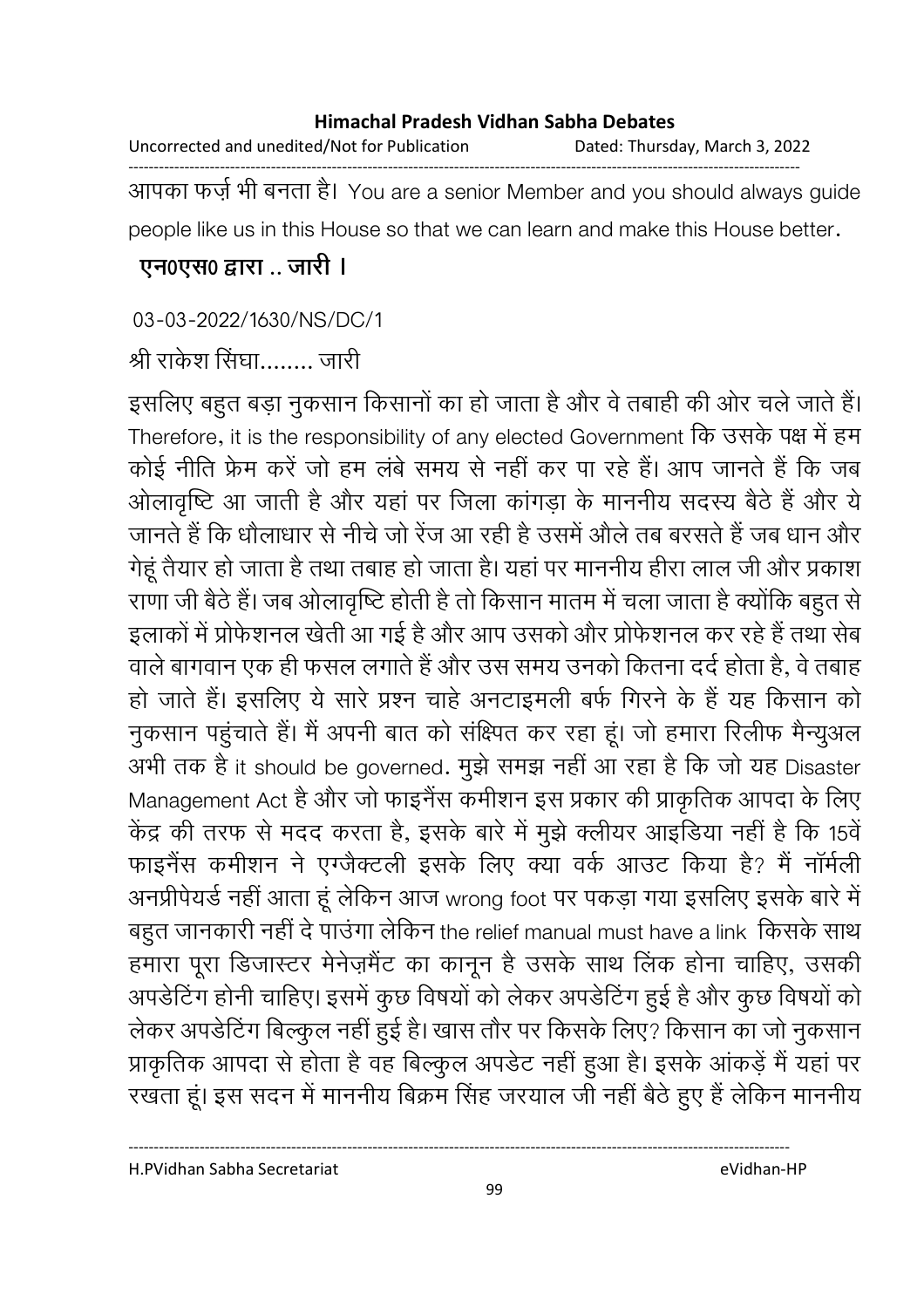Uncorrected and unedited/Not for Publication Dated: Thursday, March 3, 2022

------------------------------------------------------------------------------------------------------------------------------------ प्रकाश राणा जी बैठे हुए हैं और इनका ही दिनाकः 11.08.2021 का प्रश्न संख्या : 4202 इस सदर्भ में लगा था जिसको पढ़ कर मैं बहुत परेशान हुआ। इसमें कौड़ियों की कंपनसेशन दी गई है। जो कंपनसेशन किसान को मिल रही है वह इतनी कम है कि वह अपने गांव से अगर एस.डी.एम. के दफ्तर तक जाएगा तो उसका जाने का किराया भी पूरा नहीं होता है। 03.03.2022/1635/RKS/एचके-1

श्री राकेश सिंघा…जारी

जिस किसान का हमें सम्मान रखना चाहिए, जो किसान हमारी रीढ़ की हड्डी है जब उसकी फसल का नुकसान होता है तो हम उसे उचित मुआवज़ा नहीं दे पाते। उस किसान को मुआवज़ा हासिल करने के लिए अपने गाव से एस.डी.एम., दफ्तर के कई चक्कर काटने पड़ते हैं। लेकिन जो उसे मुआवजा दिया जाता है उससे उसका बस किराया भी वसूल नहीं हो पाता। उपाध्यक्ष महोदय, चाहे आप इस सकल्प को वापिस लेने का प्रस्ताव रखे लेकिन इसके लिए सरकार की ओर से सोच रहनी चाहिए। कल माननीय मुख्य मंत्री बजट प्रस्तुत करेंगे। कई बार बजट में भी सभी चीजे शामिल नहीं होती। But the idea can be expressed there. आने वाले समय में किसान को इस प्रकार की राहत मिले ताकि वह जिस सकट से गुजर रहा है उससे उसे निज़ात मिल सके। उसको कितनी राहत मिले इसके मापदंड निर्धारित होने चाहिए। मैं चाहूंगा कि किसान को जो नुकसान हुआ है उसका 50 प्रतिशत मुआवज़ा दिया जाना चाहिए। मैंने बहुत तर्कसगत बात की है। मैंने ऐसी बात नहीं की है जिससे सरकार को बहाना मिल जाए कि हम इतना मुआवज़ा नहीं दें सकते। मैंने तर्कसगत बात की है और सरकार को इस बात को कसींडर करना चाहिए। पूरे हिमाचल प्रदेश में खासकर पहाड़ी इलाको जैसे शिमला, रोहड़ू, चम्बा और कुल्लू के क्षेत्रो में जब आगजनी की घटना हो जाती है तो वहां पूरा मकान आगजनी में नष्ट हो जाता है। क्योंकि जब लकड़ी के मकान में आग लगती है तो मकान पूरी तरह तबाह हो जाता है। उस पुराने मकान से जो अटैचमेंट होती है उसका कोई दाम नहीं दिया जा सकता। लेकिन हम मकान के जलने पर मात्र 1.10 लाख रुपये का मुआवज़ा देते हैं। इस राशि से तो घर में बना

H.PVidhan Sabha Secretariat eVidhan-HP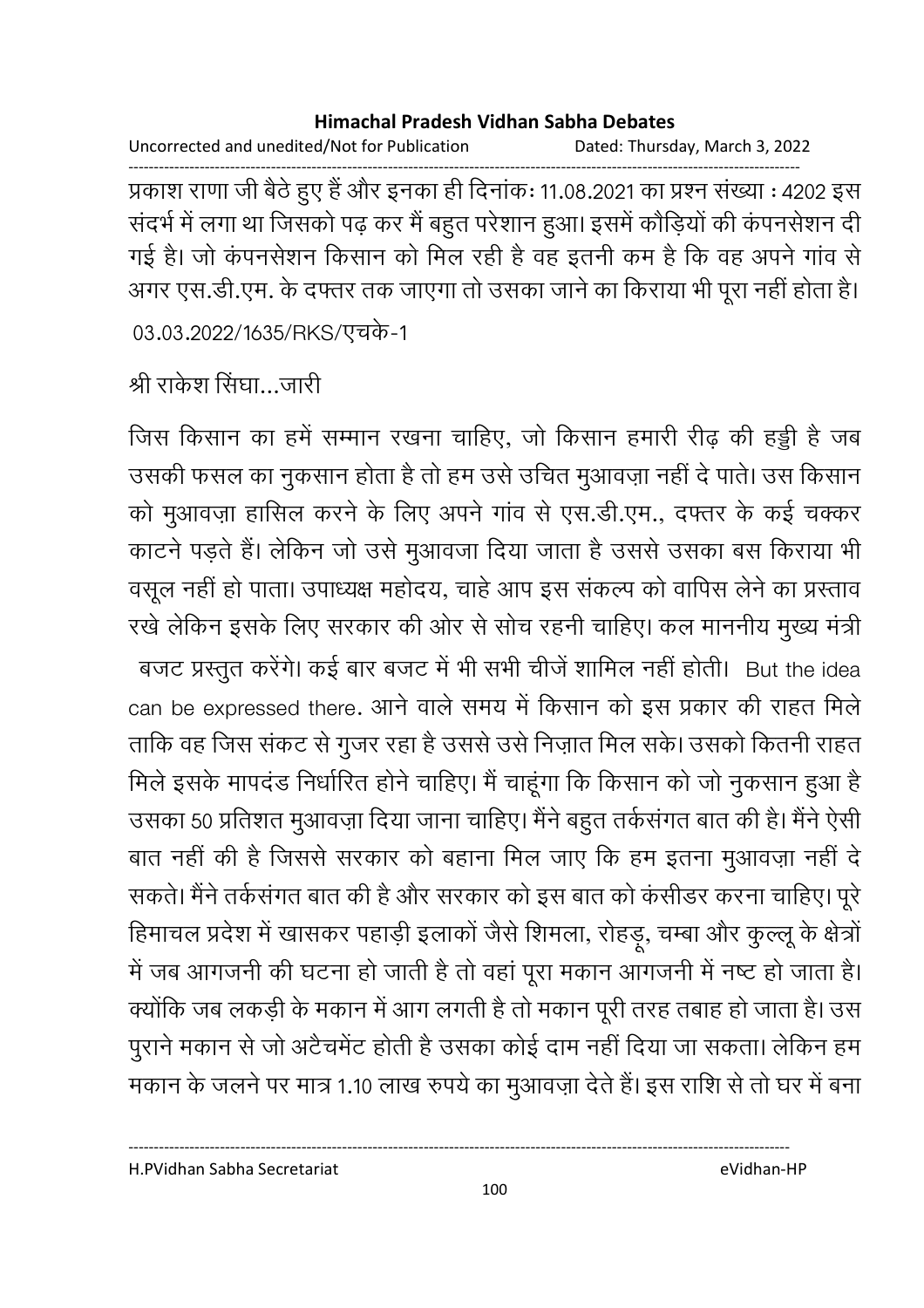Uncorrected and unedited/Not for Publication Dated: Thursday, March 3, 2022 ------------------------------------------------------------------------------------------------------------------------------------ शोंचालय भी कंपनसेंट नहीं होता। जब किसी आदमी का घर जल जाता है तो उसका लाखों का नुकसान होता है। एक कमरा बनाते-बनाते उसकी सारी उम्र की पूर्जी लग जाती है। इसलिए मैंने उस किसान को राहत के तौर पर 5 लाख रुपये राशि प्रदान करने का प्रस्ताव प्रस्तुत किया है।

```
03.03.2022/1635/RKS/एचके-2
```
उपाध्यक्ष महोदय, मैंने आपसे वायदा किया था कि मैं आपको घटी बजाने का मौका नहीं दूगा। मैं इसी के साथ अपनी बात को समाप्त करता हूं। आपने मुझे बोलने का मौका दिया, आपका धन्यवाद।

**उपाध्यक्षः** माननीय सदस्य राकेश सिंघा जी आपका भी धन्यवाद। क्योंकि इस विषय पर बोलने वाले 5 और लोग है। आज गैर-सरकारी दिवस है इसलिए इस सदन की कार्यवाही भी पांच बर्ज समाप्त हो जायेगी। माननीय सदस्य श्री मुकेश ओग्नेहोत्री जी क्या आप कुछ बोलना चाहते हैं?

**श्री मुर्कश अग्निहोत्रीः** माननीय उपाध्यक्ष महोदय, हिमाचल प्रदेश के कर्मचारी जो आज शिमला आए हुए हैं, सरकार जिस ढंग से उन पर बल प्रयोग कर रही है; जैसे वाटर कैनन उन पर छोड़े जा रहे हैं; जैसे बाहर का माहौल बना हुआ है, खुदा के वास्ते उन पर रहम करो। आप ऐसा क्यों कर रहे हो? ये हमारे प्रदेश के कर्मचारी हैं। इन्होंने हिमाचल प्रदेश के विकास, कल्याण और गरीब की सेवा में अहम भूमिका निभाई है।

श्री बी.एस.द्वारा… जारी

03.03.2022/1640/बी.एसए/ एच0के0/-1

# श्री मुकेश अग्निहोत्री जारी…

अगर ये आपर्स बात करने आए हैं, तो उनसे आपको बात करनी चाहिए। आपने सारे प्रदेश की पुलिस यहाँ लगा दी हैं, सारी बटालियने यहाँ पर लगा दी है। विधान सभा परिसर का

H.PVidhan Sabha Secretariat eVidhan-HP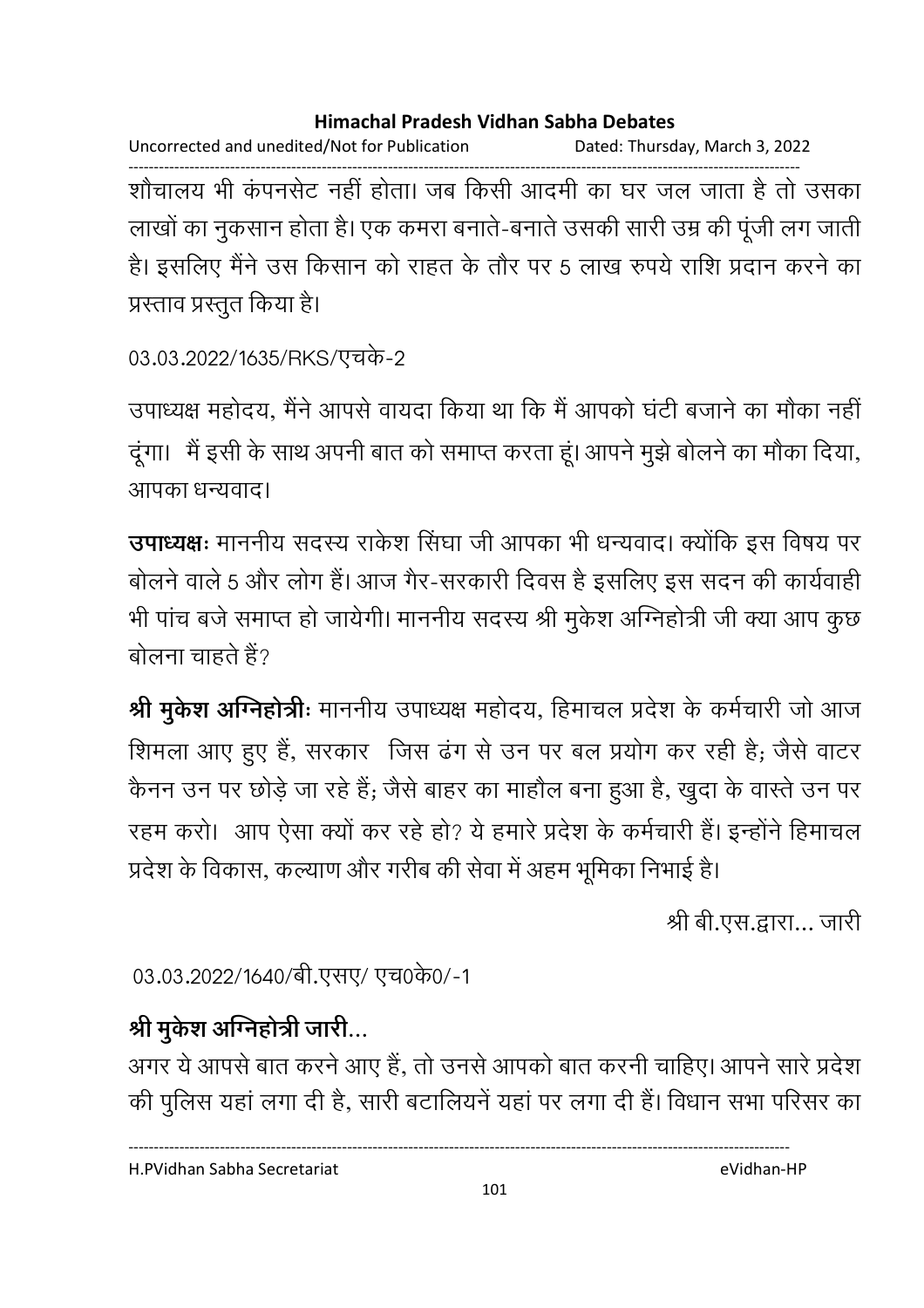Uncorrected and unedited/Not for Publication Dated: Thursday, March 3, 2022

------------------------------------------------------------------------------------------------------------------------------------ गेंट बंद है कोई भी बाहर नहीं जा सकता है। इतनी ज्यादा संख्या में लोग है, कभी आपने बालूगज रोक दिया, कभी टूटीकण्डी रोक दिया, कभी आपने 103 पर लोगों को रोक दिया। हैं। चारों तरफ हजारों कर्मचारी है और आपने इन्हें रोकने के लिए हजारों पुलिस कर्मचारी लगा दिए हैं। वे एक मांग ले करके आए हैं और आप उन्हें आराम से सुन लेते तो अच्छा होता। क्या और लोग भी अपनी मांगों को ले करके यहां नहीं आए हैं और क्या उन्होंने प्रदर्शन नहीं किया है? आप कभी दण्डात्मक कार्रवाई की बात करते हैं, कभी केस रजिस्टर करने की बात करते हैं, कभी "नों वर्क नों पें" की बात करते हैं। कितनी नोटिफिकेशन आपने निकाल दी है। आपने नोटिफिकेशन कर दी कि आपको सस्पेड और डिसमिस कर दिया जाएगा, आपको छुट्टी भी नहीं दी जाएगी और आपने बाहर क्या हालात बना दिए हैं?

**उपाध्यक्ष** : माननीय मुकेश जी आपका विषय आ गया है।

**श्री मुर्केश अग्निहोत्री :** सरकार यहाँ बैठी है और बाहर क्या हो रहा है? यूक्रेन में तो जो हो रहा है वह तो सेना कर रही है यहां तो आप अपने लोगों पर अपनी पुलिस से करवा रहे हैं।

**उपाध्यक्ष** : माननीय जल शक्ति मंत्री जी कुछ कहना चाह रहे हैं।

**जल शक्ति मंत्री** : आदरणीय उपाध्यक्ष जी, जो विषय बीच में आदरणीय मुकेश अग्निहोत्री जी ने उठाया है उसके सदर्भ में कुछ कहना चाहता हूं। माननीय मुख्य मंत्री जी ने बार-बार कहा है कि चाहे वे कर्मचारी हो, सेवानिवृत्त कर्मचारी हो या समाज के किसी भी अंग का कोई भी व्यक्ति हो उन्हें किसी प्रकार की कोई परेशानी है तो उस परेशानी का समाधान करने के लिए मुख्य मंत्री जी के कार्यालय के दरवाजे 24 घंटे खुले हैं। जो भाई, बहन यहां आए हुए हैं उन्हें आज भी मुख्य मंत्री जी की ओर से बार-बार कहा गया है कि आप पांच-सात लोगों का डेलेगिशन ले करके आइए और बात कीजिए।

03.03.2022/1640/बी.एसए/ एच0के0/-2

जों भी बेस्ट पोसिबल हो सकेगा, वह माननीय मुख्य मंत्री जी और हमारी सरकार करने के लिए तैयार है। मैं आदरणीय मुकेश जी से इतना जरूर कहना चाहता हूं कि जो हजारों में ।

H.PVidhan Sabha Secretariat eVidhan-HP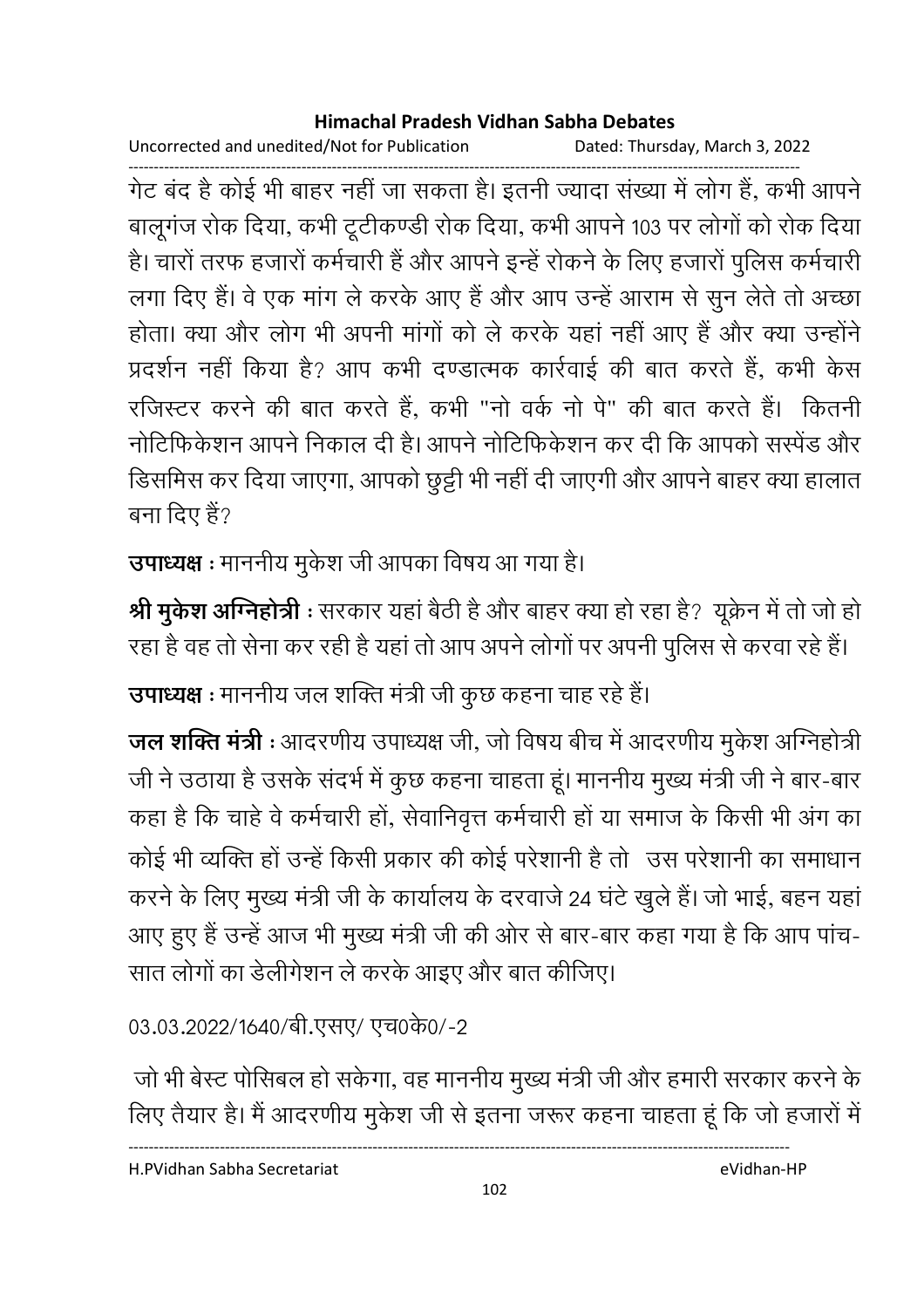Uncorrected and unedited/Not for Publication Dated: Thursday, March 3, 2022

------------------------------------------------------------------------------------------------------------------------------------ लोग यहाँ आए हैं, हम हजारों लोगों को कहें कि आप विधान सभा के अन्दर आ जाइए, यह ठीक नहीं है। यदि कल को कोई 19-21 बात हो जाती है तो उसका कौन जिम्मेवार होगा? में एक बात बताना चाहता हूं कि वर्ष 2006-07 में आपके निवास स्थान के बाहर आपकी एक जनसभा चली हुई थी, जब भारतीय जनता पार्टी के लोग वहां से निकलना चाह रहे थे | तो आपने वहां से किसी को नहीं आने दिया था। मैं आपके ध्यान में लाना चाहता हूं कि मैं उस दिन हाउस के अंदर था और जब मैं बाहर निकला और उस रास्ते से जाना चाहा तो कार्यकताओं ने जो मेरी हालत की वह मैं ही जानता हूं। मुझे मुश्किल से अपनी जान बचा करके आगे निकलना पड़ा था। हम सभी चुने हुए प्रतिनिधियों का यह कत्तेव्य बनता है कि हम शांतिपूर्ण तरीके से प्रदर्शन करें परंतु हम किसी भी हालत में किसी को न उकसाए, अगर हम उकसाने का काम करेंगे तो उससे महौल और वातावरण बिगड़ जाएगा। हम वातावरण बिगाड़ने के लिए यहां नहीं बैठे हैं। हम चुन करके आए हैं और हमारे प्रदेश की संस्कृति रही है कि यहां पर शांति बनी रहे। इस शांति प्रियं प्रदेश में शांति के लिए सहयोग मिलेगा तभी यह सभव हो सकेगा। माननीय विपक्ष के नेता से मेरा आग्रह है कि जितनी उनकी चिंता आपको है, उससे ज्यादा चिंता आदरणीय मुख्य मंत्री जी और इस मान्य हाउस को है।

श्री एन0 जी0 द्वारा जारी...

## 03-03-2022/1645/वाई.के.-एन.जी. /1

## जल शक्ति मंत्री….. जारी

उससे ज्यादा चिंता हमारे मुख्य मंत्री जी व हम सभी को है और उससे ज्यादा चिंता पूरे | हाऊस को है। अगर आपको हमर्स ज्यादा चिंता है तो हम आपसे विनम्र निर्वेदन करना चाहते हैं कि आप उनके 10-15 लोगों का एक डेलिंगेशन लेकर आ जाए और माननीय मुख्य मंत्री जी उनके डेलिंगेशन से मिलने के लिए तैयार है। लेकिन हज़ारों लोग विधान सभा परिसर के अंदर आ जाए तो यह कैसे सम्भव हो सकता है? मेरा आग्रह रहेगा कि हम

H.PVidhan Sabha Secretariat eVidhan-HP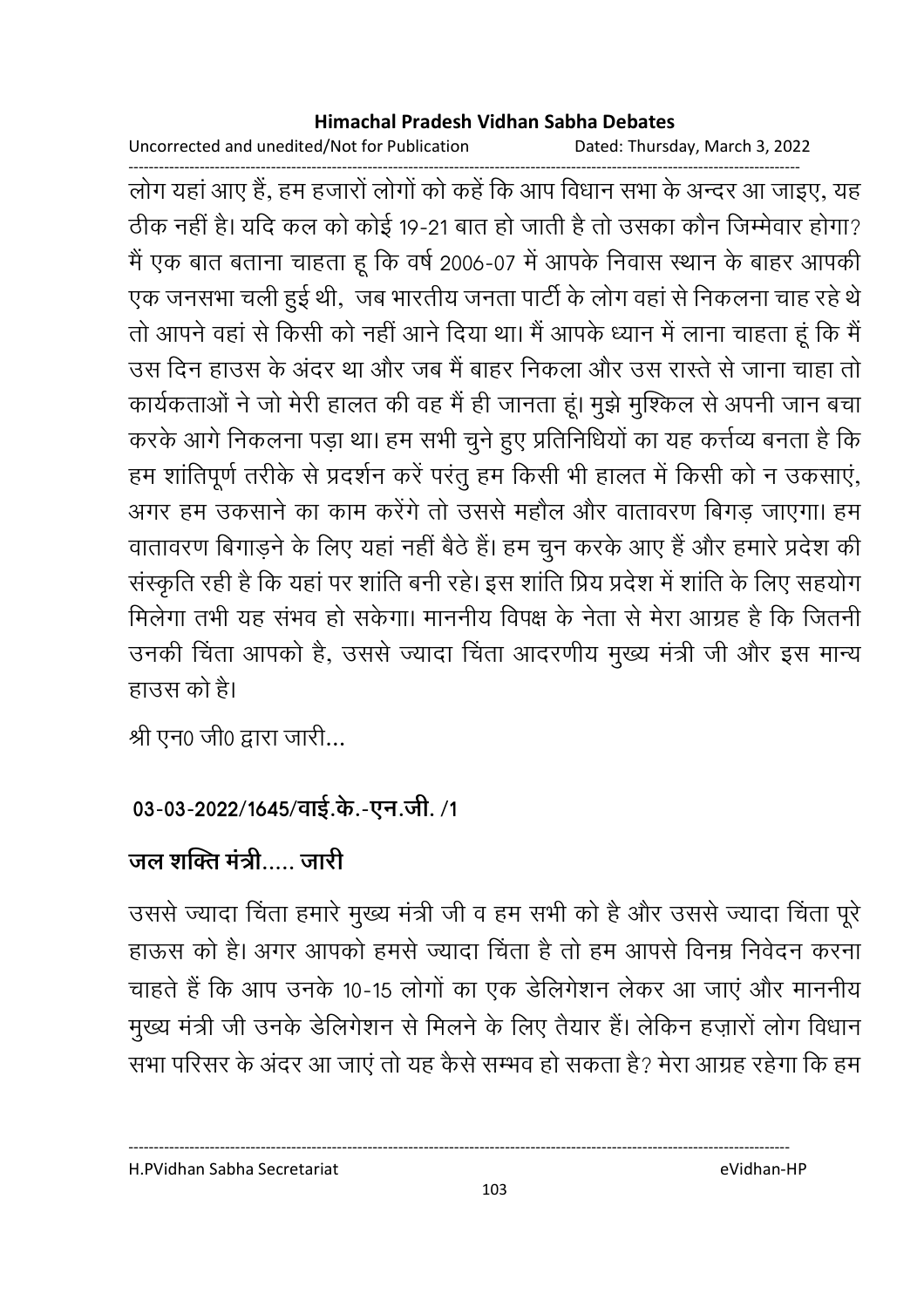Uncorrected and unedited/Not for Publication Dated: Thursday, March 3, 2022 ------------------------------------------------------------------------------------------------------------------------------------ उकसाने वाला कोई भी कार्य न करें जिसकी वजह से ला एण्ड आर्डर को मैंटेन करने में किसी प्रकार की दिक्कत आए।

**उपाध्यक्ष** : माननीय मुख्य मंत्री जी कुछ कहना चाहते हैं।

**मुख्य मंत्री** : उपाध्यक्ष महोदय, हम सारी स्थिति को बहुत नजदीक से देख रहे हैं। हम ऐसा नहीं कह रहे हैं कि वे आप लोगों के कहने पर यहां आए हैं। लेकिन आप वह पूरा काम कर रहे हैं जिससे उनको उकसाया जा सकता है और जिस तरह से आग लगाई जा सकती है। ...व्यवधान...

**श्री मुकेश अग्निहोत्री** : मुख्य मंत्री जी आपसे कर्मचारी सम्भल नहीं रहे हैं और आप हमें कह रहे हैं। …व्यवधान… कर्मचारी सरकार के हैं। …व्यवधान…

## (अध्यक्ष महोदय पदासीन हुए।)

**मुख्य मंत्री** : आप छोड़ दीजिए और उन्हें सम्भालने की जो बात होगी वह हम देख लेंगे। ...व्यवधान... अध्यक्ष महोदय, मै यह कहना चाह रहा हू कि मैंने पिछले कल ...व्यवधान...

### 03-03-2022/1645/वाई.के.-एन.जी. /2

**अध्यक्ष** : माननीय सदस्य बैठिए और सुनिए। …व्यवधान… माननीय श्री मुकेश अग्निहोत्री जी आप तो बोल लिए हैं और आप बैठ जाइए। …व्यवधान… सुन लीजिए …व्यवधान…

**मुख्य मंत्री** : यह हालात पैदा करने के लिए आप लोग जिम्मेवार है। …व्यवधान… You are responsible for this. You have created this situation. ...Interruption... **श्री मुकेश ओग्नेहोत्री** : मुख्य मंत्री जी ये सब हालात आपने पैदा किए हुए हैं। …व्यवधान…

**मुख्य मंत्री** : हमने क्या हालात पैदा किए है। …व्यवधान… हमें क्या करना है यह आप हमें | सलाह मत दीजिए। …व्यवधान… अध्यक्ष महोदय, ये बेहुदे तरीके से बात करते हैं। ...व्यवधान... ये न अंदर तहज़ीब से बात करते हैं न बाहर करते हैं। ...व्यवधान...

----------------------------------------------------------------------------------------------------------------------------------

H.PVidhan Sabha Secretariat eVidhan-HP